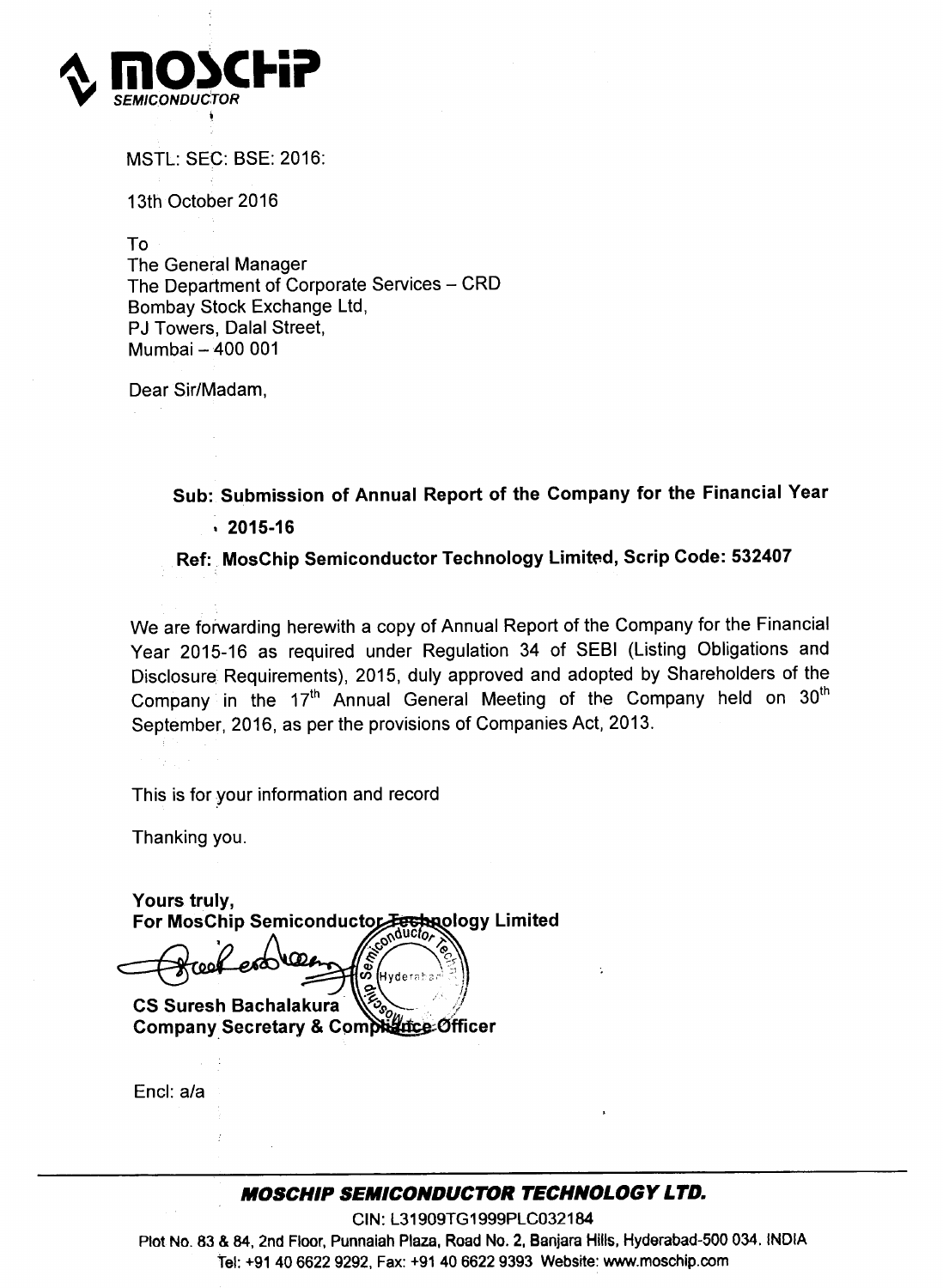$(-)$ JWT=T]TaP[ CP]PVTa JWT:T Pac\T|c ^U9^a ^aPcTITaeXRTb 9H: 8^\QPh Ic^RZ ;gRWP]VT BcS' F@J^fTab' :P[P[ lcaTTc'  $Cd\QPX$  (/++ ++,

> IdQ5 IdQ\XbbX^] ^U7]]dP[ HT\_^ac^UcWT9^\\_P]h U^acWT<X]P]RXP[l  $' -+.0(.1)$

HTU5C^b9WX IT\XR^]SdRc^a JTRW]^[Vh BX\XcjS' IRaX 9^ST5 0.-/+2

MT PaTU^afPaSX]VWTaTfXc\\R^\_h ^U7]]dP[ HT\_^ac^UcWT9^\\_P]h U^acWT<X]P NTPa-+.0(.1 Pb aT`dXaTSd]STa HTVd[PcX^] / ^U I:8? \$BXbcX]\{@Q[XVPcX^] :XbR[^bdaT HT`dXaT\T]cb%' -+,0' Sd[h P\_a^eTS P]S PS^\_cTS Qh IWPaTW^[STab\ 9<sup> $\land$ </sup> P]h X] cWT,  $\mathsf{X}^{\mathsf{W}}$ ]]dP[ =T]TaP[ CTTcX]V  $\land$ U cWT 9 $\land$  P]h WT[S  $\land$ ] IT  $cT\QTa'$  -+,1' Pb TacWT a^eXbX^]b^U9^\ P]XTb 7Rc'-+,.)

JWXbXbU^a5h^daX1U^a\PcX^1P1S aTR^aS

9?D5B.,4+4J=,444FB9+.-,3/ F[^c D^) 3. " 3/' -]S <[^^a' Fd]]PXPW F[PiP' H^PS D^)-' 8P]YPaP>X[[b)>hSTaPQPS(0+++./) ?D:?' JT[5&4, /+ 11-- 4-4-) <Pg5&4, /+ 11-- 4.4. MTQbXcTfff()\^bRWX\_)R^\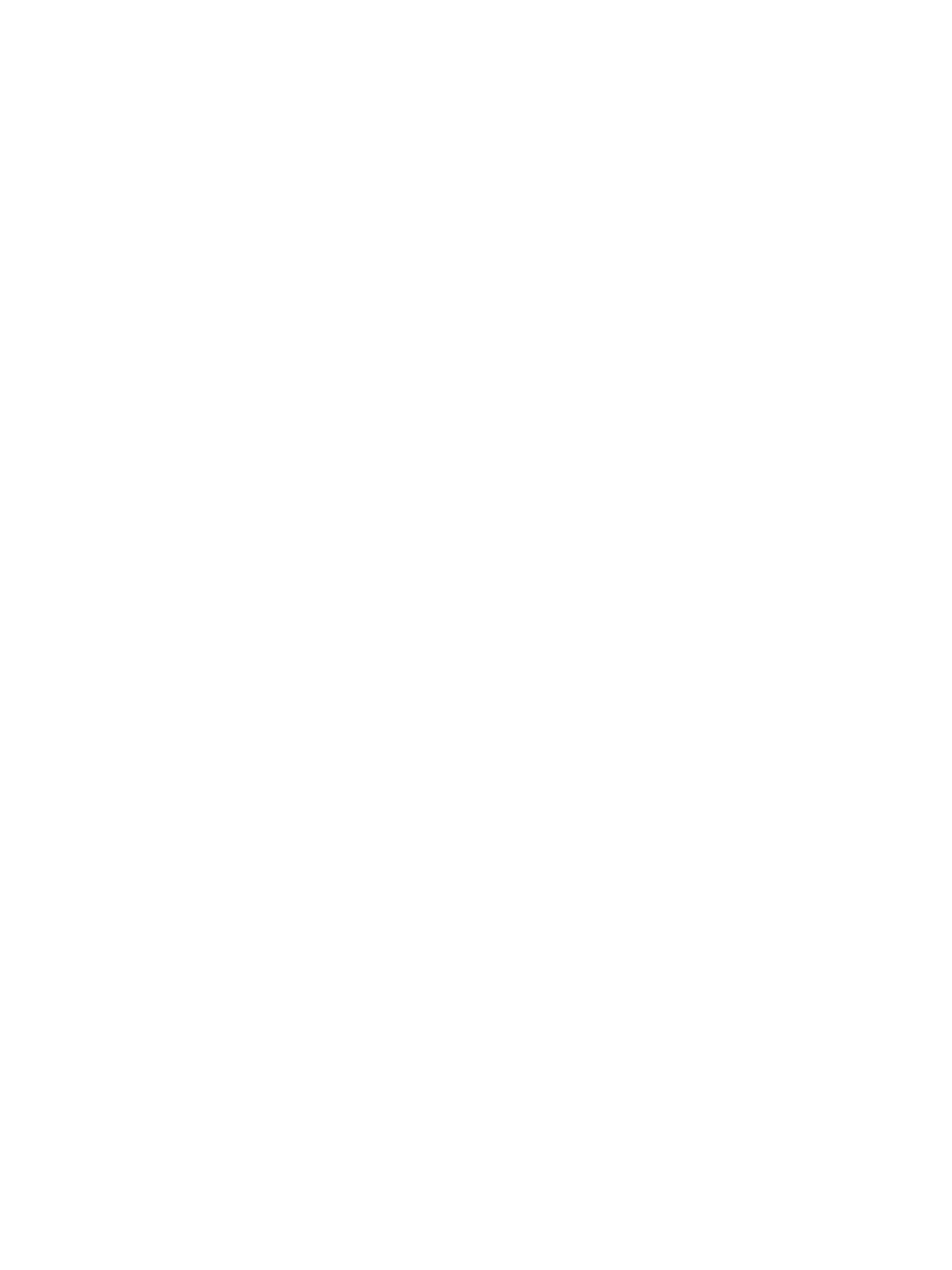# **C O N T E N T S**

|                                                            | Page Nos. |
|------------------------------------------------------------|-----------|
|                                                            |           |
| Corporate Information                                      | 02        |
| Director's Report                                          | 03-29     |
| Corporate Governance Report                                | 30-37     |
| <b>Consolidated Financial Statements</b>                   |           |
| Auditor's Report                                           | 38-40     |
| <b>Balance Sheet</b>                                       | 41        |
| Profit & Loss Account                                      | 42        |
| <b>Schedules</b>                                           | 43-56     |
| <b>Cash Flow Statement</b>                                 | 57-58     |
| <b>Financial Statements of the Company (MosChip India)</b> |           |
| Auditor's Report                                           | 59-62     |
| <b>Balance Sheet</b>                                       | 63        |
| Profit & Loss Account                                      | 64        |
| <b>Schedules</b>                                           | 65-78     |
| Statement Pursuant to Section 212 of Companies Act, 1956   | 79        |
| <b>Cash Flow Statement</b>                                 | 80-81     |
| Notice of the AGM                                          | 82-90     |
| <b>Consent for Receiving Documents in Electronic Mode</b>  | 91        |
| Foam - MGT 11 Proxy Form                                   | 92        |
| Attendance Slip                                            | 93        |
| Polling paper                                              | 94-95     |
| Route Map of Venue of the AGM                              | 96        |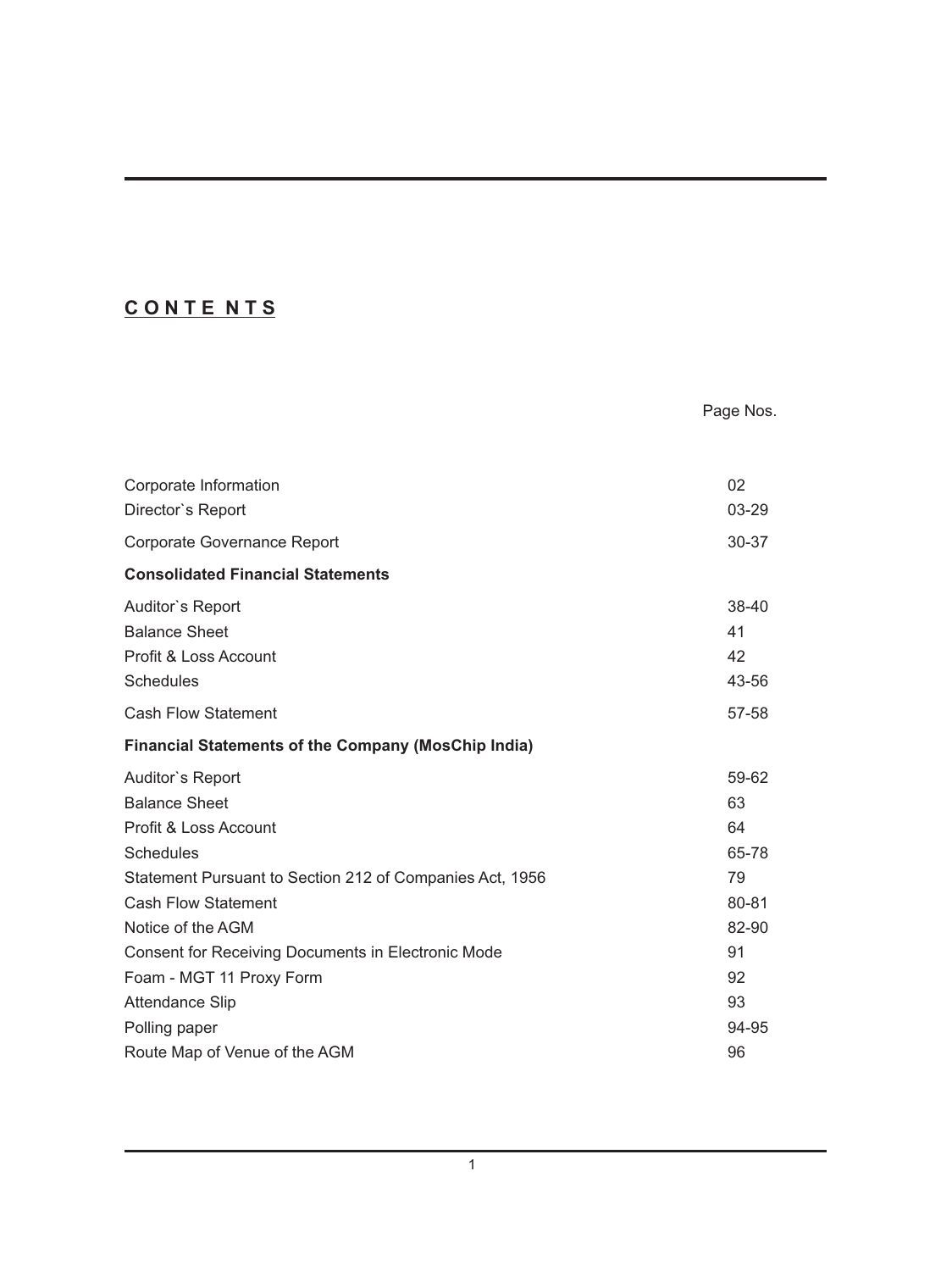### **CORPORATE INFORMATION**

### **BOARD OF DIRECTORS**

- Mr. K. Ramachandra Reddy -- Chairman & CEO<br>Mr. G. Damodar Rao\* -- Director Mr. G. Damodar Rao\*
- Mr. Seetha Ramam Voleti \*\* -- Director
- 
- 
- 

\* with effect from 12/04/2016

\*\* with effect from 12/04/2016

- 
- 
- 
- 
- Mr. G. Prasad **--** Independent Director<br>Mr. K. V. Ramana **--** Independent Director -- Independent Director
- Mrs. Poornima Shenoy **--** Independent Women Director

#### **COMMITTEES OF THE BOARD**

| Mr. G. Prasad          | - Chairman | Mr. G. Prasad         | - Chairman |
|------------------------|------------|-----------------------|------------|
| Mr. K. V. Ramana       | - Member   | Mr. K. V. Ramana      | - Member   |
| Mrs. Poornima Shenoy - | Member     | Ms. Poornima Shenoy - | Member     |

#### **Stakeholders Relationship Committee**

| Mr. G. Prasad        | $\overline{\phantom{a}}$ | Chairman |
|----------------------|--------------------------|----------|
| Mr. K. V. Ramana     | $\sim$                   | Member   |
| Mrs. Poornima Shenoy | $\sim$                   | Member   |

# Mr. Kasinath Tumuluru\*<br>Chief Financial Officer

CS Suresh Bachalakura\*\* Banjara Hills, Company Secretary & Compliance Officer Burger Burger Hyderabad - 500 034. Company Secretary & Compliance Officer \*\*with effect from 31/08/2015 Telangana, India.

#### **STATUTORY AUDITORS SECRETARIAL AUDITOR**

M/S Gokhale & Co. **M/S S. Srikanth & Associates** Chartered Accountants Company Secretaries 3-6-322, Office No. 306, Mahavir House Off: Parameswara Apartments Basheer Bagh, Hyderabad – 500 029  $# 6-3-626$ , 5th Floor,  $5-A$ 

#### **REGISTRAR AND SHARE TRANSFER AGENTS**

Karvy Computershare Pvt. Ltd. Karvy Selenium, Tower B, Plot No. 31 & 32, Financial District, Gachibowli, Hyderabad - 500 032, Telangana, India Tel: 040-4465 5209 Email: einward.ris@karvy.com

### **Audit Committee. Nomination & Remuneration Committee.**

| Mr. G. Prasad       | $\overline{\phantom{a}}$ | Chairman |
|---------------------|--------------------------|----------|
| Mr. K. V. Ramana    | $\overline{\phantom{a}}$ | Member   |
| Ms. Poornima Shenoy | $\sim$                   | Member   |

#### **REGISTERED OFFICE**

Plot No. 83 & 84, 2nd Floor \*with effect from 12/11/2015 Punnaiah Plaza, Road No. 2 Tel: 040-6622-9292

Fax: 040-6622-9393.

Anand Nagar, Khairatabad Hyderabad-500 004.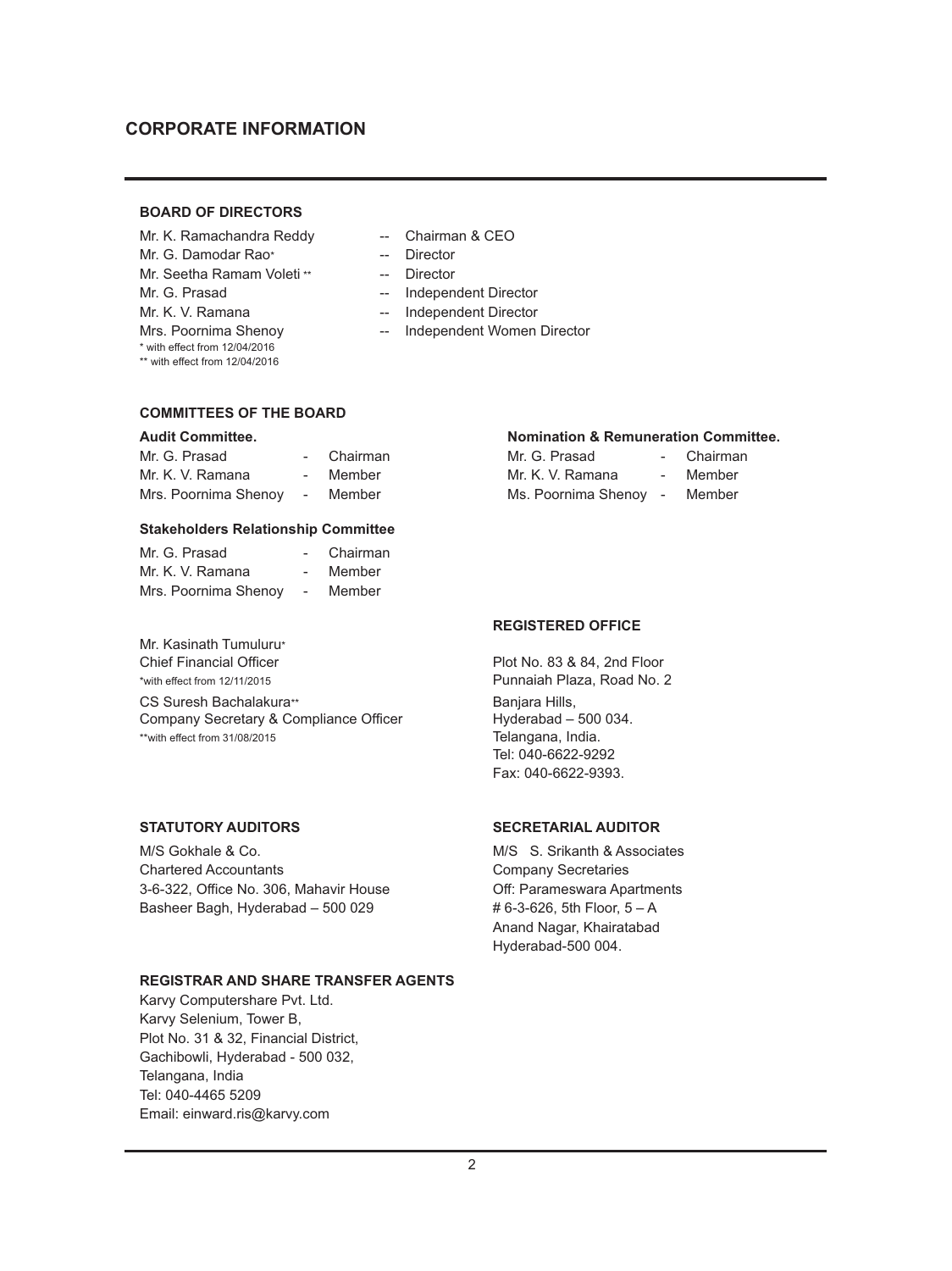#### To

#### The Members,

Your Directors have pleasure in presenting the Seventeenth Annual Report together with the Audited Accounts (including consolidated accounts) of the Company for the year ended  $31<sup>st</sup>$  March 2016.

#### **Financial Results**

|                                            |                   |                          |                   | (Rs. In Lakhs)           |
|--------------------------------------------|-------------------|--------------------------|-------------------|--------------------------|
|                                            |                   | Year ended 31 March 2016 |                   | Year ended 31 March 2015 |
|                                            | <b>Standalone</b> | Consolidated             | <b>Standalone</b> | Consolidated             |
| <b>Total Income</b>                        | 524.44            | 551.27                   | 587.98            | 620.81                   |
| Operating Profit before Depreciation & Tax | (1053.22)         | (1128.80)                | (414.17)          | (423.78)                 |
| Less: Depreciation                         | 17.65             | 17.82                    | 40.00             | 40.16                    |
| Profit before Tax                          | (1070.87)         | (1146.62)                | (454.17)          | (463.94)                 |
| Less: provision for FBT                    | $\Omega$          | 0                        | $\Omega$          | 0                        |
| Profit after Tax before extraordinary and  |                   |                          |                   |                          |
| Prior period item                          | (1070.87)         | (1146.62)                | (454.17)          | (463.94)                 |
| Less: Extraordinary and prior period item  | 47.23             | 47.24                    | $\Omega$          | 0                        |
| Profit after tax after extraordinary and   |                   |                          |                   |                          |
| Prior period item                          | (1118.10)         | (1193.86)                | (454.17)          | (463.94)                 |
| Earnings per Share (EPS)                   |                   |                          |                   |                          |
| Before extraordinary and prior period item |                   |                          |                   |                          |
| Basic                                      | (2.33)            | (2.49)                   | (0.99)            | (1.01)                   |
| Diluted                                    | (2.33)            | (2.49)                   | (0.99)            | (1.01)                   |
| After extraordinary and prior period item  |                   |                          |                   |                          |
| <b>Basic</b>                               | (2.43)            | (2.59)                   | (0.99)            | (1.01)                   |
| <b>Diluted</b>                             | (2.43)            | (2.59)                   | (0.99)            | (1.01)                   |
|                                            |                   |                          |                   |                          |

#### **Company's performance**

On consolidated basis, revenue from operations for FY 2015-16 at Rs.551.27 lakhs as against Rs.620.81 lakhs for the FY 2014-15. Consolidated Net Loss for the FY 2015-16 was Rs.1193.86 lakhs as against Rs.463.94 laks for the FY 2014-15.

On standalone basis, revenue from operations for FY 2015-16 at Rs.524.44 lakhs as against Rs.587.98 lakhs for the FY 2014-15. Standalone Net Loss for the FY 2015-16 was Rs.1118.10 lakhs as against Rs.454.17 laks for the FY 2014-15.

#### **MosChip India**

MosChip Semiconductor Technology Limited (MosChip India) is a fabless model semiconductor and Internet of Things/Everything (IOT/E) focused company specializes in providing value added services in VLSI design, Software development & development SOC (System On a Chip) for Aerospace & Defense, Consumer and Industrial applications and IOT/E Products and Services across various industries.

#### **Subsidiaries, Joint Ventures and Associate Companies**

MosChip Semiconductor Technology, USA is the only subsidiary as on March 31, 2016. There are no associate companies or joint venture companies within the meaning of section 2(6) of the Companies Act, 2013. There has been no material change in the nature of the business of the subsidiary.

In accordance with Section 129(3) of the Companies Act, 2013, a statement containing salient features of the financial statements of the subsidiary companies in Form AOC-1 is enclosed as **Annexure – A** of the Board's Report.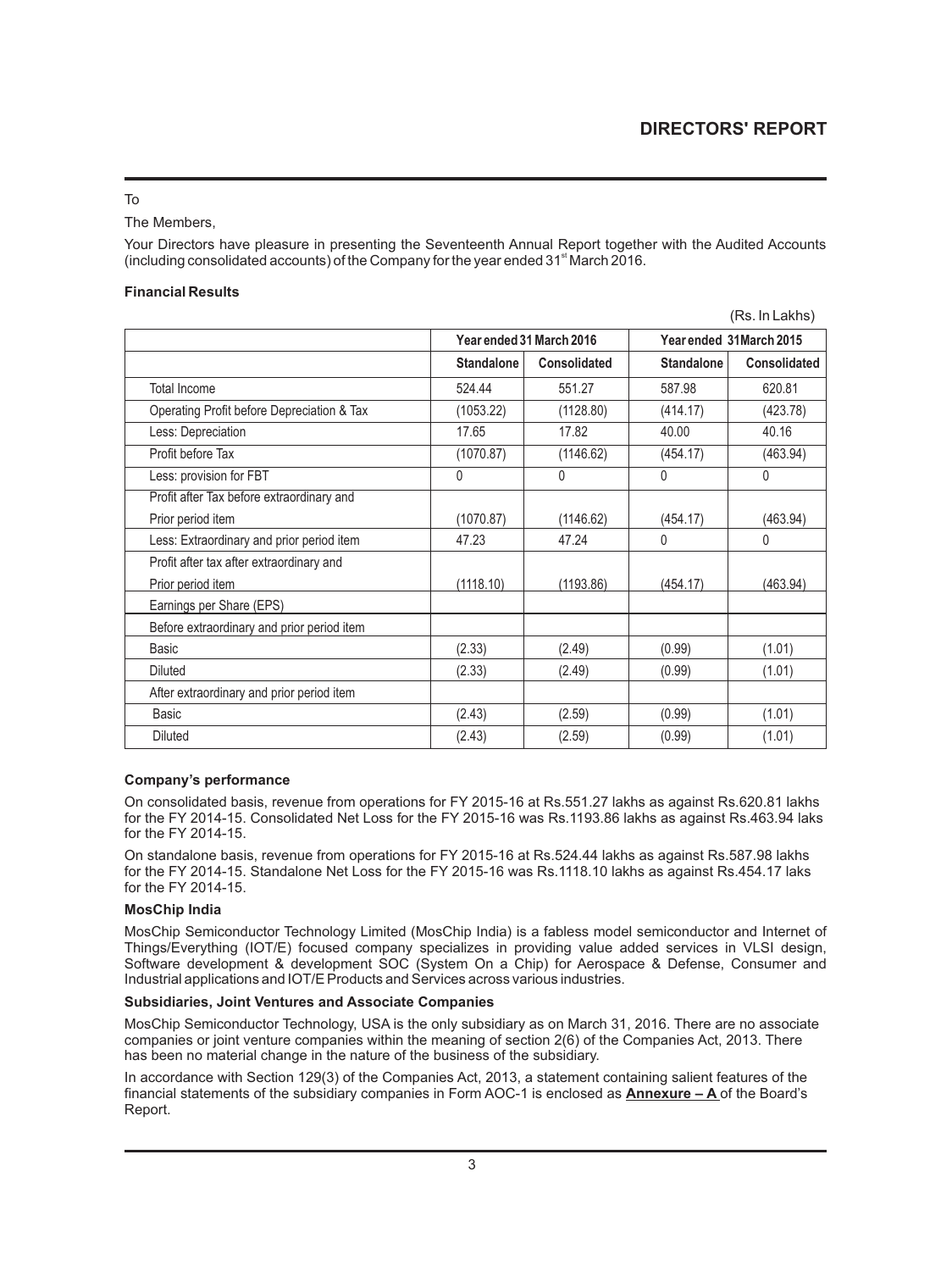Further, pursuant to the provisions of section 136 of the Act, the financial statements of the Company, consolidated financial statements along with relevant documents and separate audited accounts in respect of subsidiary, are available on the website of the Company.

#### **Dividend**

In view of losses for the financial year 2015–2016, your directors have not recommended any dividend on for the year under review.

#### **Increase/Decrease in Share Capital**

The Company has only one class of shares, the Company has not allotted any shares during the year under review. However during the year the Company has proposed a preferential issue of 6,77,57,000 Equity shares to the promoters and non-promoters of the company. The preferential issue process is not completed before end of the financial year and the allotment of 6,77,57,000 Equity shares is completed on 12th April, 2016. So the paid up share capital stands at Rs. 92,071,034.

#### **Equity Shares with differential voting rights**

The Company has not issued any Sweat Equity Shares during the year under review.

#### **Buy Back of Securities**

The Company has not bought back any of its securities during the year under review.

#### **Sweat Equity**

The Company has not issued any Sweat Equity Shares during the year under review.

#### **Bonus Shares**

The Company has not issued any bonus shares during the year under review.

#### **Material changes and commitments if any affecting the financial position of the Company occurred between the end of the financial year to which this Financial Statements relate and the date of the report**

There have been no material changes and commitments, affecting the financial position of the Company which occurred during between the end of the financial year to which the financial statements relate and the date of this report.

#### **Details of significant and material orders passed by the regulators/ courts/ tribunals impacting the going concern status and the Company's operations in future**

There are no significant material orders passed by the Regulators/ Courts which would impact the going concern status of the Company and its future operations

#### **Transfers to Reserves**

In view of the loss, your Board of Directors does not appropriate any amount to be transferred to General Reserves during the year under review.

#### **Listing with Stock Exchanges**

The Company confirms that it has paid the Annual Listing Fee for the year 2016-17 to BSE where the Company' Shares are listed.

#### **Dematerialization of Shares**

90.95% of the company's paid up Equity Share Capital is in dematerialized form as on 31stMarch, 2016 and balance9.05 % isin physical form. The Company's Registrars are Karvy Computershare Pvt. Ltd., Karvy Selenium, Tower B, Plot No. 31 & 32, Financial District, Gachibowli, Hyderabad - 500 032, Telangana.

#### **Number of Board Meetings held**

The Board of Directors duly met 6 times during the financial year from 1st April, 2015 to 31st March, 2016. The dates on which the meetings were held are as follows:

 $22^{\text{nd}}$  May 2015, 12<sup>th</sup> August 2015, 31<sup>st</sup> August 2015, 12<sup>th</sup> November 2015, 11<sup>th</sup> February 2016, 18<sup>th</sup> February 2016

Details of number of Meetings attended by each Director have been given in the corporate governance report, which forms part of the Annual Report.

#### **Directors and Key Managerial Personnel**

#### **Directors retire by rotation:**

Pursuant to the requirements of the Companies Act, 2013 and Articles of Association of the Company Mr.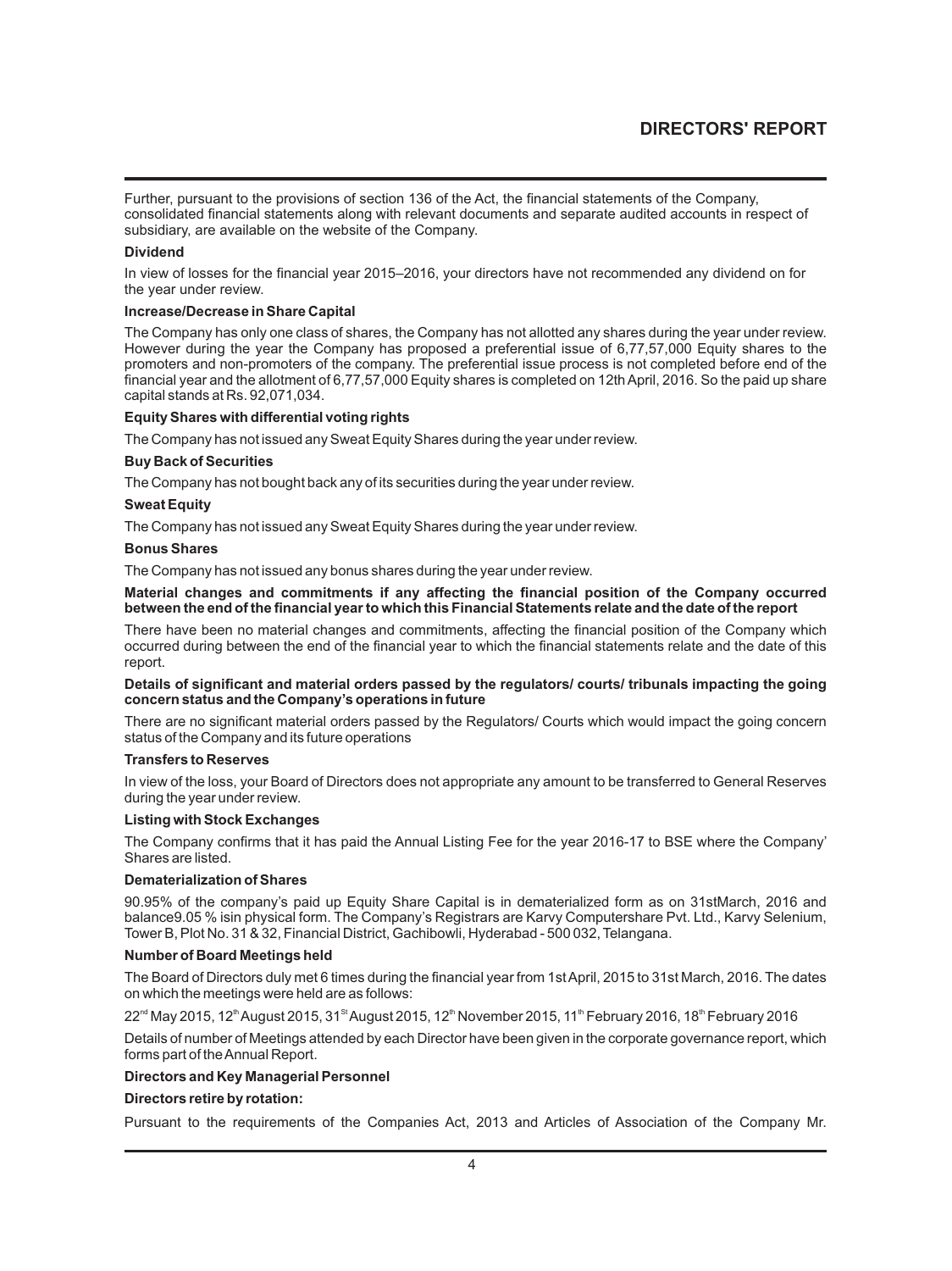K.Ramachandra Reddy, Director retires by rotation at the ensuing Annual General Meeting and being eligible offers them self for re-appointment.

#### **Changes & Cessations in Directorships**

In the Board Meeting held on 31.08.2015, Mr. C.Dayakar Reddy (DIN: 00042663) was re-appointed as Managing Director of the Company for a period of five years with effect from 31.08.2015 and approval members was taken in the AGM held on 30.09.2015. Mr. C.Dayakar Reddy was re-designated as Whole-time Director in the Board Meeting held on 12.11.2015 and continued in the position of KMP. On 12.04.2016, he resigned from all offices held by him in the company. The Board places on record its sincere appreciation for the valuable contribution and guidance rendered by Mr. C. Dayakar Reddy during his tenure with the Company.

In the Board Meeting held on 31.08.2015, Mr. K.Ramachandra Reddy (DIN: 00042172) was re-appointed as Wholetime Director of the Company for a period of five years with effect from 31.08.2015 and approval members was taken in the AGM held on 30.09.2015.

The board placed on record its appreciation for the Services, assistance and guidance provided by Mr. C. Dayakar Reddy since incorporation of the Company as a Director.

#### **Inductions**

On recommendation of the nominations and Remuneration Committee, The Board has appointed Mr. G.Damodar Rao (DIN: 07027779) and Mr. V.Seetha Ramam (DIN: 07332440) as Additional Directors with effect from 12.04.2016. Mr. G.Damodar Rao has rich experience in various capacities in several companies and he is the CEO of Techwave Consulting Inc, USA. Mr. V.Seetha Ramam has a rich experience in various capacities in Banking & Finance industry.

Approval of members by way of ordinary resolution is required for regularization of appointment of Mr. G.Damodar Rao and Mr. V.Seetha Ramam in the AGM to be held on September 30, 2016.

#### **Key Managerial Personnel**

Pursuant to the provisions of section 203 of the Companies Act, 2013, the key managerial personnel of the Company as on  $01.04.2015$  are  $-$ 

Mr. C. Dayakar Reddy - Managing Director,

Mr. K. Ramachandra Reddy - Chief Financial Officer

Mr. B. Damodar – Company Secretary

#### **Changes in the key managerial personnel during the year are as below:**

Mr. B.Damoder resigned from the office of Company Secretary on August 31, 2015. And the Board has appointed Mr. Suresh Bachalakura as Company Secretary of the company with effect from August 31, 2015.

On April 12, 2016, Mr. C. Dayakar Reddy, resigned from the office of KMP. And the Board has considered Mr. K.Ramachandra Reddy, Whole-time Director as KMP.

On April 12, 2016, Mr. K.Ramachandra Reddy, resigned from the office of Chief Financial Officer. And the Board has appointed Mr. Kasinath Tumuluru appointed as Chief Financial Officer with effect from November 12, 2015.

#### **Board evaluation**

The Board adopted a formal mechanism for evaluating its performance as well as that of its Committees and individual Directors, including the Chairman of the Board. The exercise was carried out through a structured evaluation process covering various aspects of the Board functioning such as composition of the Board & committees, experience & competencies, performance of specific duties & obligations, contribution at the meetings and otherwise, independent judgment, governance issues etc.

#### **Familiarization programme for Independent Directors**

The Company proactively keeps its Directors informed of the activities of the Company, its management and operations and provides an overall industry perspective as well as issues being faced by the industry.

#### **Independent Directors' Meeting**

The Independent Directors met on 23rd March, 2016 without the attendance of Non–Independent Directors and members of the Management. The Independent Directors reviewed the performance of Non–Independent Directors and the Board as a whole; the performance of the Chairman of the Company, taking into account the views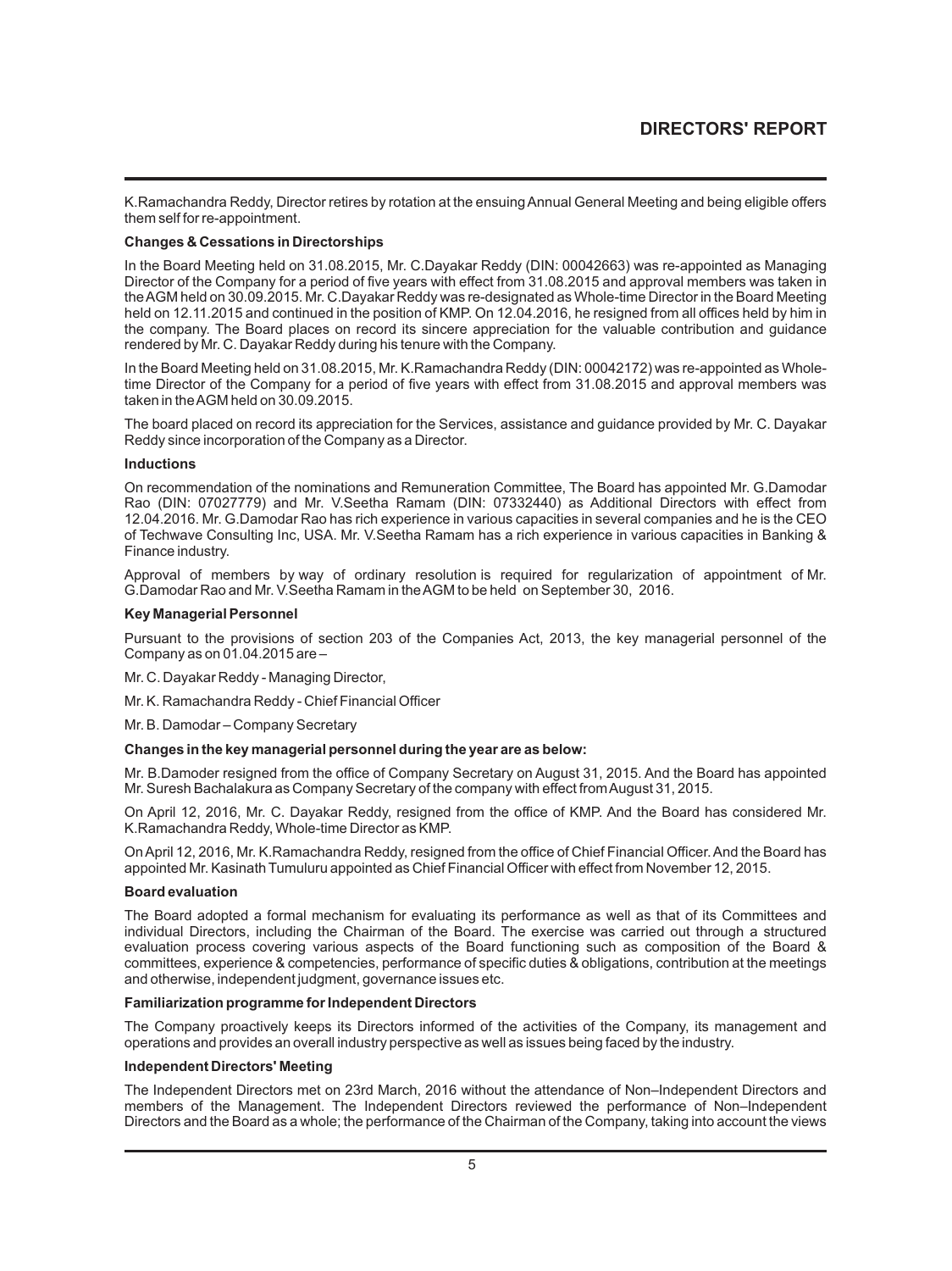of Executive Directors and Non–Executive Directors and assessed the quality, quantity and timeliness of flow of information between the Company Management and the Board that is necessary for the Board to effectively and reasonably perform their duties.

#### **Declaration by Independent Directors**

The Company has received necessary declaration from each Independent Director under Section 149(7) of the Companies Act, 2013 that they meet the criteria of independence laid down in Section 149(6) of the Companies Act 2013 and SEBI (LODR) Regulations, 2015.

#### **Policy on directors'appointment and remuneration and other details**

The Company's policy on directors' appointment and remuneration and other matters provided in section 178(3) of the Act has been disclosed in the corporate governance report, which forms part of this report.

#### **Sub Committees of the Board**

The Board has Audit Committee, Nomination and Remuneration Committee and Stakeholders' Relationship Committee. The composition and other details of these committees have been given in the Report on the Corporate Governance forming part of the Annual Report.

#### **Internal control systems and their adequacy:**

The Company maintains appropriate systems of internal control, including monitoring procedures, to ensure that all assets are safeguarded against loss from unauthorized use or disposition. Company policies, guidelines and procedures provide for adequate checks and balances and are meant to ensure that all transactions are authorized, recorded and reported correctly.

The Head of Internal Audit together with external audit consultants review the effectiveness and efficiency of these systems and procedures to ensure that all assets are protected against loss and that the financial and operational information is accurate and complete in all respects. The Audit Committee of the Board of Directors approves and reviews audit plans for the year based on internal risk assessment. Audits are conducted on anon-going basis and significant deviations are brought to the notice of the Audit Committee.

#### **Employee Stock Option Plan**

During the year under report the company has eight schemes in operation as mentioned below, for granting stock options to the employees and directors of the company and its wholly owned subsidiary in accordance with SEBI (Share Based Employee Benefits) Regulations, 2014.

- (a) MosChip Stock Option Plan 2001
- (b) MosChip Stock Option Plan 2002
- (c) MosChip Stock Option Plan 2004
- (d) MosChip Stock Option Plan 2005(MI)
- (e) MosChip Stock Option Plan 2005(WOS)
- (f) MosChip Stock Option Plan 2008
- (g) MosChip Stock Option Plan 2008(ALR)
- (h) MosChip Stock Option Plan 2008(Director)

During the year the company issued 25,46,000 stock options to the eligible employees. No employee has been issued share options during the year, equal to or exceeding 1% of the issued capital of the Company at the time of grant.The details of the employee stock options plan form part of the Notes to accounts of the financial statements in this Annual Report.

#### **Vigil Mechanism / Whistle Blower Policy**

In pursuant to the provisions of section 177(9) & (10) of the Companies Act, 2013, a Vigil Mechanism Whistle Blower Policy in line with listing agreement for directors and employees to report genuine concerns has been established. The Vigil Mechanism Policy has been uploaded on the website of the Company at http://moschip.com/wpcontent/uploads/2016/07/WhistleBlowerPolicy-1.pdf

#### **Fixed Deposits**

During the year under review, your Company has not accepted any fixed deposits within the meaning of Section 73 of the Companies Act, 2013 read with rules made there under.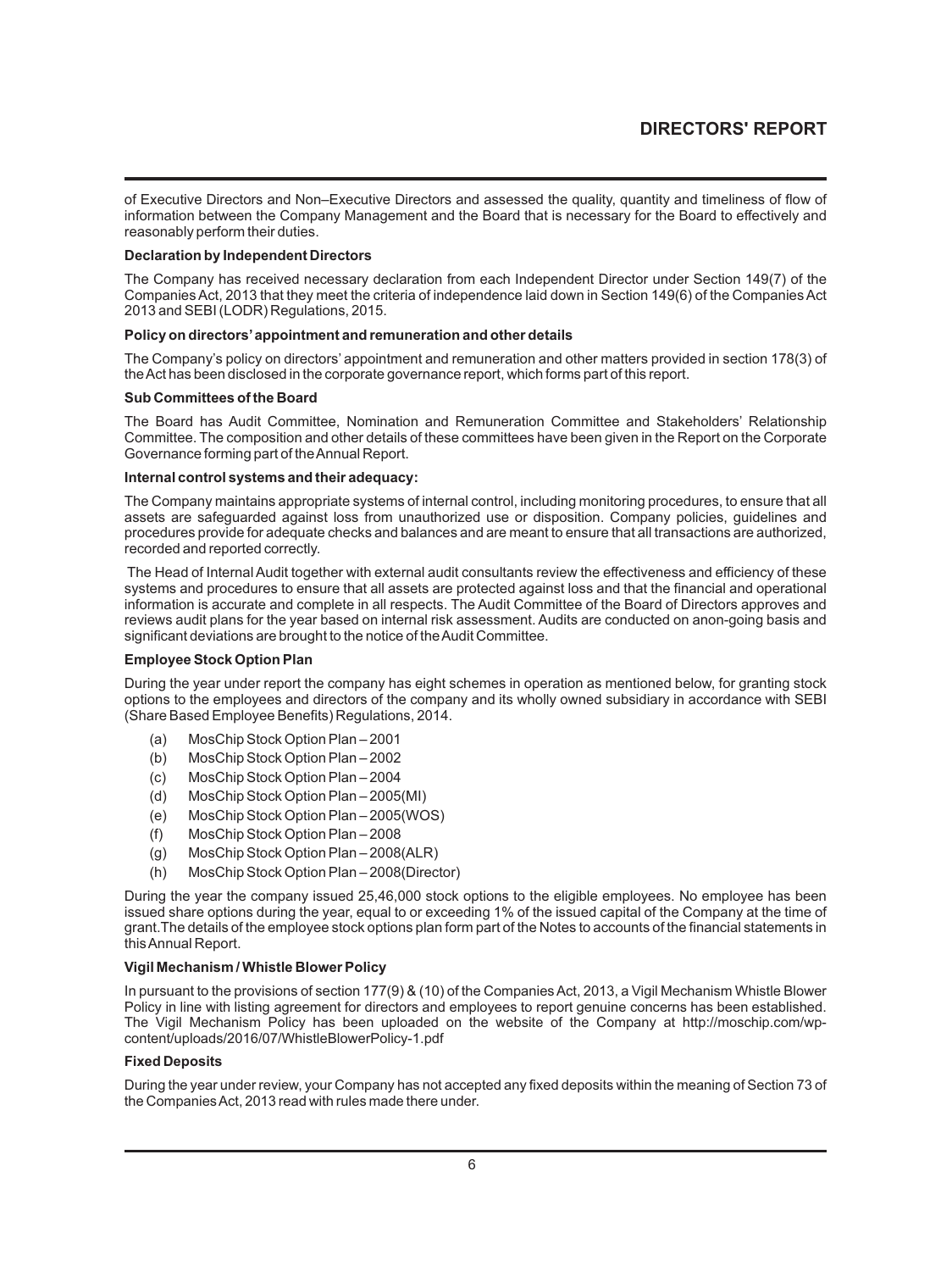#### **Auditors**

#### **Statutory Auditors and Auditors'Report**

M/s. Gokhale & Co., Chartered Accountants (Firm Registration No. 000942S) were re-appointed as the Statutory Auditors of the Company in the 15th Annual General Meeting (AGM) held on September 11, 2014 to hold office from the conclusion of the 15th AGM until the conclusion of the third consecutive AGM of the Company to be held in the year 2017 (subject to ratification of their appointment by the Members at every AGM).

As required under the provisions of section 139(1) of the Companies Act, 2013, the Company has received a written consent from M/s. Gokhale & Co., Chartered Accountants to their appointment and a Certificate, to the effect that their appointment, if made, would be in accordance with the Companies Act, 2013 and the Rules framed thereunder and that they satisfy the criteria provided in section 141 of the Companies Act, 2013.

The appointment of the said Statutory Auditors is required to be ratified by the Members of the Company at the ensuing Annual General Meeting.

The Notes on Financial Statements referred to in the Auditors Report are self-explanatory and do not call for any further comments.

The Auditors' Report does not contain any qualification, reservation or adverse remark. The Statutory Auditors have not reported any incident of fraud to the Audit Committee of the Company in the year under review.

#### **Secretarial Audit**

Pursuant to the provisions of Section 204 of the Act and the Companies (Appointment and Remuneration of Managerial Personnel) Rules, 2014, the Board of Directors has appointed M/s. BSS & Associates, Company Secretaries for conducting Secretarial Audit of the Company for the financial year 2015-2016. The Secretarial Audit Report is annexed herewith as **Annexure – B.**

The Secretarial Audit report does not contain any qualification, reservation or adverse remark

#### **Conservation of energy, research and development, technology absorption, foreign exchange earnings and outgo**

Information required under Section 134(3)(m) of the Act read with Rule 8(3) of the Companies (Accounts) Rules, 2014, with respect to conservation of energy, technology absorption and foreign exchange earnings/outgo is included in **Annexure - C.**

#### **Management Discussion & Analysis**

Pursuant to the provisions SEBI (Listing Obligations and Disclosure Requirements), Regulations 2015, a report on Management Discussion & Analysis is set out as **Annexure – D** to this report.

#### **RELATED PARTYTRANSACTIONS:**

Related party transactions that were entered during the financial year were on an arm's length basis and were in the ordinary course of business. There were no materially significant related party transactions with the Company's Promoters, Directors, Management or their relatives, which could have had a potential conflict with the interests of the Company. Transactions with related parties entered by the Company in the normal course of business are periodically placed before the Audit Committee for its omnibus approval and the particulars of contracts entered during the year as per **Form AOC-2** is enclosed as **Annexure - E.**

The Board of Directors of the Company has, on the recommendation of the Audit Committee, adopted a policy to regulate transactions between the Company and its Related Parties, in compliance with the applicable provisions of the Companies Act 2013, the Rules thereunder and the Listing Agreement. This Policy was considered and approved by the Board has been uploaded on the website of the Company at http://moschip.com/wpcontent/uploads/2016/07/PolicyOnRelatedPartyTransactions-1.pdf

#### **Extract of Annual Return:**

The details forming part of the extract of the Annual Return in form **MGT 9** is annexed herewith as **Annexure - F**

#### **PARTICULARS OF LOANS, GUARANTEES OR INVESTMENTS**

Details of Loans, Guarantees and Investments covered under the provisions of Section 186 of the Companies Act, 2013 are given in the notes to the Financial Statements.

#### **REMUNERATION RATIO OF THE DIRECTORS / KEY MANAGERIALPERSONNEL(KMP) / EMPLOYEES:**

The information required pursuant to Section 197 read with Rule 5 of The Companies (Appointment and Remuneration of Managerial Personnel) Rules, 2014 and Companies (Particulars of Employees) Rules, 1975, in respect of employees of the Company and Directors is furnished hereunder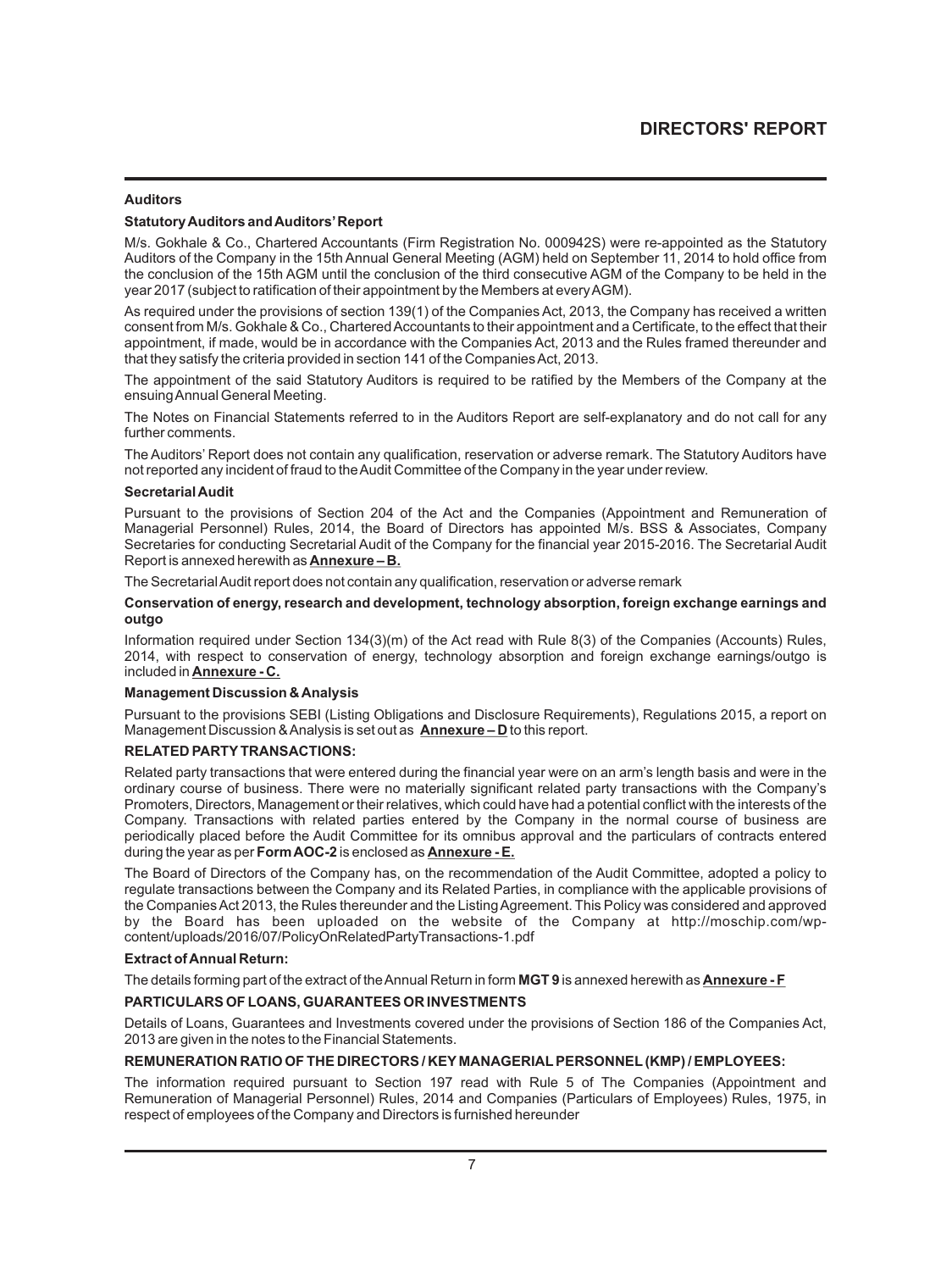| S.No | Name                     | Designation         | Remuneration<br>Paid For the year<br>$2015 - 16$ | Remuneration<br>Paid For the year<br>$2014 - 15$ | Increase in<br>Remuneration of<br>From Previous Year | Ratio / times for median<br>Employee<br>Remuneration |
|------|--------------------------|---------------------|--------------------------------------------------|--------------------------------------------------|------------------------------------------------------|------------------------------------------------------|
|      | Mr. K. Ramachandra Reddy | Chairman & CEO      | 24.00.000                                        | 24.00.000                                        | <b>NIL</b>                                           | 3.28                                                 |
| 2.   | Mr. C. Dayakar Reddy     | <b>Director</b>     | 15.00.000                                        | 24.00.000                                        | (9,00,000)                                           | 2.05                                                 |
| 3.   | Mr. G. Prasad            | <b>Director</b>     | NIL                                              | <b>NIL</b>                                       | <b>NIL</b>                                           | <b>NIL</b>                                           |
| 4    | Mr. K. V. Ramana         | <b>Director</b>     | <b>NIL</b>                                       | <b>NIL</b>                                       | <b>NIL</b>                                           | <b>NIL</b>                                           |
| 5    | Mrs. Poornima Shenoy     | Director            | NIL                                              | <b>NIL</b>                                       | <b>NIL</b>                                           | <b>NIL</b>                                           |
| 6    | Mr. Kasinath Tumuluru    | $CFO*$              | 6.32.285                                         | <b>NA</b>                                        | <b>NA</b>                                            | 0.87                                                 |
|      | Mr. Damoder Bethamalla   | Company Secretary** | 50.000                                           | <b>NA</b>                                        | <b>NA</b>                                            | <b>NA</b>                                            |
| 8    | Mr. Suresh Bachalakura   | Company Secretary** | 4.00.000                                         | 1.50.000                                         | 2.50.000                                             | 0.55                                                 |

\* with effect from 12.11.2015

\*\*upto 31.08.2015

\*\*\*with effect from 31.08.2015

#### **The Board of Directors of MosChip states that:**

Pursuant to section 134(5) of the Companies Act, 2013, the board of directors, to the best of their knowledge and ability, confirm that:

- a) in the preparation of the annual accounts, the applicable accounting standards had been followed along with proper explanation relating to material departures;
- b) The Directors had selected such accounting policies and applied them consistently and made judgments and estimates that are reasonable and prudent so as to give a true and fair view of the state of affairs of the company at the end of the financial year 2015-16 and of the loss of the company for that period;
- c) The Directors had taken proper and sufficient care for the maintenance of adequate accounting records in accordance with the provisions of the Companies Act, 2013 for safeguarding the assets of the company and for preventing and detecting fraud and other irregularities;
- d) The directors had prepared the annual accounts on a going concern basis;
- e) The Directors had laid down internal financial controls to be followed by the company and that such internal financial controls are adequate and were operating effectively:
- The Directors had devised proper systems to ensure compliance with the provisions of all applicable laws and that such systems were adequate and operating effectively.

Based on the framework of internal financial controls and compliance systems established and maintained by the Company, work performed by the internal, statutory and secretarial auditors and external consultants, including audit of internal financial controls over financial reporting by the statutory auditors, and the reviews performed by management and the relevant board committees, including the audit committee, the board is of the opinion that the Company's internal financial controls were adequate and effective during FY2015-2016.

#### **CORPORATE GOVERNANCE AND SHAREHOLDERS INFORMATION**

The Company is committed to good corporate governance in line with the provisions ofSEBI (LODR) Regulations, 2015 and Provisions, Rules and Regulations of The Companies Act, 2013. The Company is in compliance with the provisions on corporate governance specified in the Listing Agreement with BSE. A certificate of compliance from Mr. Sompally Srikanth, a practicing Company Secretary and the report on Corporate Governance form part of this Directors'Report as **Annexure – G**

#### **Company's Policy on Prohibition, Prevention and Redressal of Sexual Harassment of Women at Workplace**

The Company prohibits any form of sexual harassment and any such incidence is immediately investigated and appropriate action taken in the matter against the offending employee(s) based on the nature and the seriousness of the offence. The Company has a policy on Prohibition, Prevention and Redressal of Sexual Harassment of Women at Workplace (the Policy) and matters connected therewith or incidental thereto covering all the aspects as contained under the "The Sexual Harassment of Women at Workplace (Prohibition, Prevention and Redressal) Act, 2013" notified by the Government of India vide Gazette Notification dated 23rd April, 2013.

There was no case of sexual harassment reported during the year under review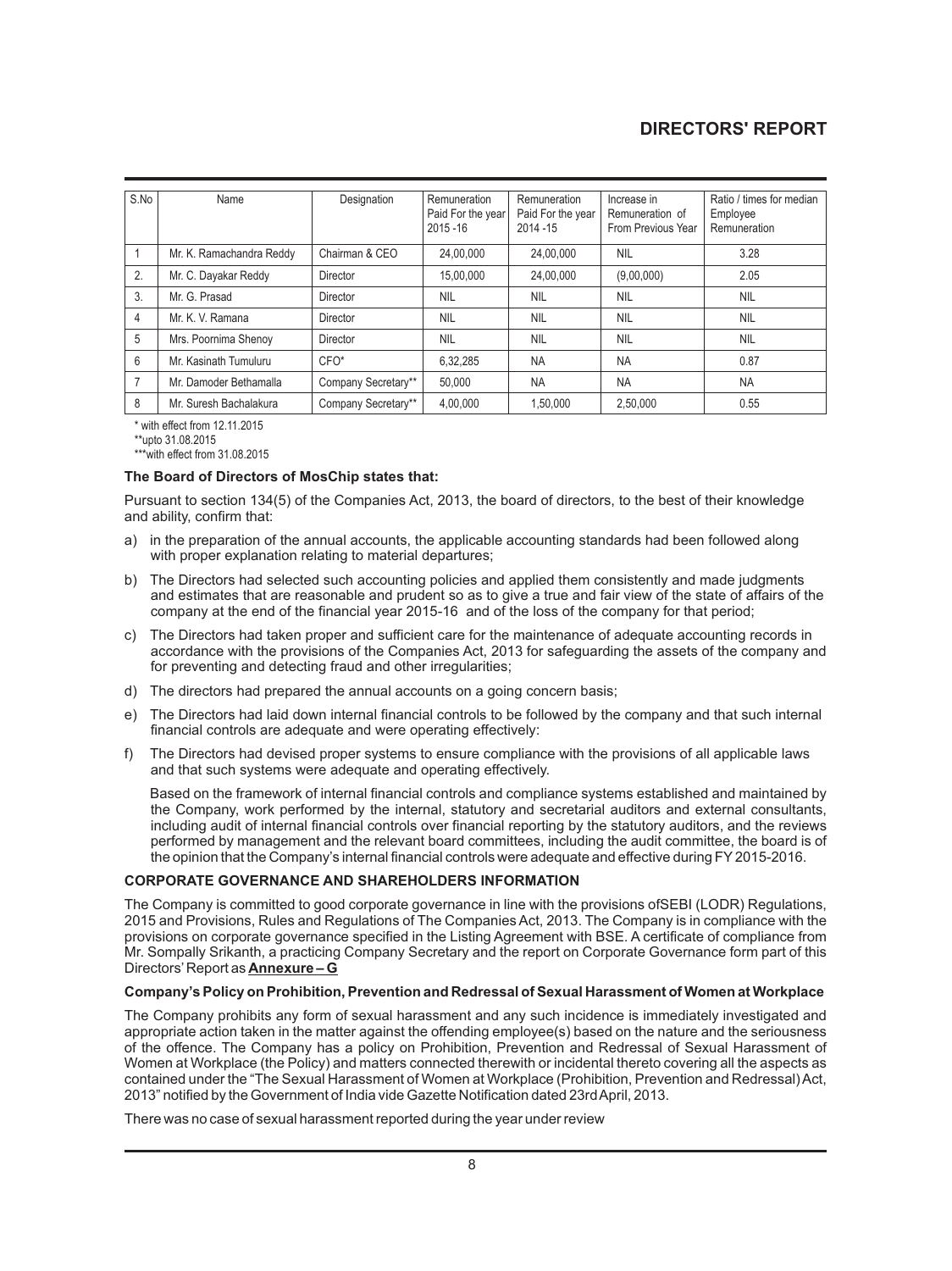#### **DEVELOPMENT AND IMPLEMENTATION OF ARISK MANAGEMENT POLICY:**

The Company has been addressing various risks impacting the Company and the policy of the Company on risk managementis provided elsewhere in this Annual Report in Management Discussion and Analysis.

#### **Acknowledgements**

Your Directors thank the company's bankers, investors and vendors for their unstinted support during the year. Your Directors also appreciate the contribution made by the employees at all levels, who through their hard work, perseverance and competence, are taking the company in the right direction.

Your directors also thank the Government of India, particularly the Customs and Excise Departments, Software Technology Park – Hyderabad, Department of Industrial Policy & Promotion under the Ministry of Commerce & Industry, Department of Company Affairs, Reserve Bank of India, Department of Telecommunications and all other agencies for their support, and wish their continued support in future.

**For and on behalf of the Board of Directors**

**Hyderabad K. Ramachandra Reddy st 31 August 2016 Chairman & CEO**

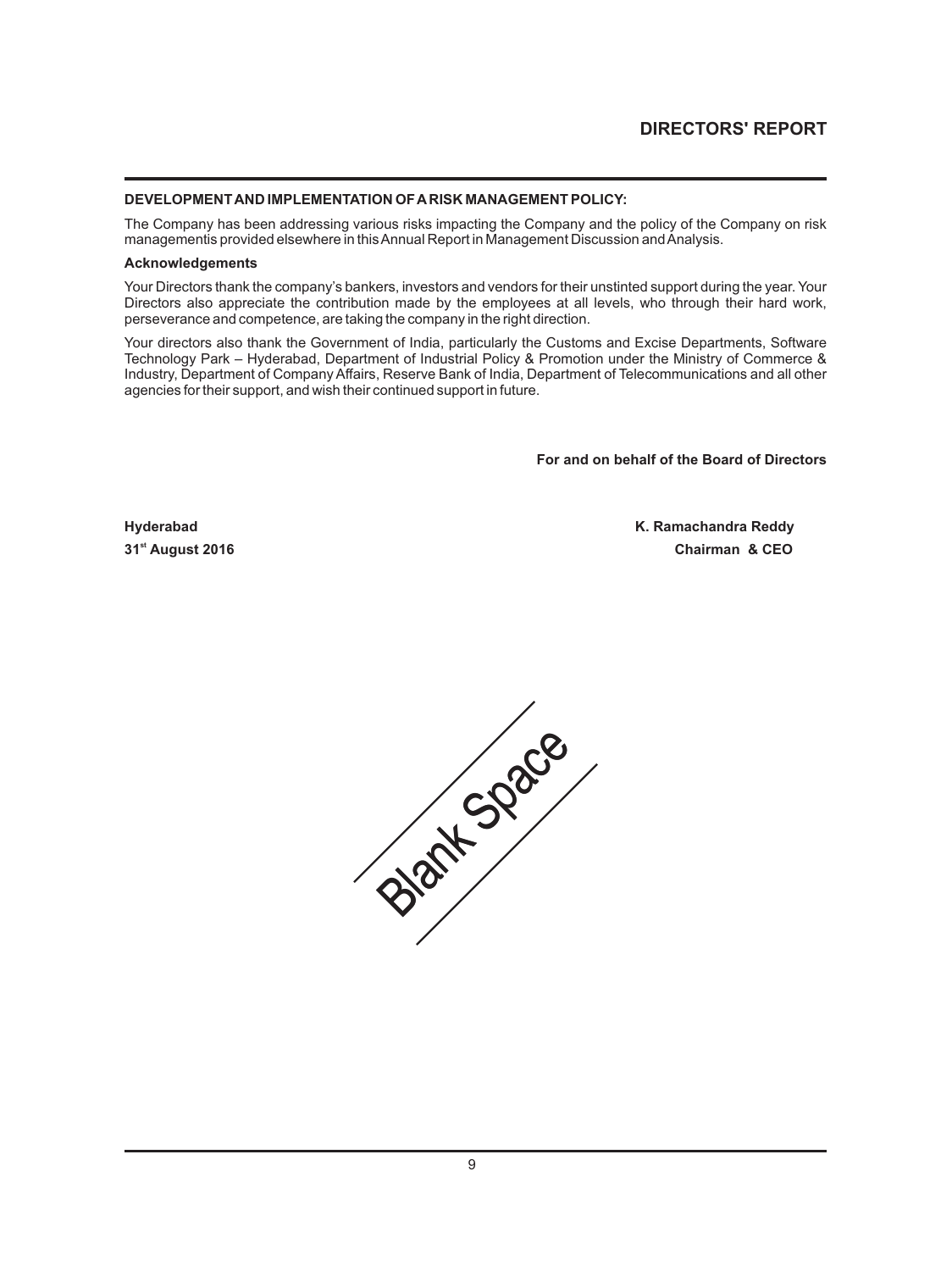### **Annexure - A**

#### **Statement containing the salient features of the financial statements of subsidiaries / associate companies / joint ventures**

[Pursuant to first proviso to Sub-section (3) of Section 129 of the Companies Act, 2013, read with Rule 5 of the Companies (Accounts) Rules, 2014 – AOC-1]

| Name of the<br>subsidiary                                 | Financi<br>al<br>period<br>ended | Exc<br>han<br>ge<br>rate | Share<br>capital | Reserv<br>es &<br>surplus | Total<br>assets | Total<br>liabilities<br>(excludi<br>ng share<br>capital<br>and<br>reserves<br>&<br>surplus) | Invest<br>ments | Turnov<br>er | Profit/<br>Loss)<br>before<br>taxation | Provis<br>ion for<br>taxation | Profit /<br>(Loss)<br>after<br>taxation | $%$ of<br>shar<br>ehol<br>ding |
|-----------------------------------------------------------|----------------------------------|--------------------------|------------------|---------------------------|-----------------|---------------------------------------------------------------------------------------------|-----------------|--------------|----------------------------------------|-------------------------------|-----------------------------------------|--------------------------------|
| MosChip<br>Semiconduc<br>tor<br>Technology,<br><b>USA</b> | 2016                             | 66.38                    | 2020.61          | (2637.52)                 | 202.69          | 819.60                                                                                      | ۰               | 88.21        | (476.05)                               | 0.52                          | (476.57)                                | 100%                           |

**For and on behalf of the Board of Directors**

**Hyderabad K. Ramachandra Reddy st 31 August 2016 Chairman & CEO**

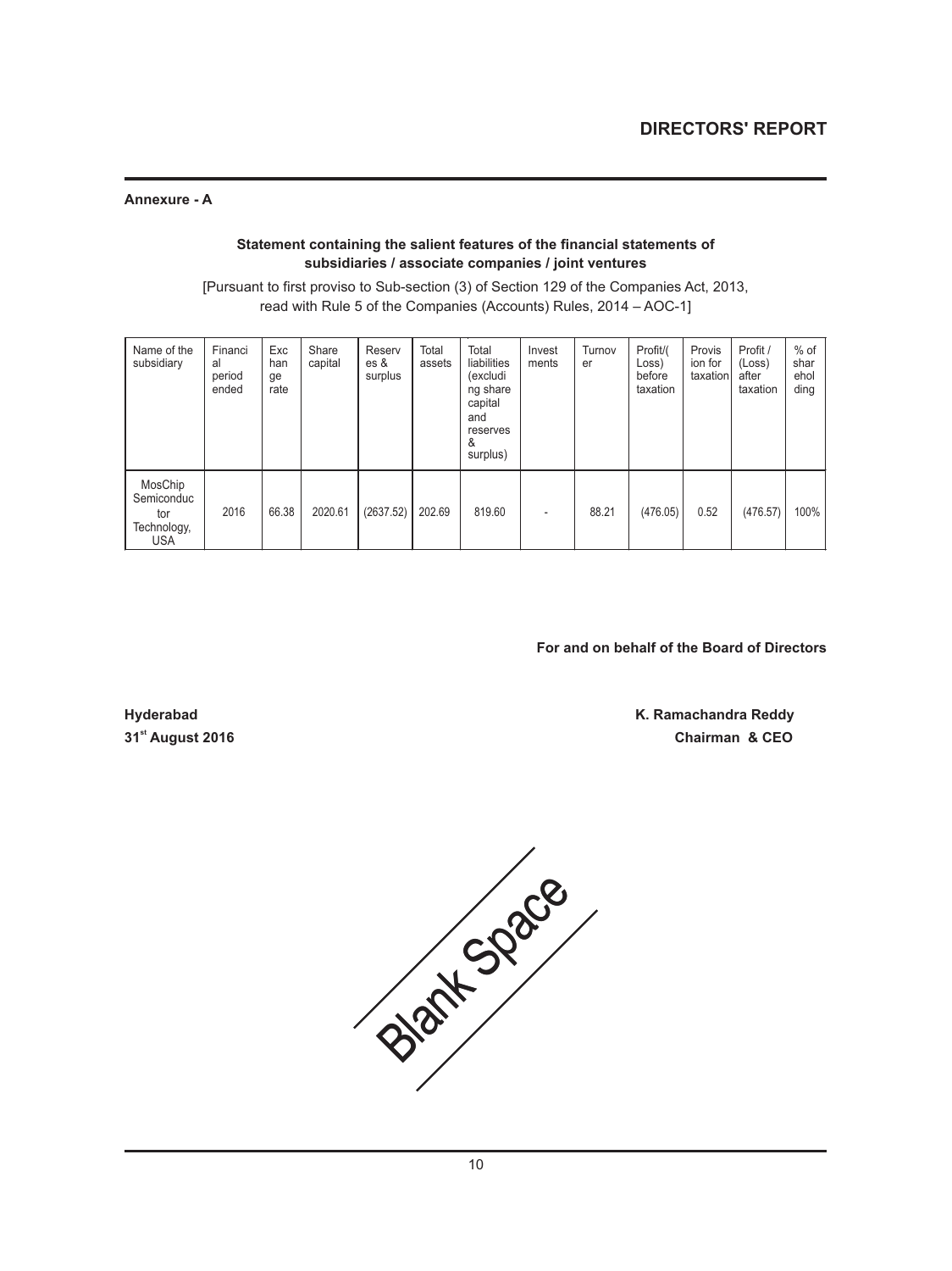#### **Annexure - B**

#### **Form No. MR-3 Secretarial Audit Report For the Financial Year ended 31st March, 2016**

*[Pursuant to Section 204(1) of the Companies Act, 2013 and Rule No. 9 of the Companies (Appointment and Remuneration of Managerial Personnel) Rules, 2014]*

To,

The Members, **MosChip Semiconductor Technology Limited,** CIN: L31909TG1999PLC032184 Plot No. 83 & 84, 2nd Floor, Punnaiah Plaza, Road No. 2, Banjara Hills, Hyderabad, Telangana-500 034,

We have conducted the secretarial audit of the compliance of applicable statutory provisions and the adherence to good corporate practices by **M/s. MosChip Semiconductor Technology Limited** (hereinafter called the company). Secretarial Audit was conducted in a manner that provided us a reasonable basis for evaluating the corporate conducts/statutory compliances and expressing our opinion thereon.

Based on our verification of **M/s. MosChip Semiconductor Technology Limited'**s books, papers, minute books, forms and returns filed and other records maintained by the company and also the information provided by the Company, its officers, agents and authorized representatives during the conduct of secretarial audit, we hereby report that in our opinion, the company has, during the audit period covering the financial year ended on March 31, 2016, complied with the statutory provisions listed hereunder and also that the Company has proper Board-processes and compliancemechanism in place to the extent, in the manner and subject to the reporting made hereinafter:

We have examined the books, papers, minute books, forms and returns filed and other records maintained by the Company for the financial year ended on March 31, 2016 according to the provisions of:

- 1) The Companies Act, 2013 (the Act) and the Companies Act, 1956 (to the extent applicable) and the rules made thereunder;
- 2) The Securities Contracts (Regulation) Act, 1956 ('SCRA') and the rules made thereunder;
- 3) The Depositories Act, 1996 and the Regulations and Bye-laws framed thereunder;
- 4) Foreign Exchange Management Act, 1999 and the rules and regulations made thereunder to the extent of Foreign Direct Investment, Overseas Direct Investment and External Commercial Borrowings.
- 5) The following Regulations and Guidelines prescribed under the Securities and Exchange Board of India Act, 1992 ('SEBI Act')
	- a. The Securities and Exchange Board of India (Substantial Acquisition of Shares and Takeovers) Regulations, 2011;
	- b. The Securities and Exchange Board of India (Prohibition of Insider Trading) Regulations, 2015;
	- c. The Securities and Exchange Board of India (Issue of Capital and Disclosure Requirements) Regulations, 2009 ;
	- d. Securities and Exchange Board of India (Employee Stock Option Scheme and Employee Stock Purchase Scheme) Guidelines, 1999/ The Securities and Exchange Board of India (Share Based Employee Benefits) Regulations, 2014;Not applicable to the Company during the Audit Period;
	- e. The Securities and Exchange Board of India (Issue and Listing of Debt Securities) Regulations, 2008 Not **applicable as the Company has not issued any debt securities the audit period;**
	- f. The Securities and Exchange Board of India (Registrars to an Issue and Share Transfer Agents) Regulations, 1993 regarding the Companies Act and dealing with client - Not Applicable as the Company is not **registered as Registrar to Issue and Share Transfer Agent during the audit period;**
	- g. The Securities and Exchange Board of India (Delisting of Equity Shares) Regulations, 2009 Not applicable as **the Company has not de-listed / propose to delist its equity shares from any stock exchange during the audit period; and**
	- h. The Securities and Exchange Board of India (Buyback of Securities) Regulations, 1998 Not applicable as the **Company has not bought back / propose to buyback any of its securities during the audit period;**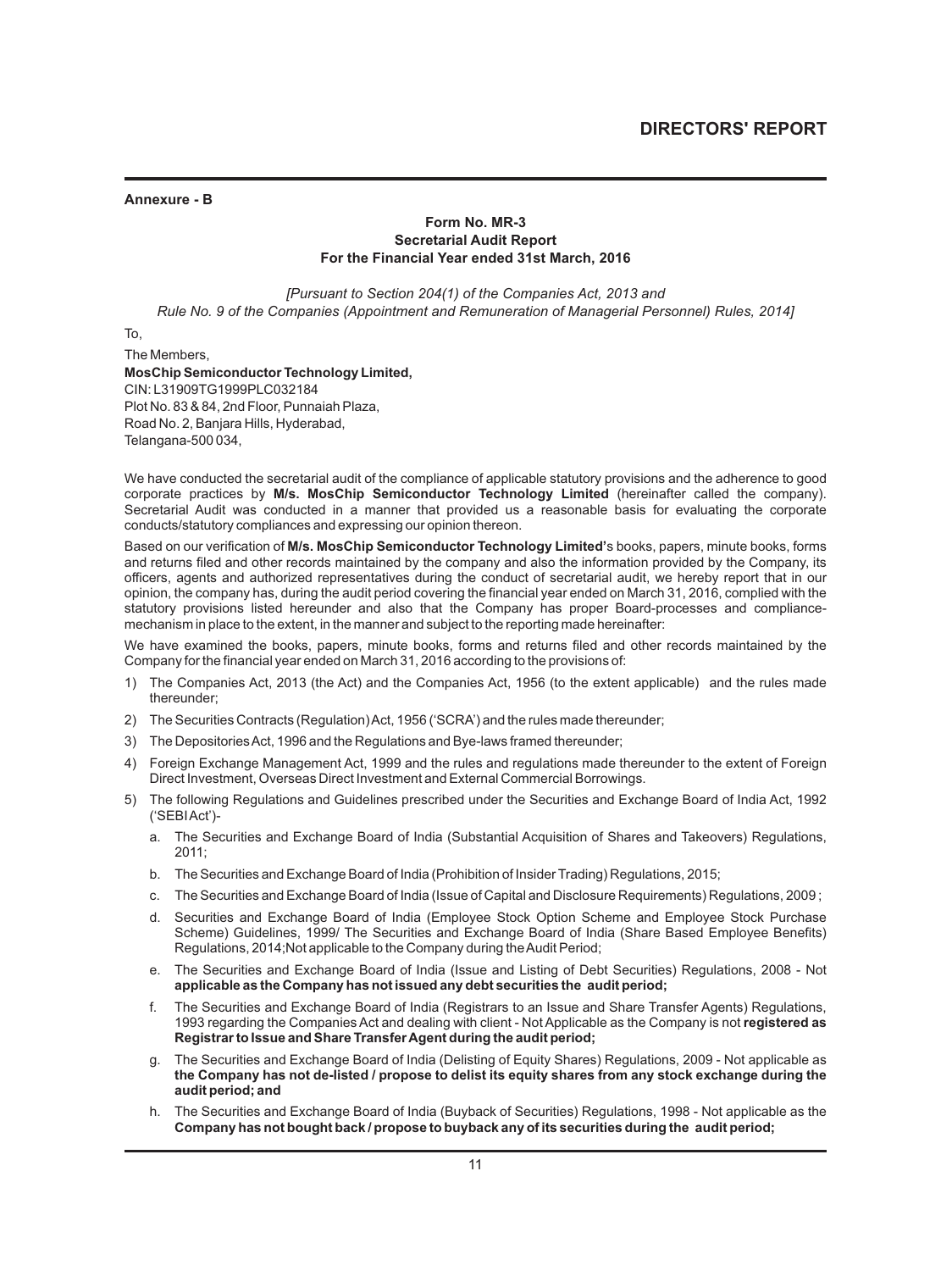- 6) Other laws applicable specifi¬cally to the Company namely:
	- (a) Information Technology Act, 2000 and the rules made thereunder
	- (b) Copy Right Act, 1957
	- (c) The Patents Act, 1970
	- (d) The Trade Marks Act, 1999

We have also examined compliance with the applicable clauses of the following:

- (i) Secretarial Standards issued by the Institute of Company Secretaries of India which was notified by the Central Government on April 23, 2015 and which was effect from July 1, 2015; and
- (ii) The erstwhile Listing Agreement entered into by the Company with stock exchanges and the Securities and Exchange Board of India (Listing Obligations and Disclosure Requirements) Regulations, 2015 notified with effect from 1st December, 2015.

During the period under review the Company has complied with the provisions of the Act, Rules, Regulations, Guidelines, etc. mentioned above.

**We further report that,** on examination of the relevant documents and records and based on the information provided by the Company, its officers and authorized representatives during the conduct of the audit, and also on the review of quarterly compliance reports by respective department heads / Company Secretary / Managing Director taken on record by the Board of Directors of the Company, in our opinion, there are adequate systems and processes and control mechanism exist in the Company to monitor and ensure compliance with applicable general laws.

**We further report that,** the Board of Directors of the Company is duly constituted. The changes in the composition of the Board of Directors that took place during the period under review were carried out in compliance with the provisions of the Act.

Adequate notice was given to all Directors to schedule the Meetings of the Board and its Committees. Agenda and detailed notes on agenda were sent to all the directors at least seven days in advance, and a system exists for seeking and obtaining further information and clarifications as may be required on the agenda items before the meeting and for meaningful participation at the meeting.

As per the minutes of the meetings duly recorded and signed by the Chairman, the decisions of the Board were unanimous and there were no dissenting views.

**We further report that,** based on review of compliance mechanism established by the Company and on the basis of the Compliance Certificate(s) issued by the Company Secretary and taken on record by the Board of Directors at their meeting(s), we are of the opinion that the management has adequate systems and processes commensurate with its size and operations, to monitor and ensure compliance with all applicable laws, rules, regulations and guidelines.

**We further report that,** during the audit period:

- Approvals of members were taken through Special Resolutions passed in the 16th Annual General Meeting to offer, issue and allot 49,78,814 Equity Shares of the Company on a preferential basis pursuant to the provisions of Section 62 of the Companies Act, 2013 and rules made there under.
- ii. Approval of members were taken through Special Resolution passed in the 16th Annual General Meeting to offer, issue and allot of 2,11,86,440 Compulsory Convertible Debentures(CCD's) of the Company on a preferential basis pursuant to the provisions of Section 62 of the Companies Act, 2013 and rules made there under.
- iii. Approvals of members were taken through Special Resolutions passed in the 16th Annual General Meeting for create, offer, issue and allot of 300000 Equity Warrants of the Company pursuant to the provisions of Section 62 and 42 of the Companies Act, 2013 and rules made there under.
- iv. The Shareholders of the Company through Postal Ballot passed the Special Resolutions for the issue and allotment of 6,77,57,000 Equity Share on a preferential basis pursuant to the provisions of Section 62 and 42 of the Companies Act, 2013 and rules made there under.

**For B S S & Associates** Company Secretaries

**Place: Hyderabad ACS No.: 22119 Date: 22-08-2016 C P No.: 7999**

**S. Srikanth Partner** 

This Report is to be read with our letter of even date which is annexed to the report and forms an integral part of this report.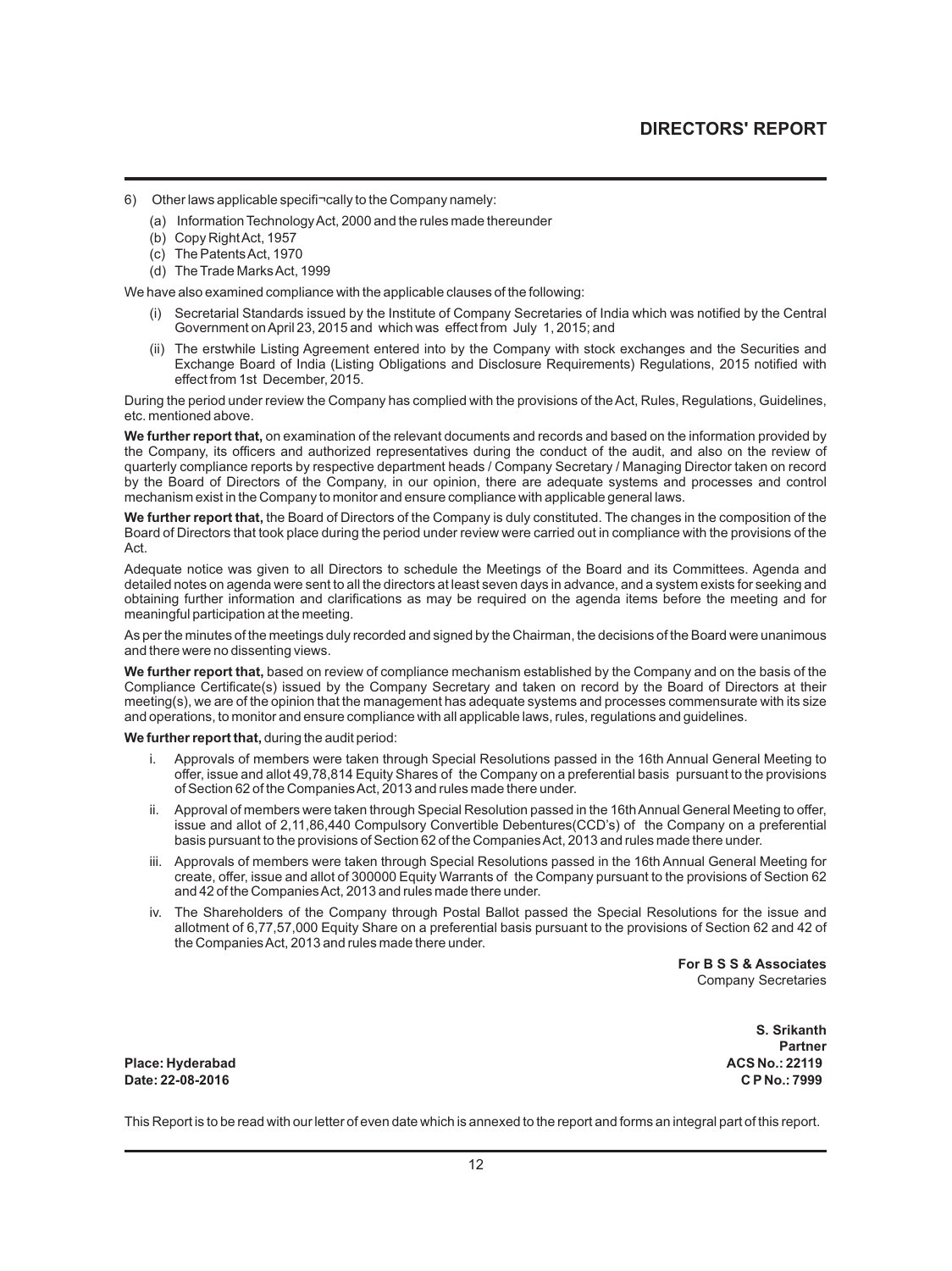To, The Members, MosChip Semiconductor Technology Limited, CIN: L31909TG1999PLC032184 Plot No. 83 & 84, 2nd Floor, Punnaiah Plaza, Road No. 2, Banjara Hills, Hyderabad, Telangana-500034.

Our report of even date is to be read along with this letter.

- 1. Maintenance of Secretarial record is the responsibility of the management of the Company. Our responsibility is to express an opinion on these secretarial records based on our audit.
- 2. We have followed the audit practices and processes as were appropriate to obtain reasonable assurance about the correctness of the contents of the Secretarial records. The verification was done on test basis to ensure that correct facts are reflected in Secretarial records. We believe that the process and practices, we followed provide a reasonable basis for our opinion.
- 3. We have not verified the correctness and appropriateness of financial records and Books of Accounts of the Company.
- 4. Wherever required, we have obtained the Management representation about the Compliance of laws, rules and regulations and happening of events etc.
- 5. The compliance of the provisions of Corporate and other applicable laws, rules, regulations, standards is the responsibility of management. Our examination was limited to the verification of procedure on test basis.
- 6. The Secretarial Audit report is neither an assurance as to the future viability of the Company nor of the efficacy or effectiveness with which the management has conducted the affairs of the Company.

 **For B S S & Associates** Company Secretaries

**Place: Hyderabad ACS No.: 22119**  Date: 22-08-2016

**S. Srikanth**  Partner<br>**ACS No.: 22119** 

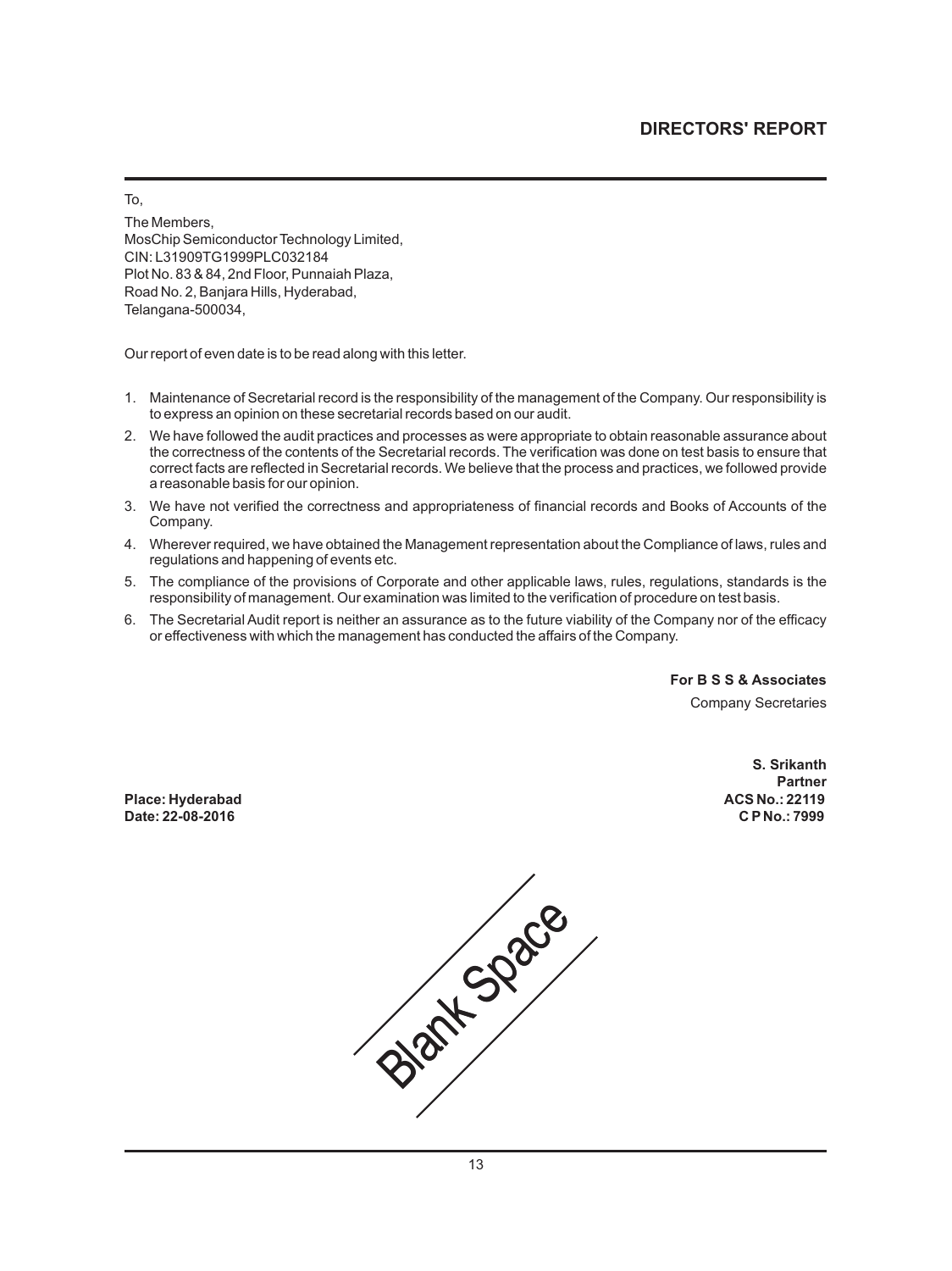#### **Annexure - C**

#### **Conservation of Energy, Technology Absorption and Foreign Exchange Earnings and Outgo:**

The particulars relating to conservation of energy, technology absorption, foreign exchange earnings and outgo, as required to be disclosed under the Act, are provided here under

#### **1. Conservation of Energy**

i. Steps taken or impact on conservation of energy

The Company's operations require low energy consumption. The Company continues to work on reducing carbon footprint in all its areas of operations by institutionalizing following measures across all our facilities:

- a. Optimal cooling of work areas and data centers
- b. Switching off computers when not in use
- c. Utilization of lights and stand alone air conditioners only when required
- d. Minimal usage of AC s and lights during weekend.
- ii. Steps taken by the company for utilizing alternate sources of energy

At present, Company has not utilized any alternate source of energy and emphasize on the Conservation of energy and be frugal in utilizing the energy.

iii. Capital investment on energy conservation equipments

The Company has not made any capital investment on energy conservation equipments

#### **2. Technology Absorption**

Efforts made towards technology absorption

Company has made continues effort to develop technology for the better out puts and reduction of cost. With the change of time it is essential to be updated with the latest equipments and technology to serve our client better. Company consistently strives to absorb latest technology suitable to industry size and clients need.

Information regarding imported technology (Imported during last three years)

| Details of technology imported | Year of import | Status Implemented / absorbed |
|--------------------------------|----------------|-------------------------------|
|                                | NА             | NA                            |

Research & Development (R&D)

Specific areas in which R&D work has been done by the Company

The Company has been focusing on growing the services business and has made inroads into some customers in India and USA. Consequently, the Company has not spent much effort on any new R&D work during the year under review.

#### Future plan of action

The Company has built up a vast repertoire of expertise and domain knowledge. We are planning to leverage this in partnering with large companies for joint development activities and grow the services business as an another revenue vertical.

#### Expenditure on R&D

The expenditure on R&D is not separately classified, as there is no separate R&D division.

#### **3. Foreign Exchange Earnings and Outgo**

(a) Activities relating to exports; initiative taken to increase exports; development of new export markets for products and services; and export plans;

The Company's products are meant primarily for the international markets. Our products are being designed in by various customers and are generating revenues for the Company. We expect revenues from licensing of software for these products increase significantly during the current year.

The Company has also commenced development of custom products where the customer shares a portion of the development costs. The Company has signed contracts for development and licensing of Intellectual Property. Apart from these, the Company is also planning to tap opportunities in offshore ASIC Development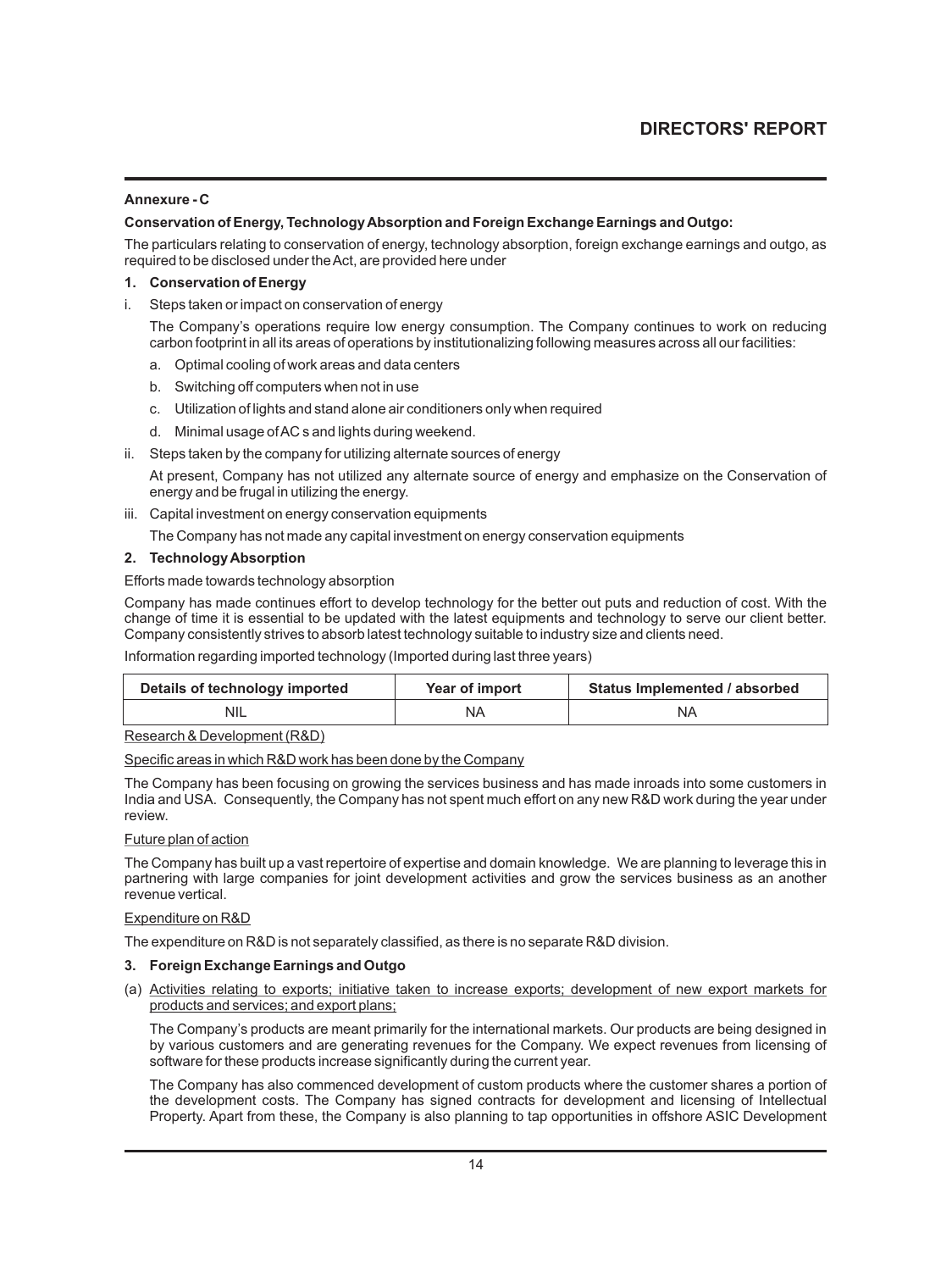and Software Services for semiconductor companies. The revenues from these initiatives are expected to gain momentum in the coming years

### **(b) Foreign exchange earnings and outgo**

**(Value in Rs.)**

|                           | Year ended March 31, 2016 ' | Year ended March 31, 2015 |
|---------------------------|-----------------------------|---------------------------|
| Foreign Exchange earnings | 6.137.934                   | 3.083.842                 |
| Foreign Exchange outgo    | 15.206.983                  | 14.983.170                |

#### **For and on behalf of the Board of Directors**

**Hyderabad K. Ramachandra Reddy st 31 August 2016 Chairman & CEO**

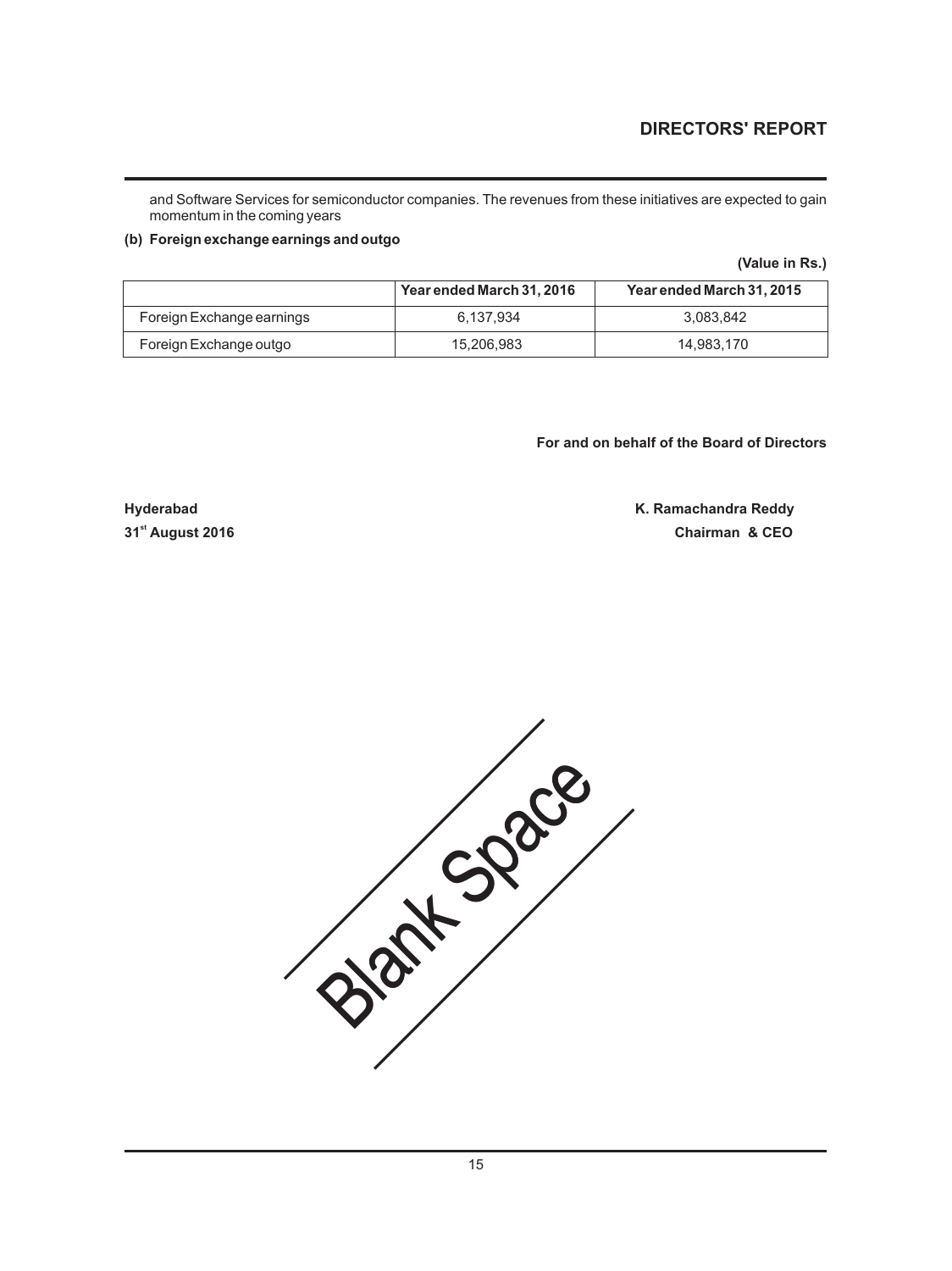#### **Annexure - D**

#### **MANAGEMENT DISCUSSION AND ANALYSIS OF FINANCIAL CONDITION AND RESULTS OF OPERATIONS**

The Company & Forward Looking Statement:

MosChip Semiconductor Technology Limited (MosChip India) is a fabless model semiconductor and Internet of Things/Everything (IOT/E) focused company with its headquarters in Hyderabad, India. The Company specializes in providing value added services in VLSI design, Software development & development SOC (System On a Chip) for Aerospace & Defense, Consumer and Industrial applications and IOT/E Products and Services across various industries. In this report, "MosChip Group", "Group", "we", "us" and "our" each refers to MosChip India and also it's wholly owned subsidiary, MosChip Semiconductor Technology, USA(MosChip USA).

The financial statements have been prepared in compliance with the requirements of the Companies Act 2013 and the Generally Accepted Accounting Principles in India. The management of MosChip accepts responsibility for the integrity and objectivity of these financial statements, as well as, for various estimates and judgments used therein.

In addition to the historical information, this report contains certain forward-looking statements that involve risks and uncertainties. Our actual results could differ materially from the results anticipated in these forward-looking statements as a result of certain factors including those set forth under the sub-heading "Risks and Concerns." Forward looking statements can be identified by the use of forward-looking words, such as "may," "could," "expect," "believe," "plan," "anticipate," "continue," 'likely," \* intend, \* \*estimate,\* or other similar words. The Company disclaims any obligation to update these forward-looking statements, except as may be required by law.

#### **Overview**

The Chinese economy slowed down with knock-on impact on the rest of the world. Developed economies remained subdued. Britain's exit may further impact outlook for the developed economies. India overtook China to become the fastest growing major economy in the World.

MosChip has been consolidating its position, withstanding the challenges faced by the Industry. MosChip is the first publicly traded fabless model semiconductor Company from India with specific focus on cutting edge products and IOT/E products and Services. MosChip leverages its engineering skills to develop custom products, Embedded Software development, IP development and design/development/implementation services.MosChip is currently focusing on design and development services division. It has services agreements and contracts with several companies in India and abroad.

#### **Industry**

#### **Semi-conductor:**

2015-16 witnessed some slowdown in the Global Semi-conductor Industry and experienced the pressure of innovating more advanced technology. The Industry has also witnessed higher R&D cost, war for talent and The Industry has also witnessed higher R&D cost, war for talent and increased need for consolidation. The Indian semiconductor industry offers high growth potential areas as the industries which source semiconductors as inputs are themselves witnessing high demand

Semiconductor applications or end markets can be divided into six categories:

- 1. Communications is the largest end-market growth in this area is driven currently by demand for smart phones and wireless networks and, in the not too distant future, by the Internet of Things (IoT) –connected devices in the home or workplace.
- 2. Computers– growth in this area is being driven by demand for tablets.
- 3. Consumer Electronics– leading growth in this category are digital TVs including game consoles, audio for home the atre systems, blue tooth enabled speakers, the sudden proliferation of fitness wearables that track just about every part of your day and the Iot.
- 4. Automotive Electronics– advanced electronics now control just about every aspect of the automobile, and the installation of "infotainment" systems is growing especially fast. Driverless automobiles with vision imaging and IoTare already in the design stages
- 5. Industrial/Medical– smart grids, smart cities, factory automation and robotics, industrial IoT and health IT are major forces at work in the category.
- 6. Aerospace and Defense procured products.

**IOT:**

Now with the concept of Internet of Things (IoT) picking up momentum, the next generation of interconnected devices would further increase the demand for intelligent computing, thereby creating sustainable demand for semiconductors.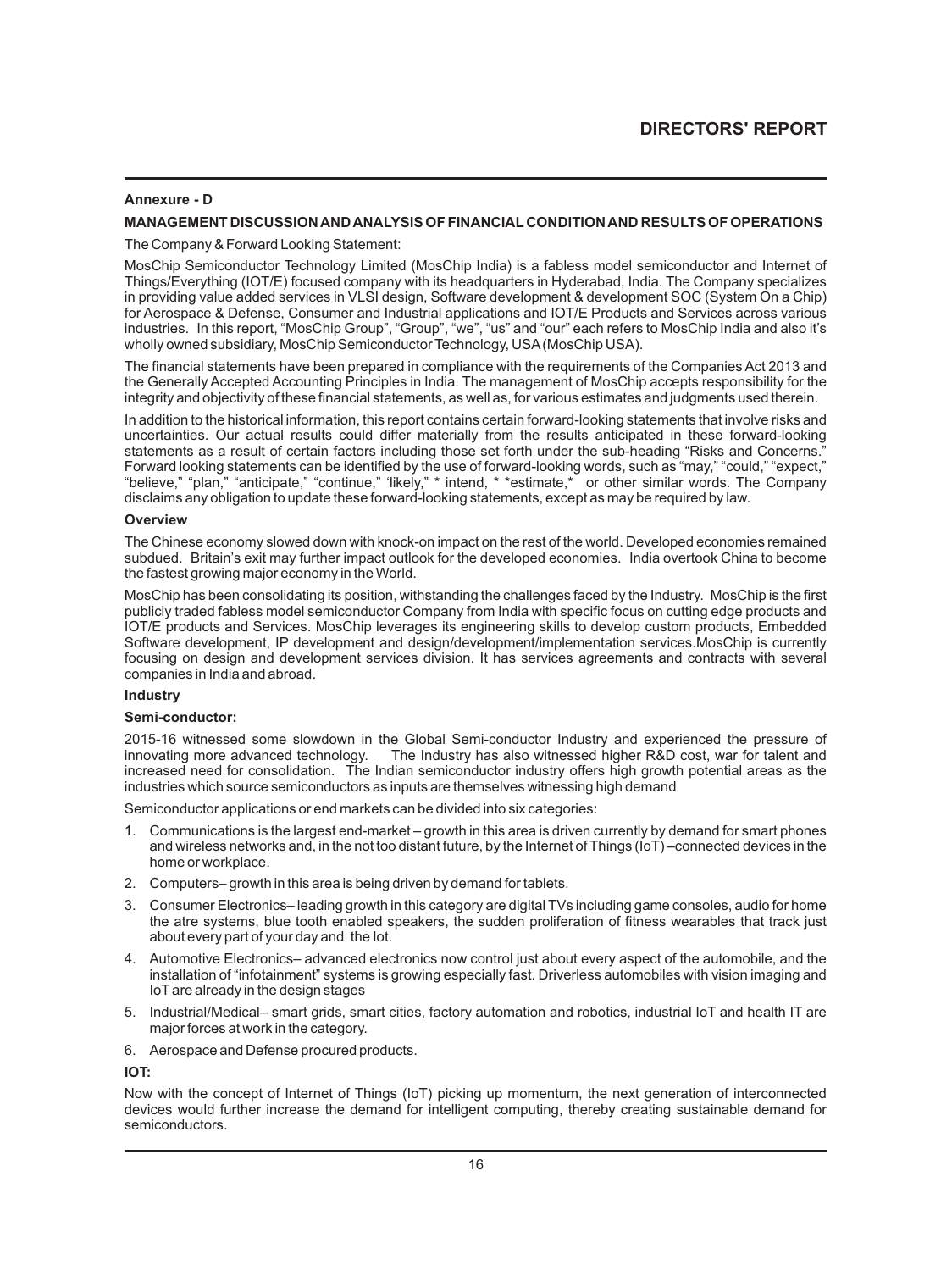India has a very fast growing electronics system design manufacturing (ESDM) industry. India also has a strong design base with more than 120 units. According to the Department of Electronics and Information Technology (DeitY), nearly 2,000 chips are being designed every year in India and more than 20,000 engineers are working on various aspects of chip design and verification. The government has a strong focus in developing the ESDM ecosystem in India. Several subsidies and other incentives are on offer for setting up electronics manufacturing units in India.

The Indian electronics and hardware industry is expected to reach US\$ 112-130 billion by 2018 as electronics and hardware manufacturers are looking to increase their manufacturing base in India to cater to the domestic market as well as the Middle East, Africa and SAARC countries.

Over the past several years, many original equipment manufacturers (OEMs) and integrated device manufacturers (IDMs) have invested in the Indian semiconductor space.

The Government of India expects investment proposals in electronics manufacturing to increase two times in the two years to 2017-18, giving a push to the government's 'Make in India' initiative. Of the 54 proposals received, the Centre has approved 30 requests entailing investments of Rs 6,000 crore (US\$ 889.44 million), while 24 are in an advanced stage.

Considering the continued growth momentum, the Indian semiconductor design market is expected to grow at a CAGR of 29.4 percent to touch US\$ 52.6 billion in 2020.

#### **Government Initiatives**

The electronic system design and manufacturing (ESDM) industry will benefit from the government's "Make in India" campaign and is projected to see investment proposals worth Rs 10,000 crores (US\$ 1.61 billion) over the next two years, according to the India Electronics and Semiconductor Association (IESA), an industry body.

The Government of Telangana has launched T-Hub in Hyderabad, which acts as a prototyping centre for electronics, semiconductors and hardware start-ups on the lines of California State's Innovation Hub or iHub.

The Government of India has taken several steps to boost domestic production of electronic items and reduce dependence on imports. Some of these steps include imposition of basic customs duty on certain items falling outside the purview of ITAgreement, exemption from SAD on inputs/components for PC manufacturing, imposition of education cess on imported electronic products for parity, etc.

The government, in consultation with semiconductor industry, has increased focus on the ESDM sector in last few years. Some of the initiatives outlined in the National Electronics policy and the National Telecom policy are already in the process of implementation, such as Preferential Market Access (PMS), Electronics Manufacturing Clusters (EMC) and Modified Special Incentive Package Scheme (M-SIPS). With the implementation of fabrication capabilities in India, the country could achieve a degree of self-sufficiency in electronics.

India has the third largest pool of scientists and technicians in the world. Skilled manpower is available in abundance in Semiconductor Design and Embedded Software. India also has strong design and R&D capabilities in auto electronics and industrial electronics.

#### **Outlook**

**The coming year will see a slew of initiatives to achieve a healthy organic and inorganic growth. The strategy will ensure topline growth as well as improvement in bottom line and Cash position to deliver superior shareholder value.** 

The following sections highlight management's assessment of business potential.

#### **Design Services business**

MosChip leverages its engineering skills to develop custom products, IP development and design/development services. After the sale of I/O products of the company, it is focusing itself on SOC products, which have a very promising future and the design services business. Mixed signal design capabilities will add to the design strength of engineering thereby increasing the competitive edge.

MosChip leverages this strength in services business. It is successfully making inroads in design services business and foresees a very bright future ahead. The company has transformed into value added services and has made steady inroads into very large Tier-1 customers, including domestic customers.

MosChip is also investing heavily in Automation, IOT/E, Artificial Intelligence (AI) and Deep Learning Products and Services. Our focus is to be a leading company in overall VLSI design and development, Embedded Software Development and IOT/E areas.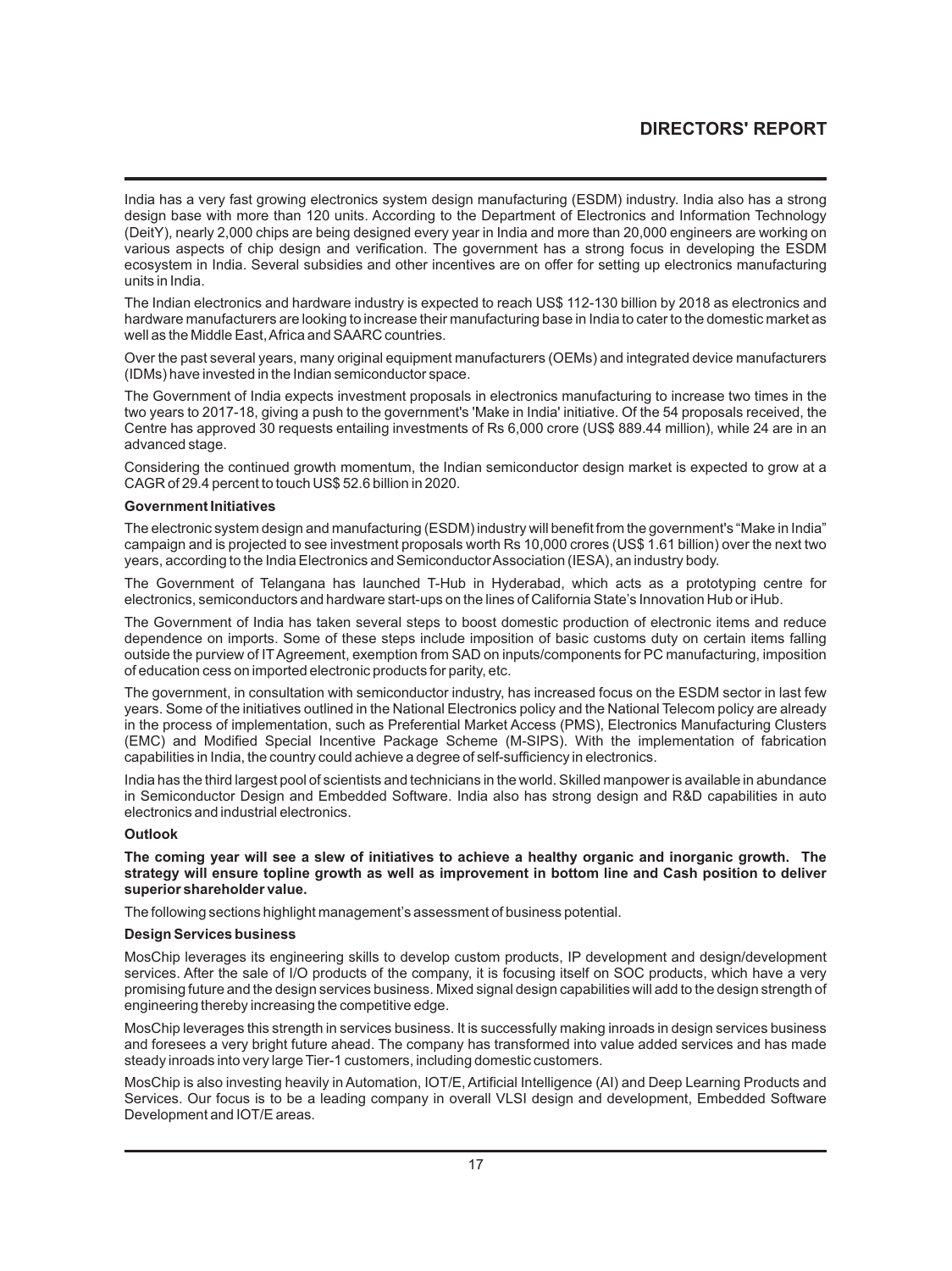#### **Geographical Expansion:**

MosChip has plans in place to strengthen the Milpitas, CA, USA operations and Revenue growth by extending necessary Investment and support in the form of building Sales team. MosChip also has plans to expand into other geographies i.e. Europe, UK and APAC regions by opening Offices in UK and Singapore.

#### **Increasing focus on Defence projects**

We believe that under the present Government, the defence manufacturing sector has already started to get a policy action push. Hence, we believe that the Indian defence sector is likely to offer enormous opportunities for growth.

Given the equipment requirements for the modernization of India's armed forces, along with the thrust from GoI and present policy of 'Make in India', we believe India is about to start one of the world's largest procurement cycles. Citi Research estimated the opportunity of the Indian defence manufacturing sector to be worth US\$245bn over the next 10 years.

We believe the opportunity will be more back-ended given the long procurement cycles in defence (despite timelinecrunching by the new government). However, not only could orders be large but they also could be recurring, making demand less cyclical. While the larger private companies would target the OEM level, their involvement could nurture tier 1 & tier 2 suppliers, creating a virtuous cycle for India's defence manufacturing sector.

References: Ministry of Finance, Press Information Bureau (PIB), Media Reports and Press Releases, Department of Industrial Policy & Promotion (DIPP), India Semiconductor Association, Ministry of Information Technology and Department of Electronics and Information Technology

#### **Offset Business:**

Since 2005, the Indian Ministry of Defence (MoD) has been operating a formal offset policy as part of the Defence Procurement Procedure (DPP), the procurement manual used for capital acquisition for the Indian Armed Forces. The prime objective of the offset policy, which has undergone several rounds of revisions, is to leverage India's huge arms import for strengthening the indigenous arms industry. To achieve the objective, the policy allows foreign vendors to discharge their offset obligations through a combination of avenues that include two key provisions: FDI in Indian Companies; and purchase of certain products/services from qualified Indian enterprises. Till October 2014, MoD signed 25 offset contracts valued \$4.97 billion.

MosChip intends to go after this to offer contracts in the area of Computer Software and Hardware imports and establish itself as a domestic supplier to the Indian Defense Industry

#### **IOT/E Products and Services:**

The coming year will witness initiatives in Service & Solution offerings in IOT/E space i.e. Smart Metering, Street Lighting, Commercial Lighting, Township & Home Automation and M2M space i.e. Heavy Equipment, School Bus and Commercial Vehicles etc.

#### **Mergers & Acquisitions**

MosChip is actively looking for inorganic growth by involving in Mergers and Acquisitions in Semiconductor, IOT/E, Automation and AI areas. These deals help MosChip to rapidly increase its business scale and business scope.

#### **Intense competition in the semiconductor industry is driving the M&Asignificantly**

The semiconductor industry is characterized by intense competition. Acquisition of a rival firm helps the company to increase market share by increasing customer base.

Internet of Things playing an important role in shaping the M&Adeals in the semiconductor industry

The Internet of Things represents a huge growth opportunity for the growth of semiconductor companies. Billions of devices are expected to be connected to the internet by 2020. Semiconductor companies can provide solutions in areas such as wearable electronics, industrial automation, automated lighting, automated heating, and so on. The semiconductor IoT market is expected to grow significantly by 2020 with high growth opportunities for semiconductor companies in segments such as automotive and smart homes.

#### **Risks and concerns**

The following important factors could affect our future results of operations.

#### **Semiconductor Services under pressure**

There is pricing pressure in the value added services space within the Semiconductor Industry as many MNC's are looking at lowering their R&D budgets and have expanded their operations within India and other countries with cheaper labour force. The billing rates are under pressure, and due to this the margins are affected adversely.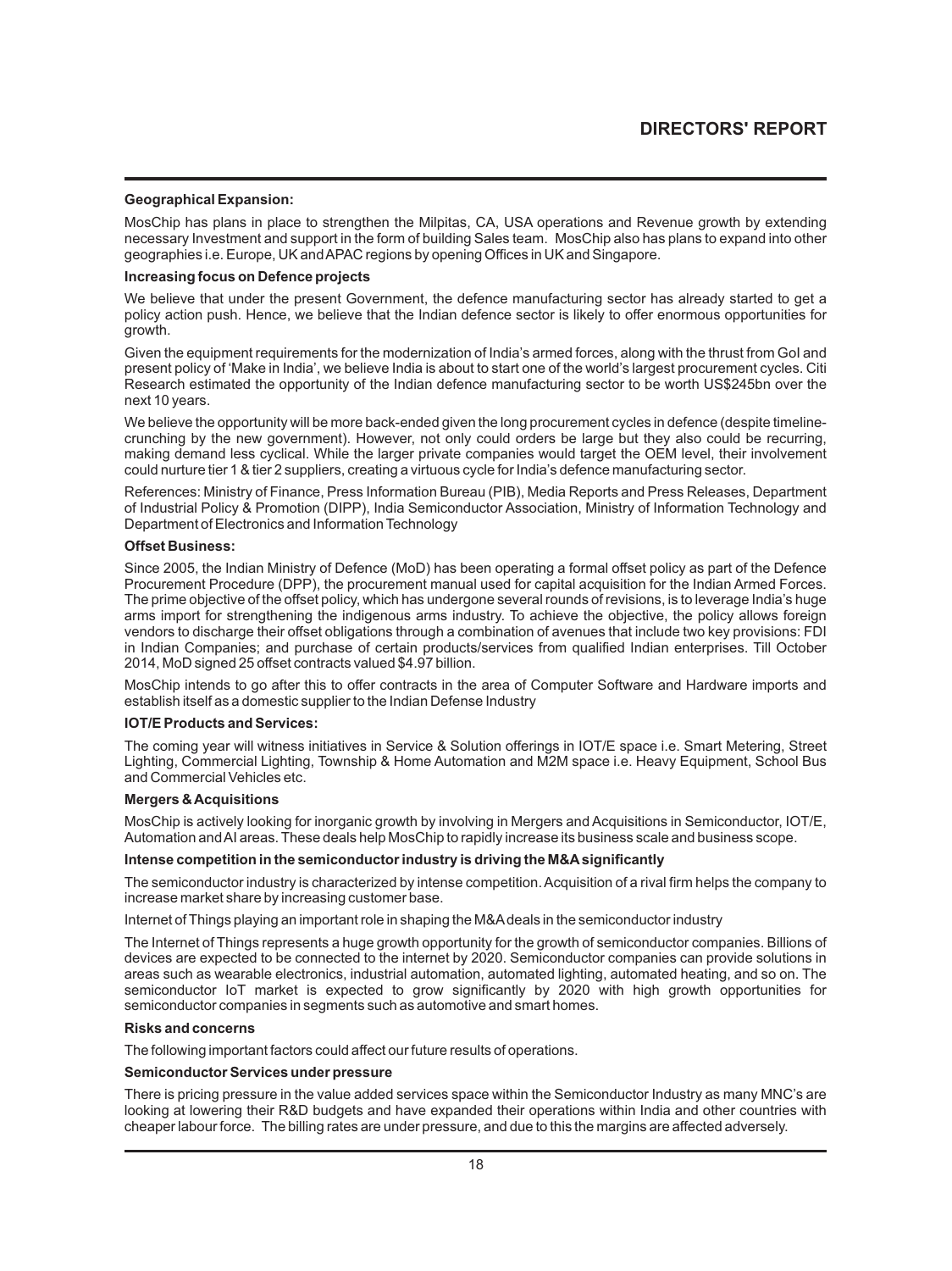#### **Future success depends upon the continued services of key personnel, many of whom would be difficult to replace**

The Company's future success depends upon the continued services of its executive officers, key hardware and software engineers, and sales, marketing and support personnel, many of whom would be difficult to replace. The loss of one or more of these employees could seriously harm the Company's business. In addition, because of the highly technical nature of its business, the loss of key engineering personnel could delay product introductions and significantly impair the Company's ability to successfully create future products.

#### **Others may bring infringement actions against MosChip Group that could be time-consuming and expensive to defend.**

The Group may become subject to claims involving patents and other property rights. Intellectual property claims would subject the Group to significant liability claims for damages and invalidate its proprietary rights. In addition, intellectual property claims may be brought against customers that incorporate its products in the design of their own products. These claims, regardless of their success or merit and regardless of whether the Group is named as a defendant in a lawsuit, would likely be time consuming and expensive to resolve and would divert the time and attention of the Management and technical personnel.

#### **The cyclical nature of the semiconductor industry may lead to significant variances in the demand for MosChip Group's products and could harm its operations.**

The cyclical nature of the semiconductor industry could lead to significant variances in demand and thereby impacting the margins. The Group may experience periodic fluctuations in its future financial results because of changes in industry-wide conditions.

#### **The Company's operating and consolidated results may be adversely affected by variations of the Indian rupee against foreign currencies and the US dollar**

The Company has international exposure and is subject to currency fluctuations. The Company also consolidates its results with wholly owned subsidiaries in USA. Any adverse fluctuations in the currencies in which the Company's exports/imports or any adverse fluctuations against the US dollar would affect the Company's results of operations and the consolidated financial position.

#### **Internal control systems**

The Company has formulated effective internal control systems and implemented the same strictly to ensure that the assets and interests of the Company are safeguarded and to determine the accuracy and reliability of accounting data.

The Company has an internal audit system and its functions are to ensure that systems are designed and implemented with adequate internal controls. The Company's control methodology is commensurate with the size of operations, the transactions that are executed, and the assets that must be safeguarded and deployed in accordance with the Company's policies.

An Audit Committee, headed by a non-executive independent Director, periodically reviews the audit information/observation and all significant issues are brought to the attention of the committee.

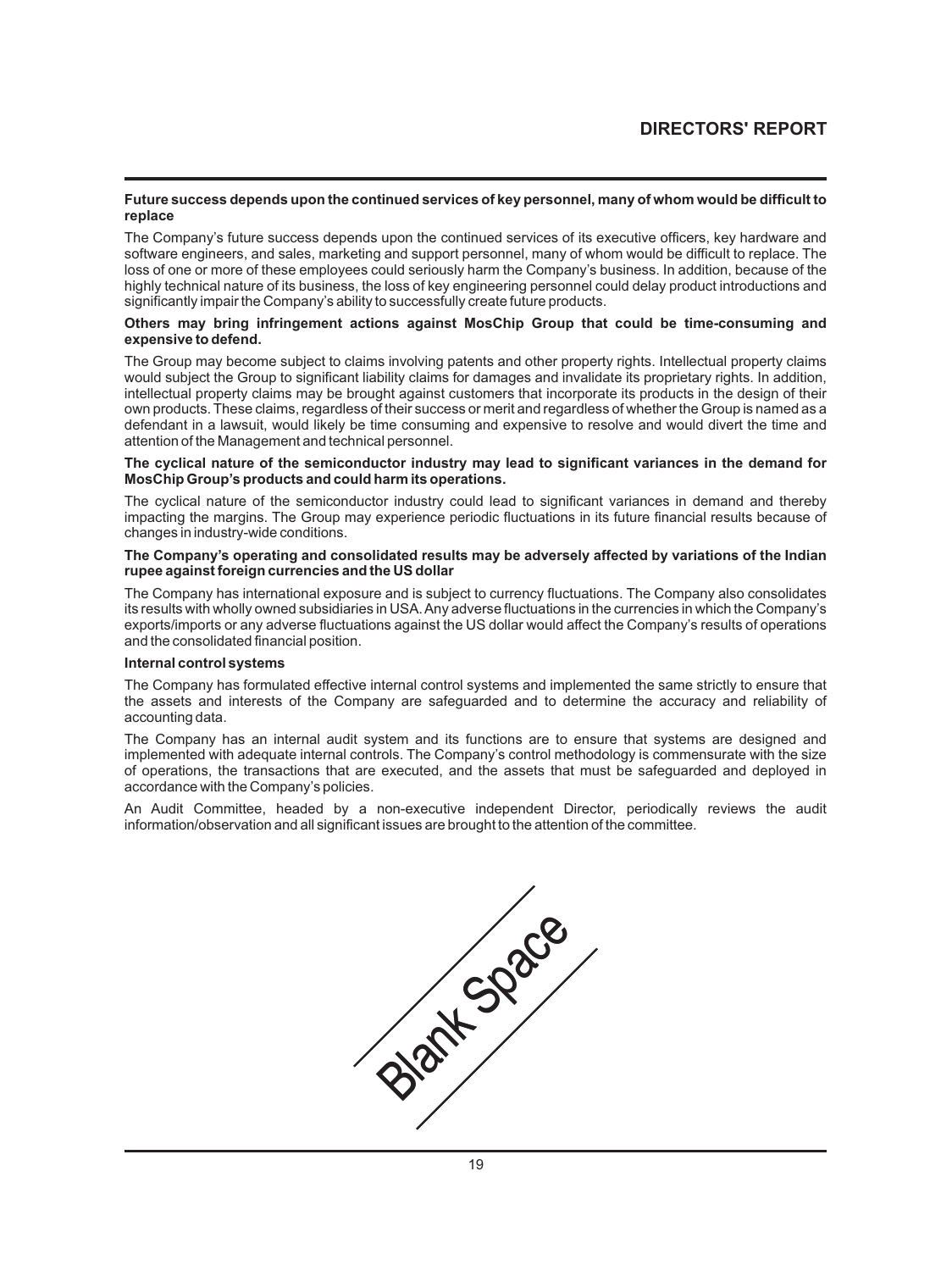#### **Annexure - E**

#### **FORM AOC-2**

(Pursuant to clause (h) of sub-section (3) of section 134 of the Act and Rule 8(2) of the Companies (Accounts) Rules, 2014)

Form for Disclosure of particulars of contracts/arrangements entered into by the company with related parties referred to in sub section (1) of section 188 of the Companies Act, 2013 including certain arm's length transaction under third proviso is given below:

#### **1. Details of contracts or arrangements or transactions not at arm's length basis**

There were no contracts/arrangements entered into by the company with related parties referred to in subsection (1) of section 188 of the Companies Act, 2013 during the year ended March 31, 2016, which are not at arm's length basis.

#### **2. Details of contracts or arrangements or transactions at Arm's length basis:**

- a. Name(s) of the related party and nature of relationship : Not Applicable
- b. Nature of contracts / arrangements / transactions : Not Applicable
- c. Duration of the contracts / arrangements / transactions : Not Applicable
- d. Salient terms of the contracts or arrangements or transactions including the value, if any : Not Applicable
- e. Date(s) of approval by the Board, if any : Not Applicable
- f. Amount paid as advances, if any : None
- **Note:** The above disclosures on material transactions are based on the principle that transactions with wholly owned subsidiaries are exempt for purpose of section 188(1) of the Act.

**For and on behalf of the Board of Directors**

**Hyderabad K. Ramachandra Reddy st 31 August 2016 Chairman & CEO**

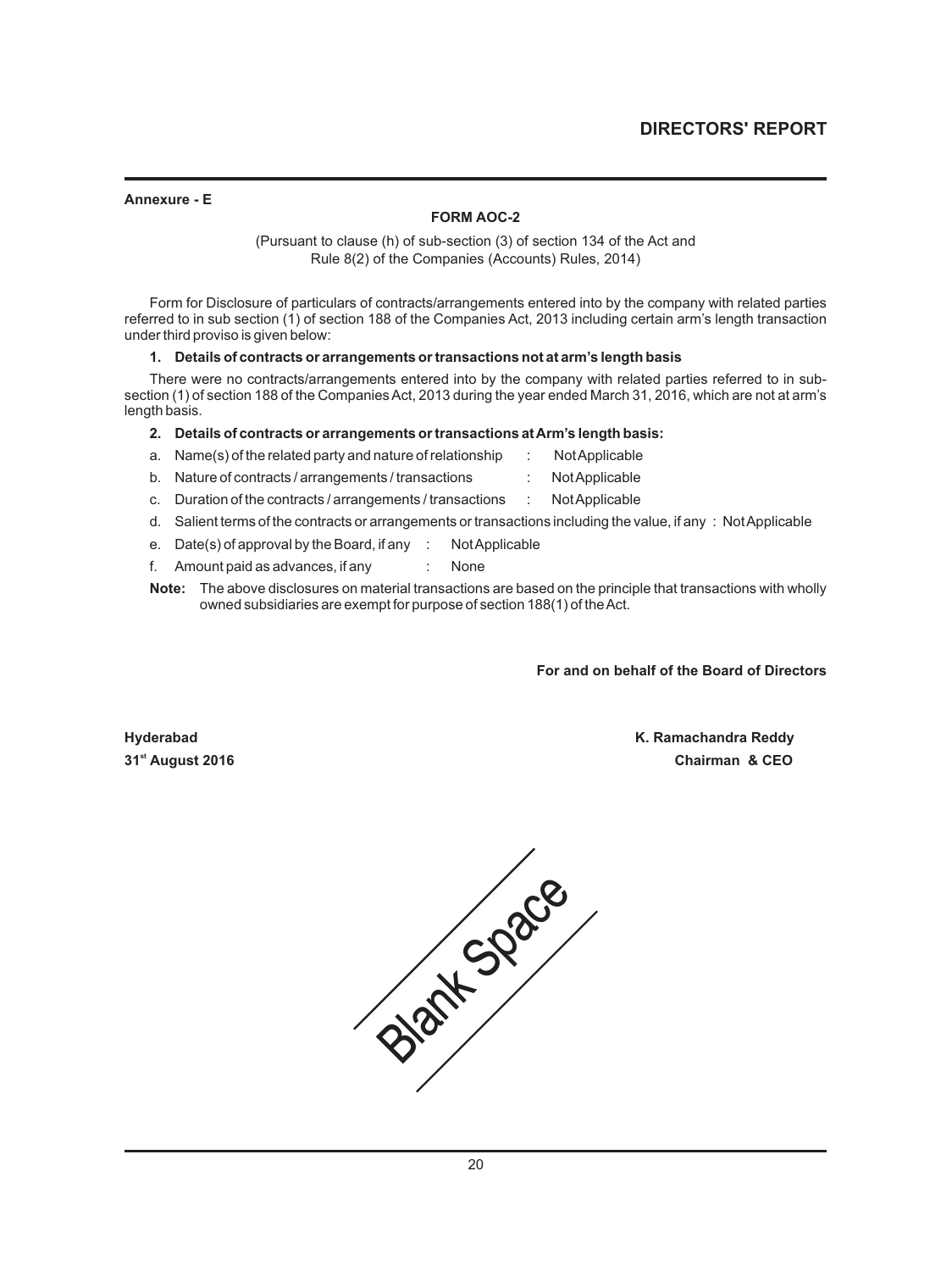**Annexure - F**

### **Form No.MGT-9 EXTRACTOFANNUALRETURNASONTHEFINANCIALYEARENDEDON 31ST MARCH 2016**

[Pursuanttosection92(3)oftheCompaniesAct,2013 andrule12(1)ofthe Companies(ManagementandAdministration)Rules, 2014]

### **I. REGISTRATION AND OTHER DETAILS:**

| <b>CIN</b>                                                                   | L31909TG1999PLC032184                                                                                                                             |
|------------------------------------------------------------------------------|---------------------------------------------------------------------------------------------------------------------------------------------------|
| RegistrationDate                                                             | 27-07-1999                                                                                                                                        |
| <b>NameoftheCompany</b><br>Category/Sub-Category of the Company              | MOSCHIP SEMICONDUCTOR TECHNOLOGY<br><b>I IMITED</b><br>Company Limited by shares and Indian Non-<br>Government Company                            |
| Address of the Registered office and contact details                         | Plot No.83 & 84, 2nd Floor, Punnaiah Plaza, Road<br>No.02, Banjara Hills, Hyderabad - 500 034                                                     |
| Whether listed company                                                       | Yes                                                                                                                                               |
| Name, Address and Contact details of Registrar and<br>Transfer Agent, if any | Karvy Computershare Pvt. Ltd.<br>Karvy Selenium, Tower B,<br>Plot No. 31 & 32, Financial District,<br>Gachibowli, Hyderabad - 500 032, Telangana. |

### **II. PRINCIPAL BUSINESS ACTIVITIES OF THE COMPANY**

All the business activities contributing10% or more of the total turnover of the company shall be stated:-

| Sr. No. | Name and Description of            | NIC Code of the | % to total turnover of the |
|---------|------------------------------------|-----------------|----------------------------|
|         | main products/services             | Product/service | company                    |
|         | Software development and designing | 62011           | 100%                       |

### **III. PARTICULARS OF HOLDING, SUBSIDIARYAND ASSOCIATE COMPANIES**

| Sr. No. Name and Address of<br>The Company     | CIN/GLN    | Holding/ Subsidiary/Associate   % of shares held |     | Applicable<br>Section |
|------------------------------------------------|------------|--------------------------------------------------|-----|-----------------------|
| MosChip Semiconductor   Not<br>Technology, USA | Applicable | Subsidiary                                       | 100 | Sec 2(87)             |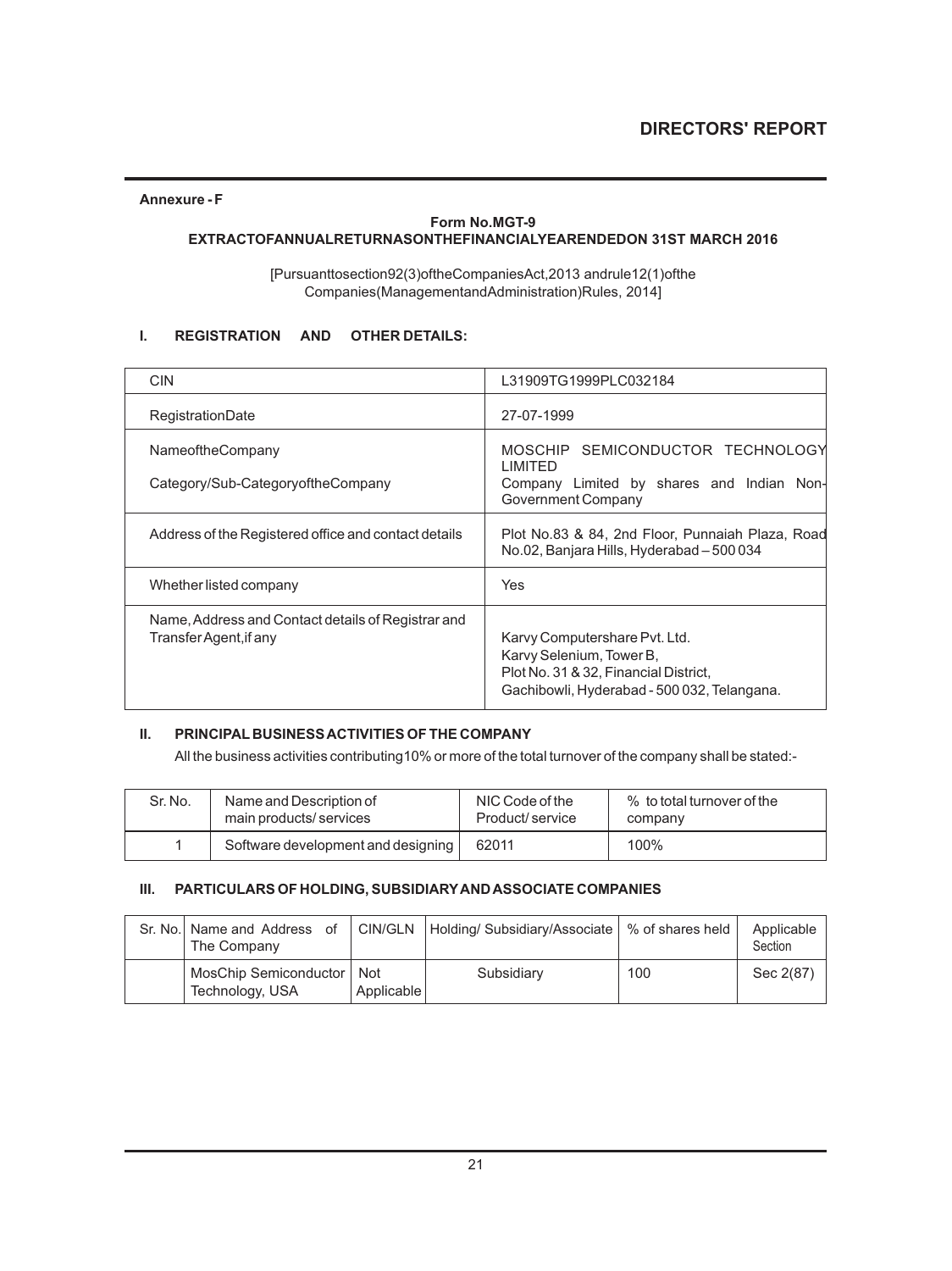## **IV. SHARE HOLDING PATTERN (Equity Share Capital Breakup as percentage of Total Equity)**

## **A) Category-wise Shareholding**

| Category of<br><b>Share Holders</b>                                                     | No. of Shares held at the beginning<br>of the year |                | No. of Shares held at the end of the<br>vear |                      |                |                    | % Change<br>during<br>the year |                |                |
|-----------------------------------------------------------------------------------------|----------------------------------------------------|----------------|----------------------------------------------|----------------------|----------------|--------------------|--------------------------------|----------------|----------------|
|                                                                                         | Demat                                              | Physical       | Total                                        | % of Total<br>Shares | Demat          | Physical<br>Shares | Total                          | % of Total     |                |
| A. Promoter                                                                             |                                                    |                |                                              |                      |                |                    |                                |                |                |
| 1) Indian                                                                               |                                                    |                |                                              |                      |                |                    |                                |                |                |
| a) Individual/HUF                                                                       | 9623                                               | $\mathbf{0}$   | 9623                                         | 0.02                 | 9623           | 0                  | 9623                           | 0.02           | 0.00           |
| b) Central Govt                                                                         |                                                    |                |                                              |                      |                |                    |                                |                |                |
| c) State Govt(s)                                                                        |                                                    |                |                                              |                      |                |                    |                                |                |                |
| d) Bodies Corp                                                                          |                                                    |                |                                              |                      |                |                    |                                |                |                |
| e) Banks / FI                                                                           |                                                    |                |                                              |                      |                |                    |                                |                |                |
| f) Any Other                                                                            |                                                    |                |                                              |                      |                |                    |                                |                |                |
| Sub-total (A) (1) :-                                                                    | 9623                                               | 0              | 9623                                         | 0.02                 | 9623           | 0                  | 9623                           | 0.02           | 0.0            |
| 2) Foreign                                                                              |                                                    |                |                                              |                      |                |                    |                                |                |                |
| g) NRIs- Individuals                                                                    | 8459345                                            | $\mathbf{0}$   | 8459345                                      | 18.38                | 8444345        | 0                  | 8444345                        | 18.34          | (0.04)         |
| h) Other-Individuals                                                                    | 0                                                  | $\mathbf{0}$   | 0                                            | 0                    | 0              | 0                  | 0                              | 0              | <b>NIL</b>     |
| i) Bodies Corp.                                                                         | $\mathsf 0$                                        | $\mathbf{0}$   | $\mathbf{0}$                                 | 0                    | 0              | 0                  | 0                              | $\mathbf{0}$   | <b>NIL</b>     |
| j) Banks / Fl                                                                           | 0                                                  | $\mathbf 0$    | 0                                            | 0                    | 0              | 0                  | 0                              | 0              | <b>NIL</b>     |
| k) Any Other                                                                            | 0                                                  | 0              | $\overline{0}$                               | 0                    | 0              | 0                  | 0                              | 0              | <b>NIL</b>     |
| Sub-total (A) (2) : -                                                                   | 8459345                                            | 0              | 8459345                                      | 18.38                | 8444345        | 0                  | 8444345                        | 18.34          | (0.04)         |
| <b>Total Share Holding of</b>                                                           |                                                    |                |                                              |                      |                |                    |                                |                |                |
| Promoters(A)=(A)(1)+(A)(2)                                                              | 8468968                                            | 0              | 8468968                                      | 18.40                | 8453968        | 0                  | 8453968                        | 18.36          | (0.04)         |
| <b>B. Public Shareholding</b>                                                           |                                                    |                |                                              |                      |                |                    |                                |                |                |
| 1. Institutions                                                                         |                                                    |                |                                              |                      |                |                    |                                |                |                |
| a) Mutual Funds                                                                         | $\mathbf 0$                                        | $\mathbf{0}$   | $\mathbf 0$                                  | $\mathbf 0$          | 0              | 0                  | 0                              | $\mathbf{0}$   | <b>NIL</b>     |
| b) Banks / Fl                                                                           | 150                                                | $\mathbf{0}$   | 150                                          | 0.00                 | 150            | 0                  | 150                            | 0.00           | <b>NIL</b>     |
| c) Central Govt                                                                         | $\mathbf{0}$                                       | $\mathbf 0$    | $\mathbf 0$                                  | 0                    | 0              | 0                  | $\mathbf 0$                    | $\mathbf{0}$   | <b>NIL</b>     |
| d) State Govt(s)                                                                        | $\overline{0}$                                     | $\overline{0}$ | $\overline{0}$                               | 0                    | $\overline{0}$ | $\overline{0}$     | $\overline{0}$                 | $\overline{0}$ | <b>NIL</b>     |
| e) Venture Capital Funds                                                                | $\overline{0}$                                     | $\overline{0}$ | $\overline{0}$                               | $\overline{0}$       | $\overline{0}$ | $\overline{0}$     | $\overline{0}$                 | $\overline{0}$ | <b>NIL</b>     |
| f) Insurance Companies                                                                  | $\overline{0}$                                     | $\overline{0}$ | $\overline{0}$                               | $\overline{0}$       | $\overline{0}$ | $\overline{0}$     | $\overline{0}$                 | $\overline{0}$ | <b>NIL</b>     |
| $g)$ Flis                                                                               | $\overline{0}$                                     | $\overline{0}$ | $\overline{0}$                               | $\overline{0}$       | $\overline{0}$ | $\overline{0}$     | $\overline{0}$                 | $\overline{0}$ | <b>NIL</b>     |
| h) Foreign Venture Capital Funds                                                        | $\overline{0}$                                     | $\overline{0}$ | $\overline{0}$                               | $\overline{0}$       | $\overline{0}$ | $\overline{0}$     | $\overline{0}$                 | $\overline{0}$ | <b>NIL</b>     |
| i) Others (specify)                                                                     | $\overline{0}$                                     | $\overline{0}$ | $\overline{0}$                               | $\overline{0}$       | $\overline{0}$ | $\overline{0}$     | $\overline{0}$                 | $\overline{0}$ | <b>NIL</b>     |
| Sub-total (B) (1)                                                                       | 150                                                | $\overline{0}$ | 150                                          | 0.00                 | 150            | $\overline{0}$     | 150                            | 0.00           | $\overline{0}$ |
| 2. Non Institutions                                                                     |                                                    |                |                                              |                      |                |                    |                                |                |                |
| a) Bodies Corp.                                                                         |                                                    |                |                                              |                      |                |                    |                                |                |                |
| (i) Indian                                                                              | 2570258                                            | 300            | 2570558                                      | 5.58                 | 2537967        |                    | 300 2538267                    | 5.51           | (0.07)         |
| (ii) Overseas                                                                           | 2896019                                            | $\overline{0}$ | 2896019                                      | 6.29                 | 571128         | 2154546            | 2725674                        | 5.92           | (0.37)         |
| b) Individuals                                                                          |                                                    |                |                                              |                      |                |                    |                                |                |                |
| (i) Individual share holders<br>holding nominal share capital                           |                                                    |                |                                              |                      |                |                    |                                |                |                |
| up to Rs. 1 lakh                                                                        | 17651380                                           | 45558          | 17696938                                     | 38.44                | 23366320       | 220736             | 23587056                       | 51.24          | 12.8           |
| (ii) Individual shareholders<br>holding nominal share capital<br>in excess of Rs 1 lakh | 9850779                                            | 4118511        | 13969290                                     | 30.34                | 6920728        | 1788787            | 8709515                        | 18.92          | (11.42)        |
| c) Others(Specify)                                                                      |                                                    |                |                                              |                      |                |                    |                                |                |                |
| i) Non Resident Indians                                                                 | 433393                                             | $\overline{0}$ | 433393                                       | 0.94                 | 607997         | 0                  | 607997                         | 1.32           | 0.38           |
| ii) Clearing Members                                                                    | 201                                                | $\overline{0}$ | 201                                          | 0.00                 | 4554           | $\overline{0}$     | 4554                           | 0.01           | 0.01           |
| Sub-total(B)(2)                                                                         | 33402030                                           | 4164369        | 37566399                                     | 81.6                 | 33417180       | 4164369            | 37581549                       | 81.64          | 0.04           |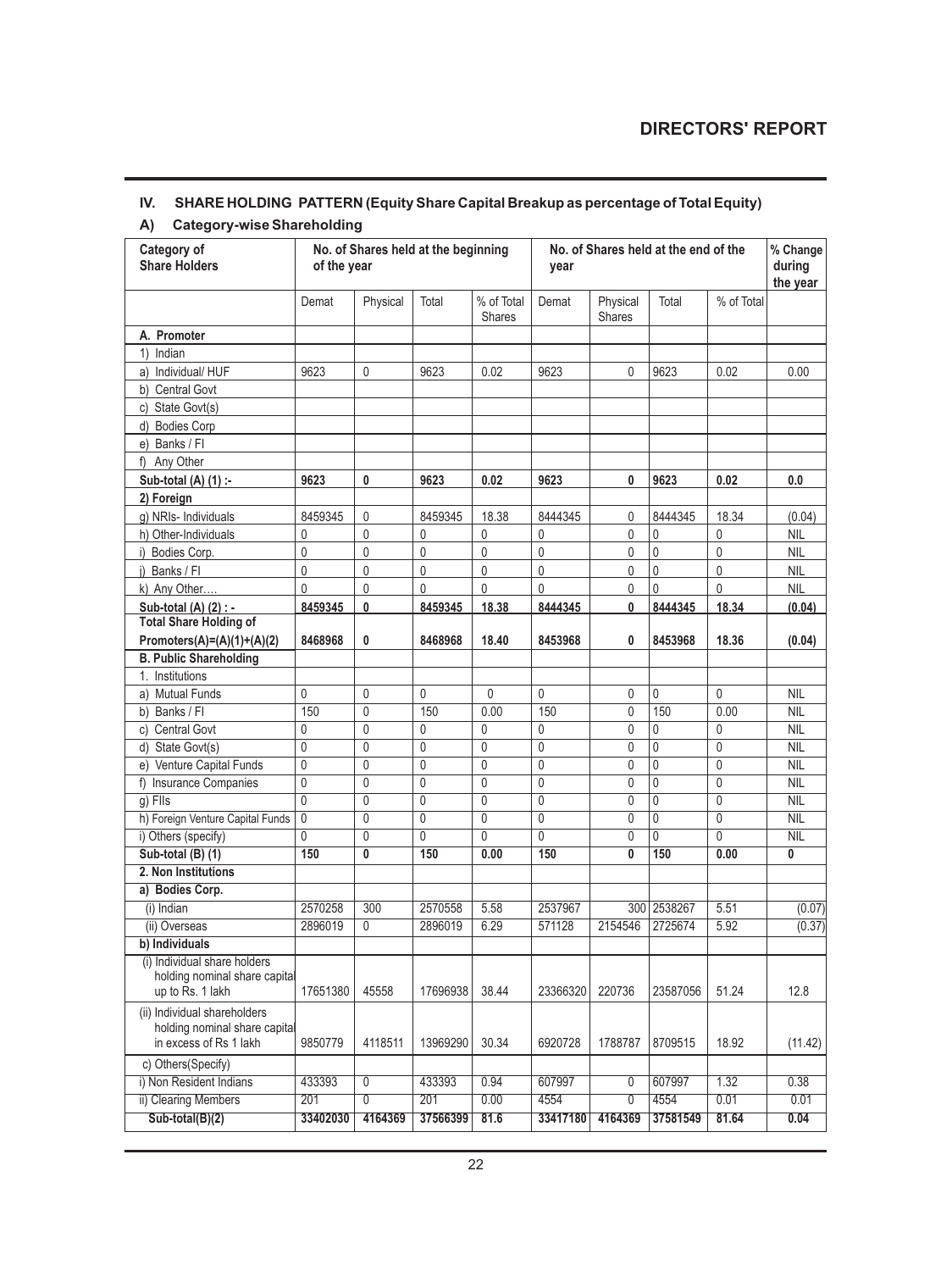| <b>Total Public Shareholding</b><br>$(B)=(B)(1)+(B)(2)$ | 33402180 | 4164369 | 37566549 | 81.60 | 33417180 4164369 | 37581549         | 81.64 | 0.04       |
|---------------------------------------------------------|----------|---------|----------|-------|------------------|------------------|-------|------------|
| C. Shares held by Custodian                             |          |         |          |       |                  |                  |       |            |
| for GDRs & ADRs                                         |          |         |          |       |                  |                  |       |            |
| Grand Total (A+B+C)                                     | 41871148 | 4164369 | 46035517 | 100   | 41871148         | 4164369 46035517 | 100   | <b>NIL</b> |

### **B) Shareholding of promoters**

| Sr. No | Shareholder's Name            | Shareholding at the beginning of the year |                                              |                                                           | Shareholding at the end of the year          |                         |                                                                |                                        |
|--------|-------------------------------|-------------------------------------------|----------------------------------------------|-----------------------------------------------------------|----------------------------------------------|-------------------------|----------------------------------------------------------------|----------------------------------------|
|        |                               | No. of<br><b>Shares</b>                   | % of total<br>Shares of<br>of the<br>company | % of Shares<br>Pledged /<br>encumbered<br>to total shares | No. of<br><b>Shares</b><br>of the<br>company | % of total<br>Shares of | % of Shares<br>Pledged /<br>encumbered<br>to total shares vear | % change<br>shareholding<br>during the |
|        | K RAMACHANDRA REDDY           | 3050037                                   | 6.63                                         | $\Omega$                                                  | 3050037                                      | 6.630                   | 0                                                              |                                        |
| 2      | <b>ART KHACHATURIAN</b>       | 1757047                                   | 3.82                                         | $\Omega$                                                  | 1757047                                      | 3.82                    | 0                                                              | 0                                      |
| 3      | <b>JOSEPH WAI</b>             | 708632                                    | 1.54                                         | 0                                                         | 708632                                       | 1.54                    | 0                                                              | 0                                      |
| 4      | EDDIE SIN PO CHIU             | 626000                                    | 1.36                                         | 0                                                         | 626000                                       | 1.36                    | 0                                                              | 0                                      |
| 5      | C. DAYAKAR REDDY              | 583920                                    | 1.27                                         | $\Omega$                                                  | 598920                                       | 1.30                    | 0                                                              | 0.03                                   |
| 6      | <b>SUREKHA REDDY</b>          | 530001                                    | 1.15                                         | 0                                                         | 530001                                       | 1.15                    | 0                                                              | 0                                      |
| 7      | K PRATIBHA REDDY              | 500398                                    | 1.09                                         | 0                                                         | 500398                                       | 1.09                    | 0                                                              | 0                                      |
| 8      | <b>GARY KENNEDY</b>           | 262978                                    | 0.57                                         | 0                                                         | 262978                                       | 0.57                    | 0                                                              | 0                                      |
| 9      | <b>LAURENCE N. BENZ</b>       | 198105                                    | 0.43                                         | 0                                                         | 198105                                       | 0.43                    | 0                                                              | 0                                      |
| 10     | <b>VINAY DANTAPALLY KUMAR</b> | 164656                                    | 0.36                                         | $\Omega$                                                  | 134156                                       | 0.29                    | 0                                                              | (0.07)                                 |
| 11     | STEVE SHU FUN KAM             | 44400                                     | 0.10                                         | 0                                                         | 44400                                        | 0.10                    | 0                                                              | 0                                      |
| 12     | <b>SEAN PAUL CARNEY</b>       | 33671                                     | 0.07                                         | 0                                                         | 33671                                        | 0.07                    | 0                                                              | 0                                      |
| 13     | NAVEEN REDDY                  | 5623                                      | 0.01                                         | $\Omega$                                                  | 5623                                         | 0.01                    | 0                                                              | 0                                      |
| 14     | CHANDRAM RAMA REDDY           | 4000                                      | 0.01                                         | $\mathbf{0}$                                              | 4000                                         | 0.01                    | 0                                                              | 0                                      |
|        | <b>TOTAL</b>                  | 8469468                                   | 18.40                                        | 0                                                         | 8453968                                      | 18.36                   | 0                                                              | (0.04)                                 |

### **C) Shareholding of Directors & Key Managerial Personnel:**

| S.No           | Shareholding of<br>Directors & KMP |                         | Shareholding at the<br>end of the year | increase / (decrease)<br>in shareholding during the year |                                        |              | <b>Cumulative share holding</b><br>during the year |                                        |
|----------------|------------------------------------|-------------------------|----------------------------------------|----------------------------------------------------------|----------------------------------------|--------------|----------------------------------------------------|----------------------------------------|
|                |                                    | No. of<br><b>Shares</b> | % of Total<br>Shares of<br>the company | No of<br><b>Shares</b>                                   | % of Total<br>Shares of<br>the company | Reason       | No of<br><b>Shares</b>                             | % of Total<br>Shares of<br>the company |
| 1.             | Directors:                         |                         |                                        |                                                          |                                        |              |                                                    |                                        |
|                | Mr. K. Ramachandra Reddy           | 3050037                 | 6.63                                   | 0                                                        | $\mathbf{0}$                           | $\mathbf{0}$ | 3050037                                            | 6.63                                   |
|                | (Chairman)                         |                         |                                        |                                                          |                                        |              |                                                    |                                        |
| 2.             | Mr. C. Dayakar Reddy               | 583920                  | 1.27                                   | 15000                                                    | 0.03                                   | Transfer     | 598920                                             | 1.30                                   |
|                | (Whole Time Director)              |                         |                                        |                                                          |                                        | From DP      |                                                    |                                        |
| 3.             | Mr. G. Prasad                      |                         |                                        |                                                          |                                        |              |                                                    |                                        |
|                | (Independent Director)             | 2750                    | 0.00                                   | $\mathbf{0}$                                             | 0                                      | 0            | 2750                                               | 0.00                                   |
| 4.             | Mr. K. V. Ramana                   |                         |                                        |                                                          |                                        |              |                                                    |                                        |
|                | (Independent Director)             | 0                       | 0                                      | $\mathbf{0}$                                             | 0                                      | $\mathbf{0}$ | $\mathbf{0}$                                       | $\mathbf{0}$                           |
| 5.             | Mrs. Poornima Shenoy               |                         |                                        |                                                          |                                        |              |                                                    |                                        |
|                | (Independent Director)             | 0                       | $\mathbf{0}$                           | 0                                                        | 0                                      | $\mathbf{0}$ | $\mathbf{0}$                                       | $\mathbf{0}$                           |
|                | Key Managerial Personnel           |                         |                                        |                                                          |                                        |              |                                                    |                                        |
| 6.             | Mr. Suresh Bachalakura             | $\mathbf{0}$            | $\Omega$                               | $\Omega$                                                 | $\Omega$                               | $\mathbf{0}$ | $\Omega$                                           | $\Omega$                               |
|                | (Company Secretary)                |                         |                                        |                                                          |                                        |              |                                                    |                                        |
| 7 <sub>1</sub> | Kasinath Tumuluru<br>(CFO)         | $\mathbf{0}$            | $\mathbf{0}$                           | $\mathbf{0}$                                             | $\mathbf{0}$                           | $\mathbf{0}$ | $\mathbf{0}$                                       | $\mathbf{0}$                           |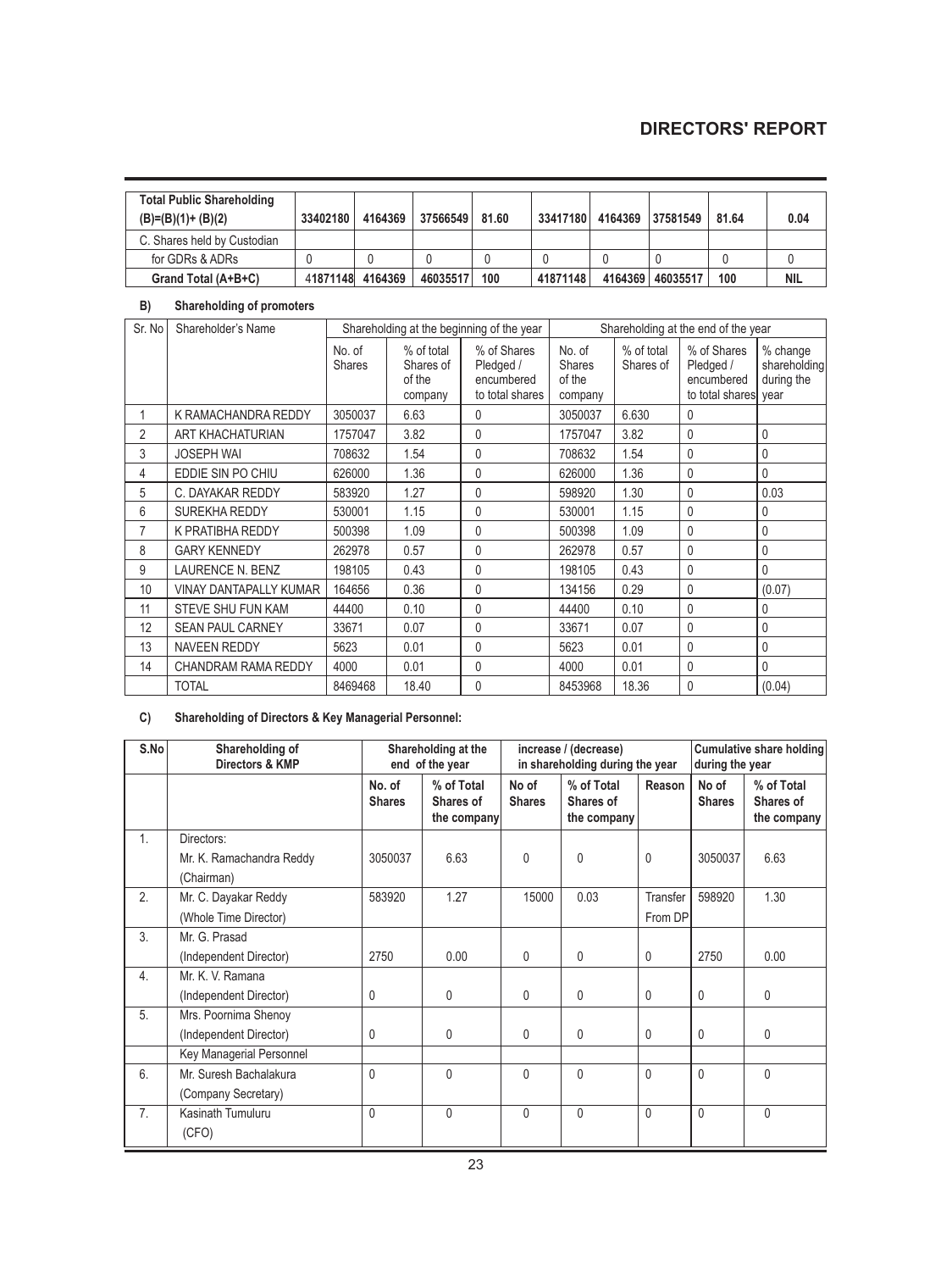| D)             | Change in Promoters' Share holding (please specify, if there is no change) |                                        |                                     |                        |                                      |  |  |  |  |  |
|----------------|----------------------------------------------------------------------------|----------------------------------------|-------------------------------------|------------------------|--------------------------------------|--|--|--|--|--|
| S.No           | Share Holding of<br>Directors & KMP                                        | Shareholding at the<br>end of the year |                                     | during the year        | <b>Cumulative share holding</b>      |  |  |  |  |  |
|                |                                                                            | No. of<br><b>Shares</b>                | % of Total Shares<br>of the company | No of<br><b>Shares</b> | % of Total Shares<br>of the company. |  |  |  |  |  |
| $\mathbf{1}$   | K RAMACHANDRA REDDY                                                        | 3050037                                | 6.63                                | 3050037                | 6.63                                 |  |  |  |  |  |
|                | Increase/(Decrease) during the year                                        | Nil                                    | Nil                                 | Nil                    | Nil                                  |  |  |  |  |  |
|                | At the End of the Year                                                     |                                        | 3050037                             | 6.63                   |                                      |  |  |  |  |  |
| $\overline{2}$ | <b>ART KHACHATURIAN</b>                                                    | 1757047                                | 3.82                                | 1757047                | 3.82                                 |  |  |  |  |  |
|                | Increase/(Decrease) during the year                                        | Nil                                    | Nil                                 | Nil                    | Nil                                  |  |  |  |  |  |
|                | At the End of the Year                                                     |                                        | 1757047                             | 3.82                   |                                      |  |  |  |  |  |
| 3              | <b>JOSEPH WAI</b>                                                          | 708632                                 | 1.54                                | 708632                 | 1.54                                 |  |  |  |  |  |
|                | Increase/(Decrease) during the year                                        | Nil                                    | Nil                                 | Nil                    | Nil                                  |  |  |  |  |  |
|                | At the End of the Year                                                     |                                        | 708632                              | 1.54                   |                                      |  |  |  |  |  |
| 4              | EDDIE SIN PO CHIU                                                          | 626000                                 | 1.36                                | 626000                 | 1.36                                 |  |  |  |  |  |
|                | Increase/(Decrease) during the year                                        | Nil                                    | Nil                                 | Nil                    | Nil                                  |  |  |  |  |  |
|                | At the End of the Year                                                     |                                        | 626000                              | 1.36                   |                                      |  |  |  |  |  |
| 5              | C. DAYAKAR REDDY                                                           | 583920                                 | 1.27                                | 598920                 | 1.27                                 |  |  |  |  |  |
|                | Increase/(Decrease) during the year                                        | 15000                                  | 0.03                                | 15000                  | 0.03                                 |  |  |  |  |  |
|                | At the End of the Year                                                     |                                        | 598920                              | 1.30                   |                                      |  |  |  |  |  |
| 6              | SUREKHA REDDY                                                              | 530001                                 | 1.15                                | 530001                 | 1.15                                 |  |  |  |  |  |
|                | Increase/(Decrease) during the year                                        | Nil                                    | Nil                                 | Nil                    | Nil                                  |  |  |  |  |  |
|                | At the End of the Year                                                     |                                        | 530001                              | 1.15                   |                                      |  |  |  |  |  |
| $\overline{7}$ | K PRATIBHA REDDY                                                           | 500398                                 | 1.09                                | 500398                 | 1.09                                 |  |  |  |  |  |
|                | Increase/(Decrease) during the year                                        | Nil                                    | Nil                                 | Nil                    | Nil                                  |  |  |  |  |  |
|                | At the End of the Year                                                     |                                        | 500398                              | 1.09                   |                                      |  |  |  |  |  |
| 8              | <b>GARY KENNEDY</b>                                                        | 262978                                 | 0.57                                | 262978                 | 0.57                                 |  |  |  |  |  |
|                | Increase/(Decrease) during the year                                        | Nil                                    | Nil                                 | Nil                    | Nil                                  |  |  |  |  |  |
|                | At the End of the Year                                                     |                                        | 262978                              | 0.57                   |                                      |  |  |  |  |  |
| 9              | <b>LAURENCE N. BENZ</b>                                                    | 198105                                 | 0.43                                | 198105                 | 0.43                                 |  |  |  |  |  |
|                | Increase/(Decrease) during the year                                        | Nil                                    | Nil                                 | Nil                    | Nil                                  |  |  |  |  |  |
|                | At the End of the Year                                                     |                                        | 198105                              | 0.43                   |                                      |  |  |  |  |  |
| 10             | <b>VINAY DANTAPALLY KUMAR</b>                                              | 164156                                 | 0.36                                | 164156                 | 0.36                                 |  |  |  |  |  |
|                | Increase/(Decrease) during the year                                        | (64156)                                | (0.14)                              | (64156)                | (0.14)                               |  |  |  |  |  |
|                | At the End of the Year                                                     |                                        | 164156                              | 0.22                   |                                      |  |  |  |  |  |
| 11             | <b>STEVE SHU FUN KAM</b>                                                   | 44400                                  | 0.10                                | 44400                  | 0.10                                 |  |  |  |  |  |
|                | Increase/(Decrease) during the year                                        | Nil                                    | Nil                                 | Nil                    | Nil                                  |  |  |  |  |  |
|                | At the End of the Year                                                     |                                        | 44400                               | 0.10                   |                                      |  |  |  |  |  |
| 12             | <b>SEAN PAUL CARNEY</b>                                                    | 33671                                  | 0.07                                | 33671                  | 0.07                                 |  |  |  |  |  |
|                | Increase/(Decrease) during the year                                        | Nil                                    | Nil                                 | Nil                    | Nil                                  |  |  |  |  |  |
|                | At the End of the Year                                                     |                                        | 33671                               | 0.07                   |                                      |  |  |  |  |  |
| 13             | NAVEEN REDDY                                                               | 5623                                   | 0.01                                | 5623                   | 0.01                                 |  |  |  |  |  |
|                | Increase/(Decrease) during the year                                        | Nil                                    | Nil                                 | Nil                    | Nil                                  |  |  |  |  |  |
|                | At the End of the Year                                                     |                                        | 5623                                | 0.01                   |                                      |  |  |  |  |  |
| 14             | CHANDRAM RAMA REDDY                                                        | 4000                                   | 0.01                                | 4000                   | 0.01                                 |  |  |  |  |  |
|                | Increase/(Decrease) during the year                                        | Nil                                    | Nil                                 | Nil                    | Nil                                  |  |  |  |  |  |
|                | At the End of the Year                                                     |                                        | 4000                                | 0.01                   |                                      |  |  |  |  |  |

# **D) Change in Promoters' Share holding (please specify, if there is no change)**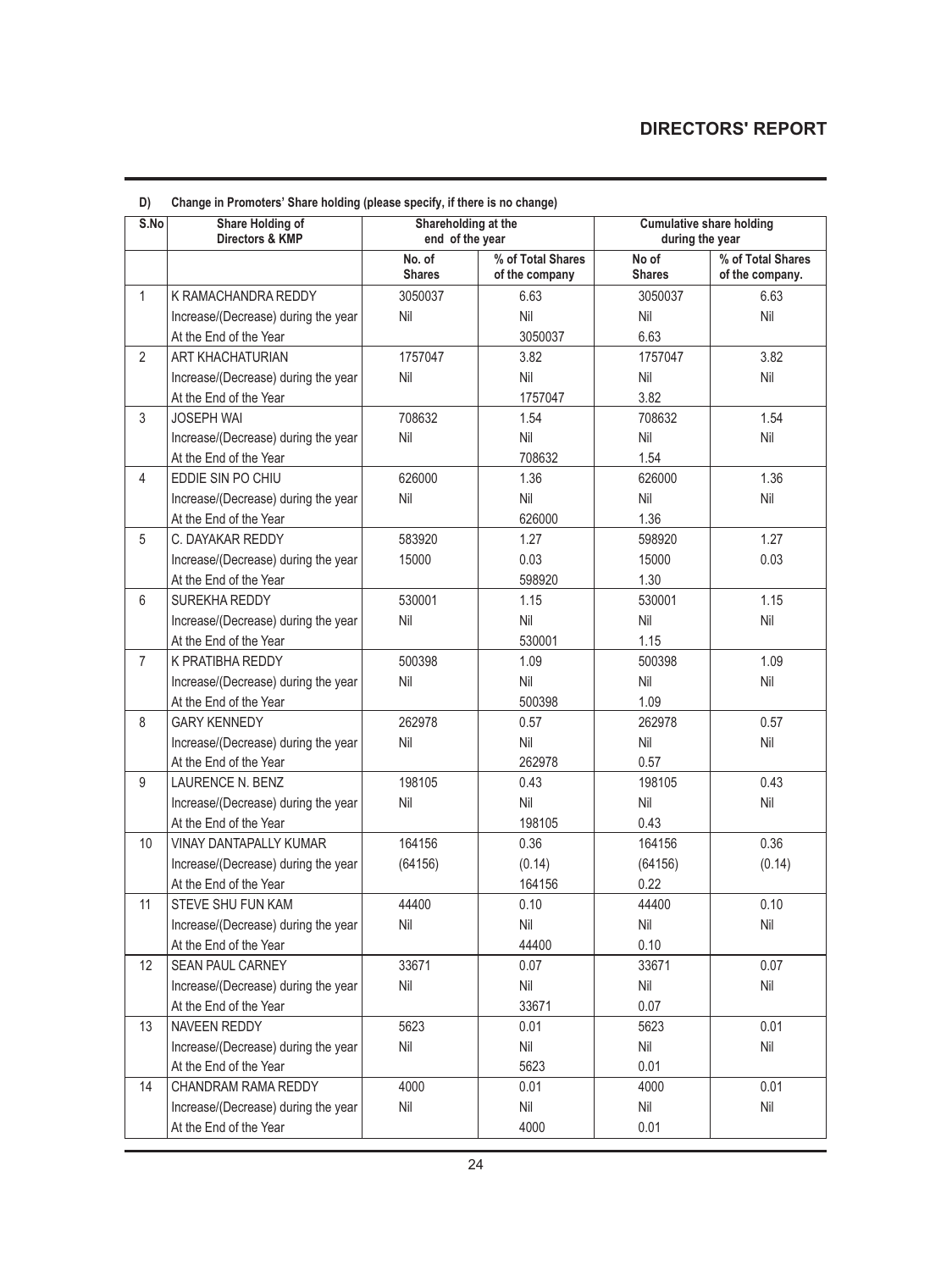### **V. INDEBTEDNESS**

**Indebtedness of the Company including interest out standing / accrued but not due for payment**

| <b>Particulars</b>                   | <b>Secured Loans</b> | <b>Unsecured Loans</b> | <b>Deposits</b> | <b>Total Indebtedness</b> |
|--------------------------------------|----------------------|------------------------|-----------------|---------------------------|
|                                      | excluding deposits   |                        |                 |                           |
| Indebtedness at the beginning of the |                      |                        |                 |                           |
| financial year                       |                      |                        |                 |                           |
| <b>Principal Amount</b>              | 12,480,409           | 146,035,290            |                 | 158,515,699               |
| ii) Interest due but not paid        |                      | 19,905,426             |                 | 19,905,426                |
| iii) Interest accrued but not Due    |                      |                        |                 |                           |
| Total (i + ii + iii)                 | 12,480,409           | 165,940,716            | ٠               | 178,421,125               |
| Change in Indebtedness during the    |                      |                        |                 |                           |
| financial year                       |                      |                        |                 |                           |
| - Addition                           | 2,816,709            | 72,135,652             |                 | 74,952,361                |
| - Reduction                          | 1,000,000            | 50,045,000             |                 | 51,045,000                |
| <b>Net Change</b>                    | 1,816,709            | 22,090,652             |                 | 23,907,361                |
| Indebtedness at the                  |                      |                        |                 |                           |
| end of the financial year            |                      |                        |                 |                           |
| <b>Principal Amount</b>              | 11,480,409           | 156,305,290            |                 | 167,785,699               |
| ii) Interest due but not paid        | 2,816,709            | 31,726,078             |                 | 34,542,787                |
| iii) Interest accrued but not due    |                      |                        |                 |                           |
| Total (i + ii + iii)                 | 14,297,118           | 188,031,368            |                 | 202,328,486               |

### **VI. REMUNERATION OF DIRECTOR SAND KEY MANAGERIAL PERSONNEL**

### **A. Remuneration to Managing Director, Whole-time Directors and /or Manager**

| SI. No. | Particulars of Remuneration                                                                            | Name of MD / WTD / Manager        |                               | <b>Total Amount</b> |
|---------|--------------------------------------------------------------------------------------------------------|-----------------------------------|-------------------------------|---------------------|
|         | Grosssalary<br>(a) Salary as per provisions<br>contained insection17(1) of the<br>Income-tax Act, 1961 | K. Ramachandra Reddy<br>24,00,000 | C. Dayakar Reddy<br>15,00,000 | 39,00,000           |
|         | (b) Value of perquisitesu/s 17(2)<br>Income-tax Act, 1961.                                             |                                   |                               |                     |
|         | (c) Profits in lieu of salary under<br>section17(3) Income- tax Act, 1961.                             |                                   |                               |                     |
|         | Stock Option                                                                                           |                                   |                               |                     |
|         | <b>Sweat Equity</b>                                                                                    |                                   |                               |                     |
|         | Commission<br>- as % of profit<br>Others, specify<br>$\qquad \qquad \blacksquare$                      |                                   |                               |                     |
|         | Others, please specify                                                                                 |                                   |                               |                     |
|         | Total (A)                                                                                              | 24,00,000                         | 15,00,000                     | 39,00,000           |
|         | Ceiling as per the Act                                                                                 | 30,00,000                         | 30,00,000                     | 60,00,000           |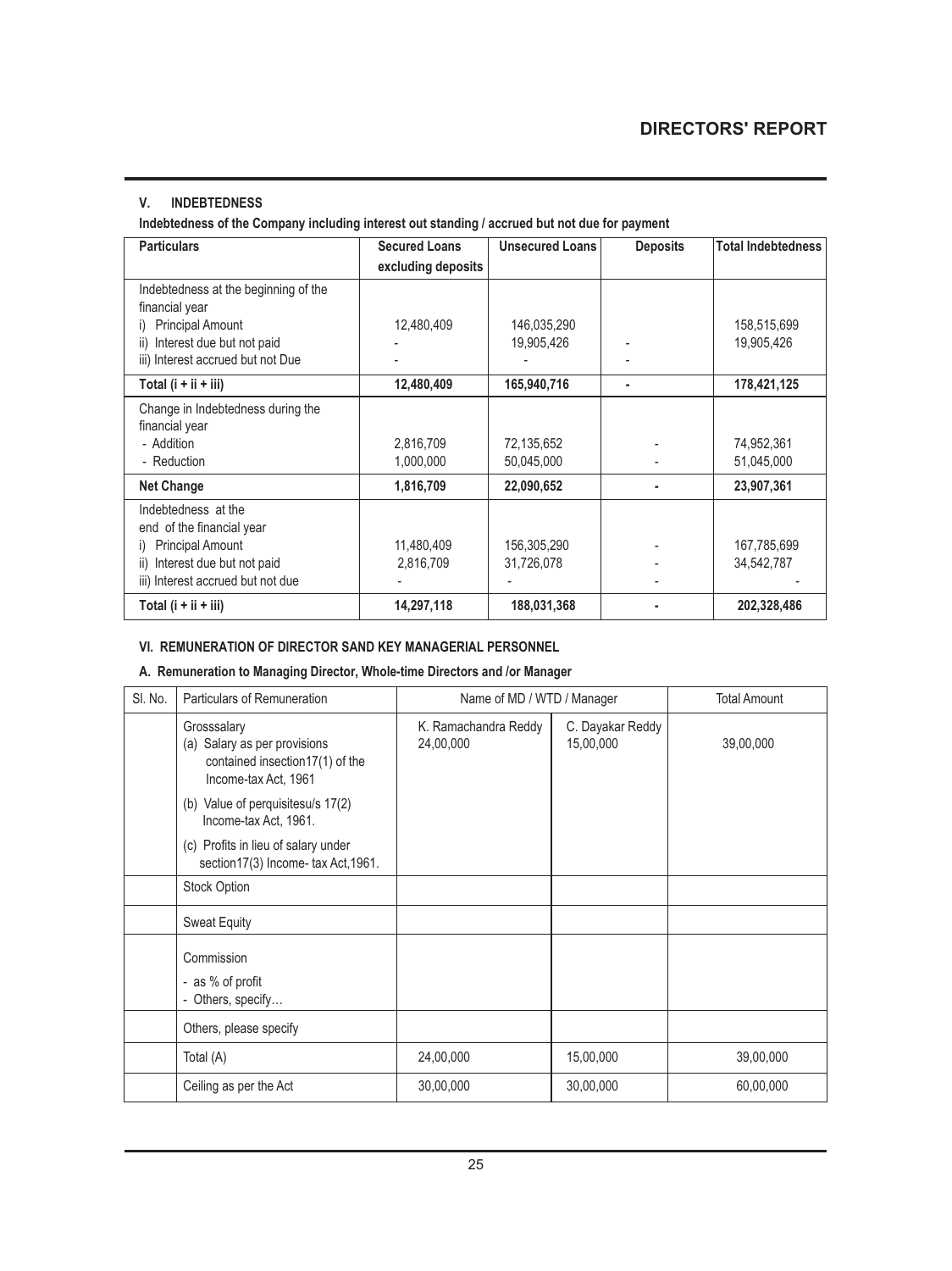| SI. No. | Particulars of Remuneration                    |                                         | Name of Director |                 | <b>Total Amount</b> |
|---------|------------------------------------------------|-----------------------------------------|------------------|-----------------|---------------------|
|         | <b>Independent Directors</b>                   | G. Prasad                               | K. V. Ramana     | Poornima Shenoy |                     |
|         | • Fee for attending board & committee meetings | 96,000                                  | 96.000           | 72,000          | 2,64,000            |
|         | • Commission                                   |                                         |                  |                 |                     |
|         | • Others, please specify                       |                                         |                  |                 |                     |
|         | Total (1)                                      | 96,000                                  | 96,000           | 72,000          | 2,64,000            |
|         | Other Non-Executive Directors                  |                                         |                  |                 |                     |
|         | • Fee for attending board committee meetings   | $\mathbf{0}$                            | $\mathbf{0}$     | 0               | 0                   |
|         | Commission<br>$\bullet$                        |                                         |                  |                 |                     |
|         | • Others, please specify                       |                                         |                  |                 |                     |
|         | Total (2)                                      | 0                                       | $\mathbf{0}$     | 0               | $\bf{0}$            |
|         | Total $(B) = (1+2)$                            | 96,000                                  | 96,000           | 72,000          | 2,64,000            |
|         | <b>Total Managerial Remuneration</b>           |                                         |                  |                 |                     |
|         | Overall Ceiling as per the Act                 | Not applicable as only sitting fee paid |                  |                 |                     |

### **b. Remuneration to other directors:**

### **C. Remuneration to Key Managerial Personnel Other Than MD / Manager / WTD**

| SI. No. |                | <b>Particulars of Remuneration</b>                                                |                          | <b>Key Managerial Personnel</b> |                                        |           |  |
|---------|----------------|-----------------------------------------------------------------------------------|--------------------------|---------------------------------|----------------------------------------|-----------|--|
|         |                |                                                                                   | <b>CFO</b>               |                                 | <b>Company Secretary</b>               |           |  |
|         |                |                                                                                   | <b>Kasinath Tumuluru</b> |                                 | Suresh Bachalakura  Damodar Bethamalla |           |  |
|         | 1              | Gross salary                                                                      | 6,32,285*                | 4,00,000**                      | 50,000***                              | 10,82,285 |  |
|         | (a)            | Salary as per provisions contained in<br>section17(1) of the Income-tax Act, 1961 |                          |                                 |                                        |           |  |
|         | (b)            | Value of perquisites u/s 17(2) Income-<br>tax Act, 1961                           |                          |                                 |                                        |           |  |
|         | (c)            | Profits in lieu of salary under section<br>17(3) Income-tax Act, 1961             |                          |                                 |                                        |           |  |
|         | $\overline{2}$ | <b>Stock Option</b>                                                               |                          |                                 |                                        |           |  |
|         | 3              | <b>Sweat Equity</b>                                                               |                          |                                 |                                        |           |  |
|         | $\overline{4}$ | Commission                                                                        |                          |                                 |                                        |           |  |
|         |                | - as % of profit                                                                  |                          |                                 |                                        |           |  |
|         |                | -others, specify                                                                  |                          |                                 |                                        |           |  |
|         | 5              | <b>Others</b>                                                                     |                          |                                 | ٠                                      |           |  |
|         |                | Total                                                                             | 6,32,285                 | 4,00,000                        | 50,000                                 | 10,82,285 |  |

\* CFO appointed in the month of November 2015.

\* \*Mr. Suresh Bachalakura appointed as a Company Secretary in the Month of August, 2015.

\*\*\* Mr. Damodar Bethamalla resigned as a Company Secretary in the Month of August 2015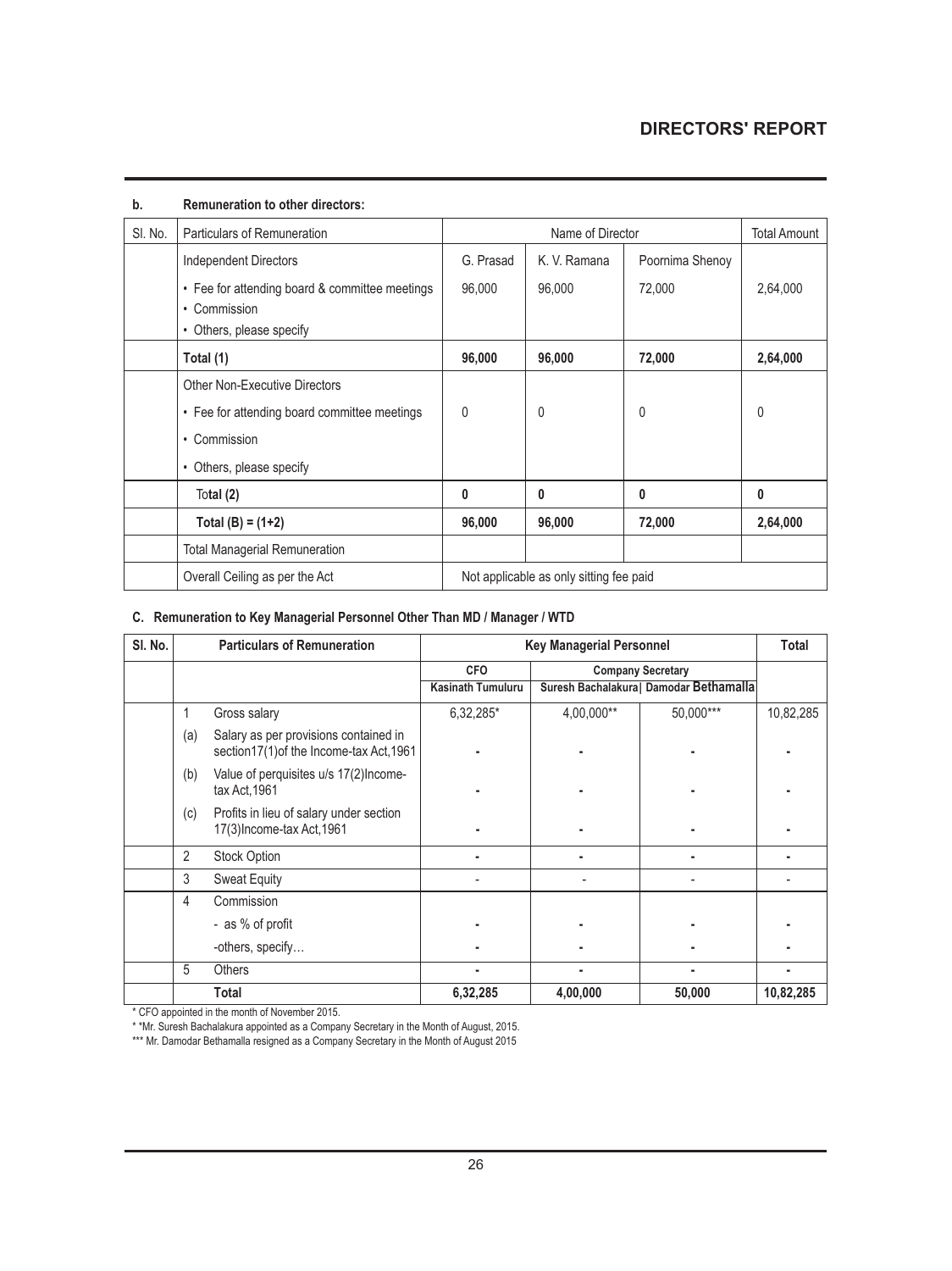| VII. PENALTIES / PUNISHMENT / COMPOUNDING OF OFFENCES: |                                 |                             |                                                                      |                                 |                                          |
|--------------------------------------------------------|---------------------------------|-----------------------------|----------------------------------------------------------------------|---------------------------------|------------------------------------------|
| Type                                                   | Section of the<br>companies Act | <b>Brief</b><br>description | Details of<br>Penalty/<br>Punishment/<br>Compounding<br>fees imposed | Authority [ RD<br>/NCLT/ Court] | Appeal made.<br>If any<br>(give details) |
| A. Company                                             |                                 |                             |                                                                      |                                 |                                          |
| Penalty                                                | Nil                             | Nil                         | Nil                                                                  | Nil                             | Nil                                      |
| Punishment                                             | Nil                             | Nil                         | Nil                                                                  | Nil                             | Nil                                      |
| Compounding                                            | Nil                             | Nil                         | Nil                                                                  | Nil                             | Nil                                      |
| <b>B.</b> Directors                                    |                                 |                             |                                                                      |                                 |                                          |
| Penalty                                                | Nil                             | Nil                         | Nil                                                                  | Nil                             | Nil                                      |
| Punishment                                             | Nil                             | Nil                         | Nil                                                                  | Nil                             | Nil                                      |
| Compounding                                            | Nil                             | Nil                         | Nil                                                                  | Nil                             | Nil                                      |
| C. Other Officers In Default                           |                                 |                             |                                                                      |                                 |                                          |
| Penalty                                                | Nil                             | Nil                         | Nil                                                                  | Nil                             | Nil                                      |
| Punishment                                             | Nil                             | Nil                         | Nil                                                                  | Nil                             | Nil                                      |
| Compounding                                            | Nil                             | Nil                         | Nil                                                                  | Nil                             | Nil                                      |
|                                                        |                                 |                             |                                                                      |                                 |                                          |
|                                                        |                                 | 31/ant Space                |                                                                      |                                 |                                          |

### **VII. PENALTIES / PUNISHMENT / COMPOUNDING OF OFFENCES:**

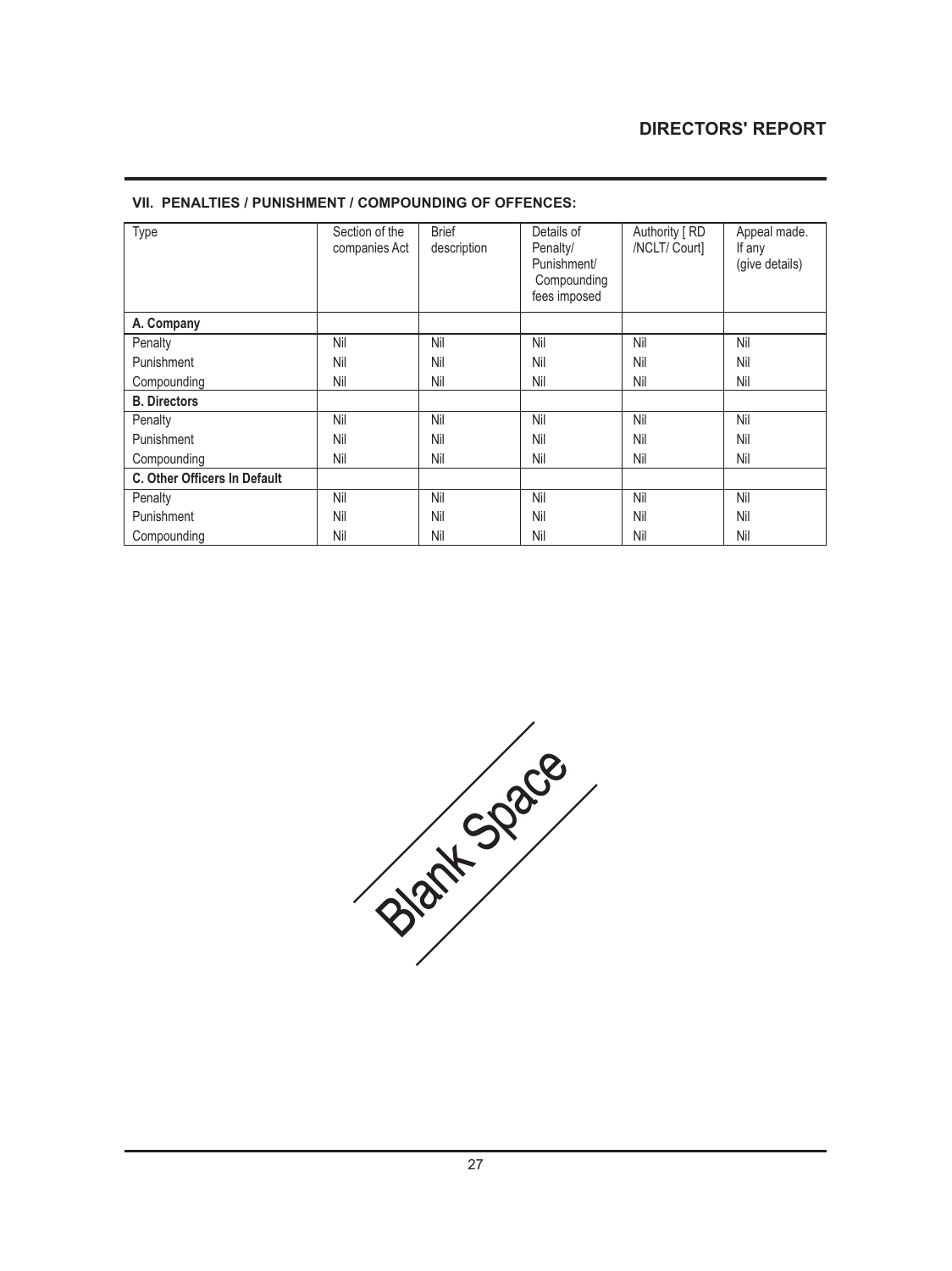**Annexure - G**

**Certificate on Corporate Governance**

**To** The Members of MosChip Semiconductor Technology Limited, CIN: L31909TG1999PLC032184 Plot No. 83 & 84, 2nd Floor, Punnaiah Plaza, Road No. 2, Banjara Hills, Hyderabad, Telangana-500 034

We have examined the compliance of conditions of Corporate Governance by M/s. MosChip Semiconductor Technology Limited ("the Company") for the year ended on 31st March 2016 as stipulated in Clause 49 of the Listing Agreement (up to 30th November 2015) and Schedule V of Listing Regulations (with effect from 1st December 2015) of the said company with the stock exchange(s) in India.

The compliance of conditions of corporate governance is the responsibility of the management. Our examination was limited to procedure and implementation thereof, adopted by the company for ensuring the compliance of the conditions of corporate governance. It is neither an audit nor an expression of opinion on the financial statements of the company.

In our opinion and to the best of our information and according to the explanations given to us, we certify that the company has complied in general with the conditions of corporate governance as stipulated in the above mentioned Listing Regulation.

We further state that such compliance is neither an assurance as to the future viability of the company nor the efficiency or effectiveness with which the management has conducted the affairs of the company.

> *For B S S & Associates Company Secretaries*

**Place: Hyderabad ACS No.: 22119 Date: 22-08-2016 C P No.: 7999**

 *S. Srikanth Partner Partner* 

**Declaration by Chairman and Executive Director on Code of Conduct under Regulation 26(3)of the SEBI (Listing Obligations and Disclosure Requirements) Regulation, 2015 and the Companies Act, 2013**

To The Members, MosChip Semiconductor Technology Limited.

I, hereby declare that to the best of my knowledge and information, all the Board Members and Senior Management Personnel have affirmed compliance with the code of conduct for the year ended March 31, 2016.

**31 August 2016** 

**Hyderabad K. Ramachandra Reddy**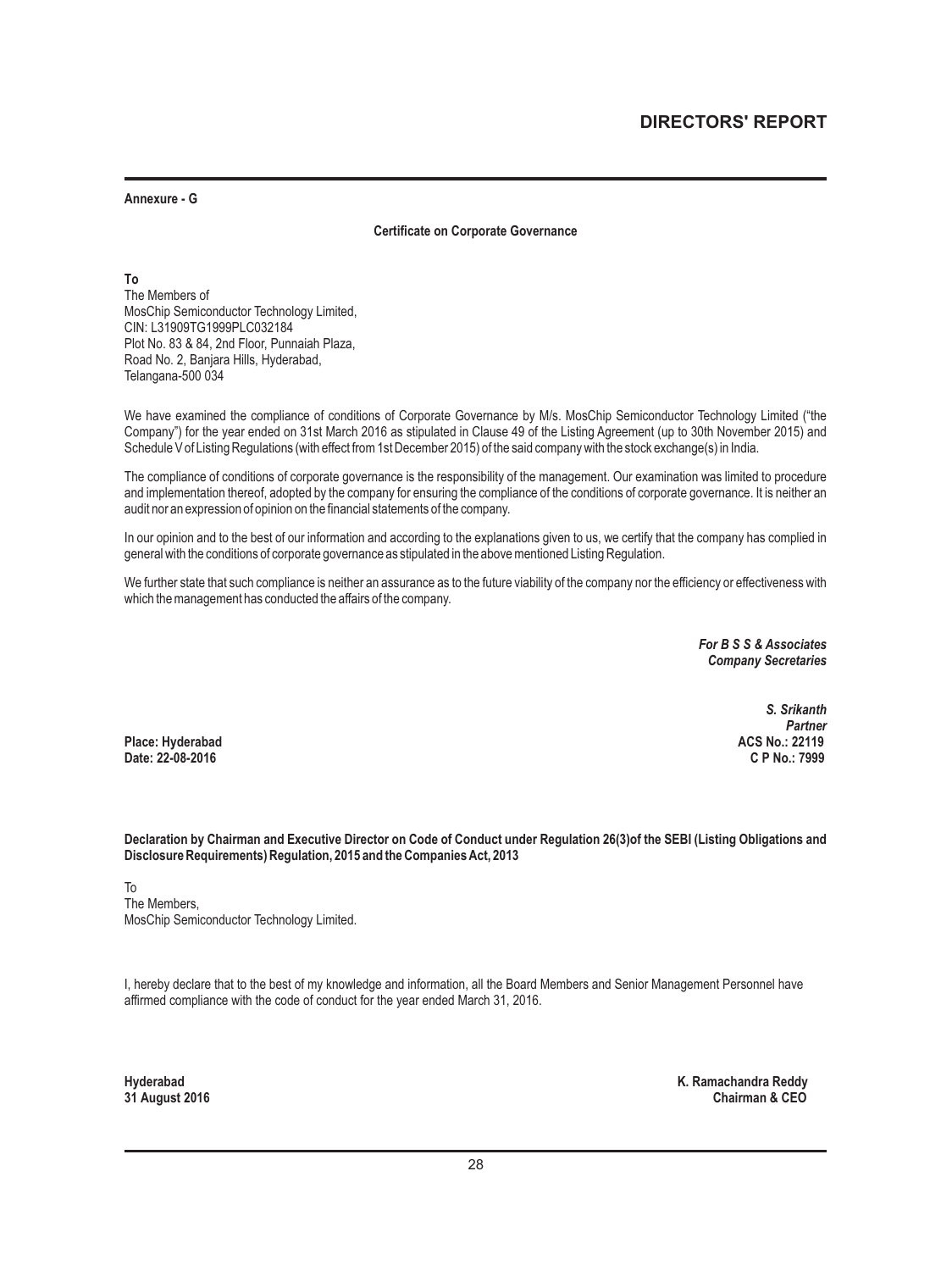#### **CEO & CFO CERTIFICATION**

We K. Ramachandra Reddy, Chief Executive Officer and Kasinath Tumuluru, Chief Financial Officer responsible for the finance function certify that:

- a) We have reviewed the financial statements and cash flow statement for the year ended 31st March, 2016 and to the best of our Knowledge and belief:
- i) These Statements do not contain any materially untrue statement or omit any material fact or contain statements that might be misleading.
- ii) These Statements together present a true and fair view of the company's affairs and are in compliance with existing accounting standards, applicable laws and regulations.
- b) To the best of our Knowledge and belief, no transactions entered into by the Company during the year ended 31st March, 2016 are fraudulent, illegal or violate the Company's code of conduct.
- c) We accept responsibility for establishing and maintaining internal controls for financial reporting and we have evaluated the effectiveness of internal control systems of the company pertaining to financial reporting. Deficiencies in the design or operation of such internal controls, if any, of which we are aware, have been disclosed to the auditors and the Audit Committee and steps have been taken to rectify these deficiencies.
- d) i) There has not been any significant change in internal control over financial reporting during the year under reference.
	- ii) There has not been any significant change in accounting policies during the year requiring disclosure in the notes to the financial statements.
	- iii) We are not aware of any instance during the year of significant fraud with involvement therein of the management or any employee having a significant role in the Company's internal control system over financial reporting.

**Kasinath Tumuluru K. Ramachandra Reddy Chairman & CEO** 

**Hyderabad 31 August 2016** 

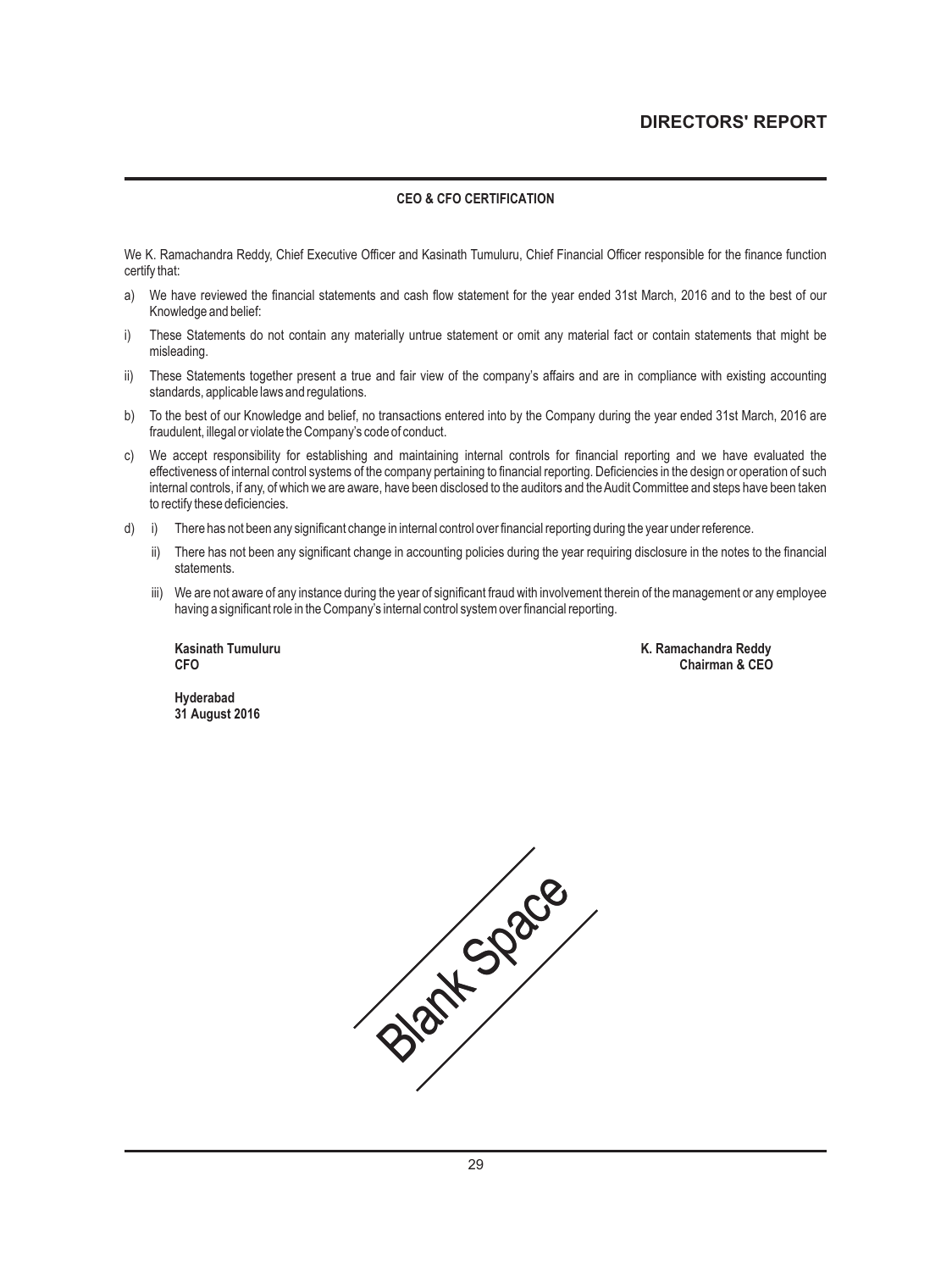### **CORPORATE GOVERNANCE REPORT**

#### **REPORT ON CORPORATE GOVERNANCE**

#### **1. Company's Philosophy**

MosChip is committed to pursue the principles of good corporate governance in order to be a good corporate citizen of India and also to keep abreast the shareholders of the company with day-to-day affairs of the Company in the best possible manner.

#### **2. Board of Directors**

As at March 31, 2016, our Board had three non-executive directors and two executive directors, of which one executive director is the Chairman and Whole-time director and another is Whole-time Director of our Board. All the three non-executive directors are Independent Directors and free from any business or other relationship that could materially influence their judgment. All the Independent Directors satisfy the criteria of independence as defined under the Companies Act, 2013, the Securities and Exchange Board of India (Listing Obligations and Disclosure Requirements) Regulations, 2015.

#### **a) Composition and category of directors as on 31st March, 2016**

| Category                                 | No. of Directors |
|------------------------------------------|------------------|
| Executive Directors (Promoter Directors) | -00              |
| Non-Executive Independent Directors      | 03               |
| Total                                    | 05               |

### **b) Board Meetings**

The Board met six times during the financial year 2015-16 on 22.05.2015, 12.08.2015, 31.08.2015, 12.11.2015, 11.02.2016, 18.02.2016. The necessary quorum was present for all the meetings. The maximum interval between any two meetings did not exceed 120 days.

#### **Attendance of each director at the Board meetings held during the year 2015-16 and at the last Annual General meeting**

| Name of the Director     | Category                           | Meetings held<br>during the tenure | Meetings attended | <b>Last AGM</b> |
|--------------------------|------------------------------------|------------------------------------|-------------------|-----------------|
| Mr. K. Ramachandra Reddy | Promoter Executive Chairman        | 06                                 | 06                | Yes             |
| Mr. C. Dayakar Reddy     | Promoter Executive Director        | 06                                 | 06                | Yes             |
| Mr. K. V. Ramana         | Independent Non-Executive Director | 06                                 | 06                | Yes             |
| Mr. G. Prasad            | Independent Non-Executive Director | 06                                 | 06                | Yes             |
| Ms. Poornima Shenoy      | Independent Non-Executive Director | 06                                 | 05                | No              |

#### **Lead Independent Director**

The Board has designated Mr. G.Prasad as the Lead Independent Director. The role of the Lead Independent Director is described in the Corporate Governance guidelines of your Company.

#### **c) No. of other Boards / Board Committees in which the Directors are either Member or Chairman during the year 2015-16**

| Name of the Director     | <b>Board</b> |               | Committee |               |  |
|--------------------------|--------------|---------------|-----------|---------------|--|
|                          | Chairman     | <b>Member</b> | Chairman  | <b>Member</b> |  |
| Mr. K. Ramachandra Reddy | Nil          | Nil           | Nil       | Nil           |  |
| Mr. C. Dayakar Reddy     | Nil          | 01            | Nil       | Nil           |  |
| Mr. G. Prasad            | Nil          | 01            | 04        | Nil           |  |
| Mr. K. V. Ramana         | Nil          | 01            | Nil       | Nil           |  |
| Ms. Poornima Shenoy      | Nil          | N2            | Nil       | Nil           |  |

This excludes Directorships held in Private & Foreign Companies and Companies incorporated under Section 8 of the Companies Act, 2013.

In accordance with Regulation 26 of SEBI (Listing Obligations and Disclosure Requirements) Regulations, 2015, Memberships / Chairmanships of Committees include Audit Committee and Stakeholders' Relationship Committee of Public Company have been considered.

None of the Directors is a director in more than 20 Companies and more than 10 public limited companies in terms of Sec-165 of the Companies Act, 2013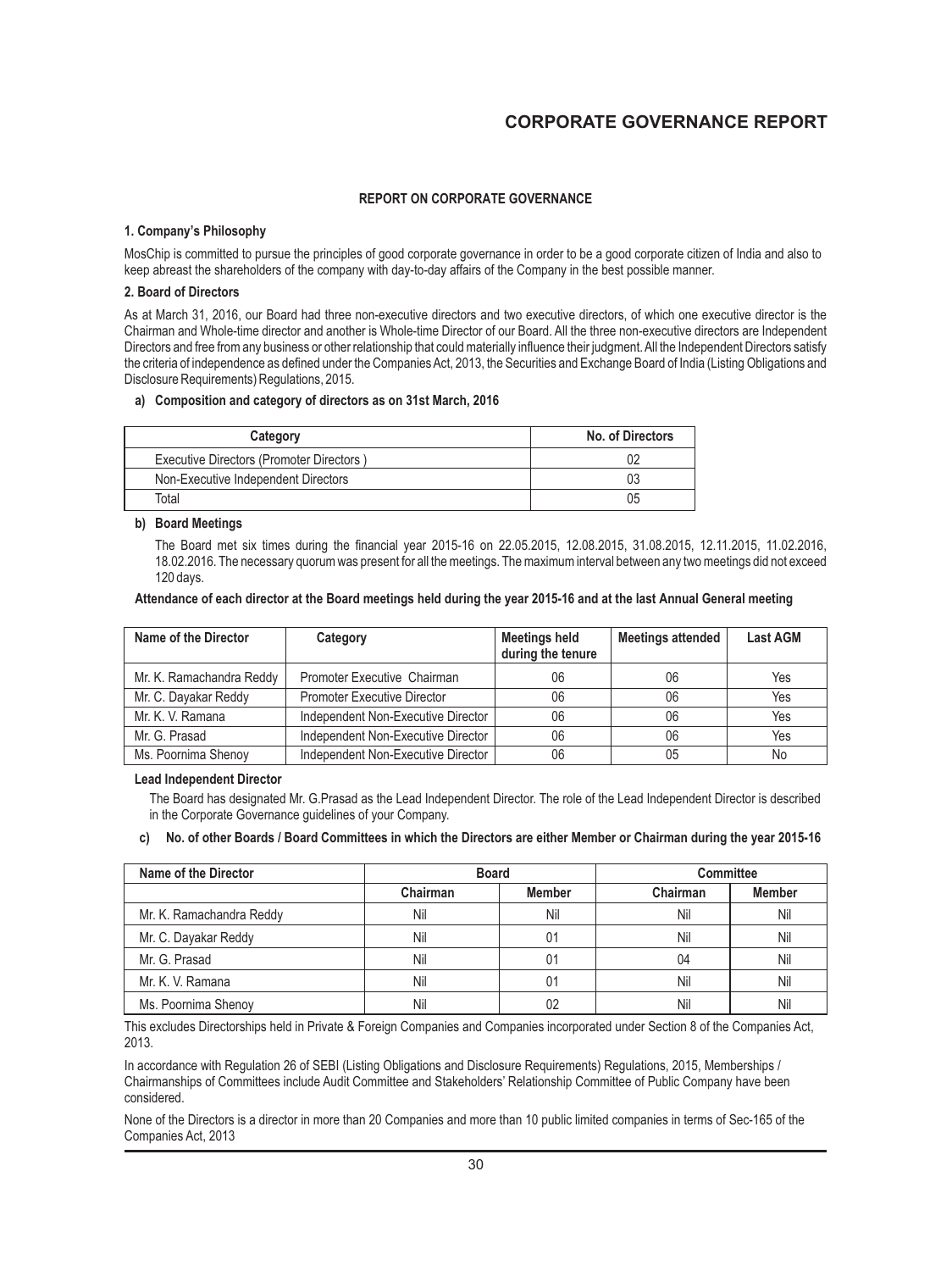### **CORPORATE GOVERNANCE REPORT**

None of the Directors is a member of neither more than Ten Committees, nor acts as Chairman of more than Five Committees across all companies in which they are Directors, as required Regulation 26 of the Listing Regulations.

The Independent Directors fulfill the requirements stipulated in Regulation 25 (1) of the Listing Regulations.

#### **d) No. of Board Meetings held and dates on which they were held during 2015-16.**

| Quarter            | No. of Meetings | Dates on which held                |
|--------------------|-----------------|------------------------------------|
| April - June       | 01              | 22 May 2015                        |
| July - September   | 02              | 12 August 2015, 31 August 2015     |
| October – December | 01              | 12 November 2015                   |
| January – March    | 02              | 11 February 2016, 18 February 2016 |
| Total              | 06              |                                    |

None of the Non-Executive directors have any pecuniary relationship or transactions with the Company.

- e) No Director is related to any other Director on the Board.
- f) Number of securities held by each director is given in the Board's Report.

#### **3. Audit Committee**

As on March 31, 2016, the Audit Committee of the Company comprises of Three Independent Directors who are having accounting and finance management expertise. The Chairman of the Audit Committee is Mr. G. Prasad, and Ms. Poornima Shenoy and Mr. K.V.Ramana, are the other members of the Committee. The Annual General Meeting of the Company held on September 30, 2015 was attended by the Chairman of the Audit Committee to address shareholders queries.

#### **a) Brief description of terms of reference**

The terms of reference of the Audit Committee is in conformity with the provisions of Regulation 18 of the SEBI (LODR) Regulations 2015, which inter alia, includes the following:

- Overseeing the Company's financial reporting process and ensuring correct, adequate and credible disclosure of financial information.
- Recommending appointment and removal of external auditors and fixing of their fees.
- Reviewing with management the annual financial statements with special emphasis on accounting policies and practices, compliances with accounting standards and other legal requirements concerning financial statements.
- Reviewing the adequacy of the Audit and compliance functioning including their policies, procedures, techniques and other regulatory requirements.
- Reviewing the adequacy of internal control systems and significant audit findings.
- **b) Composition, name of members and Chairperson**

#### **The Audit Committee comprises of the following directors**

| Mr. G. Prasad | -- Chairman |
|---------------|-------------|
|---------------|-------------|

Ms. Poornima Shenoy -- Member

K. V Ramana -- Member

#### **c) Meetings and attendance during the year 2015-16**

During the year 2015-2016, the Audit Committee met five times viz.,on 22nd May, 2015, 12th August, 2015, 12th November 2015, 11th February 2016, 18th February 2016and there were no instances, where the Board had not accepted the recommendations of the Audit Committee.

The representatives of the Statutory Auditors, Internal Auditors and Chief Financial Officer are the invitees to the Audit Committee Meetings. The Minutes of the Meetings of the Audit Committee are circulated to all the members of the Board.

| Name of the Director | Meetings held during the year | Meetings attended |
|----------------------|-------------------------------|-------------------|
| Mr. K. V. Ramana     | 05                            | 05                |
| Mr. G. Prasad        | 05                            | 05                |
| Ms. Poornima Shenoy  | 05                            | 04                |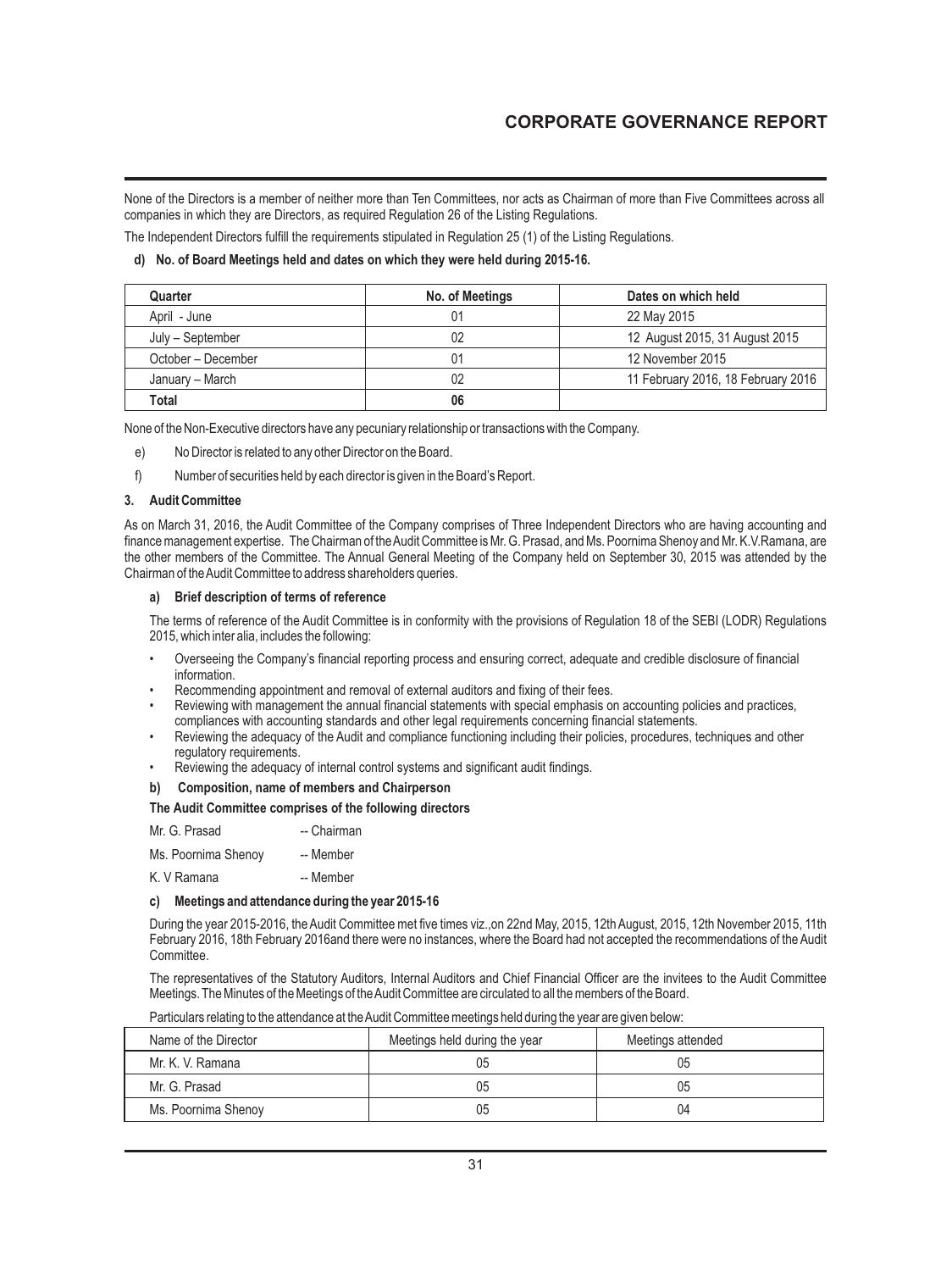#### **4. Nomination & Remuneration Committee**

#### **a) Brief description of terms of reference**

To determine on behalf of Board and Shareholders, the Company's policy on specific remuneration packages for Executive directors and Non-Executive directors, including pension rights and any compensation payment.

#### **b) Composition, name of members and Chairperson**

The Nomination & Remuneration Committee comprises of the following directors

Mr. G. Prasad -- Chairman

Mr. K. V. Ramana -- Member

Ms. Poornima Shenoy -- Member

#### **c) Meeting and attendance of the committee**

During the year 2015-2016, the Nomination & Remuneration Committee met once 12.08.2015.

Particulars relating to the attendance at the Committee meeting held during the year are given below:

| Name of the Director     | Meetings held during the year | Meetings attended |
|--------------------------|-------------------------------|-------------------|
| G.Prasad - Chairman      |                               |                   |
| Poornima Shenoy - Member |                               |                   |
| K.V.Ramana - Member      |                               |                   |

Besides, sitting fee for attending Board and Committee meetings, no special compensation to Non-Executive directors are envisaged during the year 2015-16.

#### **d) Performance Evaluation criteria for independent directors**

Pursuant to the provisions of the Companies Act, 2013 and Regulation 17 of SEBI (LODR) Regulations, 2015, the Board has carried out the annual performance evaluation of all independent directors individually without the participation of the concerned director. A separate exercise was carried out to evaluate the performance of individual Directors, who were evaluated on parameters such as level of engagement and contribution, independence of judgment, safeguarding the interest of the Company.

The performance evaluation of the Chairman and the Managing Director was carried out by the Independent Directors. The Directors expressed their satisfaction with the evaluation process.

#### **5. Remuneration to Directors**

- a. There were no materially pecuniary relationships or transactions of the non-executive directorsvis-avis the Company during the financial year 2015-2016.
- b. Criteria for making payments to Non-Executive Directors:

The Company has not made any payments to the Non-Executive Directors except sitting fees for attending Meetings of the Board & Committees.

#### **c) Details of remuneration to all the directors**

| SI.<br>No. | Name                 | <b>Designation</b>         | <b>Salarv</b><br>In Rs. | Performance<br><b>Incentives</b><br>in Rs. | Commis-<br>sion in Rs. in Rs. | Total        | <b>Notice</b><br>period | Severance<br>in Rs. | Sitting<br>Fee in Rs. |
|------------|----------------------|----------------------------|-------------------------|--------------------------------------------|-------------------------------|--------------|-------------------------|---------------------|-----------------------|
| 01         | K. Ramachandra Reddy | Chairman & CEO   24.00.000 |                         | Nil                                        | Nil                           | 24.00.000 NA |                         | <b>NA</b>           | Nil                   |
|            | 02 C. Dayakar Reddy  | Director                   | 15.00.000               | Nil                                        | Nil                           | 15.00.000 NA |                         | <b>NA</b>           | Nil                   |
|            | 03 G. Prasad         | Director                   | <b>NA</b>               | <b>NA</b>                                  | <b>NA</b>                     | NA           | ' NA                    | <b>NA</b>           | 96.000                |
|            | 05 Mr. K. V. Ramana  | Director                   | <b>NA</b>               | ΝA                                         | <b>NA</b>                     | ΝA           | <b>NA</b>               | <b>NA</b>           | 72.000                |

#### **6. Stakeholders Relationship Committee**

This Committee was re-constituted on 04th August 2014.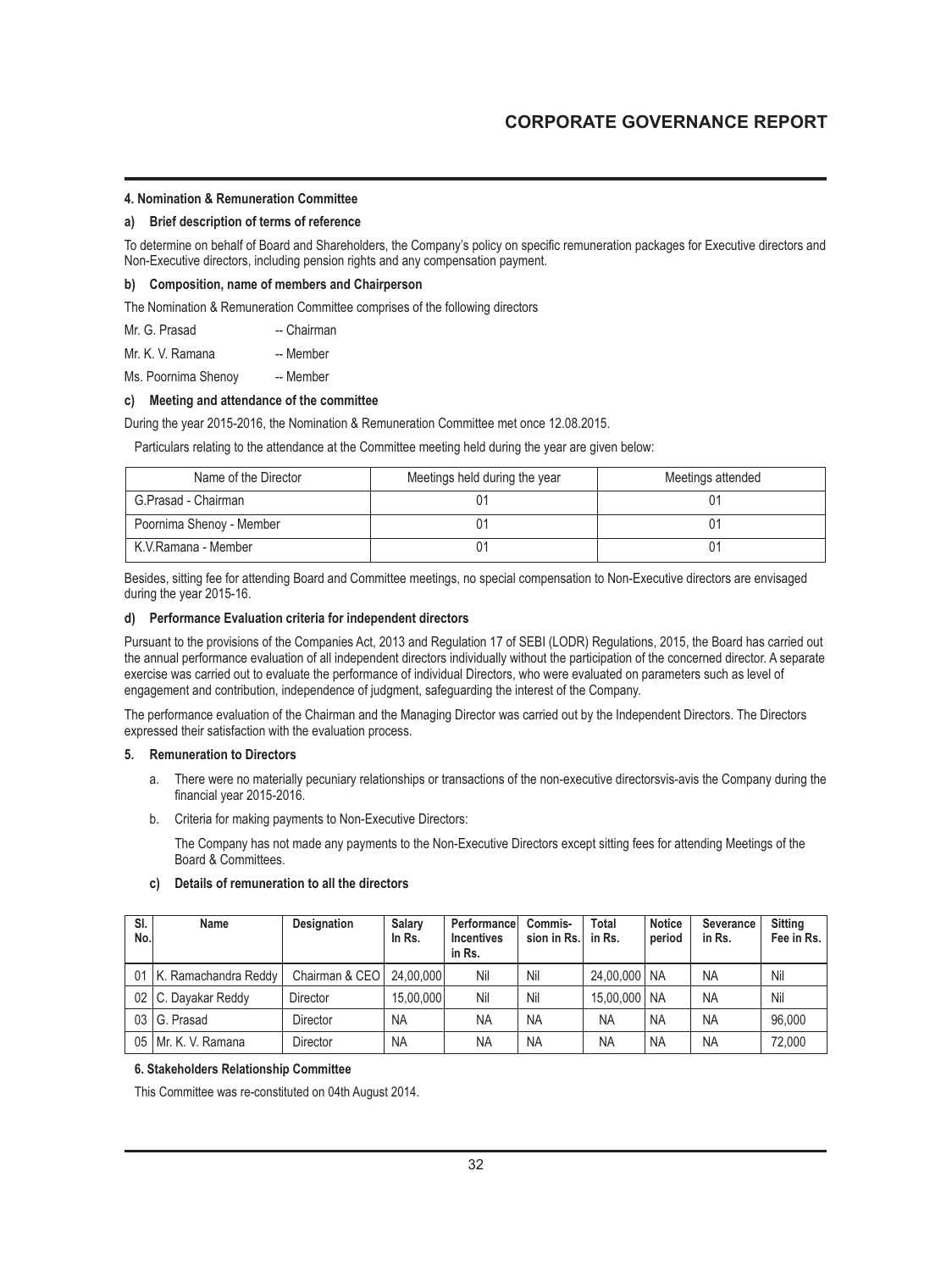#### **a. Composition, name of members and Chairperson**

**T**he Committee comprises of the following Non-Executive directors

Mr. G. Prasad --- Chairman

Mr. K.V. Ramana --- Member

Ms. Poornima Shenoy --- Member

Terms of reference: The Committee shall specifically look into the redressing of shareholder and investor complaints like transfer of shares, non-receipt of balance-sheet, non-receipt of declared dividend etc.

#### **b) Name and Designation of Compliance Officer**

Mr. C S Suresh Bachalakura --- Company Secretary & Compliance Officer**c.**

#### **c )Shareholders' Complaints during the year 2015-16**

During the year 2015-16, in total 06 complaints / letters were received from the investors. Details of Shareholders complaints during the year 2015-16 are as below:

#### **Details of Shareholders complaints during the year 2015-16**

| SI. No.         | <b>Nature of Complaint / Request</b>         | Received | <b>Disposed</b> | Pending |
|-----------------|----------------------------------------------|----------|-----------------|---------|
| 01              | Change / Correction of address               | Nil      | Nil             | Nil     |
| 02 <sub>2</sub> | Loss/Issue of duplicate Share Certificate    | Nil      | Nil             | Nil     |
| 03              | Non-receipt of Share Certificate             | Nil      | Nil             | Nil     |
| 04              | Non-receipt of Refund order/dividend warrant | Nil      | Nil             | Nil     |
| 05              | Others (Non Receipt of Annual Reports)       | 06       | 06              | Nil     |
| <b>TOTAL</b>    |                                              | 06       | 06              | Nil     |

### **7. General Body Meetings**

#### **a. Details of last three AGMs**

| <b>AGM</b> | Venue                                                                                       | Time & Date                                   | No. of Special resolutions<br>passed |
|------------|---------------------------------------------------------------------------------------------|-----------------------------------------------|--------------------------------------|
| Fourteenth | Plot No.83 & 84, 2nd Floor, Punnaiah Plaza,<br>Road # 02, Banjara Hills, Hyderabad - 500034 | 30th September 2013 at 10.30 hrs.             |                                      |
| Fifteenth  | Plot No.83 & 84, 2nd Floor, Punnaiah Plaza,<br>Road # 02, Banjara Hills, Hyderabad - 500034 | 11 <sup>th</sup> September 2014 at 10.30 hrs. |                                      |
| Sixteenth  | Plot No.83 & 84, 2nd Floor, Punnaiah Plaza,<br>Road # 02, Banjara Hills, Hyderabad - 500034 | 30th September 2015 at 10.30 hrs.             | Nil                                  |

#### **b. Postal ballot**

During the FY 2015-2016, the Company passed the following special resolutions by postal ballot:

| <b>Special Resolutions</b>                                             |                     | Date of declaration of results |                    |      |                |
|------------------------------------------------------------------------|---------------------|--------------------------------|--------------------|------|----------------|
|                                                                        | Votes cast in favor |                                | Votes cast against |      |                |
|                                                                        | No. of votes        | %                              | No. of votes       | %    |                |
| To issue shares on preferential basis to<br>M/s. Techwave Pte. Limited | 9788449             | 99.71                          | 28660              | 0.29 | March 23, 2016 |
| To issue shares on preferential basis to<br>Mr. K.Ramachandra Reddy    | 6738112             | 99.57                          | 28860              | 0.43 | March 23, 2016 |
| To issue shares on preferential basis to<br>Dr. Madhu Mohan Katikineni | 9787949             | 99.71                          | 28860              | 0.29 | March 23, 2016 |

The Company successfully completed the process of obtaining approval of its shareholders for special resolutions on the items detailed above, vide postal ballot.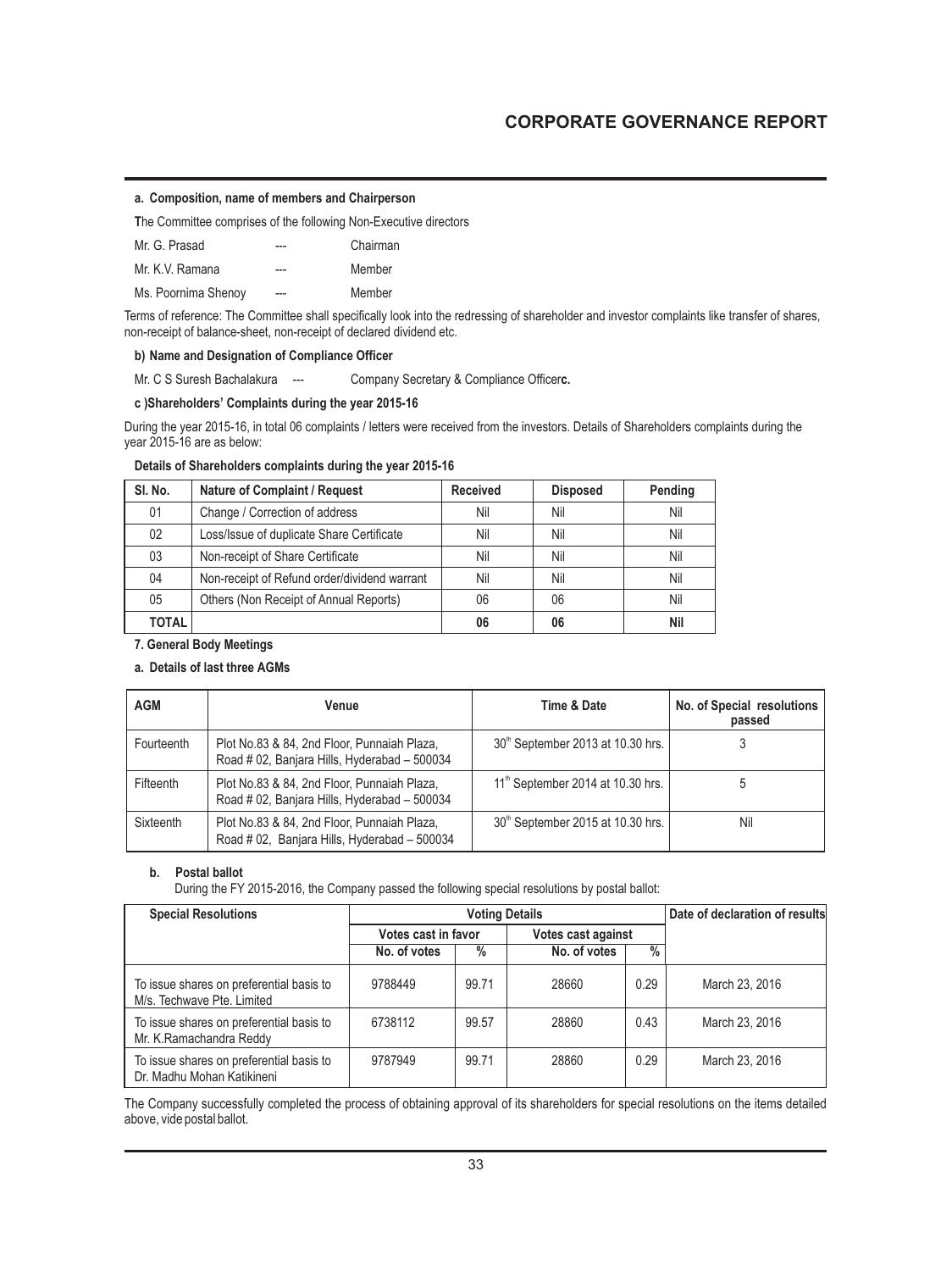### **CORPORATE GOVERNANCE REPORT**

Puttaparthi Navajyoth, Practicing Company Secretary was appointed as the scrutinizer for carrying out the postal ballot process in a fair and transparent manner.

No Special Resolution is proposed to be conducted through Postal Ballot.

#### **8. Means of Communication**

We have established procedures to disseminate, in a planned manner, relevant information to our shareholders, employees and the society at large.

**Quarterly Results:** Quarterly and Half-yearly results will normally be published in Financial Express in English and Nava Telangana Regional Language Daily (Telugu).

**Website:** The Company's website contains a separate dedicated section "Investors" where information sought by shareholders is available. The Annual Report of the Company, earnings, press releases and quarterly reports of the Company, apart from the details about the Company, Board of directors and Management, are also available on the website in a user friendly and downloadable form at www.moschip.com.

**Annual Report:** Annual Report containing audited standalone accounts, consolidated financial statements together with Board's Report, Auditors Report and other important information are circulated to members entitled thereto.

#### **9. General Shareholder Information**

| a) AGM - Date, Time and Venue | $\therefore$ 30 <sup>th</sup> September 2016, 10.30 am at<br>Registered Office of the Company at Plot No.83 & 84, 2 <sup>nd</sup> Floor, Punnaiah<br>Plaza, Road No.02, Banjara Hills, Hyderabad - 500 034 |
|-------------------------------|------------------------------------------------------------------------------------------------------------------------------------------------------------------------------------------------------------|
| b) Financial Calendar         | The financial year of the Company starts from on the<br>01st day of April and ends on 31st day of March of next year.                                                                                      |

**c**) **The following is the tentative financial calendar of the Company, which is subject to change:**

#### **Un-Audited Financial Results for the FY 2016-17**

| <b>First Quarter Results</b>            | ٠ | $15^{\text{th}}$ July 2016                                                                            |
|-----------------------------------------|---|-------------------------------------------------------------------------------------------------------|
| Second Quarter & Half-yearly Results    |   | Between 1st & 15th November 2016                                                                      |
| <b>Third Quarter Results</b>            |   | Between 1 <sup>st</sup> & 15 <sup>th</sup> February 2017                                              |
| Fourth Quarter & Annual Results         |   | Between 20th & 30th May 2017                                                                          |
| (Audited in lieu of un-audited results) |   |                                                                                                       |
| d) Date of Book Closure                 |   | 23 <sup>rd</sup> September 2016 to 30 <sup>th</sup> September 2016<br>(both days inclusive)           |
| e) Dividend Payment Date                |   | Your Board has not recommended any Dividend                                                           |
| f) Listing on Stock Exchanges           |   | <b>BSE Limited</b>                                                                                    |
|                                         |   | PJ Towers, Dalal Street, Fort                                                                         |
|                                         |   | Mumbai-400001.                                                                                        |
| g) Stock Code BSE Limited               |   | 532407/MOSCHIP SEMI                                                                                   |
| h) Listing Fee                          |   | Listing fees to the Stock Exchange for listing of equity shares have been<br>paid for the FY 2016-17. |

Market Price data: High / Low during each month in the Financial Year 2015-16 and Performance in comparison to broad- based indices such as BSE Sensex..

The information on market price of MosChip stock and its comparison with BSE Sensex is shown in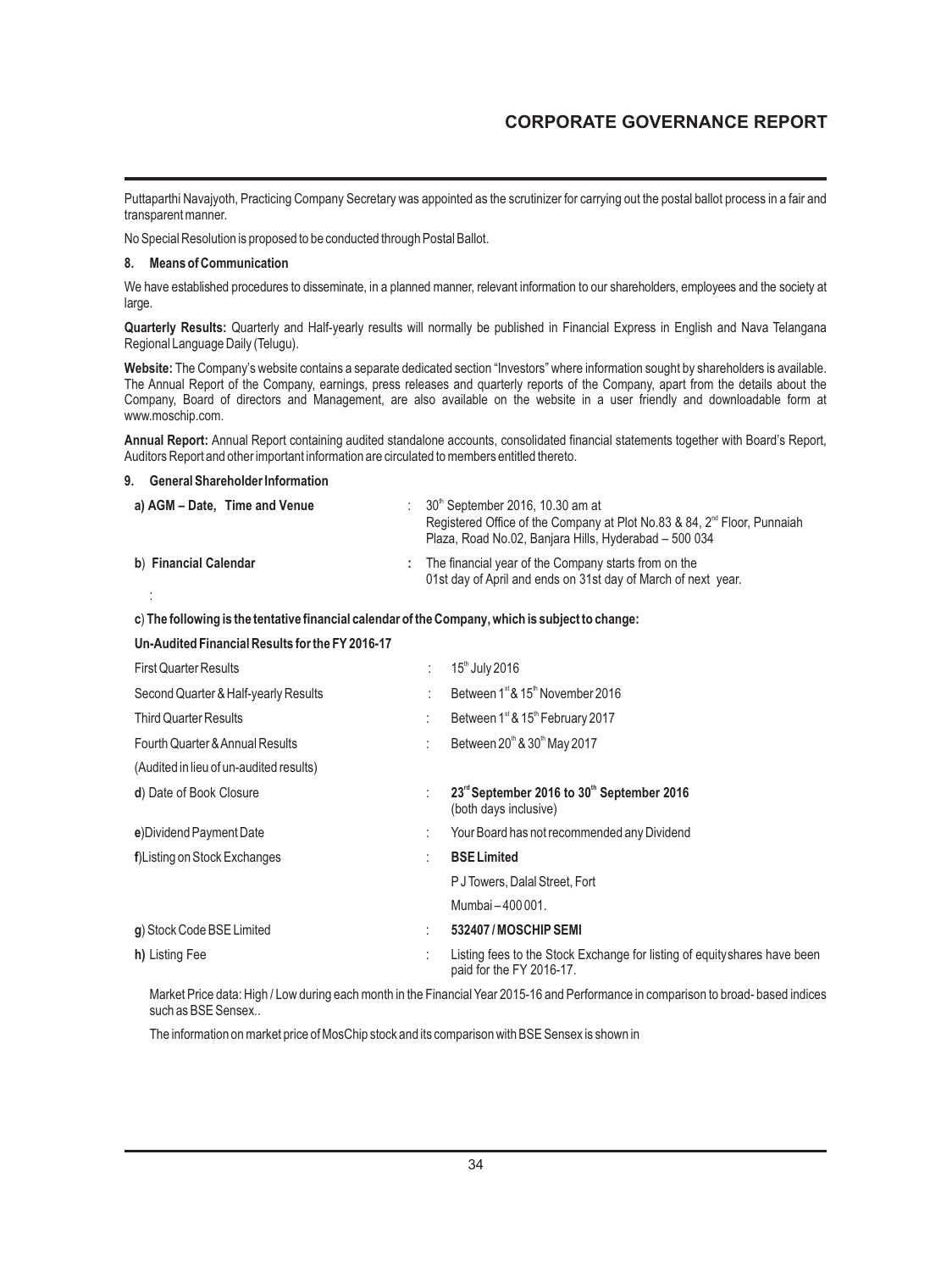## **CORPORATE GOVERNANCE REPORT**

| <b>Month &amp; Year</b> |            | <b>MOSCHIP</b> | <b>SENSEX</b> |          |
|-------------------------|------------|----------------|---------------|----------|
|                         | High       | Low            | High          | Low      |
| Apr-15                  | <b>NIL</b> | <b>NIL</b>     | 29094.61      | 26897.54 |
| May-15                  | 6.35       | 3.             | 28071.16      | 26423.99 |
| Jun-15                  | 4.73       | 3.3            | 27968.75      | 26307.07 |
| $Jul-15$                | 7.29       | 3.56           | 28578.33      | 27416.39 |
| Aug-15                  | 6.37       | 3.95           | 28417.59      | 25298.42 |
| Sep-15                  | 5.5        | 4.09           | 26471.82      | 24833.54 |
| $Oct-15$                | 5.49       | 4.15           | 27618.14      | 26168.71 |
| <b>Nov-15</b>           | 5.09       | 4              | 26824.3       | 25451.42 |
| $Dec-15$                | 7.51       | 4.33           | 26256.42      | 24867.73 |
| $Jan-16$                | 9.62       | 5.75           | 26197.27      | 23839.76 |
| Feb-16                  | 7.05       | 4.98           | 25002.32      | 22494.61 |
| Mar-16                  | 8.95       | 7.23           | 25479.62      | 23133.18 |

#### **i) MosChip Share price on BSE and in comparison with BSE Sensex**

j) Registrar and Transfer Agents : **Karvy Computershare Pvt. Ltd.** 

Karvy Selenium, Tower B, Plot No. 31 & 32, Financial District, Gachibowli, Hyderabad - 500 032, Telangana.

### **k) Share Transfer System**

The applications for transfers, transmission etc., are received by the Company at Registered Office address at Hyderabad or at **Karvy Computershare Pvt. Ltd.**, Registrar and Transfer Agents, Hyderabad. As the Company's shares are currently traded in dematerialized form the transfers are processed and approved in the electronic form by NSDL/ CDSL through their depository participants.

Shares sent for physical transfer are generally registered and returned within a week from the date of receipt; provided the documents are clear in all respects. The authorized persons for share transfers will meet at regular interval to clear the transfer cases as early as possible.

Karvy Computershare Pvt. Ltd. is the Common Share Transfer Agent for both Physical and Demat mode.

#### **l) Distribution of Shareholding**

Distribution of Shareholding as on 31st March 2016:

### **DISTRIBUTION SCHEDULE AS ON 31/03/2016**

| S.No           | Category           | Cases | % of Cases | Amount       | % Amount |
|----------------|--------------------|-------|------------|--------------|----------|
|                | $-5000$<br>up to 1 | 22795 | 92.59      | 21391734.00  | 23.23    |
| $\mathfrak{p}$ | $-10000$<br>5001   | 923   | 3.75       | 7090738.00   | 7.70     |
| 3              | 10001<br>$-20000$  | 465   | 1.89       | 7055212.00   | 7.66     |
| 4              | 20001<br>$-30000$  | 138   | 0.56       | 3483680.00   | 3.78     |
| 5              | 30001<br>$-40000$  | 70    | 0.28       | 2480294.00   | 2.69     |
| 6              | 40001<br>$-50000$  | 52    | 0.21       | 2401494.00   | 2.61     |
| 7              | 50001<br>$-100000$ | 92    | 0.37       | 6812194.00   | 7.40     |
| 8              | 100001&ABOVE       | 84    | 0.34       | 41355688.00  | 44.92    |
|                | Total:             | 25423 | 100.00     | 460355170.00 | 100.00   |

### **m) Dematerialization of shares and liquidity**

As per SEBI guidelines on investors' protection, the Company's shares are to be traded only in dematerialized mode. Accordingly, the Company has entered into agreements with National Securities Depository Limited (NSDL) and Central Depository Services (India) Limited (CDSL) to establish electronic connectivity and facilitate scrip-less trading. As at the end of 31st March 2016, 90.95% of the outstanding equity shares of the company are in electronic form.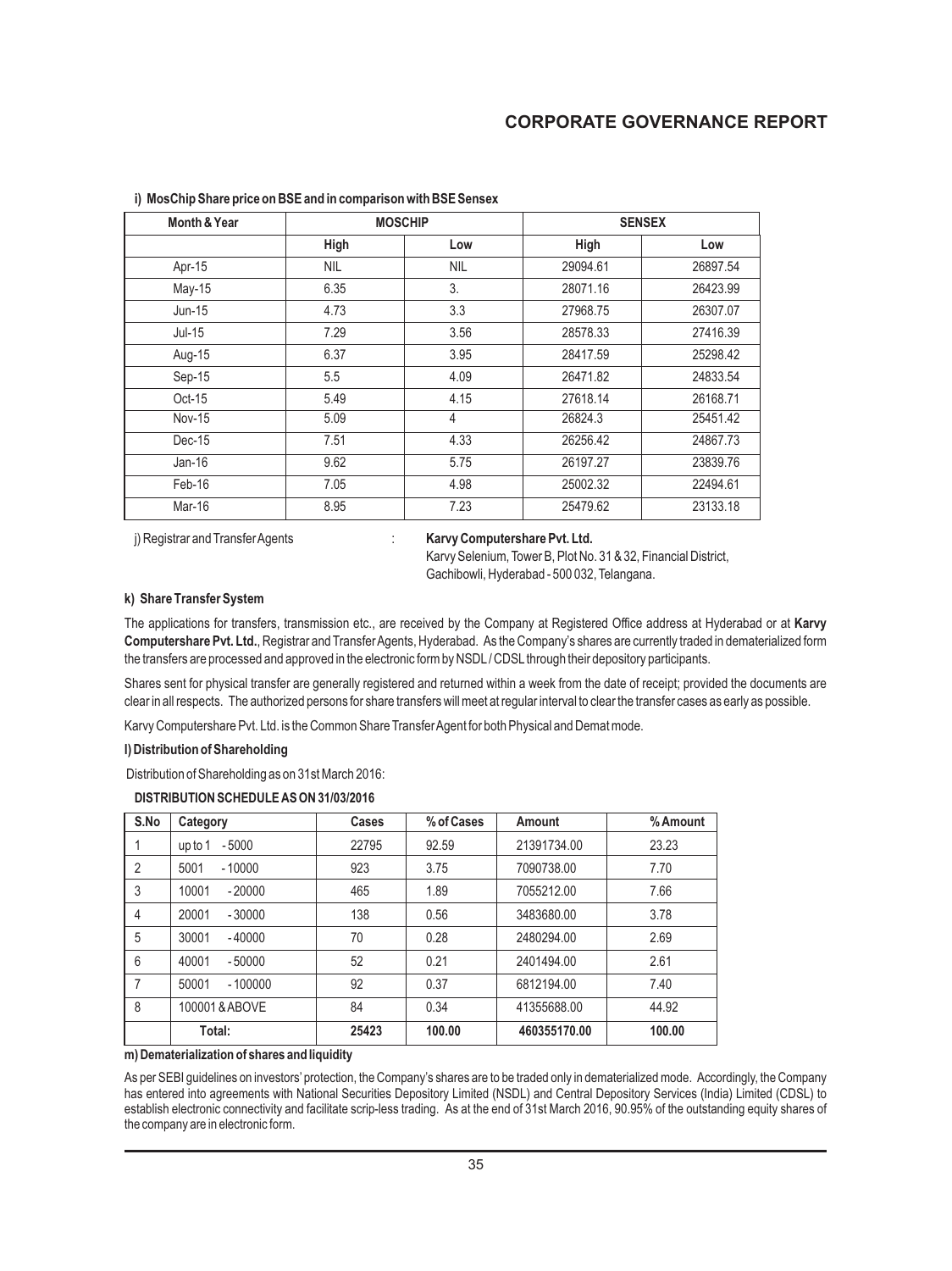## **CORPORATE GOVERNANCE REPORT**

The Company's shares are being traded in the Bombay Stock Exchange Limited (BSE) under ISIN-INE935B01025

#### **n) Plant locations**

The Company doesn't have manufacturing facilities. The Company has the Design Centre at Hyderabad, the particulars of which are given in

| Design House / Branch Office | Location                                                                                                  |
|------------------------------|-----------------------------------------------------------------------------------------------------------|
| Hyderabad                    | Plot No. 83 & 84, 2nd Floor, Punnaiah Plaza, Road No.02, Banjara Hills,<br>Hyderabad - 500 034, AP, India |

#### **o)Address for Correspondence and contact persons for investor's queries**

Investors' correspondence may be addressed to the Compliance Officer at the registered office of the Company at

Plot No. 83 & 84, 2nd Floor, Punnaiah Plaza, Road No.02, Banjara Hills, Hyderabad – 500 034, Tel: +91-40-6622 9292 Fax: +91-6622 9393, Email : investorrelations@moschip.com

**Besides, investors are also requested to make any correspondence with the Share Transfer Agents,** 

**whose particulars are furnished as under:**

### **Karvy Computershare Pvt. Ltd.**,

Karvy Selenium, Tower B, Plot No. 31 & 32, Financial District, Gachibowli, Hyderabad - 500 032, Telangana.

### **Contact Person:**

#### **Padala Srirama Murthy,**

Assistant Manager - (Registrar in Securities) Tel: +91-40-4465-5208, Email: einward.ris@karvy.com

#### **10. Disclosures**

a. Disclosure of Materially Significant Related Party Transactions

All related party transactions that were entered into during the financial year were at an arm's length basis and were in the ordinary course of business. There are no materially significant related party transactions made by the Company with Promoters, Directors, Key Managerial Personnel or other designated persons which may have a potential conflict with the interest of the Company at large.

As required under Regulation 23 of SEBI (LODR) Regulations, 2015, the Company has a policy on Related Party Transactions. The abridged policy on Related Party Transactions is available on the Company's website at http://moschip.com/wpcontent/uploads/2016/07/PolicyOnRelatedPartyTransactions-1.pdf.

Apart from receiving director remuneration, none of the Directors has any pecuniary relationships or transactions vis-à-vis the Company. During the year 2015-16, no transactions of material nature were entered into by the Company with the Management or their relatives that may have a potential conflict of interest with the Company and the concerned officials have given undertakings to that effect as per the provisions of the Listing Regulations.

b. Details of non-compliance by the Company, penalties, and strictures imposed on the Company by Stock Exchanges or SEBI or any statutory authority, on any matter related to capital markets, during the last three years.

The Company has complied with the requirements of the Stock Exchanges or SEBI on matters related to Capital Markets, as applicable, during the last three years.

c. Whistle Blower Policy and affirmation that no personnel have been denied access to the Audit, Risk & Compliance Committee

The Company has adopted an Ombus process which is a channel for receiving and redressing employees' complaints. No personnel in the Company has been denied access to the Audit Compliance Committee or its Chairman. The Vigil Mechanism Policy has been uploaded on the website of the Company at http://moschip.com/wp-content/uploads /2016/07/WhistleBlower Policy-1.pdf

d. Web link for Policy for determining material subsidiary:

Web link: http://moschip.com/wp-content/uploads/2016/07/Policy\_on\_Material\_Subsidiaries-1.pdf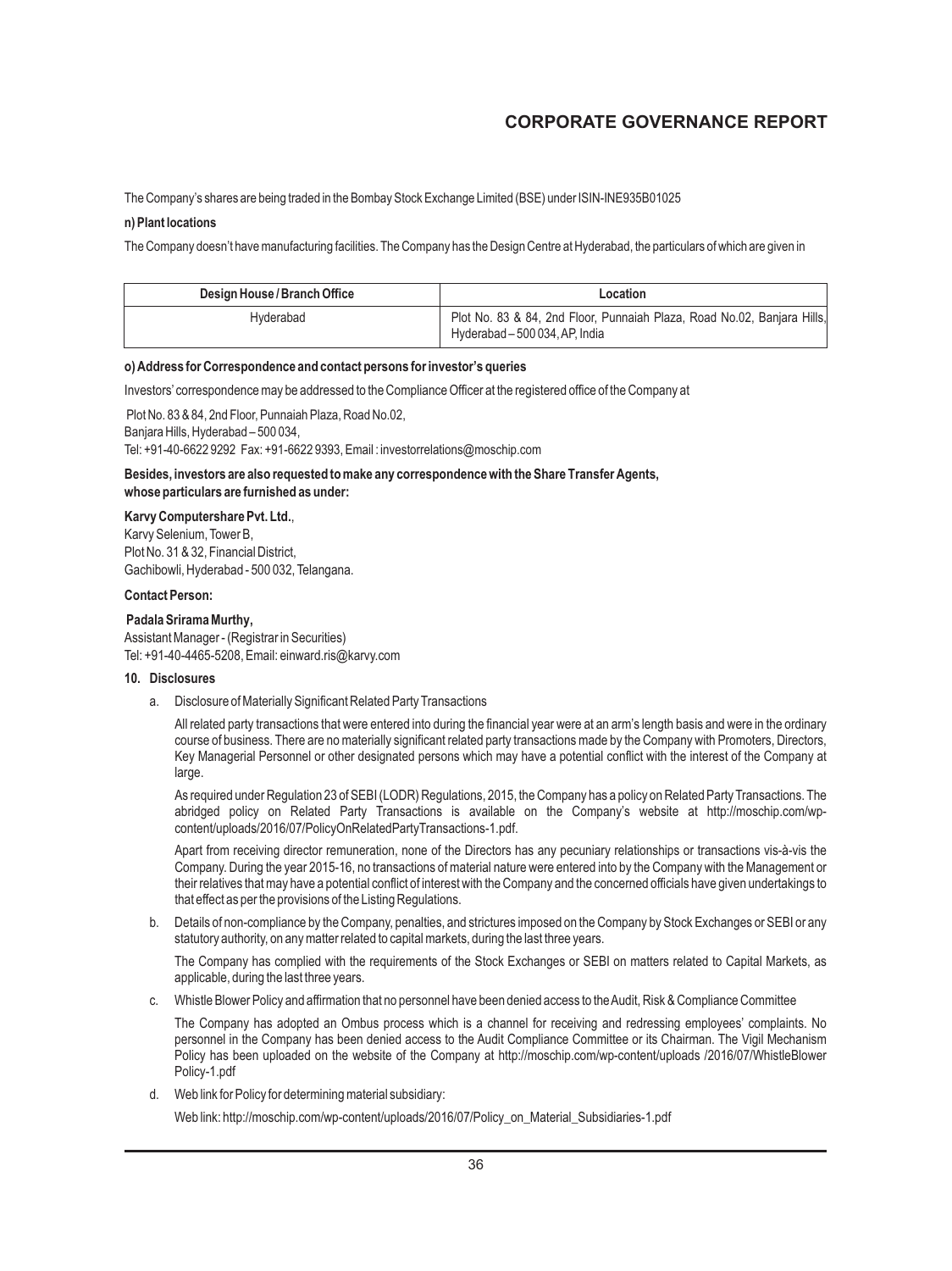## **CORPORATE GOVERNANCE REPORT**

#### **11. Compliance Report on Non-mandatory requirements under Regulation 27(1)**

a. The Board

As per Para Aof Part E of Schedule II of the Listing Regulations, a non-executive Chairman of the Board may be entitled to maintain a Chairman's Office at the company's expense and also allowed reimbursement of expenses incurred in performance of his duties. The Chairman of the Company is an Executive Director and hence this provision is not applicable to us.

b. Shareholders Rights

We display our quarterly and half yearly results on our web site www.moschip.com and also publish our results in widely circulated newspapers. We publish the voting results of shareholder meetings and make it available on our website www.moschip.com, and report the same to Stock Exchanges in terms of Regulation 44 of the Listing Regulations.

c. Modified opinion(s) in audit report

The Auditors have issued an un-qualified opinion on the financial statements of the Company.

d. Reporting of internal auditor

Reporting of Head of Internal Audit is to the Chairman of the Audit Committee of the Board and administratively to the Chief Financial Officer. Head of Internal Audit has regular and exclusive meetings with the Audit Committee prior to reports of Internal Audit getting discussed with the Management Team.

### **12. Compliance with Mandatory Requirements**

Your Company has complied with all the mandatory corporate governance requirements under the Listing Regulations. Specifically, your Company confirms compliance with corporate governance requirements specified in regulation 17 to 27 and clauses (b) to (i) of subregulation (2) of regulation 46 of the Listing Regulations

**For and on behalf of the Board of Directors**

 $31<sup>st</sup>$  August 2016

**Hyderabad K. Ramachandra Reddy** 

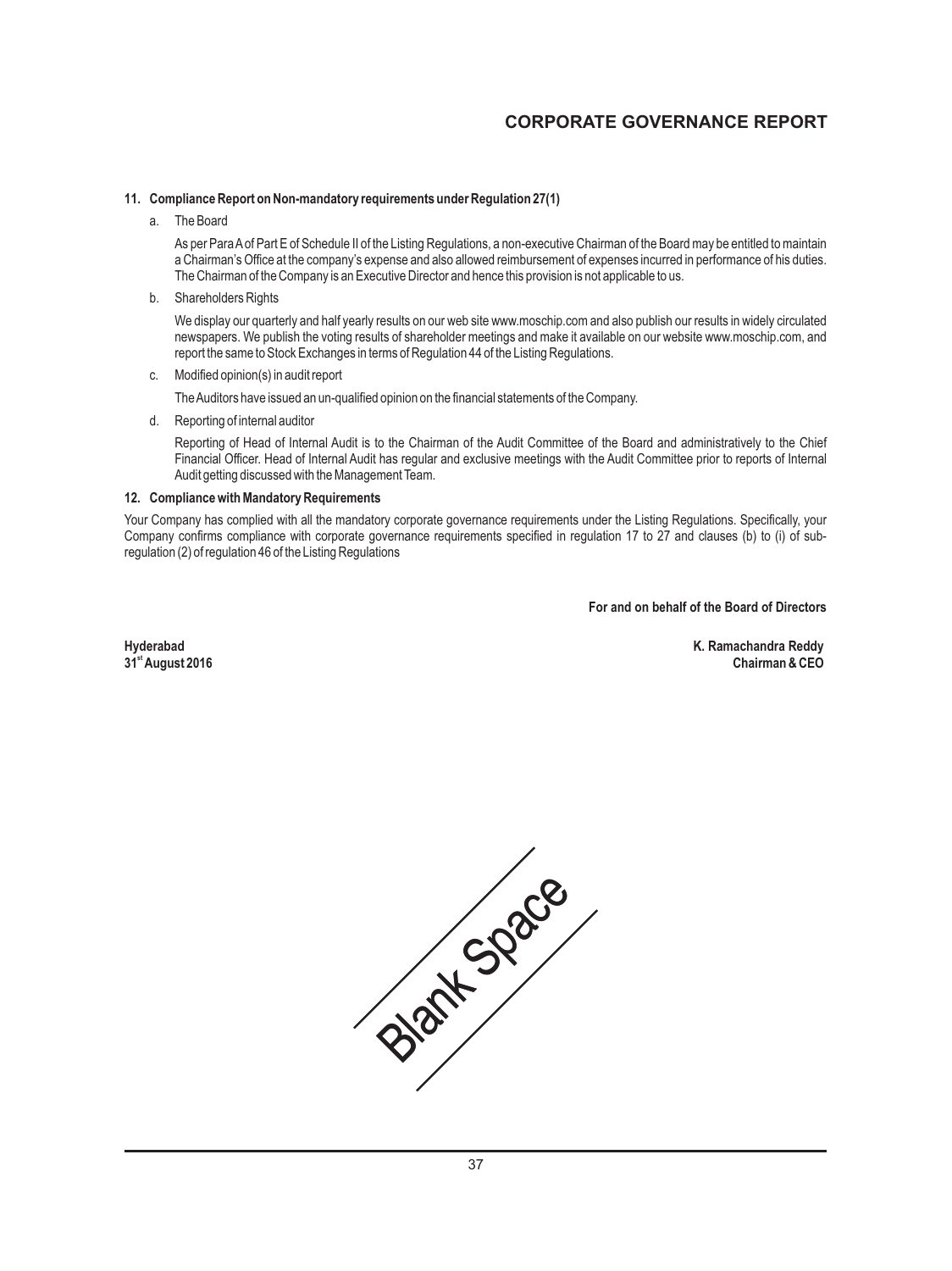### **INDEPENDENT AUDITOR'S REPORT**

#### The Members

### **MosChip Semiconductor Technology Limited**

#### **Report on the Consolidated Financial Statements**

We have audited the accompanying consolidated financial statements of Mos Chip Semiconductor Technology Limited (hereinafter referred to as "the Holding Company") and its subsidiary MosChip Semiconductor Technology, USA (the Holding Company and its subsidiary together referred to as "the Group") comprising of the Consolidated Balance Sheet as at 31st March 2016, the Consolidated Statement of Profit and Loss, the Consolidated Cash Flow Statement for the year then ended, and a summary of the significant accounting policies and other explanatory information (hereinafter referred to as "the consolidated financial statements").

Management's Responsibility for the Consolidated Financial Statements

The Holding Company's Board of Directors is responsible for the preparation of these consolidated financial statements in terms of the requirements of the Companies Act, 2013 (hereinafter referred to as "the Act") that give a true and fair view of the consolidated financial position, consolidated financial performance and consolidated cash flows of the Group in accordance with the accounting principles generally accepted in India, including the Accounting Standards specified under Section 133 of the Act, read with Rule 7 of the Companies (Accounts) Rules, 2014. The respective Board of Directors of the companies included in the Group are responsible for maintenance of adequate accounting records in accordance with the provisions of the Act for safeguarding the assets of the Group and for preventing and detecting frauds and other irregularities; the selection and application of appropriate accounting policies; making judgments and estimates that are reasonable and prudent; and the design, implementation and maintenance of adequate internal financial controls, that were operating effectively for ensuring the accuracy and completeness of the accounting records, relevant to the preparation and presentation of the financial statements that give a true and fair view and are free from material misstatement, whether due to fraud or error, which have been used for the purpose of preparation of the consolidated financial statements by the Directors of the Holding Company, as aforesaid.

#### **Auditor's Responsibility**

Our responsibility is to express an opinion on these consolidated financial statements based on our audit. While conducting the audit, we have taken into account the provisions of the Act, the accounting and auditing standards and matters which are required to be

included in the audit report under the provisions of the Act and the Rules made thereunder.

We conducted our audit in accordance with the Standards on Auditing specified under Section 143(10) of the Act. Those Standards require that we comply with ethical requirements and plan and perform the audit to obtain reasonable assurance about whether the consolidated financial statements are free from material misstatement.

An audit involves performing procedures to obtain audit evidence about the amounts and the disclosures in the consolidated financial statements. The procedures selected depend on the auditor's judgment, including the assessment of the risks of material misstatement of the consolidated financial statements, whether due to fraud or error. In making those risk assessments, the auditor considers internal financial control relevant to the Holding Company's preparation of the consolidated financial statements that give a true and fair view in order to design audit procedures that are appropriate in the circumstances but not for the purpose of expressing an opinion on whether the Holding Company has an adequate internal financial controls system over financial reporting in place and the operating effectiveness of such controls. An audit also includes evaluating the appropriateness of the accounting policies used and the reasonableness of the accounting estimates made by the Holding Company's Board of Directors, as well as evaluating the overall presentation of the consolidated financial statements.

We believe that the audit evidence obtained by us is sufficient and appropriate to provide a basis for our audit opinion on the consolidated financial statements.

#### **Opinion**

In our opinion and to the best of our information and according to the explanations given to us, the aforesaid consolidated financial statements give the information required by the Act in the manner so required and give a true and fair view in conformity with the accounting principles generally accepted in India, of the consolidated state of affairs of the Group as at 31st March, 2016, and their consolidated loss and their consolidated cash flows for the year ended on that date.

#### **Other Matters**

(a) We did not audit the financial statements of the company's subsidiary Moschip Semiconductor Technology, USA whose financial statements reflect total assets of Rs. 2,02,52,967.13 as at 31st March 2016, total revenues of Rs. 88,20,849.83 and net cash flows amounting to Rs. 36,396 for the year ended on that date, as considered in the consolidated financial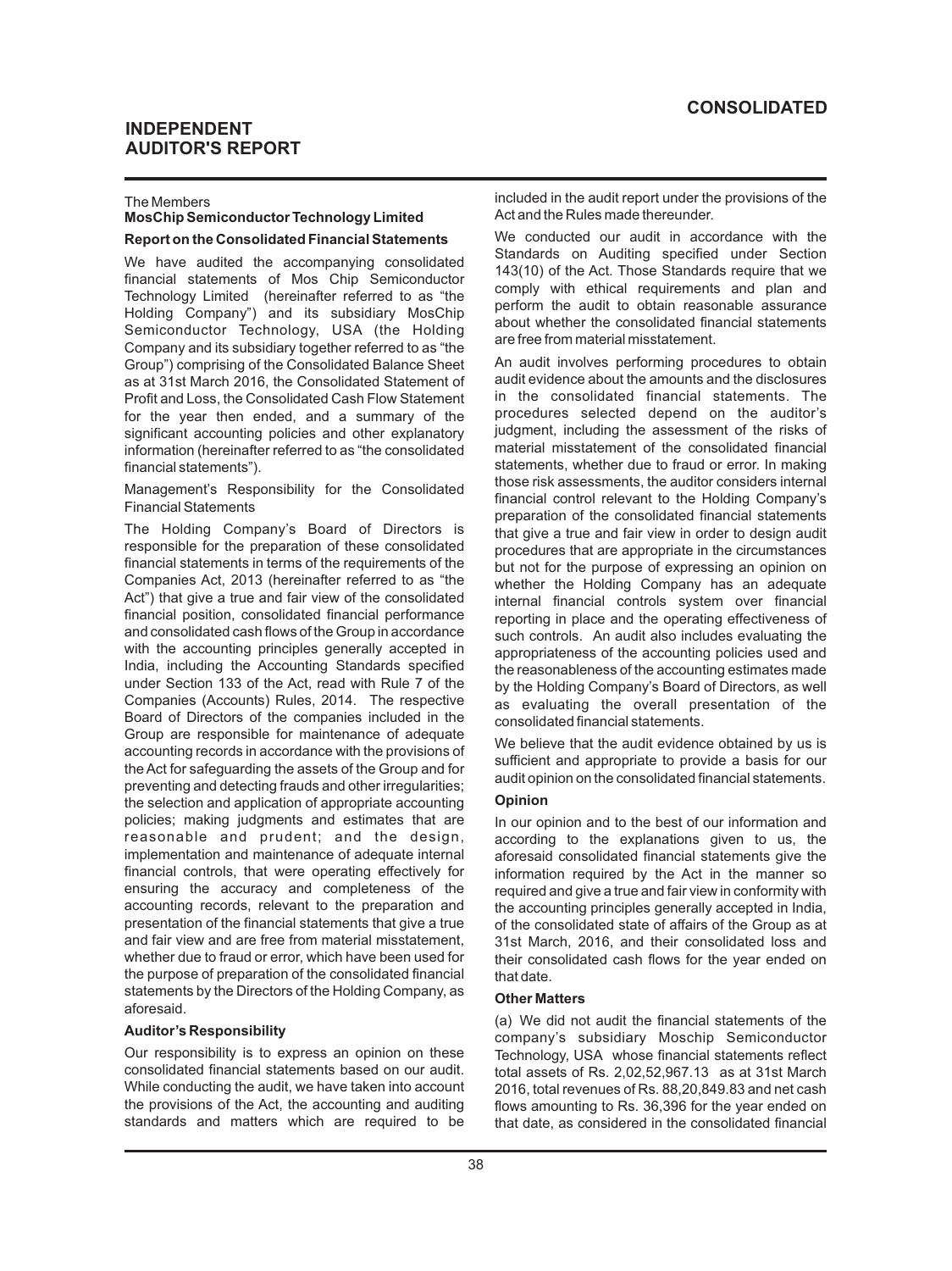### **INDEPENDENT AUDITOR'S REPORT**

statements. These financial statements are unaudited and have been furnished to us by the Management and our opinion on the consolidated financial statements, in so far as it relates to the amounts and disclosures included in respect of the subsidiary and our report in terms of sub-sections (3) and (11) of Section 143 of the Act in so far as it relates to the aforesaid subsidiary is based solely on such unaudited financial statements. In our opinion and according to the information and explanations given to us by the Management, these financial statements are not material to the Group.

Our opinion on the consolidated financial statements, and our report on Other Legal and Regulatory Requirements below, is not modified in respect of the above matters with respect to our reliance on the information certified by the Management.

### **Report on Other Legal and Regulatory Requirements**

As required by Section 143(3) of the Act, we report, to the extent applicable, that:

- a) We have sought and obtained all the information and explanations which to the best of our knowledge and belief were necessary for the purposes of our audit of the aforesaid consolidated financial statements.
- b) In our opinion, proper books of account as required by law relating to preparation of the aforesaid consolidated financial statements have been kept so far as it appears from our examination of those books and the reports furnished by the management in respect of the unaudited financial statements of the subsidiary.
- c) The Consolidated Balance Sheet, the Consolidated Statement of Profit and Loss, and the Consolidated Cash Flow Statement dealt with by this Report are in agreement with the relevant books of account maintained for the purpose of preparation of the consolidated financial statements.
- d) In our opinion, the aforesaid consolidated financial statements comply with the Accounting Standards specified under Section 133 of the Act, read with Rule 7 of the Companies (Accounts) Rules, 2014.
- e) On the basis of the written representations received from the directors of the Holding Company as on 31st March, 2016 taken on record by the Board of Directors of the Holding Company, none of the directors of the Group companies, incorporated in India is disqualified as on 31st March, 2016 from being appointed as a director in terms of Section 164 (2) of the Act.
- f) The company has only one subsidiary which is registered in the USA and hence is not an Indian company. As per Guidance Note issued by the ICAI on this subject, reporting on clause (3)(i) of Section 143 of The Companies Act, 2013 is not required for consolidated financials.With respect to the adequacy of the internal financial controls over financial reporting of the Holding Company and the operating effectiveness of such controls, refer to our separate Report in 'Annexure A'.
- g) With respect to the other matters to be included in the Auditor's Report in accordance with Rule 11 of the Companies (Audit and Auditor's) Rules, 2014, in our opinion and to the best of our information and according to the explanations given to us:
	- i. The Group did not have any pending litigations which would impact its consolidated financial position.
	- ii. The Group did not have any material foreseeable losses on long-term contracts including derivative contracts.
	- iii. There were no amounts which were required to be transferred to the Investor Education and Protection Fund by the Holding Company incorporated in India.

**For Gokhale & Co.,** Chartered Accountants Firm Regn. No. 000942S **Chandrashekhar Gokhale**  Partner Membership No 23839



Hyderabad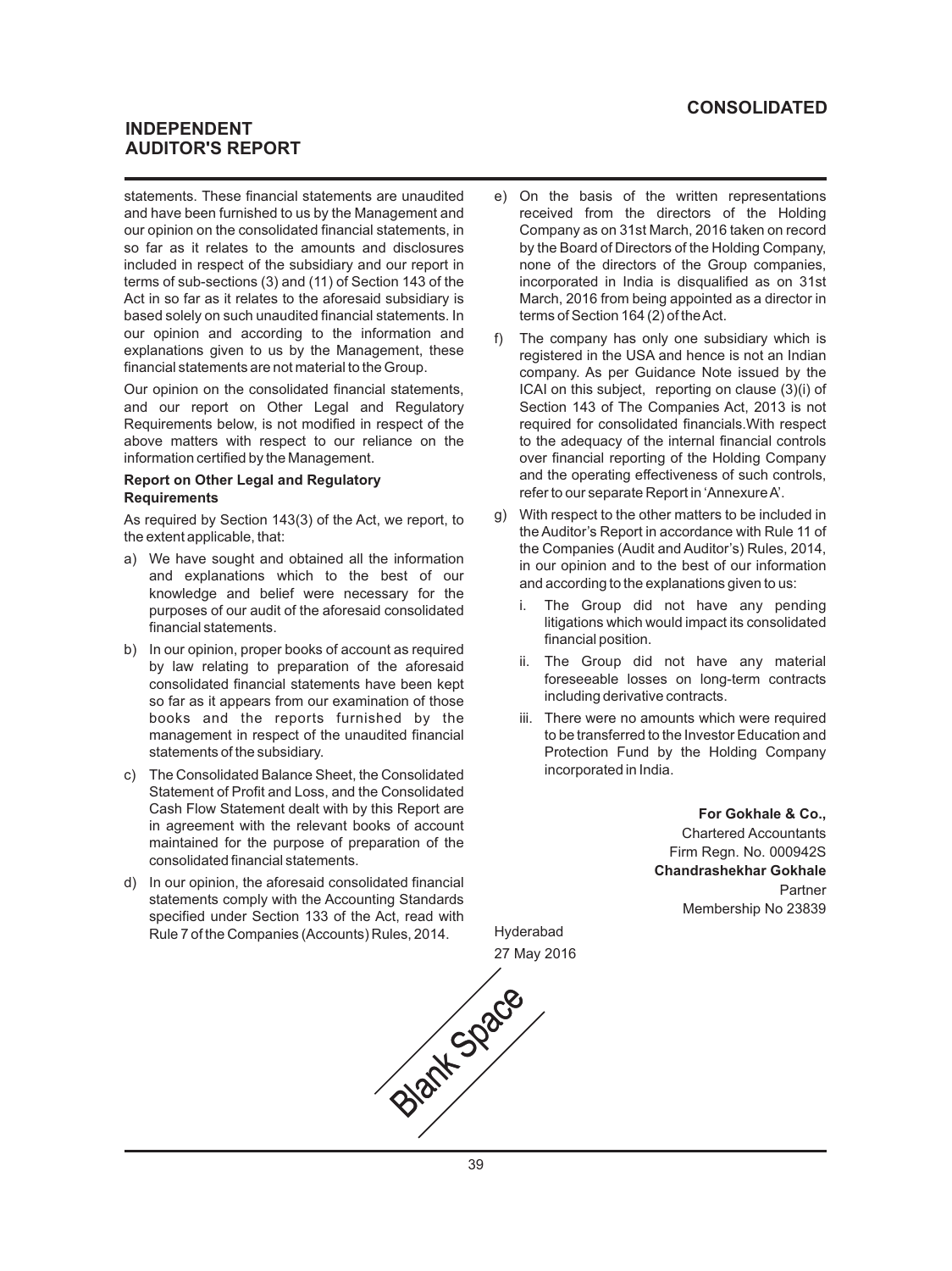### **INDEPENDENT AUDITOR'S REPORT**

#### **Annexure - Ato the Auditors'Report**

Report on the Internal Financial Controls over Financial Reporting in terms of Clause (i) of Sub-section 3 of Section 143 of the Companies Act, 2013 ("the Act").

We have audited the Internal Financial Controls over financial reporting of **MosChip Semiconductor Technology Limited** ('the Company') as of March 31, 2016 in conjunction with our audit of the standalone financial statements of the Company for the year ended on that date.

#### **Management's Responsibility for Internal Financial Controls**

The Company's Management is responsible for establishing and maintaining Internal Financial Controls based on "the internal control over financial reporting criteria established by the Company considering the essential components of internal control stated in the Guidance Note on Audit of Internal Financial Controls Over Financial Reporting issued by the Institute of Chartered Accountants of India". These responsibilities include the design, implementation and maintenance of adequate internal financial controls that were operating effectively for ensuring the orderly and efficient conduct of its business, including adherence to company's policies, the safeguarding of its assets, the prevention and detection of frauds and errors, the accuracy and completeness of the accounting records, and the timely preparation of reliable financial information, as required under the Companies Act, 2013.

#### **Auditors'Responsibility**

Our responsibility is to express an opinion on the Company's internal financial controls over financial reporting based on our audit. We conducted our audit in accordance with the Guidance Note on Audit of Internal Financial Controls Over Financial Reporting (the "Guidance Note") and the Standards on Auditing, issued by ICAI and deemed to be prescribed under section 143(10) of the Companies Act, 2013, to the extent applicable to an audit of internal financial controls, both applicable to an audit of Internal Financial Controls and, both issued by the Institute of Chartered Accountants of India. Those Standards and the Guidance Note require that we comply with ethical requirements and plan and perform the audit to obtain reasonable assurance about whether adequate internal financial controls over financial reporting was established and maintained and if such controls operated effectively in all material respects.

Our audit involves performing procedures to obtain audit evidence about the adequacy of the internal financial controls system over financial reporting and their operating effectiveness. Our audit of internal financial controls over financial reporting included obtaining an understanding of internal financial controls over financial reporting, assessing the risk that a material weakness exists, and testing and evaluating the design and operating effectiveness of internal control based on the assessed risk. The procedures selected depend on the auditor's judgment, including the assessment of the risks of material misstatement of the financial statements, whether due to fraud or error. We believe that the audit evidence we have obtained is sufficient and appropriate to provide a basis for our audit opinion on the Company's

internal financial controls system over financial reporting.

#### **Meaning of Internal Financial Controls Over Financial Reporting**

A company's internal financial controls over financial reporting is a process designed to provide reasonable assurance regarding the reliability of financial reporting and the preparation of financial statements for external purposes in accordance with generally accepted accounting principles. A company's internal financial control over financial reporting includes those policies and procedures that

- (i) pertain to the maintenance of records that, in reasonable detail, accurately and fairly reflect the transactions and dispositions of the assets of the company;
- (ii) provide reasonable assurance that transactions are recorded as necessary to permit preparation of financial statements in accordance with generally accepted accounting principles, and that receipts and expenditures of the company are being made only in accordance with authorisations of management and directors of the company; and
- (iii) providereasonable assurance regarding prevention or timely detection of unauthorised acquisition, use, or disposition of the company's assets that could have a material effect on the financial statements.

#### **Inherent Limitations of Internal Financial Controls Over Financial Reporting**

Because of the inherent limitations of internal financial controls over financial reporting, including the possibility of collusion or improper management override of controls, material misstatements due to error or fraud may occur and not be detected. Also, projections of any evaluation of the internal financial controls over financial reporting to future periods are subject to the risk that the internal financial control over financial reporting may become inadequate because of changes in conditions, or that the degree of compliance with the policies or procedures may deteriorate.

#### **Opinion**

In our opinion, the Company has, in all material respects, an adequate internal financial controls system over financial reporting and such internal financial controls over financial reporting were operating effectively as at March 31, 2016, based on the internal control over financial reporting criteria established by the Company considering the essential components of Internal Financial Control stated in the Guidance Note on Audit of Internal Financial Controls Over Financial Reporting issued by the Institute of Chartered Accountants of India.

> **For Gokhale & Co** Chartered Accountants Firm Regn. No 000942S

**Chandrashekhar Gokhale** Partner Membership No. 023839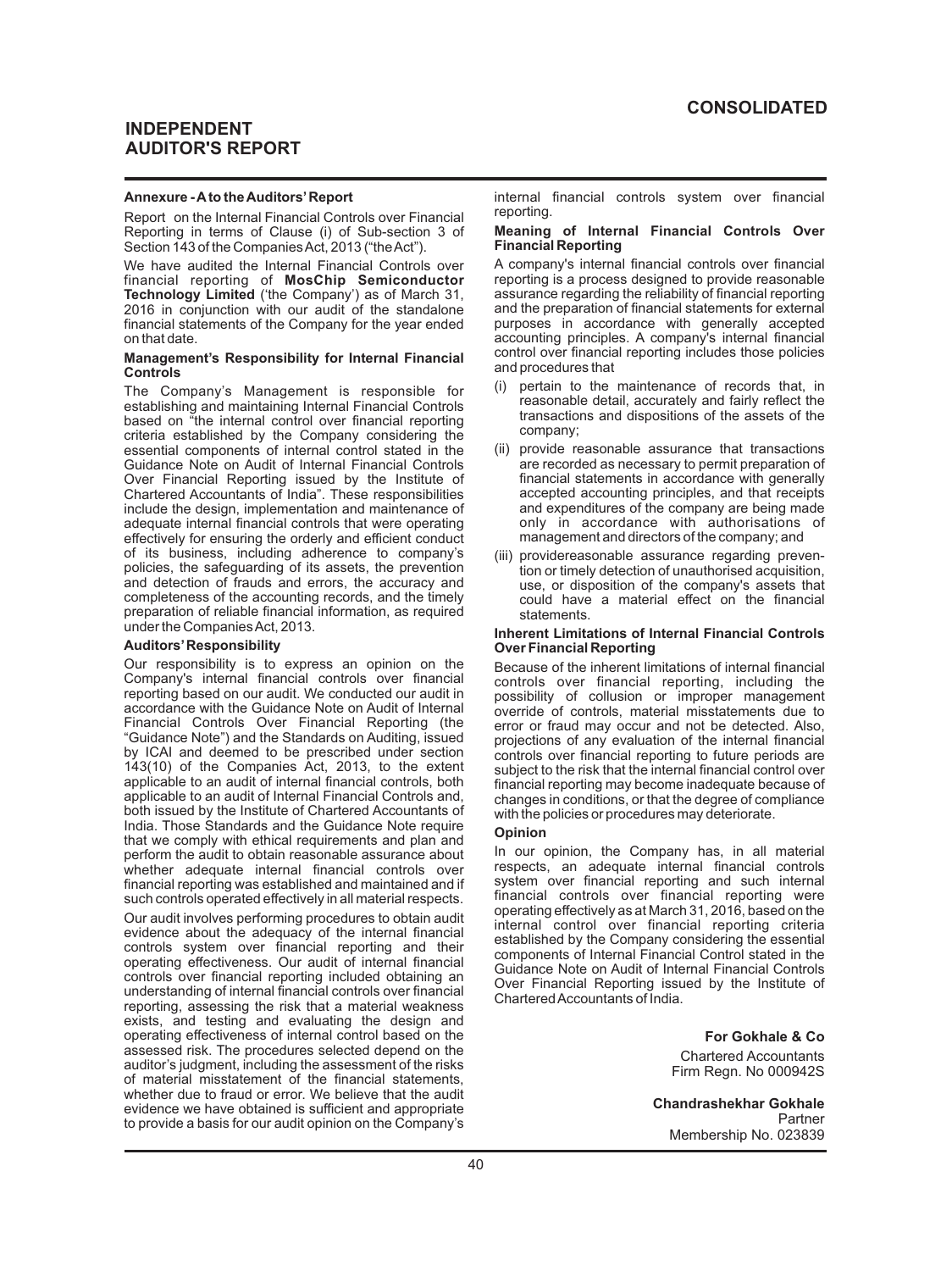## **CONSOLIDATED BALANCE SHEET AS AT 31 MARCH 2016**

|                | <b>PARTICULARS</b>                | Note<br>No.    | Rs.             | As at<br>31 March 2016<br>Rs. | Rs.            | As at<br>31 March 2015<br>Rs. |
|----------------|-----------------------------------|----------------|-----------------|-------------------------------|----------------|-------------------------------|
| ı.             | <b>EQUITY AND LIABILITIES</b>     |                |                 |                               |                |                               |
| 1 <sup>1</sup> | Shareholder's funds               |                |                 |                               |                |                               |
|                | (a) Share Capital                 | 1              | 92,071,034      |                               | 92,071,034     |                               |
|                | (b) Reserves and Surplus          | $\overline{2}$ | (335, 520, 588) |                               | (215, 309,883) |                               |
|                |                                   |                |                 | (243, 449, 554)               |                | (123, 238, 849)               |
| 2.             | <b>Non-current liabilities</b>    |                |                 |                               |                |                               |
|                | (a) Long-term Provisions          | 3              | 8,080,456       |                               | 7,759,2226     |                               |
|                |                                   |                |                 | 8,080,456                     |                | 7,759,226                     |
| 3.             | <b>Current Liabilities</b>        |                |                 |                               |                |                               |
|                | (a) Short term borrowings         | 4              | 257,244,409     |                               | 164,761,699    |                               |
|                | (b) Trade payables                |                | 29,383,707      |                               | 31,924,772     |                               |
|                | (c) Short term provisions         | 5              | 61,897,833      |                               | 52,706,056     |                               |
|                |                                   |                |                 | 348,525,948                   |                | 249,392,527                   |
|                | <b>TOTAL</b>                      |                |                 | 113,156,850                   |                | 133,912,905                   |
|                |                                   |                |                 |                               |                |                               |
| Ш              | <b>ASSETS</b>                     |                |                 |                               |                |                               |
| 1.             | Non-current assets                |                |                 |                               |                |                               |
|                | (a) Fixed assets                  | 6              |                 |                               |                |                               |
|                | (i) Tangible assets               |                | 2,081,820       |                               | 3,319,320      |                               |
|                | (ii) Intangible assets            |                | 279,297         |                               | 798,816        |                               |
|                | (b) Long-term loans and advances  | 7              | 5,131,828       |                               | 5,083,152      |                               |
|                |                                   |                |                 | 7,492,945                     |                | 9,201,288                     |
| 2.             | <b>Current assets</b>             |                |                 |                               |                |                               |
|                | (a) Inventories                   | 8              | 51,362,296      |                               | 71,742,333     |                               |
|                | (b) Trade receivables             | 9              | 12,787,098      |                               | 8,446,732      |                               |
|                | (c) Cash and Cash equivalents     | 10<br>11       | 18,658,584      |                               | 14,815,086     |                               |
|                | (d) Short-term loans and advances |                | 22,855,927      |                               | 29,707,466     |                               |
|                | <b>TOTAL</b>                      |                |                 | 105,663,905<br>113,156,850    |                | 124,711,617<br>133,912,905    |
|                |                                   |                |                 |                               |                |                               |
|                | Significant accounting policies   |                |                 |                               |                |                               |
|                | and notes to accounts             | 18             |                 |                               |                |                               |
|                |                                   |                |                 |                               |                |                               |

Per and subject to our report of even date **For and on behalf of the Board of Directors**

**For Gokhale & Co.,** Chartered Accountants Reg.No. 000942S

Membership No. 23839

Place Hyderabad<br>Date 27 May 2016

**Chandrashekhar Gokhale K. Ramachandra Reddy Seetha Ramam Voleti** Chairman & CEO

**Flace Hyderabad Kasinath Tumuluru Suresh Bachalakura**<br>
Company Secretary<br>
Company Secretary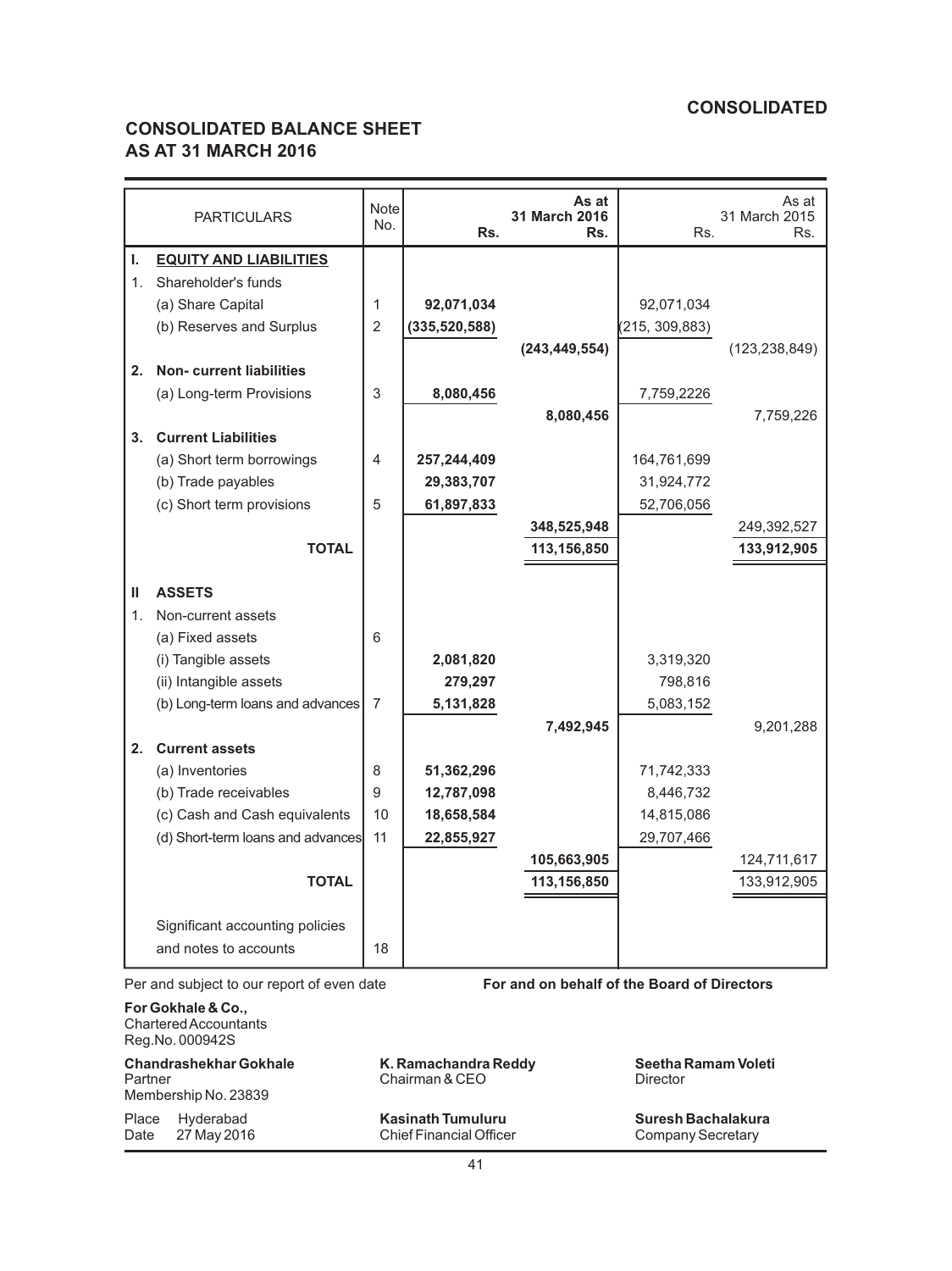## **CONSOLIDATED PROFIT AND LOSS STATEMENT FORTHE YEAR ENDED 31 MARCH 2016**

| <b>PARTICULARS</b>                             | <b>Note</b><br>No. | Rs.        | As at<br>31 March 2016<br>Rs. | Rs.        | As at<br>31 March 2015<br>Rs. |
|------------------------------------------------|--------------------|------------|-------------------------------|------------|-------------------------------|
| Revenue from operations<br>L                   | 12                 | 53,635,043 |                               | 59,939,844 |                               |
| Ш<br>Other Income                              | 13                 | 1,492,058  |                               | 2,141,305  |                               |
| Ш<br>Total Revenue (I + II)<br>IV.<br>Expenses |                    |            | 55,127,102                    |            | 62,081,149                    |
| Cost of Materials Consumed                     | 14                 | 466,939    |                               | 1,113,850  |                               |
| Employee benefits expense                      | 15                 | 64,737,253 |                               | 51,739,511 |                               |
| <b>Finance Costs</b>                           | 16                 | 30,639,620 |                               | 22,363,126 |                               |
| Depreciation and amortization                  |                    |            |                               |            |                               |
| expense                                        |                    | 1,782,305  |                               | 4,015,841  |                               |
| Other expense                                  | 17                 | 72,064,245 |                               | 29,242,494 |                               |
| <b>Total Expense</b>                           |                    |            | 169,690,362                   |            | 108,474,822                   |
| V.<br>Profit/(Loss) before exceptional         |                    |            |                               |            |                               |
| and extraordinary items and                    |                    |            |                               |            |                               |
| $tax (III-IV)$                                 |                    |            | (114, 563, 261)               |            | (46, 393, 673)                |
| VI Exceptional Items                           |                    | 98,799     |                               |            |                               |
| VII. Profit/(Loss) before extraordinary        |                    |            |                               |            |                               |
| items and tax (V-VI)                           |                    |            | (114, 662, 060)               |            | (46, 393, 673)                |
| VIII Extraordinary items                       |                    | 4,723,733  |                               |            |                               |
| IX Profit/(Loss) before tax (VII-VIII)         |                    |            | (119, 385, 793)               |            | (46, 393, 673)                |
| Tax expense:<br>x.                             |                    |            |                               |            |                               |
| (1) Current tax<br>(2) Deferred tax            |                    |            |                               |            |                               |
|                                                |                    |            |                               |            |                               |
| XI Profit/(Loss) for the period                |                    |            |                               |            |                               |
|                                                |                    |            |                               |            |                               |
|                                                |                    |            | (119, 385, 793)               |            | (46, 393, 673)                |
| XII Earnings per equity share:                 |                    |            |                               |            |                               |
| $(1)$ Basic                                    |                    |            | (1.72)                        |            | (1.01)                        |
| (2) Diluted                                    |                    |            | (2.59)                        |            | (1.01)                        |
| Significant accounting policies                |                    |            |                               |            |                               |
| and notes to accounts                          | 18                 |            |                               |            |                               |
|                                                |                    |            |                               |            |                               |
|                                                |                    |            |                               |            |                               |
|                                                |                    |            |                               |            |                               |

Per and subject to our report of even date **For and on behalf of the Board of Directors**

**For Gokhale & Co.,** Chartered Accountants Reg.No. 000942S

**Chandrashekhar Gokhale K. Ramachandra Reddy Seetha Ramam Voleti** Membership No. 23839

Chairman & CEO

Place Hyderabad **Kasinath Tumuluru Suresh Bachalakura**

Company Secretary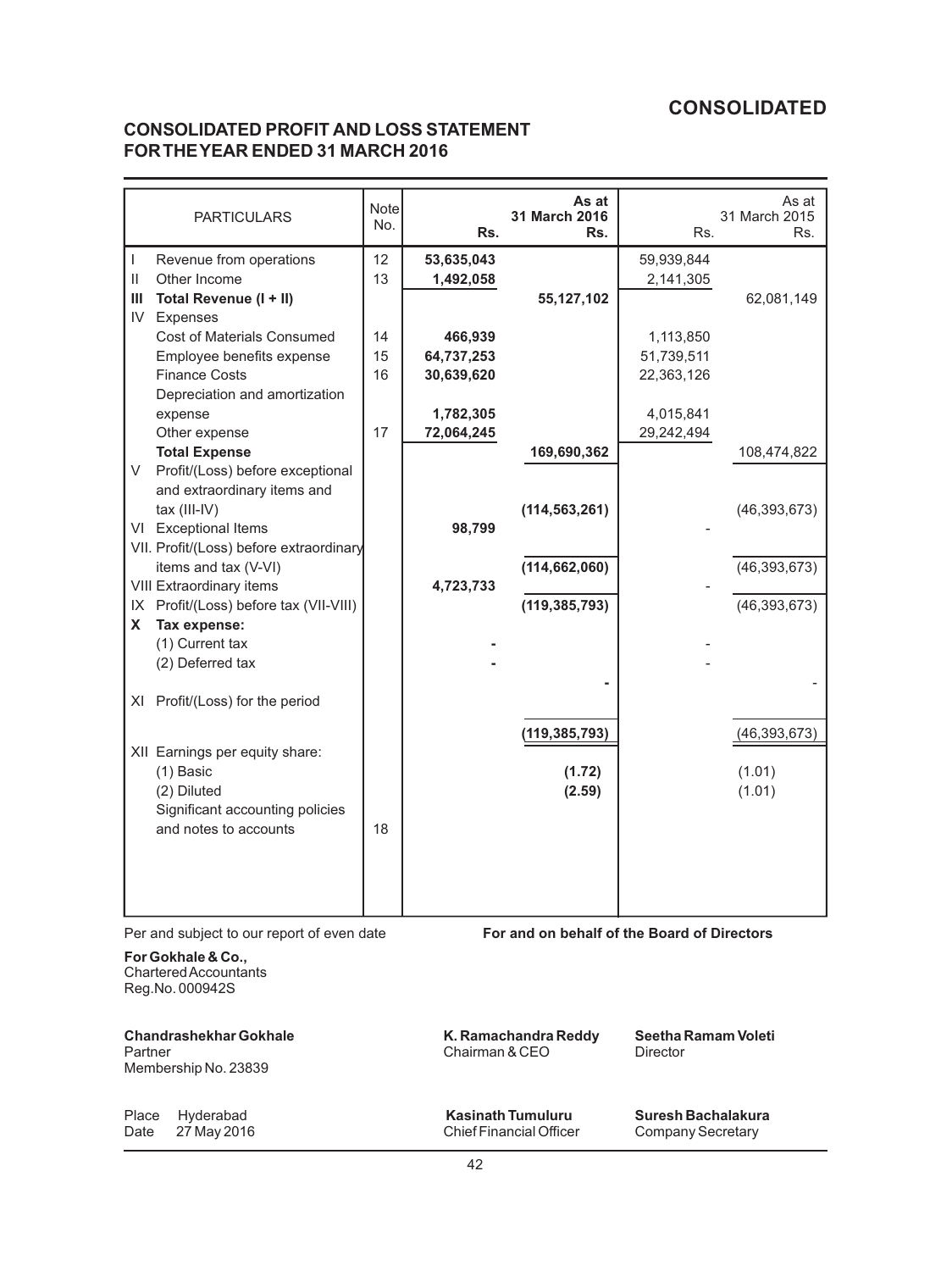## **NOTES FORMING PART OF CONSOLIDATED BALANCE SHEET**

| <b>NOTES</b>                                                            | As at<br>31 March 2016<br>Rs. | As at<br>31 March 2015<br>Rs.   |
|-------------------------------------------------------------------------|-------------------------------|---------------------------------|
| <b>NOTE - 1</b>                                                         |                               |                                 |
| <b>SHARE CAPITAL</b>                                                    |                               |                                 |
| <b>Authorised Share Capital</b>                                         | 550,000,000                   | 550,000,000                     |
| 275,000,000 (Previous Year 275,000,000 @ Rs.2/- each)                   |                               |                                 |
| equity shares of Rs.2/- each                                            |                               |                                 |
| <b>Issued share capital</b>                                             |                               |                                 |
| 47,750,589 ( Previous Year 47,750,589 @ Rs.2/- each)                    |                               |                                 |
| equity shares of Rs.2/- each<br>Subscribed and fully paid share capital | 95,501,178                    | 95,501,178                      |
| 46,035,517 (Previous Year 46,035,517 @ Rs.2/- each)                     |                               |                                 |
| equity shares of Rs.2/- each                                            | 92,071,034                    | 92,071,034                      |
| Shareholders having more than 5% of the shares with                     |                               |                                 |
| the number of shares & Percentage                                       |                               |                                 |
| Name of the<br>2015-16<br>2014-15                                       |                               |                                 |
| Shareholder<br>No. of Shares<br>$\%$<br>No. of Shares<br>$\%$           |                               |                                 |
| 1) K Ramachandra<br>6.63%<br>3,050,037 6.63%<br>3,050,037<br>Reddy      |                               |                                 |
| 2) ESS Tech.<br>2,329,092<br>5.06%<br>2,329,092<br>5.06%                |                               |                                 |
| International Inc                                                       |                               |                                 |
| <b>TOTAL</b>                                                            | 92,071,034                    | 92,071,034                      |
| NOTE - 2<br><b>RESERVES AND SURPLUS:</b>                                |                               |                                 |
| <b>Capital Reserves:</b>                                                |                               |                                 |
| <b>State Govt Subsidy</b>                                               | 1,250,000                     | 1,250,000                       |
| Foreign Currency Translation Reserve                                    | 23,162,438                    | 23,961,831                      |
| <b>Capital Reserve</b>                                                  | 138,804,760                   | 138,804,760                     |
| Retained Earnings (Depreciation Reserve as per New Co. Act 2013)        | (13,588,158)                  | (13, 562, 639)                  |
|                                                                         | 149,629,040                   | 150,453,952                     |
|                                                                         |                               |                                 |
| <b>Forfeited Share Warrants:</b><br><b>Opening Balance</b>              | 5,431,250                     | 5,431,250                       |
| Additions                                                               |                               |                                 |
|                                                                         | 5,431,250                     | 5,431,250                       |
| <b>Securities Premium Reserves</b>                                      |                               |                                 |
| <b>Opening Balance</b>                                                  |                               |                                 |
| Deletions under Scheme of Capital Reduction                             |                               |                                 |
|                                                                         |                               |                                 |
|                                                                         |                               |                                 |
| Surplus, showing allocations and appropriations such as                 |                               |                                 |
| dividend, Bonus Shares and transfer to / from reserves                  |                               |                                 |
| Opening Balance                                                         | (371, 195, 085)               | (1,359,719,468)                 |
| Add: Current Year Surplus                                               | (119, 385, 793)               | (46, 393, 673)                  |
|                                                                         | (490, 580, 878)               | (1,406,113,141)                 |
| Less: Reduction in losses under the scheme of Capital Reduction         | (490, 580, 878)               | 1,034,918,056                   |
| <b>TOTAL</b>                                                            | (335, 520, 588)               | (371,195,085<br>(215, 309, 883) |
|                                                                         |                               |                                 |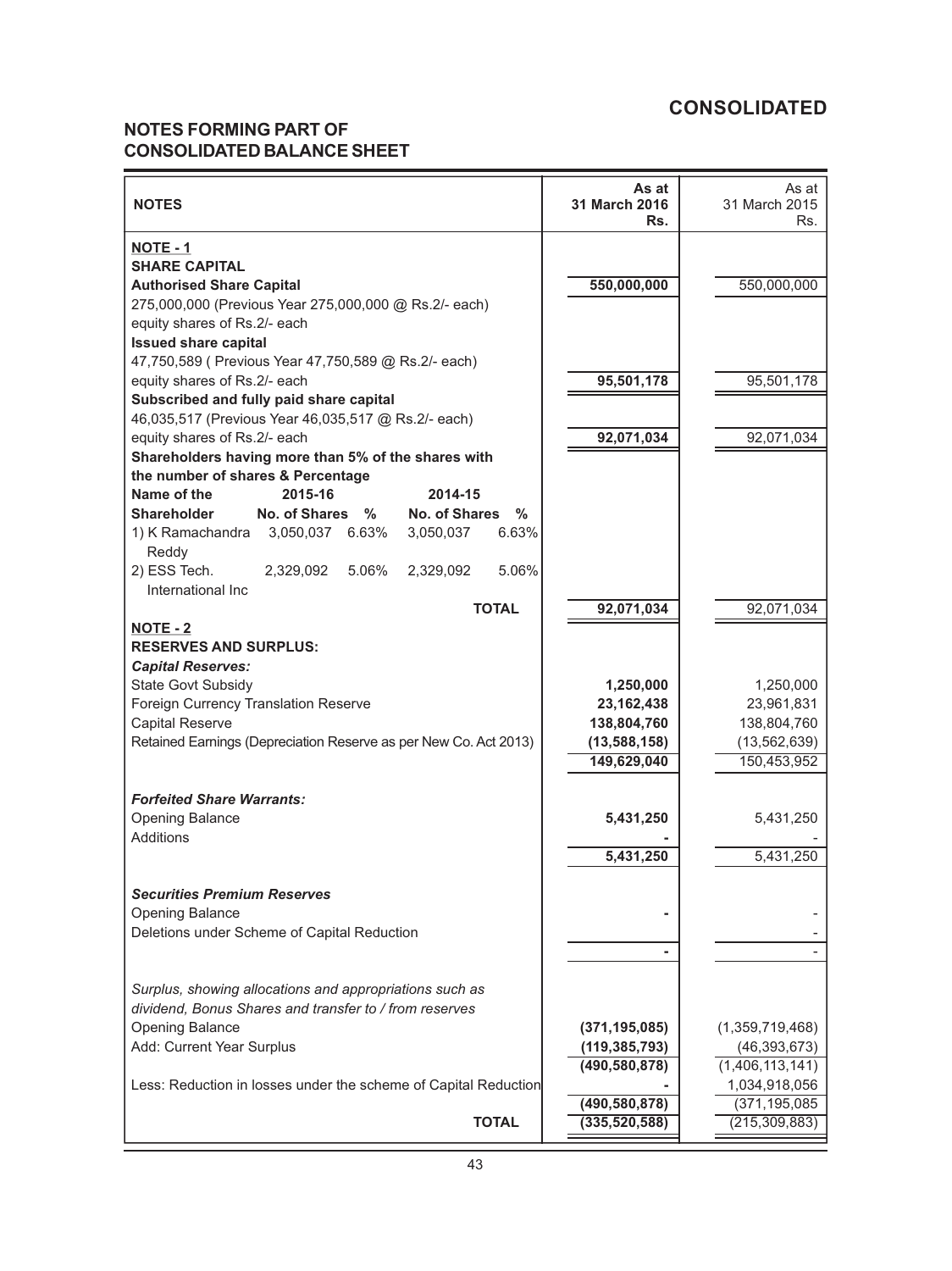## **NOTES FORMING PART OF CONSOLIDATED BALANCE SHEET**

| <b>NOTES</b>                                                                                                                                                                                                                                                                                                                                                                                                                                                                                | As at<br>31 March 2016<br>Rs.                                                                                   | As at<br>31 March 2015<br>Rs.                                                                                      |
|---------------------------------------------------------------------------------------------------------------------------------------------------------------------------------------------------------------------------------------------------------------------------------------------------------------------------------------------------------------------------------------------------------------------------------------------------------------------------------------------|-----------------------------------------------------------------------------------------------------------------|--------------------------------------------------------------------------------------------------------------------|
| <u>NOTE - 3</u><br><b>LONG TERM PROVISIONS:</b><br>Leave Encashment                                                                                                                                                                                                                                                                                                                                                                                                                         | 2,255,633                                                                                                       | 1,738,576                                                                                                          |
| Gratuity                                                                                                                                                                                                                                                                                                                                                                                                                                                                                    | 5,824,823                                                                                                       | 6,020,650                                                                                                          |
| <b>TOTAL</b>                                                                                                                                                                                                                                                                                                                                                                                                                                                                                | 8,080,456                                                                                                       | 7,759,226                                                                                                          |
| <b>NOTE - 4</b><br><b>SHORT TERM BORROWINGS</b><br>Loan from Bank (Packing Credit)<br>(Export Packing Credit facility obtained from UCO Bank is<br>secured by hypothecation by way of first charge on stocks<br>of finished goods, raw materials, work in progress, stores<br>and spares and book debts, and second charge in respect<br>of other movable assets, and guaranteed by Chairman and<br>managing Director) Terms of repayment is 180 days from<br>the date of availment of loan | 14,297,119                                                                                                      | 12,480,409                                                                                                         |
| Loan From Directors<br>Loan from (ICD)                                                                                                                                                                                                                                                                                                                                                                                                                                                      | 162,947,290<br>80,000,000                                                                                       | 152,281,290                                                                                                        |
| <b>TOTAL</b>                                                                                                                                                                                                                                                                                                                                                                                                                                                                                | 257,244,409                                                                                                     | 164,761,699                                                                                                        |
| <b>NOTE - 5</b><br><b>SHORT TERM PROVISIONS</b><br>Provision for Expenses<br><b>TDS Payable</b><br>Service Tax Payable<br>Salaries Payable<br>Director Remuneration Payable<br>Interest Payable on Loans<br>Provision for Taxation<br>PT, PF and ESI Payable<br><b>TOTAL</b>                                                                                                                                                                                                                | 4,745,529<br>4,324,950<br>837,512<br>8,893,766<br>5,970,619<br>35,450,978<br>1,531,238<br>143,241<br>61,897,833 | 2,493,941<br>6,921,345<br>3,017,523<br>11,364,659<br>4,407,897<br>22,283,965<br>1,814,382<br>402,344<br>52,706,056 |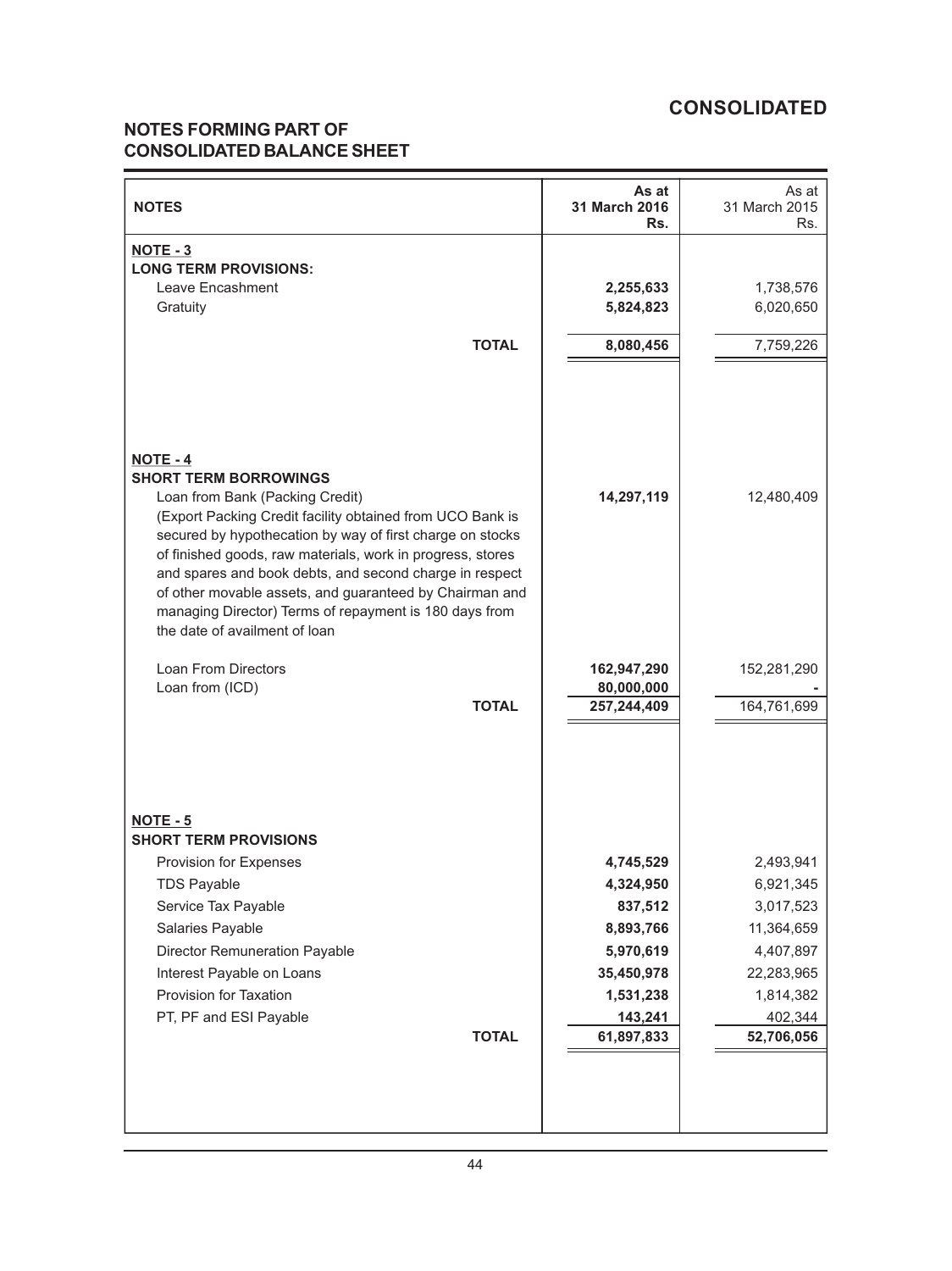|                | FIXED ASSETS - C<br>NOTE-6                                                                                                                                  |                                     | <b>ONSOLIDATED</b>              |                                    |                                   |                                       |                                       |                 |                                 |                                      |                                       | (Amount in Rupees)                    |                                |
|----------------|-------------------------------------------------------------------------------------------------------------------------------------------------------------|-------------------------------------|---------------------------------|------------------------------------|-----------------------------------|---------------------------------------|---------------------------------------|-----------------|---------------------------------|--------------------------------------|---------------------------------------|---------------------------------------|--------------------------------|
|                |                                                                                                                                                             |                                     |                                 | GROSS BLOCK                        |                                   |                                       |                                       |                 | <b>DEPRECIATION</b>             |                                      |                                       |                                       | <b>NET BLOCK</b>               |
| S.No.          | Description                                                                                                                                                 | 1.2015<br>Balance<br>as at<br>01.04 | Additions<br>during<br>the Year | Adjustments<br>during<br>the year* | **Deletions<br>the year<br>during | 31.03.2016<br><b>Balance</b><br>as at | as at<br>01.04.2015<br><b>Balance</b> | For the<br>Year | Deletions<br>Year<br>During the | During the<br>Year***<br>Adjustments | as at<br>31.03.2016<br><b>Balance</b> | as at<br>31.03.2016<br><b>Balance</b> | Balance<br>as at<br>31.03.2015 |
|                | <b>Tangible Assets</b>                                                                                                                                      |                                     |                                 |                                    |                                   |                                       |                                       |                 |                                 |                                      |                                       |                                       |                                |
|                | Computers                                                                                                                                                   | 24,780,827                          | 294,951                         | í,                                 | 840,226                           | 24,235,551                            | 23,700,908                            | 488,415         | 840,226                         | $\mathbf{r}$                         | 23,349,098                            | 886,454                               | 1,079,919                      |
| $\sim$         | Installation<br>Electrical                                                                                                                                  | 1,694,898                           | $\blacksquare$                  | ٠                                  | 191,679                           | 1,503,219                             | 1,277,720                             | 136,770         | 16,126                          | $\blacksquare$                       | 1,398,365                             | 104,854                               | 417,178                        |
| S              | Machinery<br>Plant and                                                                                                                                      | 1,483,349                           | $\mathbf{r}$                    | $\mathbf{I}$                       | 39,650                            | 1,443,699                             | 1,413,076                             | 17,537          | (33, 384)                       | $\mathbf{r}$                         | 1,397,228                             | 46,471                                | 70,273                         |
| 4              | Furniture and<br>Fitting                                                                                                                                    | 4,357,877                           | ٠                               | 27,720                             | 228,328                           | 4,157,267                             | 3,966,678                             | 131,311         | 222,871                         | 24,948                               | 3,900,067                             | 257,202                               | 391,199                        |
| 5              | Office Equipment                                                                                                                                            | 3,332,319                           | $\mathbf{r}$                    | 53,886                             | 763,615                           | 2,622,590                             | 3, 115, 757                           | 83,915          | 146,387                         | (488, 105)                           | 2,565,179                             | 57,411                                | 216,562                        |
| $\circ$        | Vehicles                                                                                                                                                    | 84,257                              |                                 | ı,                                 |                                   | 84,257                                | 80,952                                | 3,032           |                                 | ٠                                    | 83,984                                | 273                                   | 3,305                          |
| $\overline{ }$ | Lab Equipment                                                                                                                                               | 6,220,048                           |                                 |                                    | 44,889                            | 6,175,159                             | 6,107,345                             | 59,078          | 34,963                          | $\blacksquare$                       | 6,131,460                             | 43,699                                | 112,703                        |
| ${}^{\infty}$  | Emprovements<br>Leasehold                                                                                                                                   | 2,190,947                           |                                 | $\blacksquare$                     |                                   | 2,190,947                             | 1, 162, 763                           | 342,728         |                                 | ×,                                   | 1,505,491                             | 685,456                               | 1,028,184                      |
| တ              | Mask Tools                                                                                                                                                  | $\circ$                             |                                 | ı                                  |                                   |                                       |                                       |                 |                                 | $\blacksquare$                       |                                       |                                       |                                |
|                | <b>TOTAL</b>                                                                                                                                                | 44, 144, 521                        | 294,651                         | 81,606                             | 2,108,388                         | 42,412,690                            | 40,825,199                            | 1,262,786       | 1,227,188                       | (463, 157)                           | 40,330,870                            | 2,081,870                             | 3,319,321                      |
|                | Intangible Assets                                                                                                                                           |                                     |                                 |                                    |                                   |                                       |                                       |                 |                                 |                                      |                                       |                                       |                                |
|                | Software                                                                                                                                                    | 62,349,317                          | $\blacksquare$                  | $\blacksquare$                     |                                   | 62,349,317                            | 61,550,501                            | 519,519         |                                 | $\mathbf{r}$                         | 62,070,020                            | 279,297                               | 798,816                        |
|                | <b>TOTAL</b>                                                                                                                                                | 62,349,317                          | $\circ$                         | $\circ$                            | $\circ$                           | 62,349,317                            | 61,550,501                            | 519,519         | $\circ$                         | $\mathbf{I}$                         | 62,070,020                            | 279,297                               | 798,816                        |
|                | <b>GRAND TOTAL</b>                                                                                                                                          | 106,493,838                         | 294,951                         | 81,606                             | 2,108,388                         | 104,762,007                           | 102,375,700                           | 1,782,305       | 1,227,305                       | (463, 157)                           | 102,400,890                           | 2,361,117                             | 4,118,137                      |
|                | Previous Year                                                                                                                                               | 13,120<br>119,91                    | 92,250                          | 51,107                             | 13,562,639                        | 106,493,838                           | 98,300,130                            | 4,015,841       | 15,084                          | 44,648                               | 102,375,703                           | 4,118,135                             |                                |
| Nete:          | * Adjustments for the year includes Rs.81,606/- considered in Foreign Currency Translation Reserve due to Translation of non-integral foreign subsidiaries. |                                     |                                 |                                    |                                   |                                       |                                       |                 |                                 |                                      |                                       |                                       |                                |

## **C O N S O L I D ATED BALANCE SHEET NOTES FORMING PART OF**

 Adjustments for the year includes Rs.81,606/- considered in Foreign Currency Translation Reserve due to Translation of non-integral foreign subsidiaries. \*\* Adjustments for the year includes Rs.463,157/- considered in Foreign Currency Translation Reserve due to Translation of non-integral foreign subsidiaries.

# **C O N S O L I D AT E D**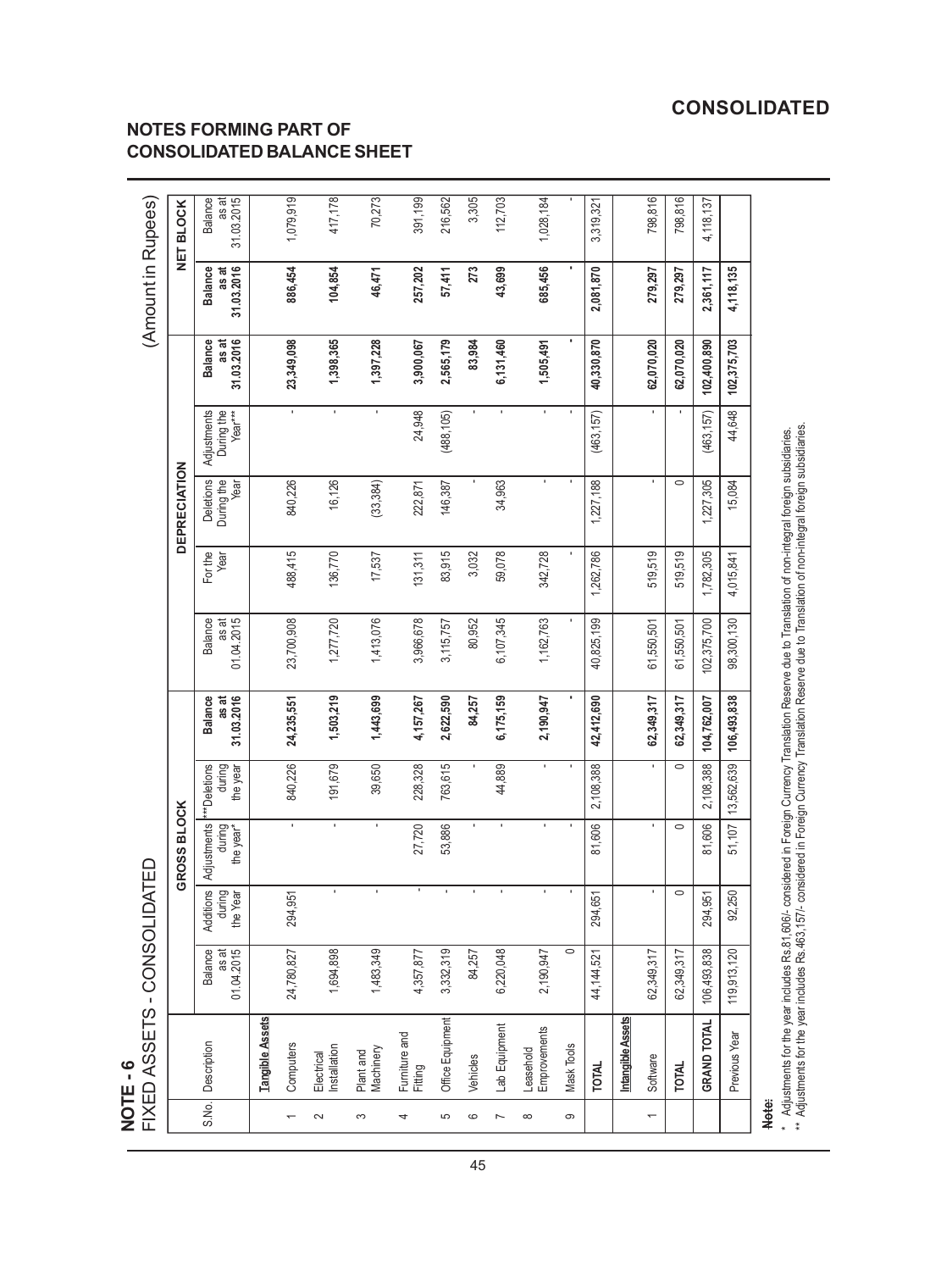## **NOTES FORMING PART OF CONSOLIDATED BALANCE SHEET**

| <b>NOTES</b>                                                                                                          |              | As At<br>31 March 2016<br>Rs. | As At<br>31 March 2015<br>Rs. |
|-----------------------------------------------------------------------------------------------------------------------|--------------|-------------------------------|-------------------------------|
| NOTE - 7<br><b>LONG TERM LOANS &amp; ADVANCES</b><br>(Unsecured, Considered Good)<br><b>Deposits</b>                  |              |                               |                               |
| <b>Deposit - Government Authorities</b><br>Deposits -Telephone<br>Deposits - Others                                   |              | 29,400                        | 29,400                        |
| Deposits - Others<br>Deposits - Rent<br><b>Other Loans &amp; Advances</b>                                             |              | 825,428<br>1,482,000          | 776,752<br>1,482,000          |
| Moschip Employees Trust                                                                                               |              | 2,795,000                     | 2,795,000                     |
|                                                                                                                       | <b>TOTAL</b> | 5,131,828                     | 5,083,152                     |
| NOTE - 8<br><b>INVENTORIES</b>                                                                                        |              |                               |                               |
| <b>Finished Goods</b><br>Work In Progress                                                                             |              | 6,453,798<br>44,908,498       | 43,546,662<br>28,195,671      |
|                                                                                                                       | <b>TOTAL</b> | 51,362,296                    | 71,742,333                    |
| NOTE - 9<br><b>TRADE RECEIVABLES</b><br>(Unsecured, Considered Good)<br>Outstanding for a period exceeding six months |              | 1,570,295                     | 1,487,372                     |
| <b>Others</b>                                                                                                         |              | 11,216,803                    | 6,959,360                     |
|                                                                                                                       | <b>TOTAL</b> | 12,787,098                    | 8,446,732                     |
|                                                                                                                       |              |                               |                               |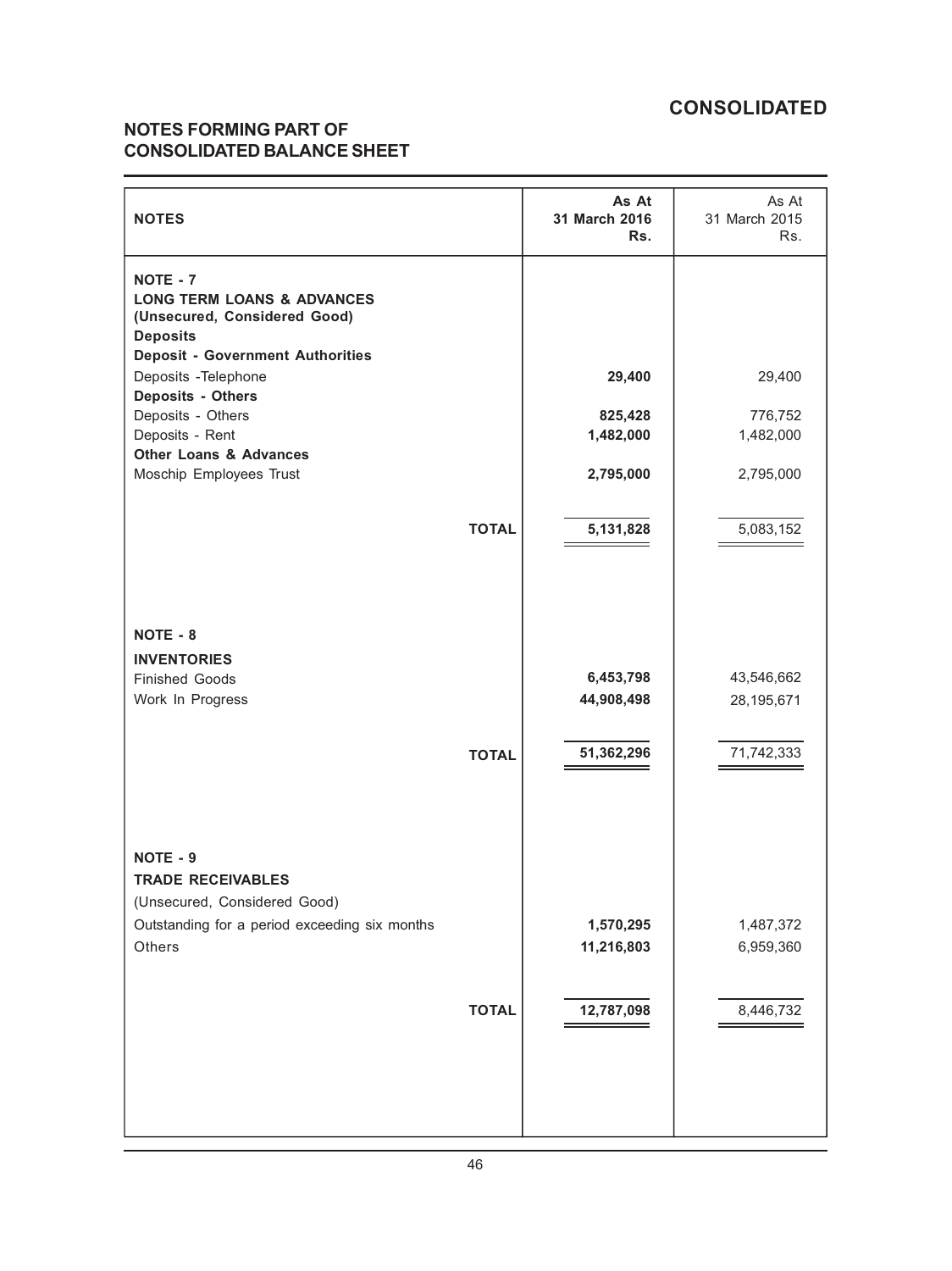## **NOTES FORMING PART OF CONSOLIDATED BALANCE SHEET**

| <b>NOTES</b>                                                                                                           | As At<br>31 March 2016<br>Rs. | As At<br>31 March 2015<br>Rs. |
|------------------------------------------------------------------------------------------------------------------------|-------------------------------|-------------------------------|
| NOTE-10<br><b>CASH AND CASH EQUIVALENTS</b>                                                                            |                               |                               |
| Cash on hand                                                                                                           | 181,234                       | 16,881                        |
| Balance with Scheduled Banks<br>- In Current accounts                                                                  | 2,779,069                     | 3,135,579                     |
| - In fixed deposit accounts                                                                                            | 15,513,981                    | 11,304,180                    |
| (Rs.15,513,981 (Previous Year Rs.11,304,180/-)<br>pledged towards margin on Bank Guarantee)                            |                               |                               |
| Balance with Non-Scheduled Banks in Current Accounts                                                                   | 184,300                       | 358,446                       |
| <b>TOTAL</b>                                                                                                           | 18,658,584                    | 14,815,086                    |
| <b>NOTE - 11</b><br><b>SHORT TERM LOANS &amp; ADVANCES</b><br>Other Loans & Advances -<br>(Unsecured, Considered Good) |                               |                               |
| Prepaid Expenses                                                                                                       | 2,151,931                     | 14,021,235                    |
| Service Tax Input Credit<br>Interest Accrued but not due                                                               | 4,002,262<br>298,860          | 3,877,309<br>404,112          |
| Advance to Employees                                                                                                   | 145,707                       |                               |
| Prepaid Income Tax-TDS                                                                                                 | 15,224,990                    | 11,216,362                    |
| <b>Other Advances</b>                                                                                                  | 1,032,177                     | 188,448                       |
| <b>TOTAL</b>                                                                                                           | 22,855,927                    | 29,707,466                    |
|                                                                                                                        |                               |                               |
|                                                                                                                        |                               |                               |
|                                                                                                                        |                               |                               |
|                                                                                                                        |                               |                               |
|                                                                                                                        |                               |                               |
|                                                                                                                        |                               |                               |
|                                                                                                                        |                               |                               |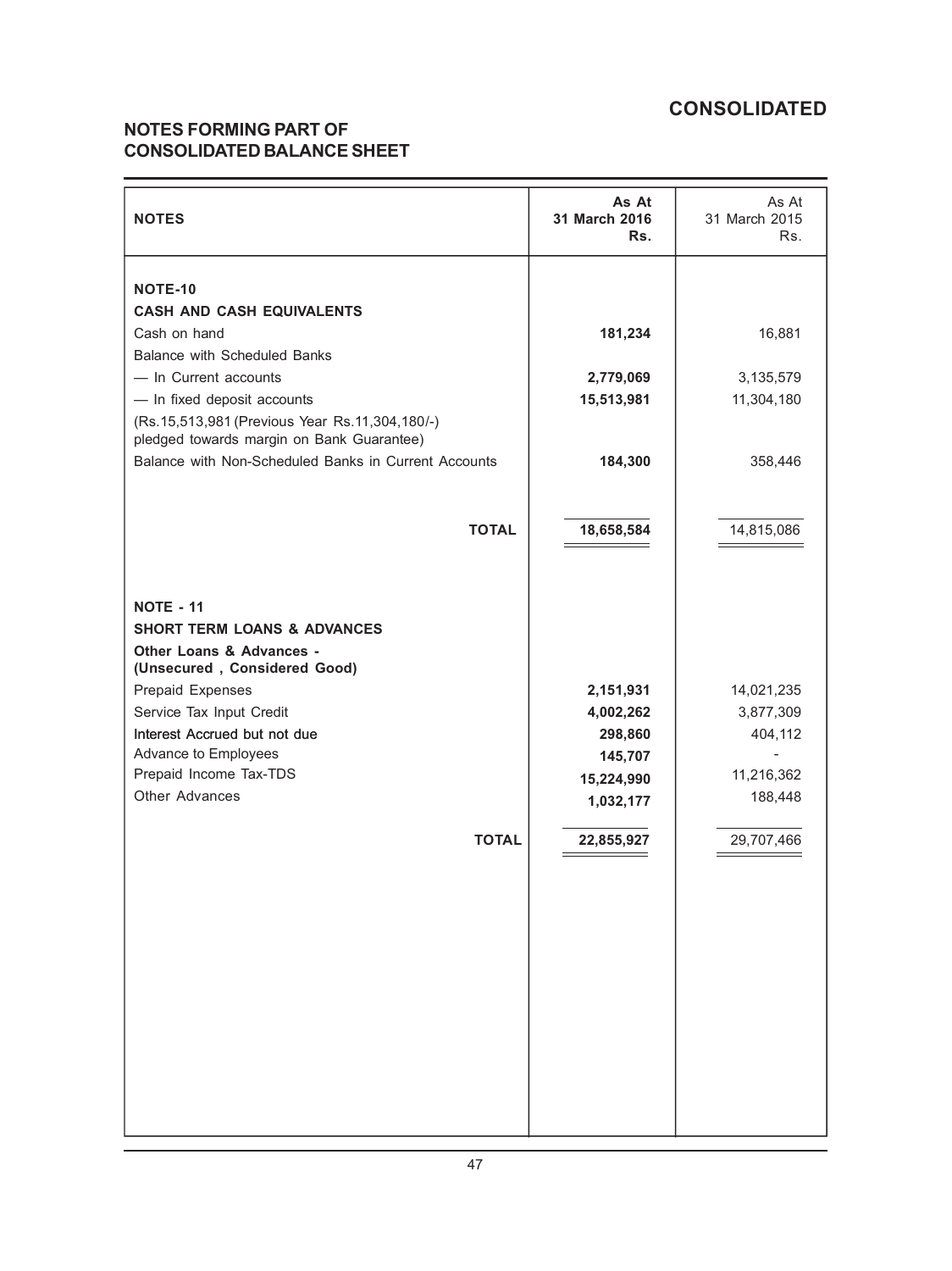## **NOTES FORMING PART OF CONSOLIDATED PROFIT AND LOSS STATEMENT**

| <b>NOTES</b>                                                                                                                                                                                        |              | As At<br>31 March 2016<br>Rs.                                   | As At<br>31 March 2015<br>Rs.                                   |
|-----------------------------------------------------------------------------------------------------------------------------------------------------------------------------------------------------|--------------|-----------------------------------------------------------------|-----------------------------------------------------------------|
| <b>NOTE - 12</b><br><b>REVENUE FROM OPERATIONS</b><br>Semiconductor Sales<br>Software Services                                                                                                      |              | 928,390<br>52,706,654                                           | 1,380,026<br>58,559,818                                         |
|                                                                                                                                                                                                     | <b>TOTAL</b> | 53,635,043                                                      | 59,939,844                                                      |
| <b>NOTE - 13</b><br><b>OTHER INCOME</b><br>Interest Earned (Gross)                                                                                                                                  |              | 1,492,058                                                       | 2,141,305                                                       |
|                                                                                                                                                                                                     | <b>TOTAL</b> | 1,492,058                                                       | 2,141,305                                                       |
| <b>NOTE - 14</b><br><b>COST OF MATERIAL CONSUMED</b><br>Materials, Finished and Processed stocks<br>Import Clearance Charges                                                                        | <b>TOTAL</b> | 482,536<br>(15, 597)<br>466,939                                 | 1,113,731<br>120<br>1,113,850                                   |
| <b>NOTE - 15</b><br><b>EMPLOYEE BENEFIT EXPENSES</b><br>Salaries and Other Allowances to Employees<br>Contribution to PF, ESI & Gratuity<br>Directors Remuneration<br><b>Staff Welfare Expenses</b> | <b>TOTAL</b> | 56,203,965<br>2,371,777<br>3,900,000<br>2,261,510<br>64,737,253 | 42,705,193<br>2,564,504<br>4,800,000<br>1,669,813<br>51,739,511 |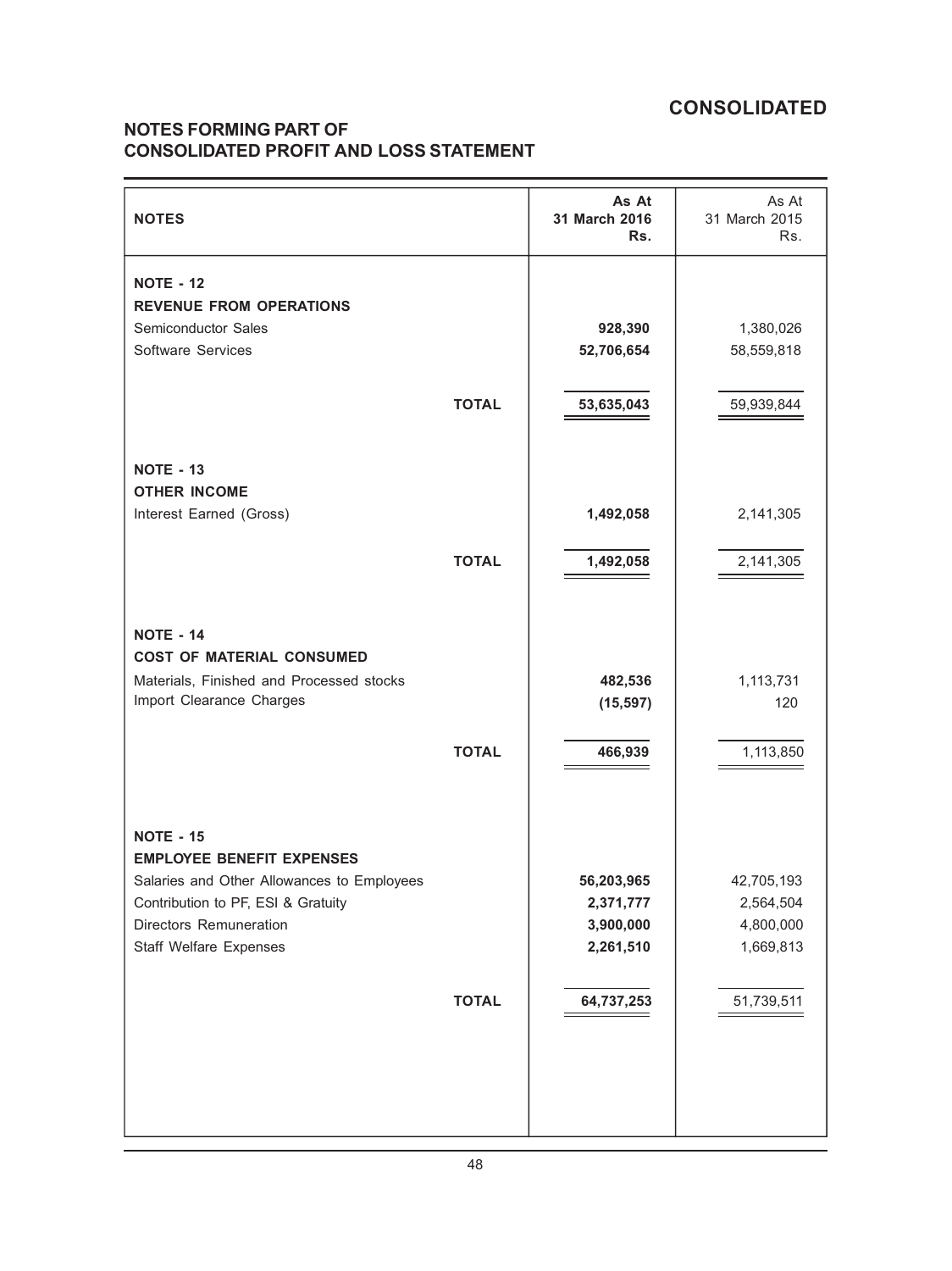## **NOTES FORMING PART OF CONSOLIDATED PROFIT AND LOSS STATEMENT**

| <b>NOTES</b>                                                                                                                                                                                                                                                                                                                                                                                                                                                                                                                                                                                                                                                                                       | For the year ended<br>31 March 2016<br>Rs.                                                                                                                                                                                                                                          | For the year ended<br>31 March 2015<br>Rs.                                                                                                                                                                                                                       |
|----------------------------------------------------------------------------------------------------------------------------------------------------------------------------------------------------------------------------------------------------------------------------------------------------------------------------------------------------------------------------------------------------------------------------------------------------------------------------------------------------------------------------------------------------------------------------------------------------------------------------------------------------------------------------------------------------|-------------------------------------------------------------------------------------------------------------------------------------------------------------------------------------------------------------------------------------------------------------------------------------|------------------------------------------------------------------------------------------------------------------------------------------------------------------------------------------------------------------------------------------------------------------|
| <b>NOTE - 16</b><br><b>FINANCE COST</b><br>Interest on Packing Credit<br>Interest on loan from Directors<br>Interest on ICDs<br><b>Bank Charges</b><br><b>TOTAL</b>                                                                                                                                                                                                                                                                                                                                                                                                                                                                                                                                | 2,354,597<br>27,130,344<br>843,088<br>311,591<br>30,639,620                                                                                                                                                                                                                         | 1,702,018<br>20,423,470<br>237,638<br>22,363,126                                                                                                                                                                                                                 |
| <b>NOTE - 17</b><br><b>OTHER EXPENSES</b><br>Rent<br><b>Electricity Charges</b><br>Consumables<br>Research and Development Expenses<br>Software Charges<br><b>Communication Expenses</b><br>Directors Sitting Fee<br>Printing and Stationery<br>Postage, Telegrams and Telephones<br>Fees, Rates and Taxes<br>Repairs and Maintenance<br>Travelling and Conveyance<br><b>Marketing Expenses</b><br><b>Advertisement Expenses</b><br>Payment to Auditors<br>Insurance<br>Professional charges<br><b>Recruitment Expenses</b><br><b>General Expenses</b><br><b>Bad Debts Written Off</b><br>Realised Loss/(Gain) on Forex Fluctuation<br>Unrealised Loss/(Gain) on Forex Fluctuation<br><b>TOTAL</b> | 5,710,933<br>1,747,580<br>347,155<br>5,191<br>10,365,806<br>267,411<br>264,000<br>93,171<br>893,235<br>1,354,933<br>118,526<br>2,257,171<br>152,452<br>538,106<br>779,873<br>1,252,568<br>203,935<br>4,330,500<br>3,373,500<br>40,000,000<br>(23, 343)<br>(1,968,714)<br>72,064,245 | 5,619,460<br>1,711,898<br>22,655<br>1,891<br>15,188,428<br>262,273<br>210,000<br>73,498<br>696,758<br>1,685,849<br>402,689<br>817,983<br>8,879<br>174,444<br>602,203<br>1,399,764<br>1,621,452<br>197,832<br>(13, 844)<br>(13, 704)<br>(1,427,912)<br>29,242,494 |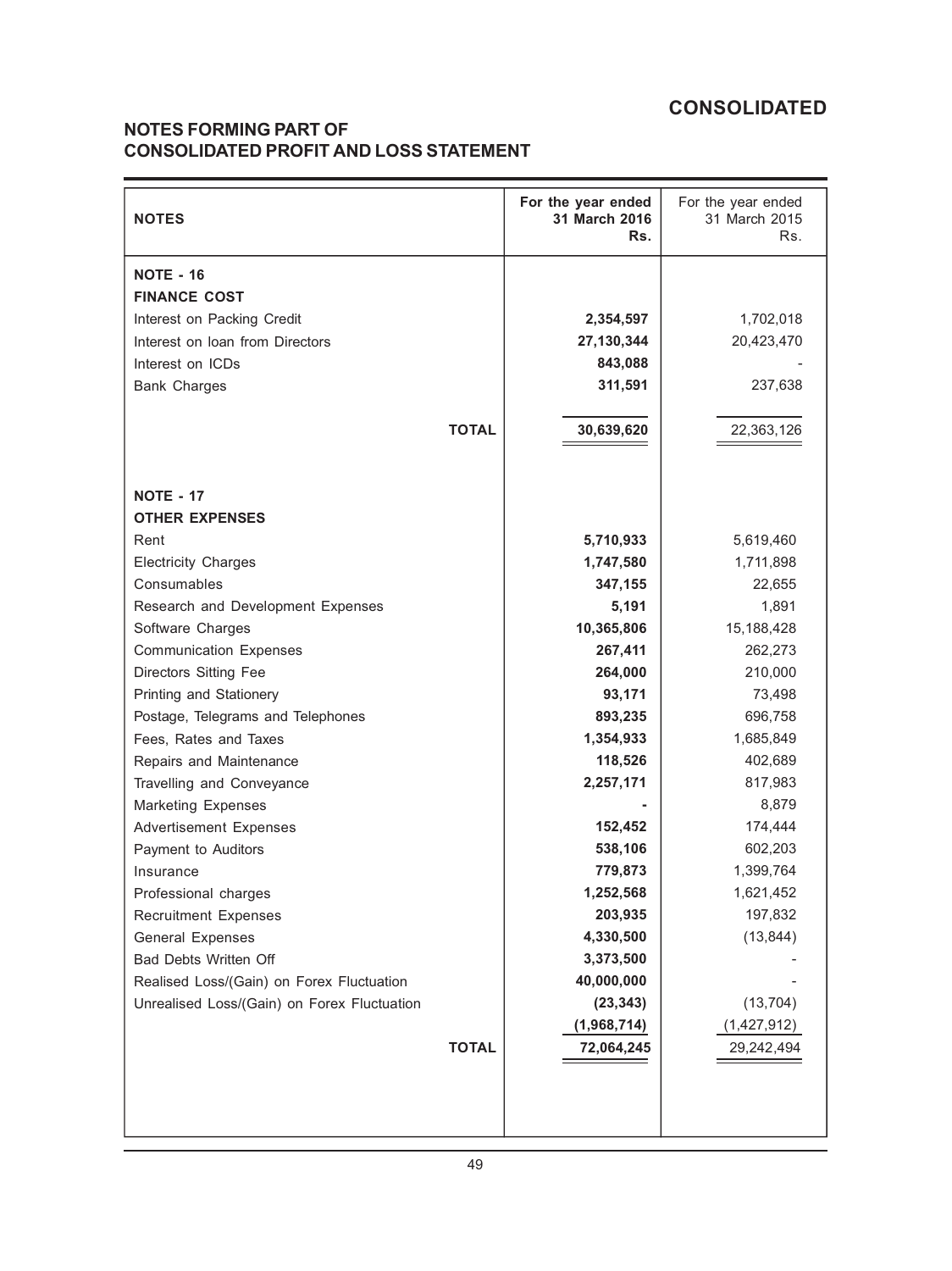## **NOTES TO CONSOLIDATED FINANCIAL STATEMENTS FORTHE YEAR ENDED 31 MARCH 2016**

### **18 Significant accounting policies and notes on accounts**

### **Company overview**

MosChip Semiconductor Technology Limited (and reduced) ("MosChip" or "the Company") and its subsidiary (hereinafter collectively referred to as "the Group") is a a fabless semiconductor company engaged in the business of development and manufacture of System on Chip (SOC) technologies. The Company is mainly focusing on providing services in customized application specific integrated circuits (ASICs), System on Chip (SOC) and Software technology to its clients across the globe.

#### **MosChip has its headquarters in Hyderabad.**

**18.1 Significant Accounting Policies**

### **18.1.1 Basis for Preparation of Financial Statements**

The Consolidated financial statements present the accounts of the Company and its wholly owned subsidiary MosChip Semiconductor Technology, USA. The Consolidation is based on the unaudited financial statements of MosChip Semiconductor Technology, USA (Wholly Owned Subsidiary) for the year ended 31 March 2016.

The Consolidated financial statements have been prepared to comply in all material respects with the mandatory Accounting Standards issued by the Institute of Chartered Accountants of India (ICAI) and the relevant provisions of the Companies Act, 2013. The financial statements have been prepared under the historical cost convention on an accrual basis. Consistency in adoption of accounting policies among group companies is ensured to the extent practicable.

### **18.1.2 Principles of Consolidation**

The financial statements of the Parent and its subsidiary have been Consolidated on a lineby-line basis by adding together the book value of like item of assets, liabilities, income and expenses, after eliminating intra group balance and unrealised profit / losses on intra group transaction, and are presented to the extent possible, in the same manner as the Parent's independent financial statements.

The excess/shortage of cost to the Parent of its investment over its equity in the subsidiary at the respective dates on which the investment in such Subsidiary was made is recognized as Goodwill/Capital Reserve in Consolidated Financial Statements.

### **18.1.3 Use of Estimates**

The presentation of financial statements in conformity with generally accepted accounting principles requires management to make estimates and assumptions that affect the amounts reported in the financial statements and accompanying notes. Examples of such estimates include future obligations under employee retirement benefit plans and the useful life of fixed assets. Although these estimates are based on management's best knowledge of current events and actions the Company may undertake in future, actual results ultimately may differ from the estimates.

### **18.1.4 Foreign Currency Translation**

Indian Rupee is the functional currency of MosChip Semiconductor Technology Limited and US Dollar is the functional currency of MosChip Semiconductor Technology, USA. Wholly owned subsidiary is classified as nonintegral operation according to Accounting Standard 11. Therefore, in respect of Wholly owned subsidiary all the assets and liabilities both Monetary and Non – Monetary are translated using exchange rate prevailing at the Balance Sheet date and revenue, cost and expenses are translated using average exchange rate prevailing during the reporting period. The resultant translation exchange gain / loss have been disclosed as "Foreign Currency Translation Reserve" under Reserves & Surplus.

#### **18.1.5 Revenue Recognition**

Revenue from product sales is recognised on dispatch of material

Revenue from Software sales is recognized based on software developed and billed as per the terms of specific contracts. Provision for doubtful debts are recorded in the period in which such losses become probable based on the current estimates.

Interest income is recognized on accrual basis.

#### **18.1.6 Fixed Assets and Capital Work-in-Progress**

Fixed Assets are stated at cost of acquisition inclusive of inland freight, duties and taxes and incidental expenditure incurred during installation wherever applicable.

Leasehold improvements represent expenses incurred towards civil works, interior furnishings, etc. on the leased premises.

Fixed Assets sold or retired from active use are eliminated from accounts by removing the related cost and accumulated depreciation.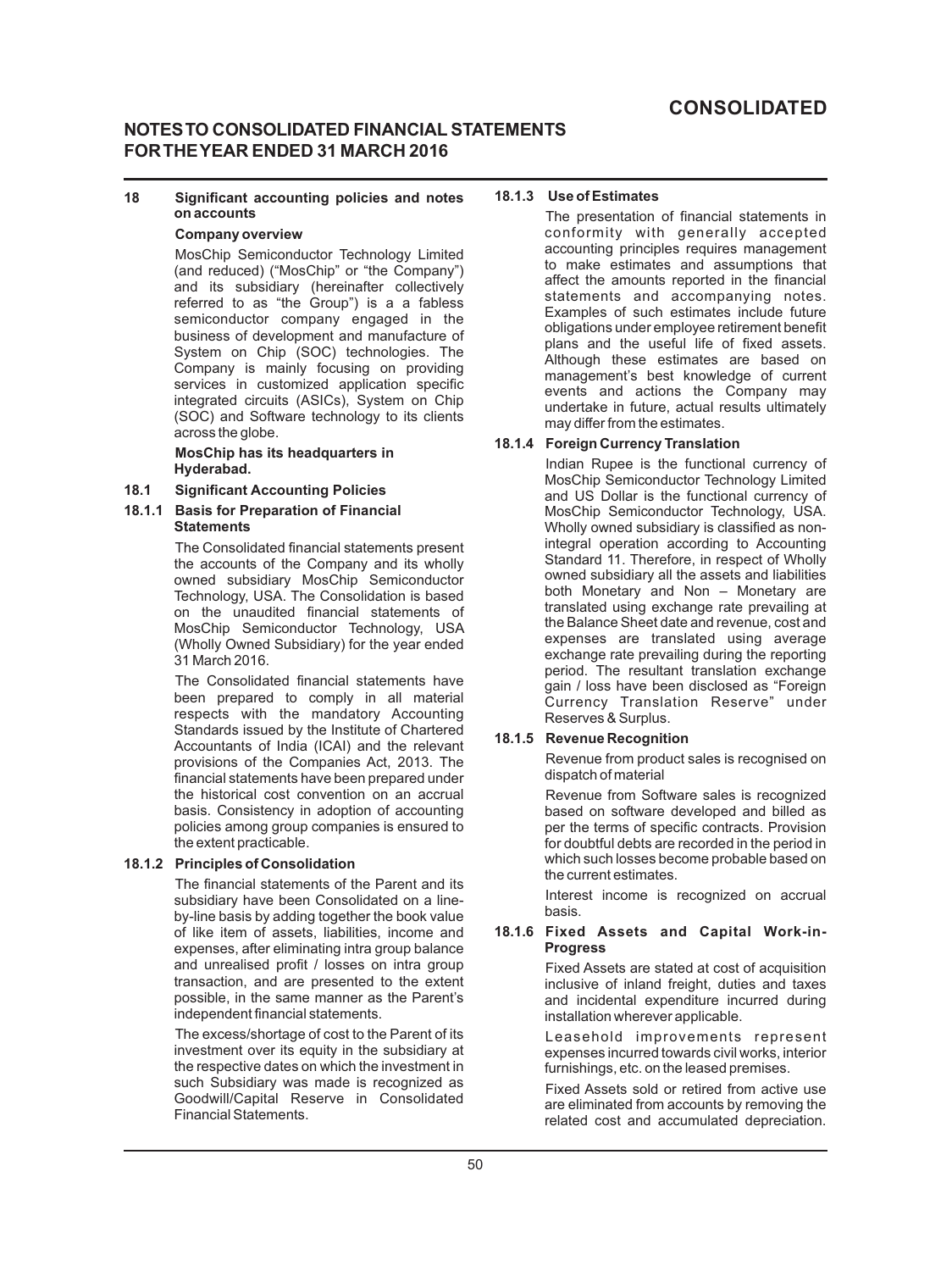On elimination or removal any gain or loss is included in the results of operations.

#### **18.1.7 Depreciation**

Depreciation on Fixed Assets other than Improvement to Leasehold Premises is provided under Straight Line method at the rates specified in Schedule II of the Companies Act, 1956, except as stated in Note 18.2.9.

Depreciation on additions and deletions to assets during the year is charged to revenue pro rata to the period of their use.

Leasehold Improvements are amortized over the estimated useful life or unexpired period of lease (whichever is lower) on a straight line basis.

Assets costing less than Rs.5,000/- individually have been fully depreciated in the year of purchase.

Depreciation on fixed assets of the subsidiary company is computed using the straight-line method and is charged to income over the estimated useful life of two, three, five and seven years.

#### **18.1.8 Foreign Exchange Transactions**

Initial Recognition –: Foreign currency transactions are recorded in the reporting currency, by applying to the foreign currency amount the exchange rate between the reporting currency and the foreign currency approximately at the date of the transaction.

*Conversion:* Foreign currency monetary items are reported using the closing rate. Nonmonetary items, which are carried in terms of historical cost denominated in a foreign currency, are reported using the exchange rate at the date of the transaction.

*Exchange Differences:* Exchange differences arising on the settlement or conversion of monetary items, are recognised as income or as expenses in the period in which they arise except those arising on liabilities pertaining to fixed assets acquired from outside India, which are adjusted with the cost of the fixed assets.

*Foreign Operations :* The financial statements of an integral foreign operation are translated as if the transactions of the foreign operation have been those of the Company itself. Exchange differences arising on a monetary item forming part of net investment in a nonintegral foreign operation is accumulated in foreign currency translation reserve until disposal of the net investments.

#### **18.1.9 Investments**

Investments are classified into current investments and long-term investments. Current Investments are carried at the lower of cost and fair value, and provision is made to recognize any decline in the carrying value. Long-term investments are carried at cost, and provision is made to recognize any decline, other than temporary, in the value of such investment.

#### **18.1.10 Retirement benefits**

Provident Fund: The Company contributes to the employees' provident fund (a defined contribution benefit) maintained under the Employees Provident Fund scheme by the Central Government.

*Gratuity:* The Company Contributes to LIC Group Gratuity Fund. Liabilities with regard to the Gratuity Plan are determined by actuarial valuation as on the balance sheet date.

Leave Encashment: Liabilities with regard to the Leave Encashment are determined by actuarial valuation as on the balance sheet date.

#### **18.1.11 Earnings per share**

The Company reports basic and diluted earnings per share in accordance with Accounting Standard 20 "Earnings Per Share". Basic earnings per share is computed by dividing the net profit or loss for the period by the weighted average number of Equity shares outstanding during the period. Diluted earnings per share is computed by dividing the net profit or loss for the period by the weighted average number of Equity shares outstanding during the period as adjusted for the effects of all dilutive potential equity shares, except where the results are antidilutive.

#### **18.2 Notes on Accounts**

#### **18.2.1 Contingent Liabilities:**

(Amount in Rupees)

| <b>Particulars</b>                                                                                                                                  | <b>AS AT 31 MARCH</b> |            |  |
|-----------------------------------------------------------------------------------------------------------------------------------------------------|-----------------------|------------|--|
|                                                                                                                                                     | 2016                  | 2015       |  |
| Estimated amount of<br>unexecuted capital<br>contracts not provided                                                                                 | <b>Nil</b>            | Nil        |  |
| Outstanding Bank<br>Guarantee given by<br><b>Bankers</b>                                                                                            | 12,896,415            | 11,304,179 |  |
| Outstanding Bank<br>Guarantee on account<br>of Bond executed by<br>the Company to<br>Government of India<br>towards execution of<br>Govt. contracts | 96,454,145            | 96,454,145 |  |
|                                                                                                                                                     |                       |            |  |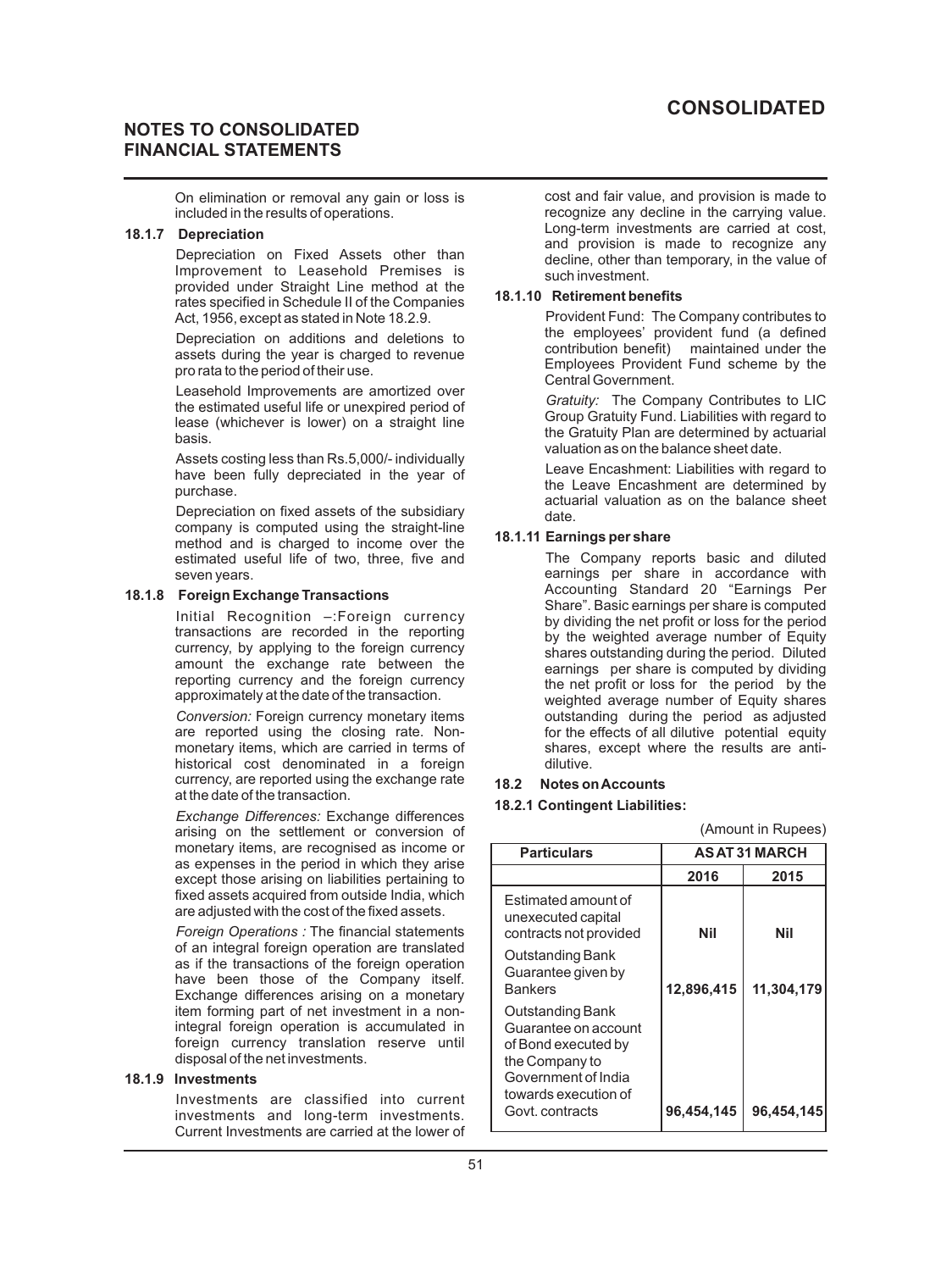### **18.2.2 Short Term Borrowings**

During the period the Company has obtained unsecured loans from Directors an amount of Rs.4.81 crores and the outstanding as on 31.03.2016 is Rs. 15.63 crores at varying interest rates payable. In Moschip USA an amount of Rs. 0.66 crores (USD \$100,000) is outstanding towards unsecured loan from a Director as on 31.03.2016.The provision for the same has been made in these accounts in the financial year ending 31st March 2016.

Similarly the company has also obtained interest bearing Inter Corporate Deposit of Rs.8.00 crores at the rate of 12% interest. The provision for the same has been made in these accounts in the financial year ending 31st March 2016

### **18.2.3 Earnings per Share**

The Company reports basic and diluted earnings per equity share in accordance with AS-20, "Earnings Per Share".

Basic earnings per equity share has been computed by dividing net loss after tax by the weighted average number of equity shares outstanding during the applicable periods. Diluted earnings per equity share has been computed using the weighted average number of equity shares and dilutive potential equity shares outstanding during the applicable periods. The reconciliation between basic and diluted earnings per equity share is as follows:

(Amount in Rupees except share numbers)

|                                                                            | Year ended     | Year ended     |
|----------------------------------------------------------------------------|----------------|----------------|
|                                                                            | 31 March 2016  | 31 March 2015  |
| <b>BASIC EARNINGS/(LOSS) PER SHARE</b>                                     |                |                |
| Net Profit/(Loss) for the period before exceptional, extraordinary and     |                |                |
| <b>Discontinuing Operations</b>                                            | (74, 563, 261) | (46,393,673)   |
| Net Profit/(Loss) for the period after exceptional, extraordinary and      |                |                |
| <b>Discontinuing Operations</b>                                            | (79, 385, 793) | (46,393,673)   |
| Weighted average number of equity shares                                   | 46,035,517     | 46,035,517     |
| EPS before extraordinary item                                              | (1.62)         | (1.01)         |
| EPS after extraordinary item                                               | (1.72)         | (1.01)         |
| <b>DILUTED EARNINGS/(LOSS) PER SHARE</b>                                   |                |                |
| Net Profit/(Loss) for the period before exceptional, extraordinary and     |                |                |
| <b>Discontinuing Operations</b>                                            | (74, 563, 261) | (46,393,673)   |
| Net Profit/(Loss) for the period before exceptional, extraordinary and     |                |                |
| <b>Discontinuing Operations</b>                                            | (79, 385, 793) | (46,393,673)   |
| Adjustments                                                                | <b>Nil</b>     | <b>Nil</b>     |
| Diluted Net Profit/(Loss) for the period before exceptional, extraordinary |                |                |
| and Discontinuing Operations                                               | (74, 563, 261) | (46,393,673)   |
| Diluted Net Profit/(Loss) for the period after exceptional, extraordinary  |                |                |
| and Discontinuing Operations                                               | (79, 385, 793) | (46, 393, 673) |
| Weighted average number of equity shares                                   | 46,035,517     | 46,035,517     |
| Diluted Potential weighted average number of equity shares                 | <b>Nil</b>     | Nil I          |
| Weighted average number of diluted equity shares                           | 46,035,517     | 46,035,517     |
| EPS before extraordinary item                                              | (1.62)         | (1.01)         |
| EPS after extraordinary item                                               | (1.72)         | (1.01)         |
|                                                                            |                |                |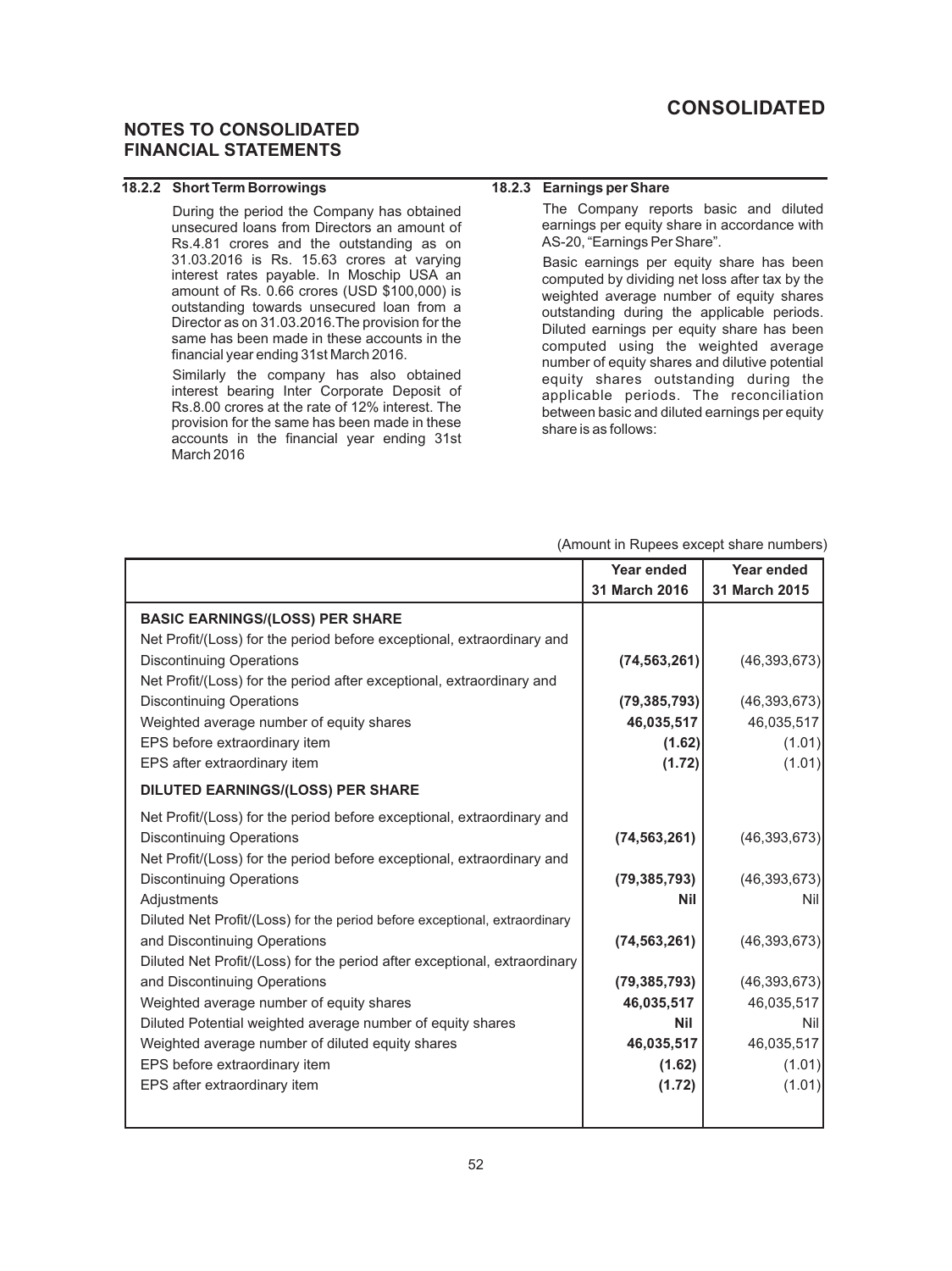### **18.2.4 Segment Reporting**

The Company recognizes ASIC design as its only primary segment since its operations during the year consists of ASIC design and sale/license of related intellectual property developed by it. Accordingly revenues from sale/license of software (designs/intellectual property) comprise the primary basis of segmental information set out in these Financial Statements. Secondary segmental reporting is performed on the basis of the geographical location of customers

#### **a) Business Segment Information:**

### **Year ended 31 March 2016**

| <b>Particulars</b>                                                                                                                                                                                                                                                                       | <b>Software</b>                                                                                               | <b>ASICs</b>                                                                                               |
|------------------------------------------------------------------------------------------------------------------------------------------------------------------------------------------------------------------------------------------------------------------------------------------|---------------------------------------------------------------------------------------------------------------|------------------------------------------------------------------------------------------------------------|
|                                                                                                                                                                                                                                                                                          | Rs.                                                                                                           | Rs.                                                                                                        |
| Revenue<br>Sales to external customers                                                                                                                                                                                                                                                   | 52,706,654                                                                                                    | 928,390                                                                                                    |
| Segment Profit / (loss)<br>Other Income<br>Profit / (loss) before Tax<br>Tax<br><b>Exceptional Item</b><br>Profit / (loss) after Tax before Extraordinary and<br>Discontinuing operations<br>Extraordinary Items and Profit / (Loss) on Discontinuing<br>Operations<br>Net profit/(loss) | (62, 341, 762)<br>1,491,919<br>(60, 849, 843)<br>U<br>98,799<br>(60, 948, 642)<br>4,723,733<br>(65, 672, 375) | (13,713,567)<br>139<br>(13, 713, 427)<br>$\mathbf{I}$<br>U<br>(13, 713, 427)<br>$\Omega$<br>(13, 713, 427) |
| <b>Other Segment Information</b><br>Depreciation<br>Non-cash expenses other than depreciation                                                                                                                                                                                            | 1,764,835<br>n                                                                                                | 17,470<br>O                                                                                                |
| <b>Particulars of Segment Assets and Liabilities</b><br><b>Segment Assets</b><br>Investments<br>Cash and Bank Deposits<br><b>Other Assets</b><br><b>Total Assets</b><br><b>Segment Liabilities</b><br><b>Total Liabilities</b>                                                           | 74,377,715<br>o<br>18,474,283<br>U<br>92,851,999<br>350,530,352<br>350,530,352                                | 60,120,551<br>0<br>184,301<br><sup>0</sup><br>60,304,851<br>6,076,052<br>6,076,052                         |

#### **b) Geographic Segment Information:**

| Revenue                                                           | <b>Software</b> | ASICs Rs.                     |
|-------------------------------------------------------------------|-----------------|-------------------------------|
| Hong Kong<br>Taiwan<br>India<br><b>Rest of World</b>              | 52,706,654      | 210,042<br>542,536<br>175,812 |
| Carrying amount of segment fixed assets<br>India<br>North America |                 | 103,414,202<br>104,002,102    |
| <b>Additions to fixed assets</b><br>India<br>North America        |                 | 294,951                       |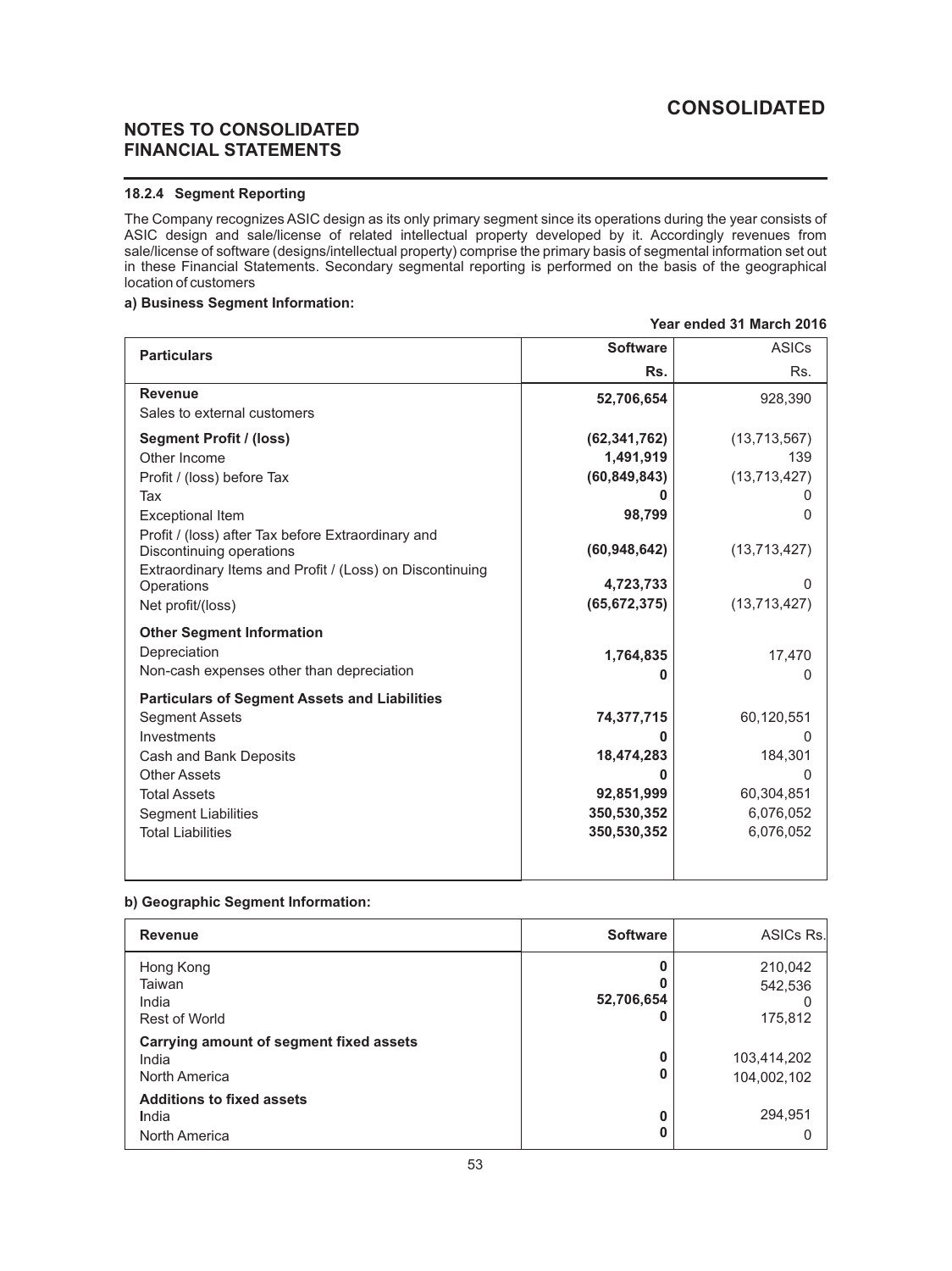### **18.2.5 Accounting for taxes on income**

During the period under review, the Company carried its operations in India registered with the Software Technology Parks of India (STPI), Hyderabad. The operations of the STPI Unit resulted in a net loss for the year ended 31 March 2016. Hence, no provision has been made in the books of account for the tax liability for the year as well as for the deferred taxes as per the Accounting Standard – 22 on Accounting for Taxes on Income, issued by the Institute of Chartered Accountants of India.

#### **18.2.6 Employee Stock Option Plans**

As per the Employee Stock Option Scheme and Employee Stock Purchase Guidelines, 1999 issued by the Securities and Exchange Board of India, the excess of the market price of the underlying equity shares as of the date of the grant of the options over the exercise price of the options is to be recognized and amortized on a straight-line basis over the vesting period.

The Company has established nine schemes i.c, Employee Stock Option Plan, MosChip Stock Option Plan 2001, MosChip Stock Option Plan 2002, MosChip Stock Option Plan 2004, MosChip Stock Option Plan 2005 (MI), MosChip Stock Option Plan 2005 (WOS), MosChip Stock Option Plan 2008, MosChip Stock Option Plan 2008(ALR) and MosChip Stock Option Plan 2008(Director) with 600,000 equity shares, 300,000 equity shares, 700,000 equity shares, 1,000,000 equity shares, 500,000 equity shares, 500,000 equity shares, 3,000,000 equity shares, 1,000,000 equity shares and 1,000,000 equity shares respectively. Of these the Employee Stock Options Plan was established when the Company was unlisted and consequently, the Employee Stock Option Scheme and Employee Stock Purchase Guidelines, 1999 are not applicable to the options granted under this Plan.

| YEAR ENDED 31 MARCH 2016                            | <b>MOSCHIP STOCK OPTION PLAN</b> |        |        |          |            |                    |          |               |               |
|-----------------------------------------------------|----------------------------------|--------|--------|----------|------------|--------------------|----------|---------------|---------------|
| <b>Particulars</b>                                  | Emp.Stock<br><b>Option Plan</b>  | 2001   | 2002   | 2004     | 2005<br>ΜI | 2005<br><b>WOS</b> | 2008     | 2008<br>(ALR) | 2008<br>(DIR) |
| Options Outstanding at the<br>beginning of the Year | 9.000                            | 35.000 | 31.000 | 0        | 4.000      | 0                  | 129.612  | 50.424        | 0             |
| Granted during the year                             |                                  |        |        | 0        | 400.000    |                    | 2.146000 |               |               |
| Forfeited during the year                           | 9.000                            | 35.000 | 31.000 | 0        | 4.000      | 0                  | 2.93.612 | 50.424        | 0             |
| Exercised during the year                           |                                  |        |        | $\Omega$ |            |                    |          |               | 0             |
| Outstanding at the end of the year                  |                                  |        |        | 0        | 400.000    |                    | .982.000 | 0             |               |

### **18.2.7 MosChip India's Gratuity Plan**

The Company has a defined benefit gratuity plan. Every employee who has completed five years or more of service gets a gratuity on departure at 15 days salary (last drawn salary) for each completed year of service. The scheme is funded with an insurance company in the form of a qualifying insurance policy.

The following table summarizes the components of net benefit expense recognised in the profit and loss account and the funded status and amounts recognised in the balance sheet for the respective plans:

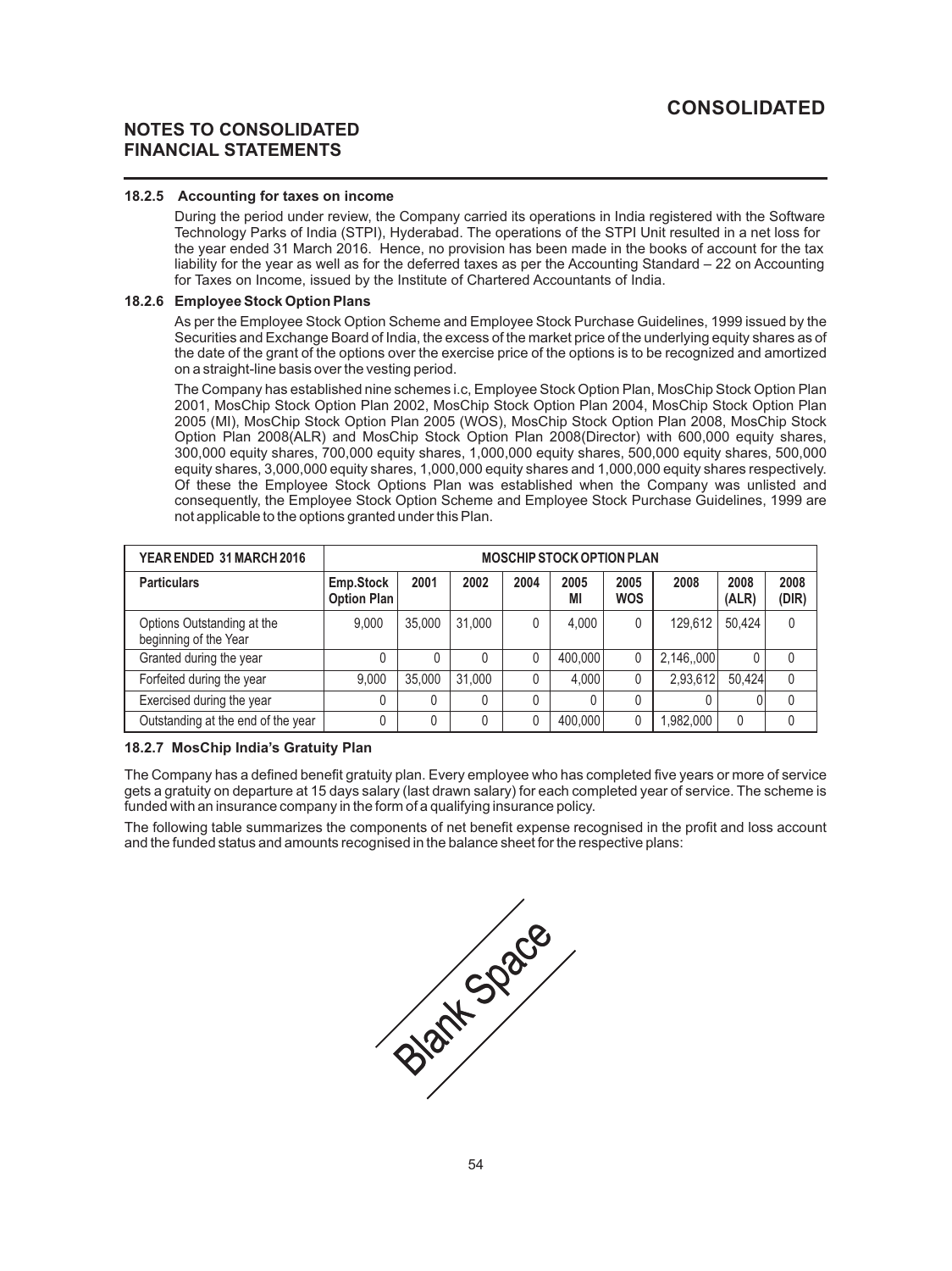|                                                                                     | (Amounts in Rupees) |
|-------------------------------------------------------------------------------------|---------------------|
|                                                                                     | Year ended          |
|                                                                                     | 31 March 2016       |
|                                                                                     | Rs.                 |
| Gratuity cost for the period                                                        |                     |
| <b>Current Service Cost</b>                                                         | 761,949             |
| Interest cost on defined benefit obligation                                         | 465.026             |
| <b>Expected Return on Plan Assets</b>                                               | (45, 286)           |
| Net Actuarial losses/(gain) recognised in year                                      | (539, 296)          |
| Net Gratuity cost                                                                   | 642,393             |
| <b>Balance Sheet</b>                                                                |                     |
| Reconciliation of present value of the obligation and the fair value of plan assets |                     |
| Fair Value of Plan Assets at the end of the year                                    | 191.978             |
| Present Value of the funded obligation at the end of the year                       | 208.008             |
| Asset/(Liability) recognized in the balance sheet                                   | (5,824,823)         |
| Change in the present value of defined benefit obligation are as follows:           |                     |
| Present value of obligations at the beginning of year                               | 6,212,628           |
| <b>Current Service Cost</b>                                                         | 761,949             |
| Interest cost                                                                       | 465,026             |
| Actuarial (gain)/loss                                                               | (568, 552)          |
| Benefits paid                                                                       | (838, 220)          |
| Present value of obligations as at the end of year                                  | 6,032,831           |
| Change in the fair value of plan assets are as follows:                             |                     |
| Fair Value of Plan Assets at beginning of year                                      | 191,978             |
| Expected return on plan assets                                                      | 45,286              |
| Actuarial gain/(loss)                                                               | (29, 256)           |
| Contributions                                                                       | 838,220             |
| Benefits paid                                                                       | (838, 220)          |
| Fair Value of Plan Assets at end of year                                            | 208,008             |

The principal assumptions used in determining gratuity and other postemployment benefit obligations for the company's plan are as follows:

Discount Rate - 8.00%

Expected rate of return on assets – 7.50%

The fund is administered by Life Insurance Corporation of India ("LIC"). The overall expected rate of return on assets is determined based on the market prices prevailing on that date, applicable to the period over which the obligation is to be settled.

The estimates of future salary increases, considered in actuarial valuation, take account of inflation, seniority, promotion and other relevant factors, such as supply and demand in the employment market.

Above figures have been adopted as per actuarial valuation done by Thanawala Consultancy Services.

The defined benefit obligation of compensated absence (leave encashment) in respect of the employees of the company as at 31st March 2016 is Rs. 2,076,603.

### **18.2.8 Prior Period Item**

Prior Period Item consists of Interest on late payment of TDS for the previous financial years and interest charged by Bank on overdue loan of Export Packing Credit from 2013.

### **18.2.9 Provision for Doubtful Debts**

Amount realizable from Moschip, USAhas to be received only out of sale proceeds of Inventory lying with the Wholly Owned Subsidiary. In view of the fact that Moschip, USAhas written down the value of Inventory by Rs.4.00 Crores, the realizable value of the debt also had to be adjusted accordingly. Hence a provision of Rs.4.00 Crores has been made towards doubtful debts in standalone.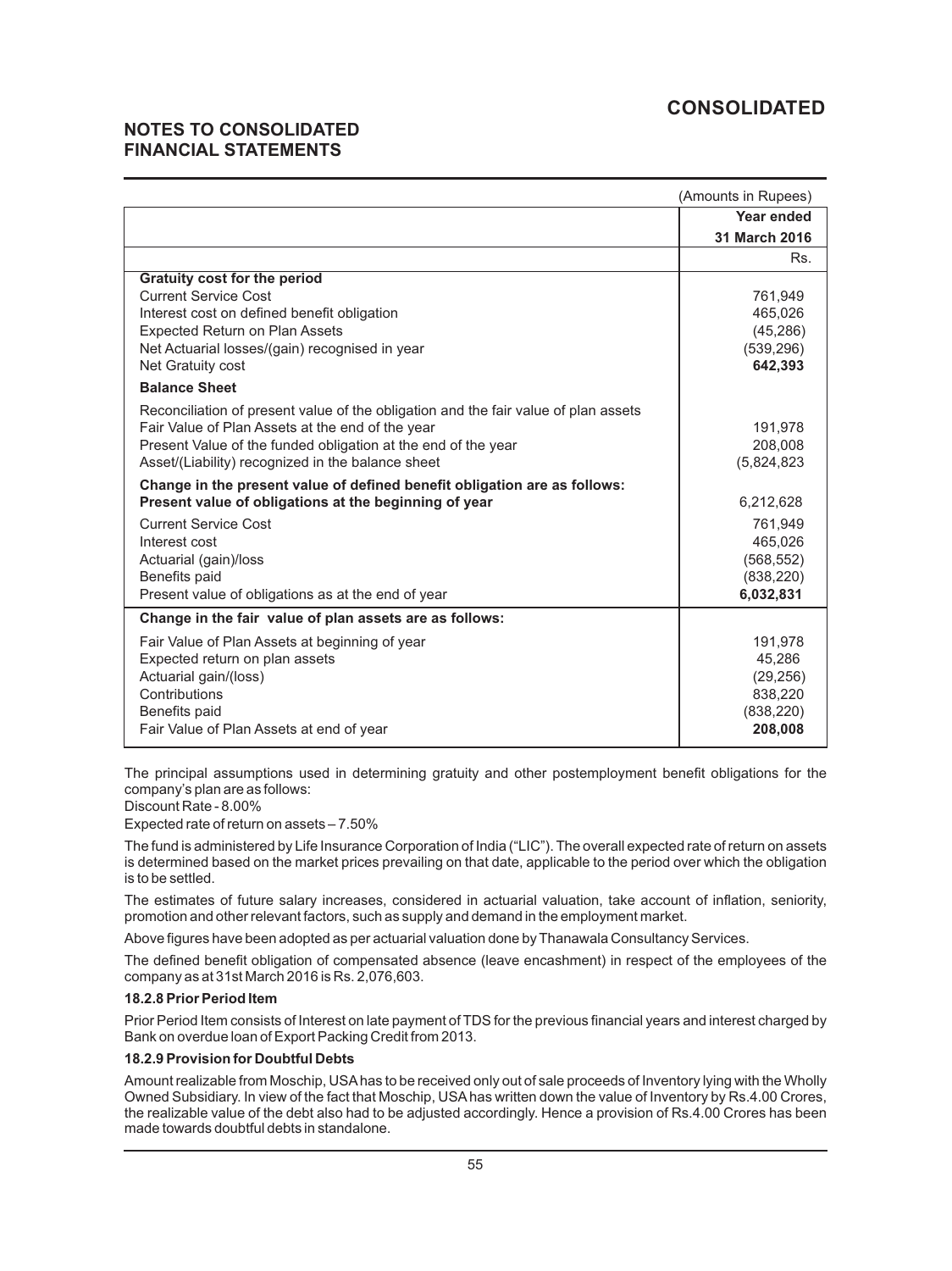However, in consolidated financials this provision is not reflected as it is in relation to the amount receivable from the Wholly Owned Subsidiary.

#### **18.2.10 Differences in accounting policies and estimates**

Depreciation on certain fixed assets of subsidiary is provided at rates which are different from the rates used by the parent Company. The estimates of useful life on which different rates are followed are as follows:

| <b>Asset Description</b> | <b>Estimated useful life</b> |
|--------------------------|------------------------------|
| Furniture & Fixtures     | 7 Yrs                        |
| <b>Computer Software</b> | 3 Yrs                        |

Had the Subsidiary followed the deprecation rates in line with that of parent company, depreciation for the year ended 31 March 2016 would have been higher by Rs.34,098/- and loss for the period would have been higher by Rs.34,098/-.

#### **18.2.11 Regrouping/ Reclassification**

The figures for previous year have been regrouped / reclassified wherever necessary.

Per and subject to our report of even date

**For Gokhale & Co., For and on behalf of the Board of Directors** Chartered Accountants Reg No.000942S **Chandrashekhar Gokhale K. Ramachandra Reddy Seetha Ramam Voleti** Partner Chairman & CEO Director Membership No. 23839 Place Hyderabad **Kasinath Tumuluru Suresh Bachalakura**

**Chief Financial Officer** 

**Company Secretary** 

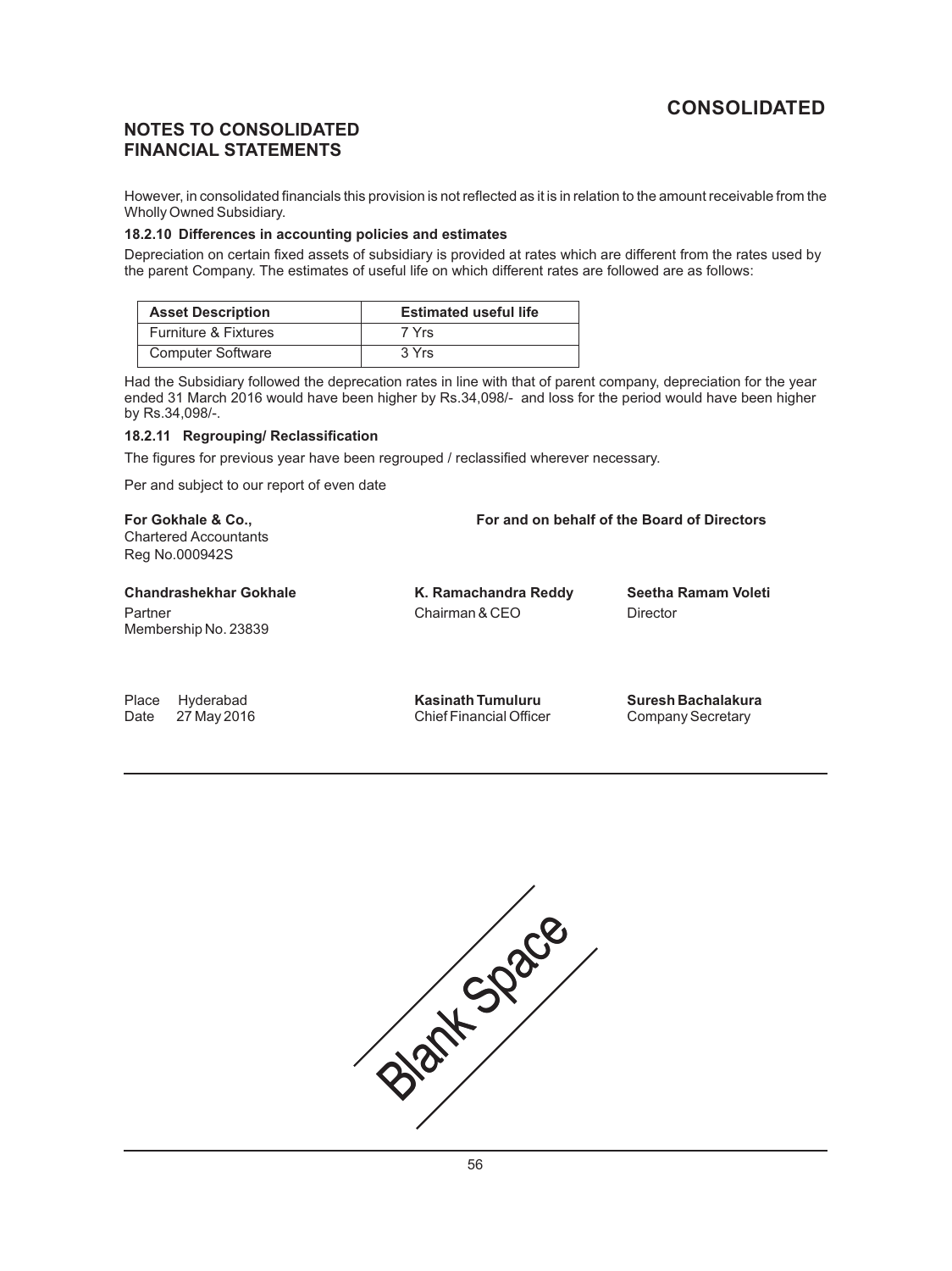## **CONSOLIDATED CASH FLOW STATEMENT FORTHE YEAR ENDED 31 MARCH 2016**

| A. Cash Flow from Operating Activities<br>Net Profit Before Tax, Exceptional, Prior Period and Extraordinary<br>(114, 563, 261)<br>Item<br><b>Adjustments for:</b><br>Depreciation<br>1,782,305<br>Interest Income<br>(1,492,058)<br>Loss on Sale of Fixed Assets<br>98,799<br>Profit on sale of Current Investments<br>0<br><b>Provision for Retirement Benefits</b><br>321,230<br>Exchange differences on translation of foreign currency cash<br>Operating Profit before changes in working capital<br>(113, 852, 986)<br>Increase/(Decrease) in Secured Loans/Unsecured loans<br>92,482,709<br>(Increase)/Decrease in Sundry Debtors<br>(4,340,366)<br>(Increase)/Decrease in Inventories<br>20,380,037<br>(Increase)/Decrease in Loans and Advances<br>6,697,610<br>(Increase)/Decrease in Bank Guarantee Deposits with Bankers<br>(4,209,801)<br>Increase/(Decrease) in Current liabilities<br>6,650,712<br>Cash from operations before Tax, Exceptional, Extra Ordinary<br>and Prior Period items<br>3,807,916<br>Income-taxes paid<br>0<br>Cash from operations before Exceptional, Extra Ordinary and<br>3,807,916<br><b>Prior Period items</b><br><b>Exceptional Item</b><br>(98, 799)<br>Extra ordinary and prior period item<br>4,723,733<br>Income from discontinuing operations<br>Net cash from operating Activities [A]<br>(1,014,616)<br><b>B.</b> Cash flow from Investing Activities:<br>Purchase of Fixed Assets<br>(294, 951)<br>Sale proceeds of Fixed Assets<br>156,162<br>Interest received on Fixed Deposits<br>1,597,310 |                                        | 31 March 2016<br>Rs. | 31 March 2015<br>Rs. |
|----------------------------------------------------------------------------------------------------------------------------------------------------------------------------------------------------------------------------------------------------------------------------------------------------------------------------------------------------------------------------------------------------------------------------------------------------------------------------------------------------------------------------------------------------------------------------------------------------------------------------------------------------------------------------------------------------------------------------------------------------------------------------------------------------------------------------------------------------------------------------------------------------------------------------------------------------------------------------------------------------------------------------------------------------------------------------------------------------------------------------------------------------------------------------------------------------------------------------------------------------------------------------------------------------------------------------------------------------------------------------------------------------------------------------------------------------------------------------------------------------------------------------------------------------|----------------------------------------|----------------------|----------------------|
|                                                                                                                                                                                                                                                                                                                                                                                                                                                                                                                                                                                                                                                                                                                                                                                                                                                                                                                                                                                                                                                                                                                                                                                                                                                                                                                                                                                                                                                                                                                                                    |                                        |                      |                      |
|                                                                                                                                                                                                                                                                                                                                                                                                                                                                                                                                                                                                                                                                                                                                                                                                                                                                                                                                                                                                                                                                                                                                                                                                                                                                                                                                                                                                                                                                                                                                                    |                                        |                      | (46, 393, 673)       |
|                                                                                                                                                                                                                                                                                                                                                                                                                                                                                                                                                                                                                                                                                                                                                                                                                                                                                                                                                                                                                                                                                                                                                                                                                                                                                                                                                                                                                                                                                                                                                    |                                        |                      |                      |
|                                                                                                                                                                                                                                                                                                                                                                                                                                                                                                                                                                                                                                                                                                                                                                                                                                                                                                                                                                                                                                                                                                                                                                                                                                                                                                                                                                                                                                                                                                                                                    |                                        |                      | 4,015,841            |
|                                                                                                                                                                                                                                                                                                                                                                                                                                                                                                                                                                                                                                                                                                                                                                                                                                                                                                                                                                                                                                                                                                                                                                                                                                                                                                                                                                                                                                                                                                                                                    |                                        |                      | (2, 141, 305)        |
|                                                                                                                                                                                                                                                                                                                                                                                                                                                                                                                                                                                                                                                                                                                                                                                                                                                                                                                                                                                                                                                                                                                                                                                                                                                                                                                                                                                                                                                                                                                                                    |                                        |                      | 0                    |
|                                                                                                                                                                                                                                                                                                                                                                                                                                                                                                                                                                                                                                                                                                                                                                                                                                                                                                                                                                                                                                                                                                                                                                                                                                                                                                                                                                                                                                                                                                                                                    |                                        |                      | 0                    |
|                                                                                                                                                                                                                                                                                                                                                                                                                                                                                                                                                                                                                                                                                                                                                                                                                                                                                                                                                                                                                                                                                                                                                                                                                                                                                                                                                                                                                                                                                                                                                    |                                        |                      | (1,093,781)          |
|                                                                                                                                                                                                                                                                                                                                                                                                                                                                                                                                                                                                                                                                                                                                                                                                                                                                                                                                                                                                                                                                                                                                                                                                                                                                                                                                                                                                                                                                                                                                                    |                                        |                      | 0                    |
|                                                                                                                                                                                                                                                                                                                                                                                                                                                                                                                                                                                                                                                                                                                                                                                                                                                                                                                                                                                                                                                                                                                                                                                                                                                                                                                                                                                                                                                                                                                                                    |                                        |                      | (45, 612, 918)       |
|                                                                                                                                                                                                                                                                                                                                                                                                                                                                                                                                                                                                                                                                                                                                                                                                                                                                                                                                                                                                                                                                                                                                                                                                                                                                                                                                                                                                                                                                                                                                                    |                                        |                      | 35,570,200           |
|                                                                                                                                                                                                                                                                                                                                                                                                                                                                                                                                                                                                                                                                                                                                                                                                                                                                                                                                                                                                                                                                                                                                                                                                                                                                                                                                                                                                                                                                                                                                                    |                                        |                      | 23,805,088           |
|                                                                                                                                                                                                                                                                                                                                                                                                                                                                                                                                                                                                                                                                                                                                                                                                                                                                                                                                                                                                                                                                                                                                                                                                                                                                                                                                                                                                                                                                                                                                                    |                                        |                      | (23,016,464)         |
|                                                                                                                                                                                                                                                                                                                                                                                                                                                                                                                                                                                                                                                                                                                                                                                                                                                                                                                                                                                                                                                                                                                                                                                                                                                                                                                                                                                                                                                                                                                                                    |                                        |                      | (4,029,273)          |
|                                                                                                                                                                                                                                                                                                                                                                                                                                                                                                                                                                                                                                                                                                                                                                                                                                                                                                                                                                                                                                                                                                                                                                                                                                                                                                                                                                                                                                                                                                                                                    |                                        |                      | (1,459,816)          |
|                                                                                                                                                                                                                                                                                                                                                                                                                                                                                                                                                                                                                                                                                                                                                                                                                                                                                                                                                                                                                                                                                                                                                                                                                                                                                                                                                                                                                                                                                                                                                    |                                        |                      | 12,599,392           |
|                                                                                                                                                                                                                                                                                                                                                                                                                                                                                                                                                                                                                                                                                                                                                                                                                                                                                                                                                                                                                                                                                                                                                                                                                                                                                                                                                                                                                                                                                                                                                    |                                        |                      | (2, 143, 791)        |
|                                                                                                                                                                                                                                                                                                                                                                                                                                                                                                                                                                                                                                                                                                                                                                                                                                                                                                                                                                                                                                                                                                                                                                                                                                                                                                                                                                                                                                                                                                                                                    |                                        |                      | 0                    |
|                                                                                                                                                                                                                                                                                                                                                                                                                                                                                                                                                                                                                                                                                                                                                                                                                                                                                                                                                                                                                                                                                                                                                                                                                                                                                                                                                                                                                                                                                                                                                    |                                        |                      | (2, 143, 791)        |
|                                                                                                                                                                                                                                                                                                                                                                                                                                                                                                                                                                                                                                                                                                                                                                                                                                                                                                                                                                                                                                                                                                                                                                                                                                                                                                                                                                                                                                                                                                                                                    |                                        |                      | 0                    |
|                                                                                                                                                                                                                                                                                                                                                                                                                                                                                                                                                                                                                                                                                                                                                                                                                                                                                                                                                                                                                                                                                                                                                                                                                                                                                                                                                                                                                                                                                                                                                    |                                        |                      | 0                    |
|                                                                                                                                                                                                                                                                                                                                                                                                                                                                                                                                                                                                                                                                                                                                                                                                                                                                                                                                                                                                                                                                                                                                                                                                                                                                                                                                                                                                                                                                                                                                                    |                                        |                      | $\Omega$             |
|                                                                                                                                                                                                                                                                                                                                                                                                                                                                                                                                                                                                                                                                                                                                                                                                                                                                                                                                                                                                                                                                                                                                                                                                                                                                                                                                                                                                                                                                                                                                                    |                                        |                      | (2, 143, 791)        |
|                                                                                                                                                                                                                                                                                                                                                                                                                                                                                                                                                                                                                                                                                                                                                                                                                                                                                                                                                                                                                                                                                                                                                                                                                                                                                                                                                                                                                                                                                                                                                    |                                        |                      |                      |
|                                                                                                                                                                                                                                                                                                                                                                                                                                                                                                                                                                                                                                                                                                                                                                                                                                                                                                                                                                                                                                                                                                                                                                                                                                                                                                                                                                                                                                                                                                                                                    |                                        |                      | (77, 166)            |
|                                                                                                                                                                                                                                                                                                                                                                                                                                                                                                                                                                                                                                                                                                                                                                                                                                                                                                                                                                                                                                                                                                                                                                                                                                                                                                                                                                                                                                                                                                                                                    |                                        |                      |                      |
|                                                                                                                                                                                                                                                                                                                                                                                                                                                                                                                                                                                                                                                                                                                                                                                                                                                                                                                                                                                                                                                                                                                                                                                                                                                                                                                                                                                                                                                                                                                                                    |                                        |                      | 2,165,738            |
|                                                                                                                                                                                                                                                                                                                                                                                                                                                                                                                                                                                                                                                                                                                                                                                                                                                                                                                                                                                                                                                                                                                                                                                                                                                                                                                                                                                                                                                                                                                                                    | <b>Purchase of Current Investments</b> | 0                    | 0                    |
| Sale of Current Investments<br>$\bf{0}$                                                                                                                                                                                                                                                                                                                                                                                                                                                                                                                                                                                                                                                                                                                                                                                                                                                                                                                                                                                                                                                                                                                                                                                                                                                                                                                                                                                                                                                                                                            |                                        |                      | 0                    |
| Foreign currency translation adjustment for non-integral operation<br>(810, 208)                                                                                                                                                                                                                                                                                                                                                                                                                                                                                                                                                                                                                                                                                                                                                                                                                                                                                                                                                                                                                                                                                                                                                                                                                                                                                                                                                                                                                                                                   |                                        |                      | (550, 837)           |
| Net Cash used for Investing Activities [B]<br>648,313                                                                                                                                                                                                                                                                                                                                                                                                                                                                                                                                                                                                                                                                                                                                                                                                                                                                                                                                                                                                                                                                                                                                                                                                                                                                                                                                                                                                                                                                                              |                                        |                      | 1,537,735            |
| C. Cash flow from Financing Activities:                                                                                                                                                                                                                                                                                                                                                                                                                                                                                                                                                                                                                                                                                                                                                                                                                                                                                                                                                                                                                                                                                                                                                                                                                                                                                                                                                                                                                                                                                                            |                                        |                      |                      |
| Proceeds from Issue of Share Capital<br>0                                                                                                                                                                                                                                                                                                                                                                                                                                                                                                                                                                                                                                                                                                                                                                                                                                                                                                                                                                                                                                                                                                                                                                                                                                                                                                                                                                                                                                                                                                          |                                        |                      | $\mathbf 0$          |
| <b>Securities Premium</b><br>0                                                                                                                                                                                                                                                                                                                                                                                                                                                                                                                                                                                                                                                                                                                                                                                                                                                                                                                                                                                                                                                                                                                                                                                                                                                                                                                                                                                                                                                                                                                     |                                        |                      | 0                    |
| <b>Convertible Warrants</b><br>0                                                                                                                                                                                                                                                                                                                                                                                                                                                                                                                                                                                                                                                                                                                                                                                                                                                                                                                                                                                                                                                                                                                                                                                                                                                                                                                                                                                                                                                                                                                   |                                        |                      | 0                    |
| <b>Net Cash from Financing Activities [C]</b><br>0                                                                                                                                                                                                                                                                                                                                                                                                                                                                                                                                                                                                                                                                                                                                                                                                                                                                                                                                                                                                                                                                                                                                                                                                                                                                                                                                                                                                                                                                                                 |                                        |                      | $\overline{0}$       |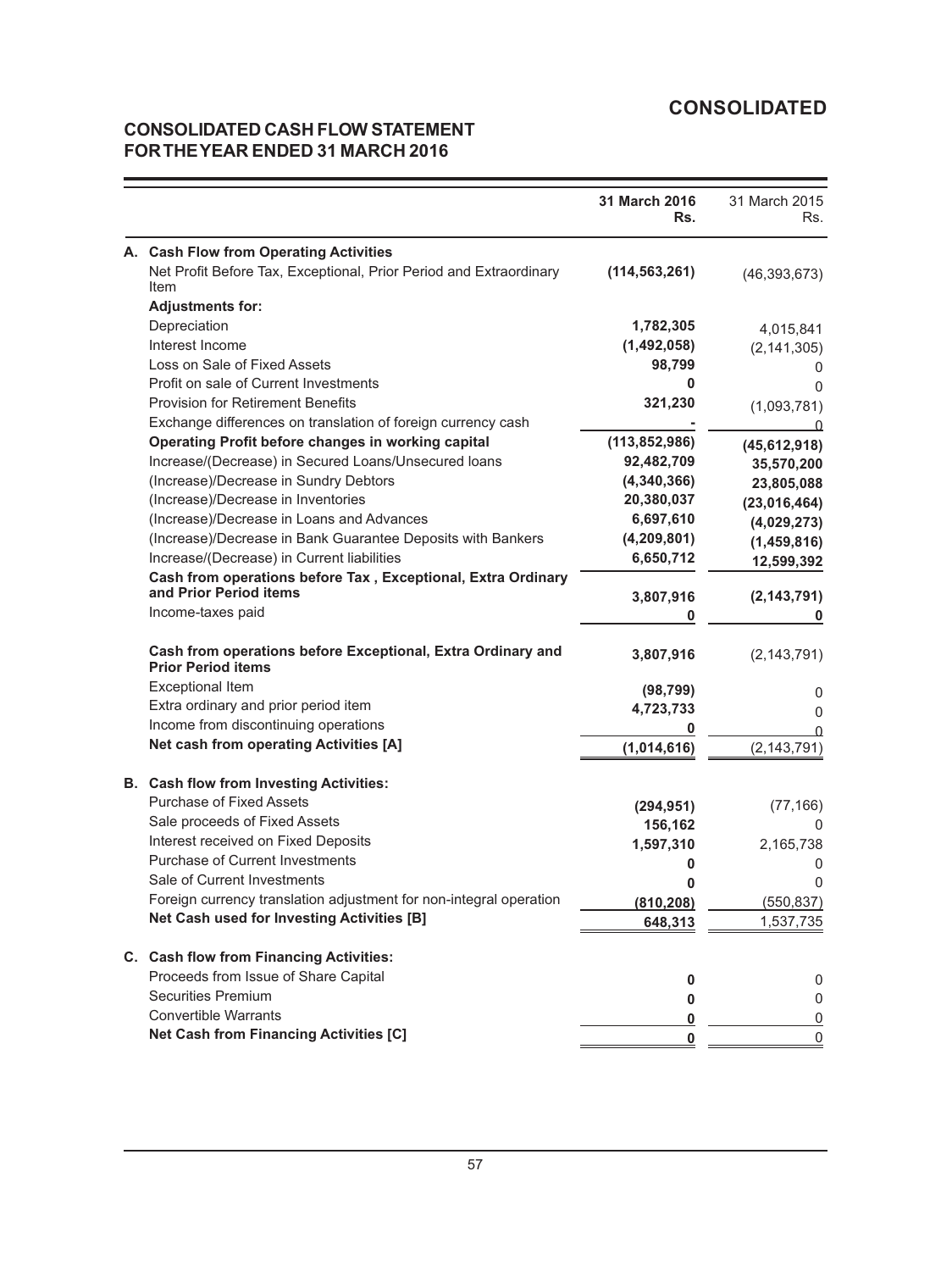## **CONSOLIDATED CASH FLOW STATEMENT FORTHE YEAR ENDED 31 MARCH 2016**

|    |                                                              | 31 March 2016<br>Rs. | 31 March 2015<br>Rs. |
|----|--------------------------------------------------------------|----------------------|----------------------|
| D. | Exchange differences on translation of foreign currency cash | O                    |                      |
|    | Net Increase/(Decrease) in cash & cash equivalents           |                      |                      |
|    | $[A+B+C+D]$                                                  | (366, 303)           | (606, 056)           |
|    | Cash and Cash equivalents at the beginning of the year       | 3,510,906            | 4,116,961            |
|    | Cash and Cash equivalents at the end of the year             | 3,144,603            | 3,510,906            |
|    | <b>Supplementary Information</b>                             |                      |                      |
|    | Cash and Cash Equivalents as per Balance Sheet               | 18,658,584           | 14.815.086           |
|    | Less: Fixed Deposits towards Bank Guarantee considered as    |                      |                      |
|    | investments                                                  | 15,513,981           | 11,,304,180          |
|    |                                                              | 3,144,603            | 3,510,906            |

Per and subject to our report of even date **For and on behalf of the Board of Directors**

**For Gokhale & Co.,** Chartered Accountants Reg.No. 000942S

**Chandrashekhar Gokhale K. Ramachandra Reddy Seetha Ramam Voleti** Partner **Chairman & CEO** Director **Director** Membership No. 23839

Place Hyderabad **Kasinath Tumuluru Suresh Bachalakura**

Company Secretary

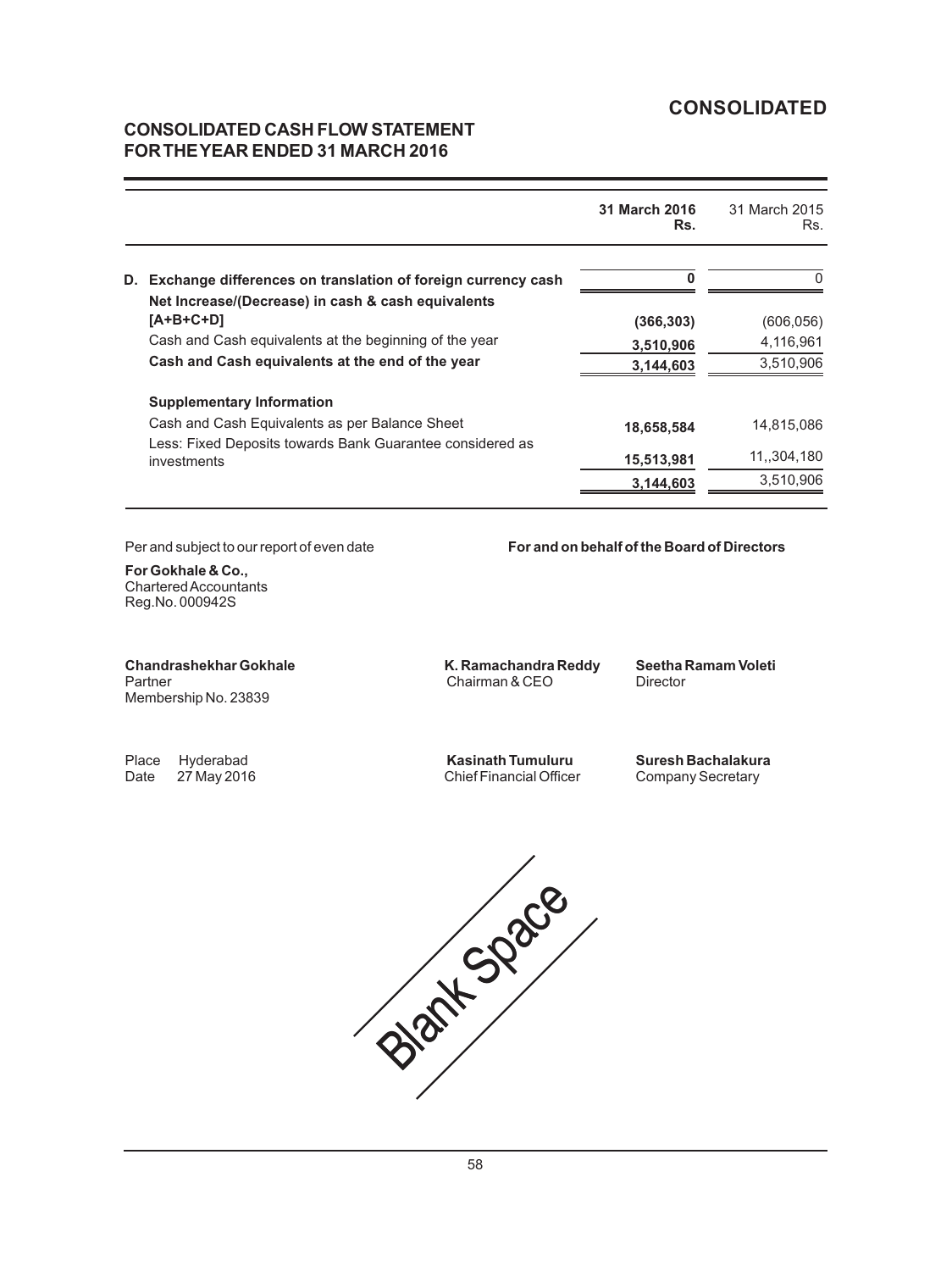#### **To**

#### **The Members Moschip Semiconductor Technology Limited**

#### **Report on the Standalone financial statements**

We have audited the accompanying Standalone financial statements of Mos Chip Semiconductor Technology Limited,the company which comprise the Balance Sheet as at March 31, 2016, the Statement of Profit and Loss and the Cash Flow Statement for the year then ended, and a summary of significant accounting policies and other explanatory information.

#### **Management's Responsibility for the Standalone financial statements**

The Company's Board of Directors is responsible for the matters stated in Section 134(5) of the Companies Act, 2013 ("the Act") with respect to the preparationand presentation of these Standalone financial statements that give a true and fair view of the financial position, financial performance and cash flows of the Company in accordance with the accounting principles generally accepted in India, including the Accounting Standards specified under Section 133 of the Act, read with Rule 7 of the Companies (Accounts) Rules, 2014. This responsibility also includes maintenance of adequate accounting records in accordance with the provisions of the Act for safeguarding of the assets of the Company and for preventing and detecting frauds and other irregularities; selection and application of appropriate accounting policies; making judgments and estimates that are reasonable and prudent; and design, implementation and maintenance of adequate internal financial controls, that were operating effectively for ensuring the accuracy and completeness of the accounting records, relevant to the preparation and presentation of the Standalone financial statements that give a true and fair view and are free from material misstatement, whether due to fraud or error.

#### **Auditor's Responsibility**

Our responsibility is to express an opinion on these Standalone financial statements based on our audit.

We have taken into account the provisions of the Act, the accounting and auditing standards and matters which are required to be included in the audit report under the provisions of the Act and the Rules made thereunder.

We conducted our audit in accordance with the Standards on Auditing specified under Section 143(10) of the Act. Those Standards require that we comply with ethical requirements and plan and perform the audit to obtain reasonable assurance about whether the Standalone financial statements are free from material misstatement.

An audit involves performing procedures to obtain audit evidence about the amounts and the disclosures in the Standalone financial statements. The procedures selected depend on the auditor's judgment, including the assessment of the risks of material misstatement of the Standalone financial statements, whether due to fraud or error. In making those risk assessments, the auditor considers internal financial control relevant to the Company's preparation of the Standalone financial statements that give a true and fair view in order to design audit procedures that are appropriate in the circumstances. An audit also includes evaluating the appropriateness of the accounting policies used and the reasonableness of the accounting estimates made by the Company's Directors, as well as evaluating the overall presentation of the Standalone financial statements.

We believe that the audit evidence we have obtained is sufficient and appropriate to provide a basis for our audit opinion on the Standalone financial statements.

#### **Opinion**

In our opinion and to the best of our information and according to the explanations given to us, the aforesaid Standalone financial statements give the information required by the Act in the manner so required and give a true and fair view in conformity with the accounting principles generally accepted in India of the state of affairs of the Company as at 31st March, 2016, and its lossand its cash flows for the year ended on that date.

#### **Report on Other Legal and Regulatory Requirements**

- 1. As required by the Companies (Auditor's Report) Order 2016 (' the order '), issued by the Central Government of India in terms of Subsection 11 of Section 143 of the Companies Act, 2013, we give in 'Annexure A', a statement on the matters specified in paragraphs 3 and 4 of the order to the extent applicable.
- 2. As required by Section 143 (3) of the Act, we report that:
	- a) We have sought and obtained all the information and explanations which to the best of our knowledge and belief were necessary for the purposes of our audit.
	- b) In our opinion, proper books of account as required by law have been kept by the Company so far as it appears from our examination of those books.
	- c) The Balance Sheet, the Statement of Profit and Loss, and the Cash Flow Statement dealt with by this Report are in agreement with the books of account.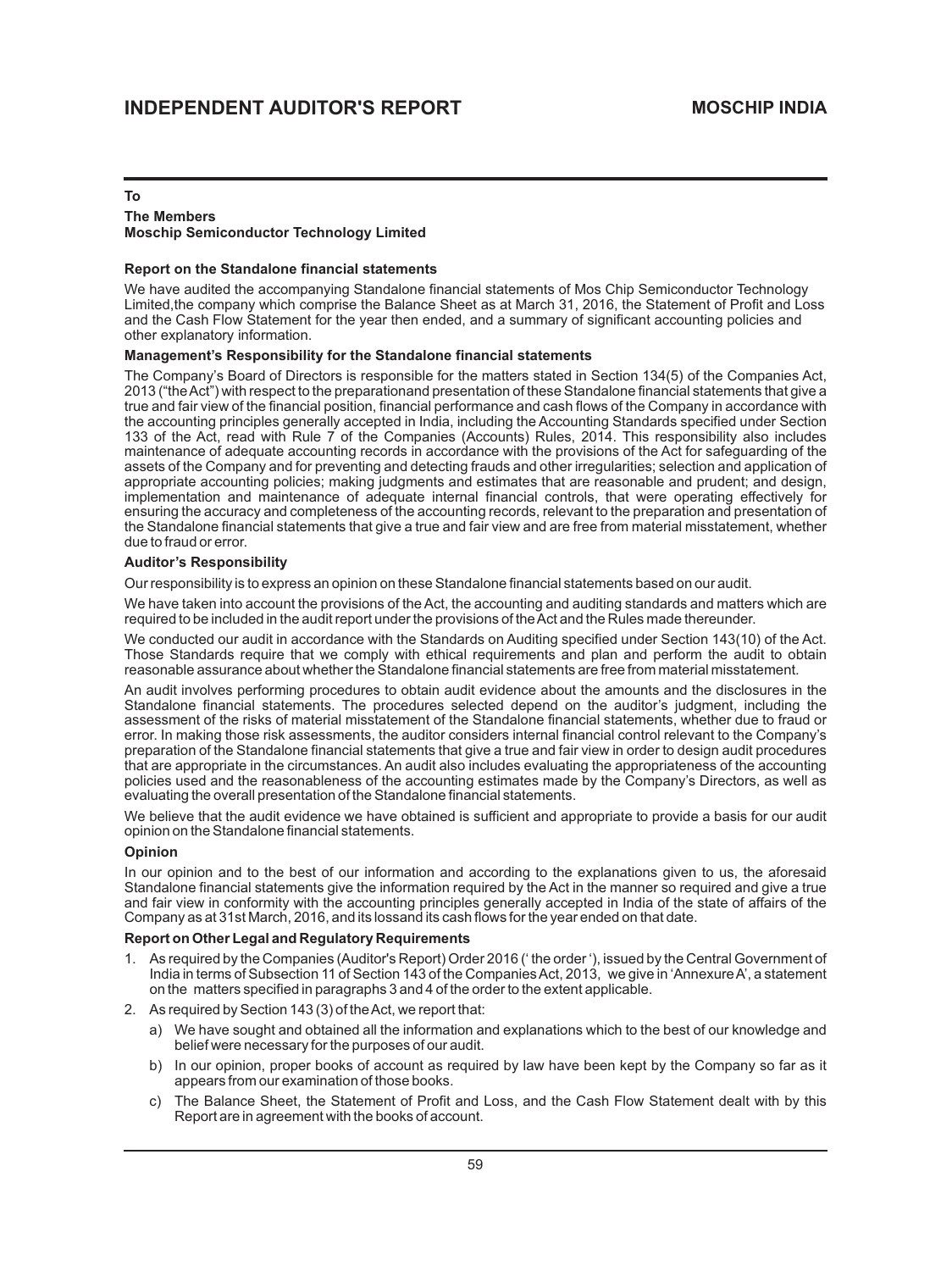## **INDEPENDENT AUDITOR'S REPORT MOSCHIP INDIA**

- d) In our opinion, the aforesaid Standalone financial statements comply with the Accounting Standards specified under Section 133 of the Act, read with Rule 7 of the Companies (Accounts) Rules, 2014.
- e) On the basis of the written representations received from the directors as on 31st March, 2016 taken on record by the Board of Directors, none of the directors is disqualified as on 31st March, 2016 from being appointed as a director in terms of Section 164 (2) of the Act.
- f) With respect to the adequacy of the internal financial controls over financial reporting of the Company and the operating effectiveness of such controls, refer to our separate Report in 'Annexure B'.
- g) With respect to the other matters to be included in the Auditor's Report in accordance with Rule 11 of the Companies (Audit and Auditors) Rules, 2014, in our opinion and to the best of our information and according to the explanations given to us:
	- i. The Company does not have any pending litigations which would impact its financial position.
	- ii. The Company did not have any long-term contracts including derivative contracts for which there were any material foreseeable losses.
	- iii. There were no amounts required to be transferred to the Investor Education and Protection Fund by the Company during the year.

### **For Gokhale & Co**

Chartered Accountants Firm Regn. No: 000942S

#### **ChandrashekharGokhale**

Partner Membership No 023839

Place: Hyderabad Date: 27 May 2016

#### **Annexure Ato the Auditors' report dated May 27, 2016 issued to the Members of Moschip Semiconductor Technology Limited**

As required by the Companies ( Auditor's Report ) Order, 2016 issued by the Central Government of India in terms of Sub-section (11) of section 143 of the Companies Act, 2013 (18 of 2013 ) and on the basis of such checks, as we considered appropriate, we further report that:

- i.
- a) The company is maintaining proper records showing full particulars, including quantitative details and situation of fixed assets.
- b) The fixed assets have been physically verified by the management according to a phased programme designed to cover all assets on rotation basis. In respect of assets verified according to this programme, which is reasonable, no material discrepancies were noticed.
- c) The company is not holding any immovable property and hence paragraph 3 (i) (c) of the order is not applicable.
- ii. The company is a service company, primarily rendering software services. Accordingly it does not hold any physical inventories. Thus, paragraph 3(ii) of the order is not applicable to the company.
- iii. The company has not granted any loans, secured or unsecured to companies, firms or other parties covered in the register maintained under section 189 of the Companies Act.
- iv. In our opinion and according to the explanations given to us, the company has complied with the provisions of Sec.185 and 186 of the Act, with respect to the loans and investments made.
- v. The company has not accepted deposits from the public covered by the provisions of sections 73 to 76 of the Companies Act.
- vi. The Central government has not prescribed maintenance of cost records under section 148(1) of the Act, for any of the services rendered by the company.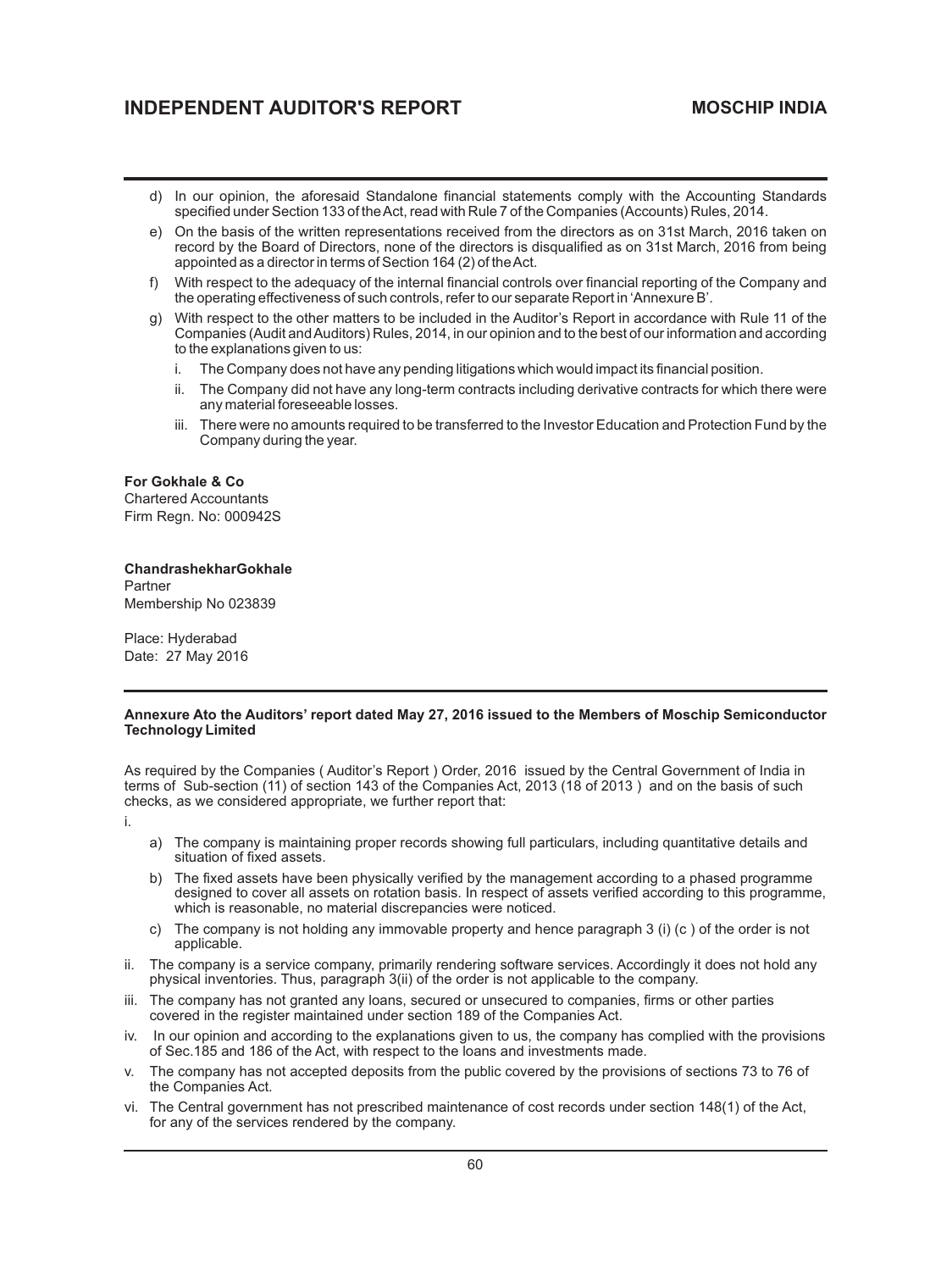## **INDEPENDENT AUDITOR'S REPORT MOSCHIP INDIA**

- vii. a) The company has not been regular in depositing its undisputed statutory dues. However, as on the last day of the financial year there were no undisputed statutory dues including towards Provident Fund, ESI, Income-tax, Sales-tax, Wealth Tax, Service Tax, Customs Duty, Excise Duty, Value Added Tax, cess and other statutory dues outstanding for a period of more than six months from the date they became payable.
	- b) As at the yearend there were no dues of income tax, sales tax, wealth tax, service tax or duty of customs or duty of excise, value added tax or cess which have not been deposited on account of any dispute.
	- viii. The Export Packing Credit balance of Rs1,42,97,119 payable to UCO Bank as at the Balance Sheet date is overdue. There were no dues payable to any financial institution/s during the year
	- ix. The company has not taken any fresh term loans during the year. The Export Packing Credit obtained from UCO Bank in earlier years has been utilized for the intended purpose.
	- x. On the basis of information and explanations given to us, no material fraud by the company or on the company by its officers or employees has been noticed or reported during the year.
	- xi. According to information and explanations given to us and on the basis of our examination of the records of the company, the company has paid or provided for managerial remuneration in accordance with the requisite approvals mandated by the provisions of section 197 read with Schedule V to the Companies Act.
	- xii. In our opinion according to the information and explanations given to us the company is not a nidhi company. Accordingly paragraph 3(xii) of the order is not applicable.
	- xiii. According to information and explanations given to us and on the basis of our examination of the records of the company, transactions with related parties are in compliance with sections 177 and 188 of the act and details of such transactions have been disclosed in the Standalone financial statements as required by the applicable accounting standards.
	- xiv. According to information and explanations given to us and on the basis of our examination of the records of the company, the company has not made any preferential allotment or private placement of share or fully or partially convertible debentures during the year.
	- xv. According to information and explanations given to us and on the basis of our examination of the records of the company, the company has not entered into any non-cash transactions with directors or persons connected with them. Accordingly paragraph 3(xv) of the order is not applicable.
	- xvi. The company is not required to be registered under section 45-IAof the Reserve Bank of India Act, 1934.

### **For Gokhale & Co**

Chartered Accountants Firm Regn. No: 000942S

#### **Chandrashekhar Gokhale**

Partner Membership No 023839 Date: 27 May 2016

#### **Annexure - B to the Auditors' Report**

**Report on the Internal Financial Controls over Financial Reporting in terms of**

**Clause (i) of Sub-section 3 of Section 143 of the Companies Act, 2013 ("the Act").**

We have audited the Internal Financial Controls over financial reporting of Moschip Semiconductor Technology Limited('the Company') as of March 31, 2016 in conjunction with our audit of the standalone financial statements of the Company for the year ended on that date.

#### **Management's Responsibility for Internal Financial Controls**

The Company's Management is responsible for establishing and maintaining Internal Financial Controls based on "the internal control over financial reporting criteria established by the Company considering the essential components of internal control stated in the Guidance Note on Audit of Internal Financial Controls Over Financial Reporting issued by the Institute of Chartered Accountants of India". These responsibilities include the design, implementation and maintenance of adequate internal financial controls that were operating effectively for ensuring the orderly and efficient conduct of its business, including adherence to company's policies, the safeguarding of its assets, the prevention and detection of frauds and errors, the accuracy and completeness of the accounting records, and the timely preparation of reliable financial information, as required under the Companies Act, 2013.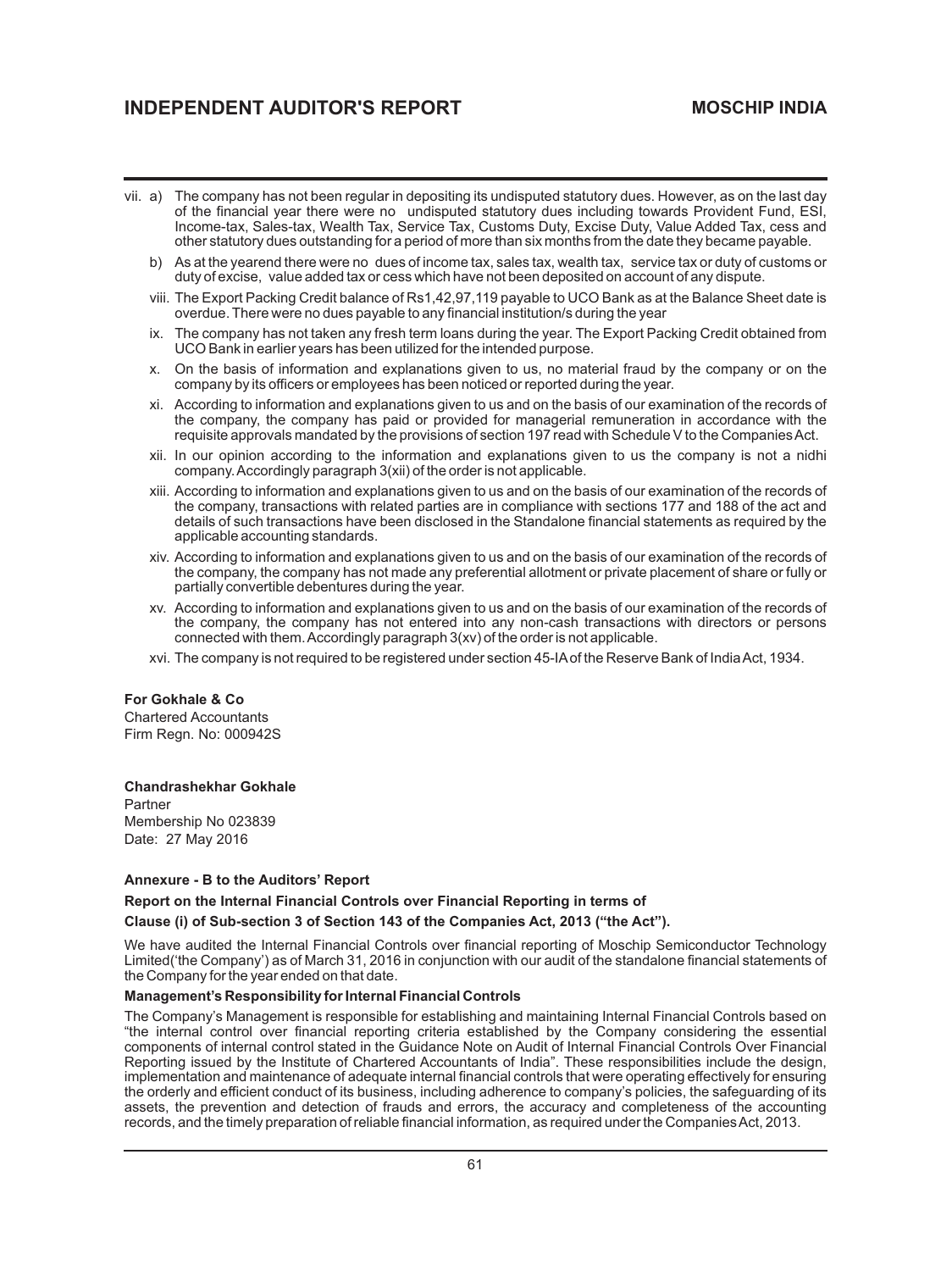#### **Auditors' Responsibility**

Our responsibility is to express an opinion on the Company's internal financial controls over financial reporting based on our audit. We conducted our audit in accordance with the Guidance Note on Audit of Internal Financial Controls Over Financial Reporting (the "Guidance Note") and the Standards on Auditing, issued by ICAI and deemed to be prescribed under section 143(10) of the Companies Act, 2013, to the extent applicable to an audit of internal financial controls, both applicable to an audit of Internal Financial Controls and, both issued by the Institute of Chartered Accountants of India. Those Standards and the Guidance Note require that we comply with ethical requirements and plan and perform the audit to obtain reasonable assurance about whether adequate internal financial controls over financial reporting was established and maintained and if such controls operated effectively in all material respects.

Our audit involves performing procedures to obtain audit evidence about the adequacy of the internal financial controls system over financial reporting and their operating effectiveness. Our audit of internal financial controls over financial reporting included obtaining an understanding of internal financial controls over financial reporting, assessing the risk that a material weakness exists, and testing and evaluating the design and operating effectiveness of internal control based on the assessed risk. The procedures selected depend on the auditor's judgment, including the assessment of the risks of material misstatement of the financial statements, whether due to fraud or error. We believe that the audit evidence we have obtained is sufficient and appropriate to provide a basis for our audit opinion on the Company's internal financial controls system over financial reporting.

#### **Meaning of Internal Financial Controls Over Financial Reporting**

A company's internal financial controls over financial reporting is a process designed to provide reasonable assurance regarding the reliability of financial reporting and the preparation of financial statements for external purposes in accordance with generally accepted accounting principles. A company's internal financial control over financial reporting includes those policies and procedures that

- (i) pertain to the maintenance of records that, in reasonable detail, accurately and fairly reflect the transactions and dispositions of the assets of the company;
- (ii) provide reasonable assurance that transactions are recorded as necessary to permit preparation of financial statements in accordance with generally accepted accounting principles, and that receipts and expenditures of the company are being made only in accordance with authorisations of management and directors of the company; and
- (iii) providereasonable assurance regarding prevention or timely detection of unauthorised acquisition, use, or disposition of the company's assets that could have a material effect on the financial statements.

#### **Inherent Limitations of Internal Financial Controls Over Financial Reporting**

Because of the inherent limitations of internal financial controls over financial reporting, including the possibility of collusion or improper management override of controls, material misstatements due to error or fraud may occur and not be detected. Also, projections of any evaluation of the internal financial controls over financial reporting to future periods are subject to the risk that the internal financial control over financial reporting may become inadequate because of changes in conditions, or that the degree of compliance with the policies or procedures may deteriorate.

#### Opinion

In our opinion, the Company has, in all material respects, an adequate internal financial controls system over financial reporting and such internal financial controls over financial reporting were operating effectively as at March 31, 2016, based on the internal control over financial reporting criteria established by the Company considering the essential components of Internal Financial Control stated in the Guidance Note on Audit of Internal Financial Controls Over Financial Reporting issued by the Institute of Chartered Accountants of India.

#### **For Gokhale & Co**

Chartered Accountants Firm Regn. No 000942S

#### **Chandrashekhar Gokhale**

Partner Membership No 023839 Date: 27 May 2016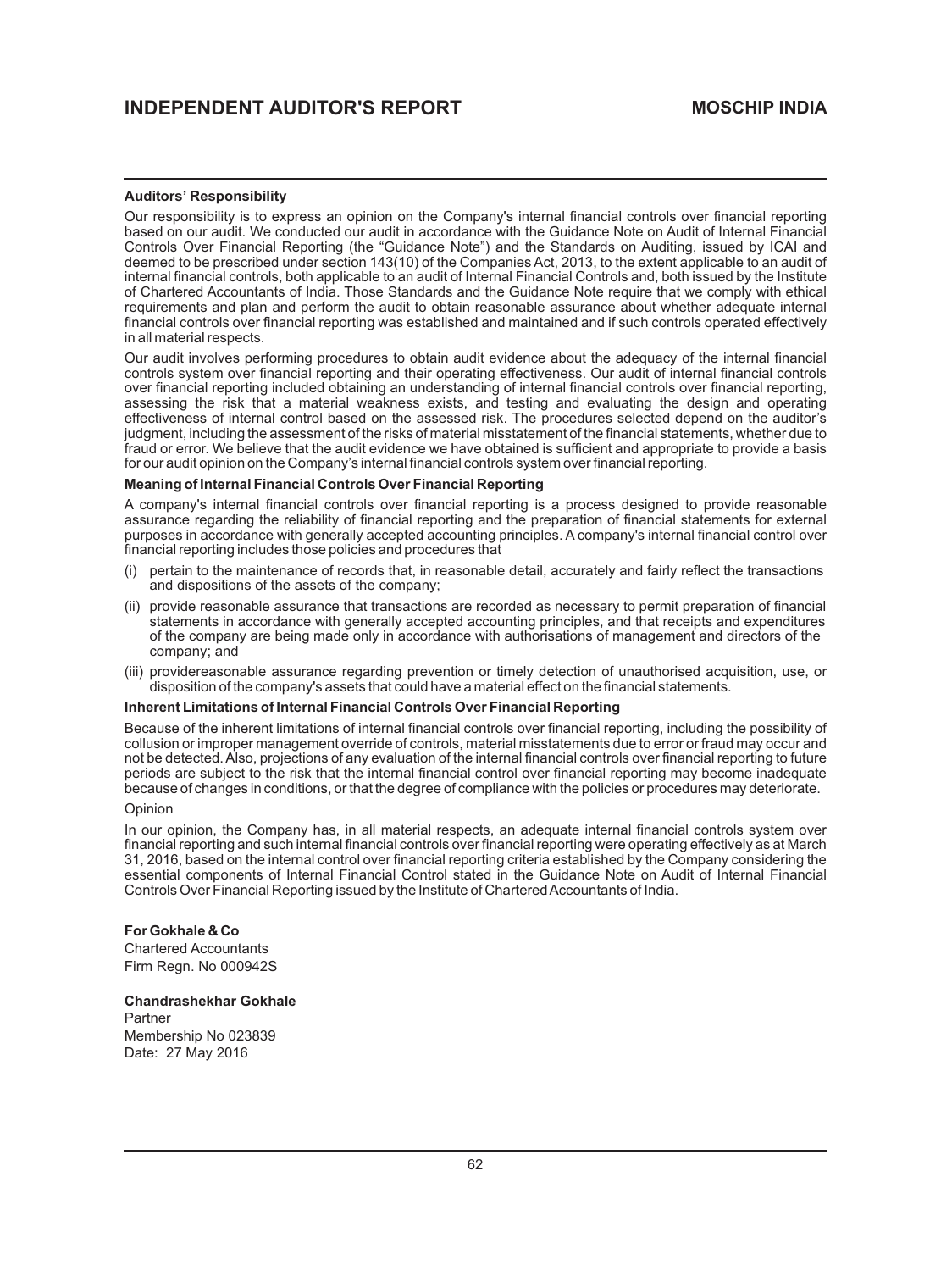## **MOSCHIP INDIA**

## **BALANCE SHEET AS AT 31 MARCH 2016**

|    | <b>PARTICULARS</b>                | <b>Note</b><br>No. | Rs.             | As at<br>31 March 2016<br>Rs. | Rs.             | As at<br>31 March 2015<br>Rs. |
|----|-----------------------------------|--------------------|-----------------|-------------------------------|-----------------|-------------------------------|
| L. | <b>EQUITY AND LIABILITIES</b>     |                    |                 |                               |                 |                               |
| 1. | Shareholder's funds               |                    |                 |                               |                 |                               |
|    | (a) Share Capital                 | 1                  | 92,071,034      |                               | 92,071,034      |                               |
|    | (b) Reserves and Surplus          | $\overline{2}$     | (303, 110, 624) |                               | (191, 274, 804) |                               |
|    |                                   |                    |                 | (211, 039, 590)               |                 | (99, 203, 770)                |
| 2. | <b>Non-current liabilities</b>    |                    |                 |                               |                 |                               |
|    | (a) Long-term Provisions          | 3                  | 7,901,426       |                               | 7,576,101       |                               |
|    |                                   |                    |                 | 7,901,426                     |                 | 7,576,101                     |
|    | 3. Current Liabilities            |                    |                 |                               |                 |                               |
|    | (a) Short term borrowings         | 4                  | 262,440,823     |                               | 173,258,684     |                               |
|    | (b) Trade payables                |                    | 25,416,443      |                               | 27,886,418      |                               |
|    | (c) Short term provisions         | 5                  | 93,303,220      |                               | 45,927,271      |                               |
|    |                                   |                    |                 | 381,160,486                   |                 | 247,072,373                   |
|    | <b>TOTAL</b>                      |                    |                 | 178,022,322                   |                 | 155,444,704                   |
| Ш  | <b>ASSETS</b>                     |                    |                 |                               |                 |                               |
| 1. | <b>Non-current assets</b>         |                    |                 |                               |                 |                               |
|    | (a) Fixed assets                  | 6                  |                 |                               |                 |                               |
|    | (i) Tangible assets               |                    | 2,005,808       |                               | 3,163,596       |                               |
|    | (ii) Intangible assets            |                    | 279,297         |                               | 798,817         |                               |
|    | (b) Non-current investments       | 7                  | 956,989         |                               | 956,989         |                               |
|    | (c) Long-term loans and advances  | 8                  | 4,316,500       |                               | 4,316,500       |                               |
|    | (d) Other non-current assets      |                    |                 |                               |                 |                               |
|    |                                   |                    |                 | 7,558,594                     |                 | 9,235,902                     |
| 2. | <b>Current assets</b>             |                    |                 |                               |                 |                               |
|    | (a) Inventories                   | 9                  | 44,904,498      |                               | 28,195,671      |                               |
|    | (b) Trade receivables             | 10                 | 84,395,960      |                               | 76,967,527      |                               |
|    | (c) Cash and Cash equivalents     | 11                 | 18,303,343      |                               | 14,456,639      |                               |
|    | (d) Short-term loans and advances | 12                 | 22,855,927      |                               | 26,588,965      |                               |
|    |                                   |                    |                 | 170,463,728                   |                 | 146,208,802                   |
|    | <b>TOTAL</b>                      |                    |                 | 178,022,322                   |                 | 155,444,704                   |
|    | Significant accounting policies   |                    |                 |                               |                 |                               |
|    | and notes to accounts             | 18                 |                 |                               |                 |                               |

Per and subject to our report of even date **For and on behalf of the Board of Directors**

**For Gokhale & Co.,** Chartered Accountants Reg.No. 000942S

**Chandrashekhar Gokhale K. Ramachandra Reddy Seetha Ramam Voleti**<br>Partner **Chairman & CEO** Director Membership No. 23839

Place Hyderabad **Kasinath Tumuluru Suresh Bachalakura** Place Hyderabad<br>Date 27 May 2016

Chairman & CEO

63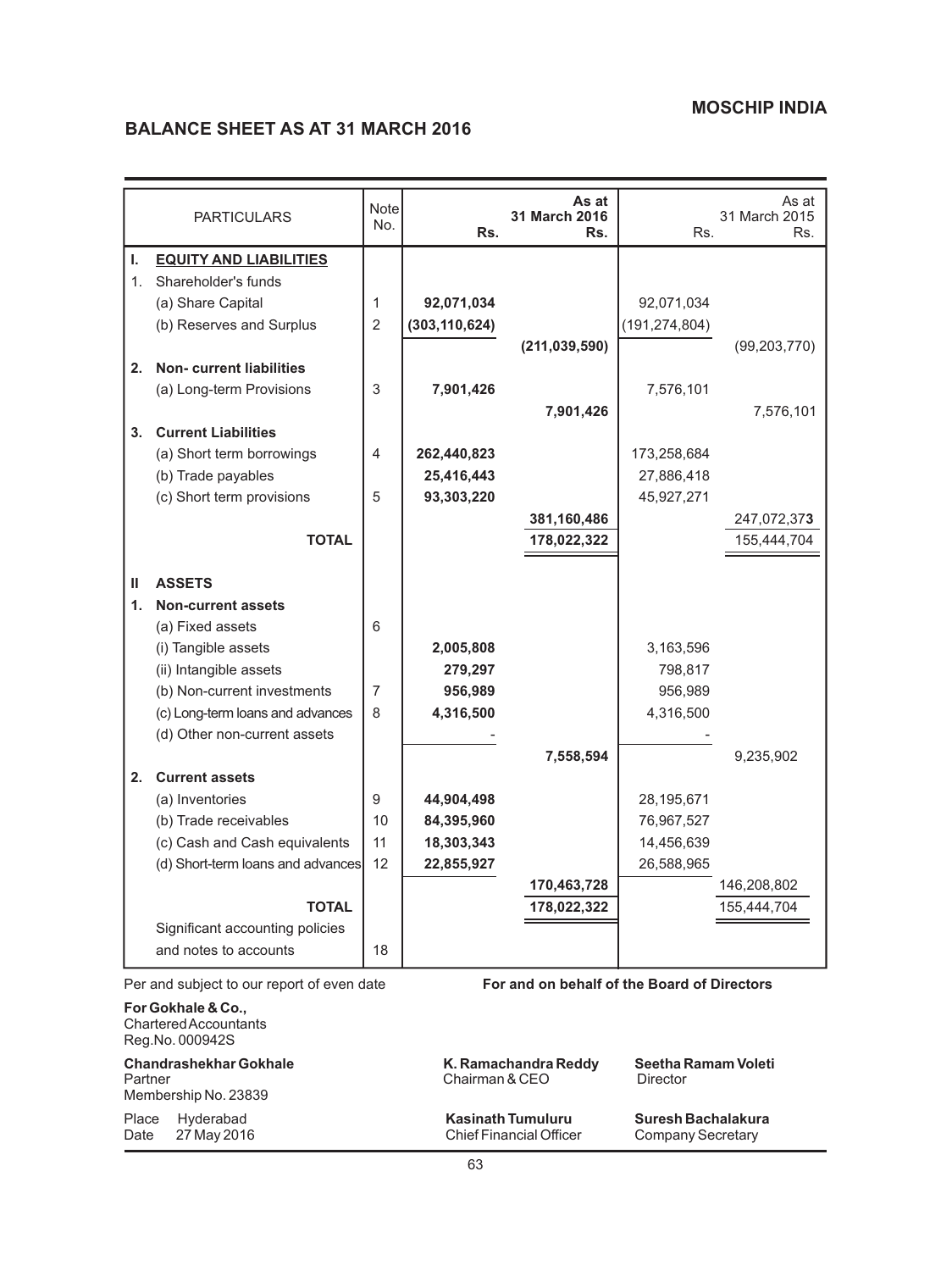### **MOSCHIP INDIA**

## **PROFIT AND LOSS STATEMENT FOR THE YEAR ENDED 31 MARCH 2016**

|         | <b>PARTICULARS</b>                                                                                                                                                 | Note<br>No. | Rs.                                   | As at<br>31 March 2016<br>Rs.                   | Rs.                             | As at<br>31 March 2015<br>Rs.    |
|---------|--------------------------------------------------------------------------------------------------------------------------------------------------------------------|-------------|---------------------------------------|-------------------------------------------------|---------------------------------|----------------------------------|
| L<br>Ш  | Revenue from operations<br>Other Income<br>III Total Revenue (I + II)                                                                                              | 13<br>14    | 50,952,267<br>1,491,919               | 52,444,186                                      | 57,865,619<br>932,738           | 58,798,357                       |
|         | <b>IV</b> Expenses<br>Employee benefits expense<br><b>Finance Costs</b><br>Depreciation and amortization                                                           | 15<br>16    | 61,993,218<br>29,466,425<br>1,764,834 |                                                 | 48,746,376<br>21,267,196        |                                  |
|         | expense<br>Other expense<br><b>Total Expense</b>                                                                                                                   | 17          | 66,280,532                            | 159,505,010                                     | 3,999,521<br>30,202,183         | 104,215,276                      |
|         | V Profit/(Loss) before exceptional<br>and extraordinary items and<br>$tax (III-IV)$<br>VI Exceptional Items                                                        |             |                                       | (107,060,824)<br>25,743                         |                                 | (45, 416, 919)                   |
|         | VII. Profit/ (Loss) before extraordinary<br>items and tax (V-VI)<br>VIII Extraordinary items<br>IX Profit/ (Loss) before tax (VII-VIII)                            |             |                                       | (107, 086, 567)<br>4,723,733<br>(111, 810, 300) |                                 | (45, 416, 919)<br>(45, 416, 919) |
| X.      | Tax expense:<br>(1) Current tax<br>(2) Deferred tax                                                                                                                |             |                                       |                                                 |                                 |                                  |
|         | XIProfit/(Loss) for the period (XI + XIV)                                                                                                                          |             |                                       | (111, 810, 300)                                 |                                 | (45,416,919)                     |
|         | XII Earnings per equity share:<br>Equity Share of face value Rs.2/- each<br>$(1)$ Basic<br>(2) Diluted<br>Significant accounting policies<br>and notes to accounts | 18          |                                       | (2.43)<br>(2.43)                                |                                 | (0.99)<br>(0.99)                 |
|         |                                                                                                                                                                    |             |                                       |                                                 |                                 |                                  |
|         | Per and subject to our report of even date<br>For and on behalf of the Board of Directors                                                                          |             |                                       |                                                 |                                 |                                  |
|         | For Gokhale & Co<br><b>Chartered Accountants</b><br>Reg.No. 000942S                                                                                                |             |                                       |                                                 |                                 |                                  |
| Partner | <b>Chandrashekhar Gokhale</b><br>Membership No. 23839                                                                                                              |             | Chairman & CEO                        | K. Ramachandra Reddy                            | Seetha Ramam Voleti<br>Director |                                  |

Date 27 May 2016 Chief Financial Officer Company Secretary

Place Hyderabad **Kasinath Tumuluru Suresh Bachalakura**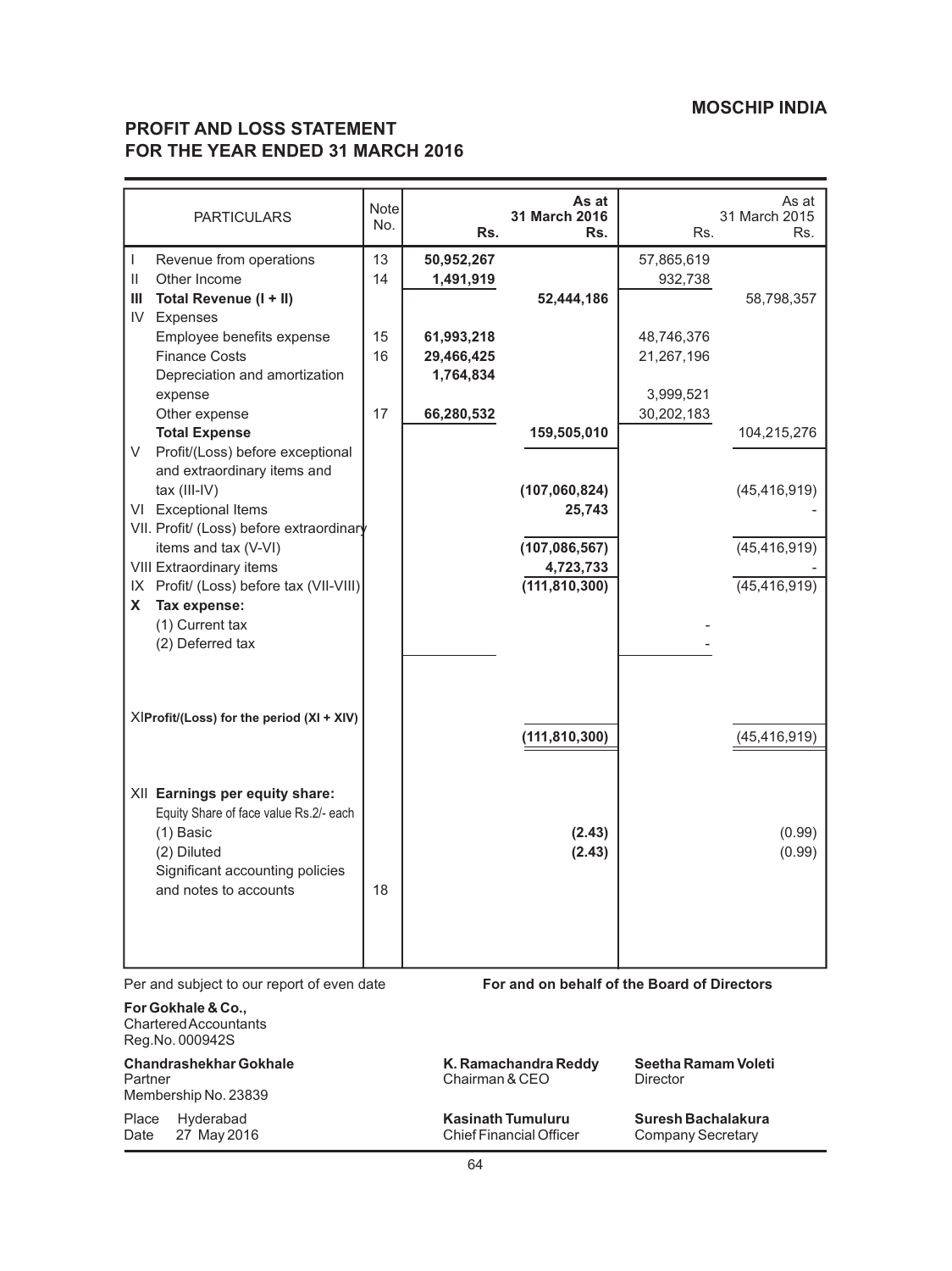| <b>NOTES</b>                                                             | As at<br>31 March 2016 | As at<br>31 March 2015 |
|--------------------------------------------------------------------------|------------------------|------------------------|
|                                                                          | Rs.                    | Rs.                    |
| NOTE - 1                                                                 |                        |                        |
| <b>SHARE CAPITAL</b>                                                     |                        |                        |
| <b>Authorised Share Capital</b>                                          | 555,000,000            | 555,000,000            |
| 275,000,000 (Previous Year 275,000,000 @ Rs.2/- each)                    |                        |                        |
| equity shares of Rs.2/- each                                             |                        |                        |
| <b>Issued share capital</b>                                              |                        |                        |
| 47,750,589 ( Previous Year 47,750,589 @ Rs.2/- each)                     |                        |                        |
| equity shares of Rs.2/- each                                             | 95,501,178             | 95,501,178             |
| Subscribed and fully paid share capital                                  |                        |                        |
| 46,035,517 (Previous Year 46,035,517 @ Rs.2/- each)                      |                        |                        |
| equity shares of Rs.2/- each                                             | 92,071,034             | 92,071,034             |
| Shareholders having more than 5% of the shares with                      |                        |                        |
| the number of shares & Percentage                                        |                        |                        |
| Name of the<br>2015-16<br>2014-15                                        |                        |                        |
| <b>Shareholder</b><br><b>No. of Shares</b><br>%<br>No. of Shares<br>$\%$ |                        |                        |
| 1) K Ramachandra<br>3,050,037 6.63%<br>3,050,037<br>6.63%                |                        |                        |
| Reddy                                                                    |                        |                        |
| 2) ESS Tech.<br>5.06%<br>2,329,092 5.06%<br>2,329,092                    |                        |                        |
| International Inc                                                        |                        |                        |
| <b>TOTAL</b>                                                             | 92,071,034             | 92,071,034             |
| NOTE - 2                                                                 |                        |                        |
| <b>RESERVES AND SURPLUS:</b>                                             |                        |                        |
|                                                                          |                        |                        |
| <b>Capital Reserves:</b>                                                 | 1,250,000              |                        |
| <b>State Govt Subsidy</b>                                                |                        | 1,250,000              |
| Retained Earnings (Depreciation Reserve as per New Co. Act 2013)         | (13, 588, 158)         | (13, 562, 639)         |
|                                                                          |                        |                        |
| <b>Forfeited Share Warrants:</b>                                         |                        |                        |
| Opening Balance                                                          | 5,431,250              | 5,431,250              |
| Additions                                                                |                        |                        |
|                                                                          | 5,431,250              | 5,431,250              |
|                                                                          |                        |                        |
|                                                                          |                        |                        |
|                                                                          |                        |                        |
|                                                                          |                        |                        |
| Surplus, showing allocations and appropriations such as                  |                        |                        |
| dividend, Bonus Shares and transfer to / from reserves                   |                        |                        |
| <b>Opening Balance</b>                                                   | (184, 393, 415)        | (1, 173, 894, 552)     |
| Add: Current Year Surplus                                                | (111, 810, 300)        | (45, 416, 919)         |
|                                                                          | (296, 203, 716)        | (1,219,311,471)        |
| Less: Reduction in losses under the scheme of Capital Reduction          |                        | 1,034,918,056          |
|                                                                          | (296, 203, 716)        | (184, 393, 415)        |
|                                                                          |                        |                        |
| <b>TOTAL</b>                                                             | (303, 110, 624)        | (191,274,804           |
|                                                                          |                        |                        |
|                                                                          |                        |                        |
|                                                                          |                        |                        |
|                                                                          |                        |                        |

÷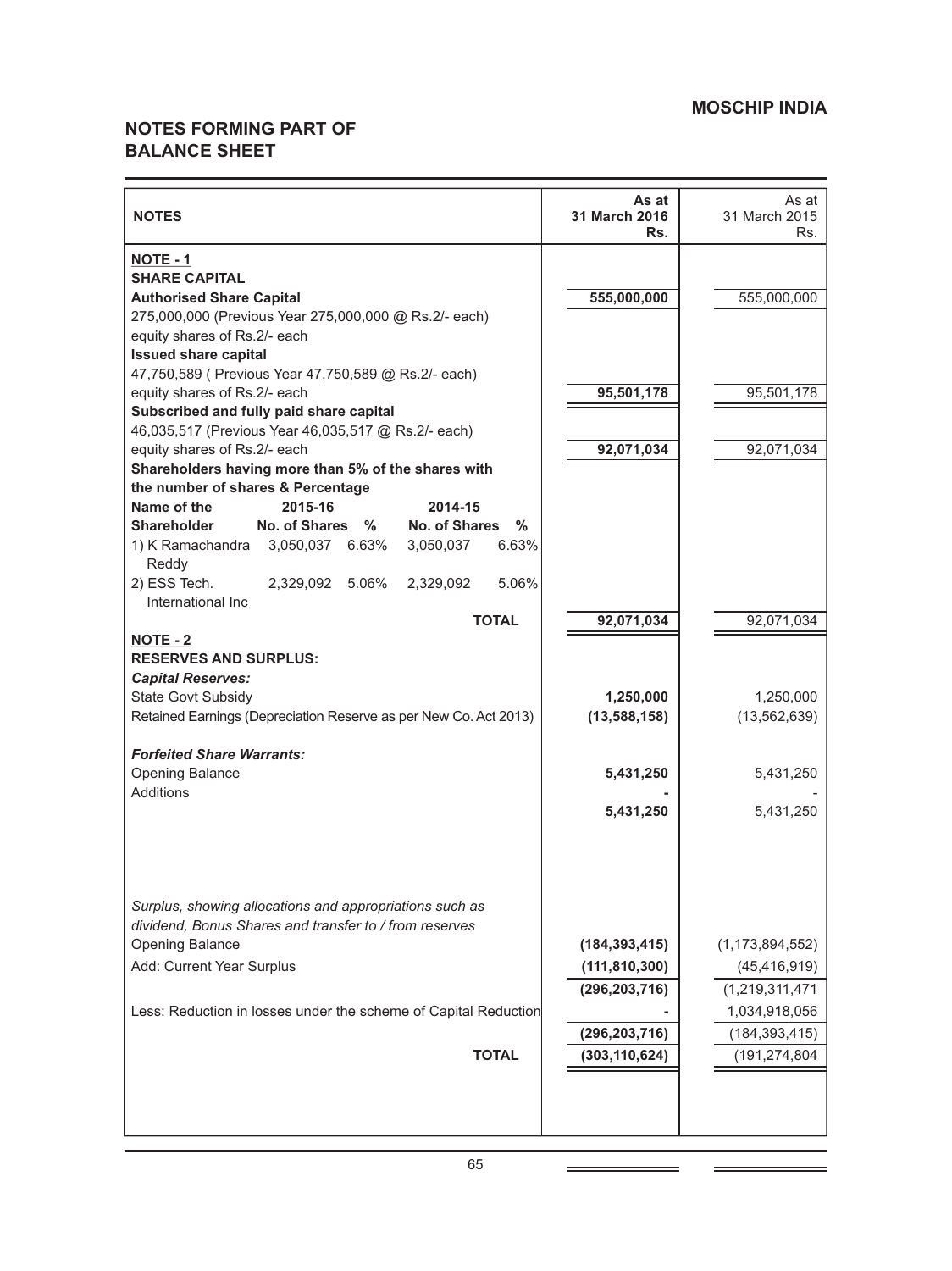| <b>NOTES</b>                                                                                                                                                                                                                                                                                                                                                                                                                                                                                | As at<br>31 March 2016<br>Rs.                   | As at<br>31 March 2015<br>Rs.       |
|---------------------------------------------------------------------------------------------------------------------------------------------------------------------------------------------------------------------------------------------------------------------------------------------------------------------------------------------------------------------------------------------------------------------------------------------------------------------------------------------|-------------------------------------------------|-------------------------------------|
| NOTE - 3                                                                                                                                                                                                                                                                                                                                                                                                                                                                                    |                                                 |                                     |
| <b>LONG TERM PROVISIONS:</b>                                                                                                                                                                                                                                                                                                                                                                                                                                                                |                                                 |                                     |
| Leave Encashment                                                                                                                                                                                                                                                                                                                                                                                                                                                                            | 2,076,603                                       | 1,555,451                           |
| Gratuity                                                                                                                                                                                                                                                                                                                                                                                                                                                                                    | 5,824,823                                       | 6,020,650                           |
|                                                                                                                                                                                                                                                                                                                                                                                                                                                                                             |                                                 |                                     |
| <b>TOTAL</b>                                                                                                                                                                                                                                                                                                                                                                                                                                                                                | 7,901,426                                       | 7,576,101                           |
|                                                                                                                                                                                                                                                                                                                                                                                                                                                                                             |                                                 |                                     |
| <b>NOTE - 4</b><br><b>SHORT TERM BORROWINGS</b><br>Loan from Bank (Packing Credit)<br>(Export Packing Credit facility obtained from UCO Bank is<br>secured by hypothecation by way of first charge on stocks<br>of finished goods, raw materials, work in progress, stores<br>and spares and book debts, and second charge in respect<br>of other movable assets, and guaranteed by Chairman and<br>managing Director) Terms of repayment is 180 days from<br>the date of availment of loan | 14,297,119                                      | 12,480,409                          |
| Loan From Directors (ICD)                                                                                                                                                                                                                                                                                                                                                                                                                                                                   | 80,000,000                                      |                                     |
| <b>Loans and Advances from Related Parties - Unsecured</b>                                                                                                                                                                                                                                                                                                                                                                                                                                  |                                                 |                                     |
| <b>Loan From Directors</b><br>Moschip Semiconductor Technology, USA                                                                                                                                                                                                                                                                                                                                                                                                                         | 156,305,290<br>11,838,414                       | 146,035,290<br>14,742,985           |
|                                                                                                                                                                                                                                                                                                                                                                                                                                                                                             |                                                 |                                     |
| <b>TOTAL</b>                                                                                                                                                                                                                                                                                                                                                                                                                                                                                | 262,440,823                                     | 173,258,684                         |
| NOTE - 5<br><b>SHORT TERM PROVISIONS</b><br>Provision for Expenses<br><b>TDS Payable</b><br>Service Tax Payable<br>Provision for Doubtful Debts                                                                                                                                                                                                                                                                                                                                             | 4,347,009<br>4,324,950<br>837,512<br>40,000,000 | 2,171,507<br>6,921,345<br>3,017,523 |
| Interest Payable                                                                                                                                                                                                                                                                                                                                                                                                                                                                            | 31,726,078                                      | 19,905,426                          |
| Salaries Payable                                                                                                                                                                                                                                                                                                                                                                                                                                                                            | 5,953,811                                       | 9,101,229                           |
| Director Remuneration Payable                                                                                                                                                                                                                                                                                                                                                                                                                                                               | 5,970,619                                       | 4,407,897                           |
| ESI, PT and PF Payable                                                                                                                                                                                                                                                                                                                                                                                                                                                                      | 143,241                                         | 402,344                             |
|                                                                                                                                                                                                                                                                                                                                                                                                                                                                                             | 93,303,220                                      | 45,927,271                          |
|                                                                                                                                                                                                                                                                                                                                                                                                                                                                                             |                                                 |                                     |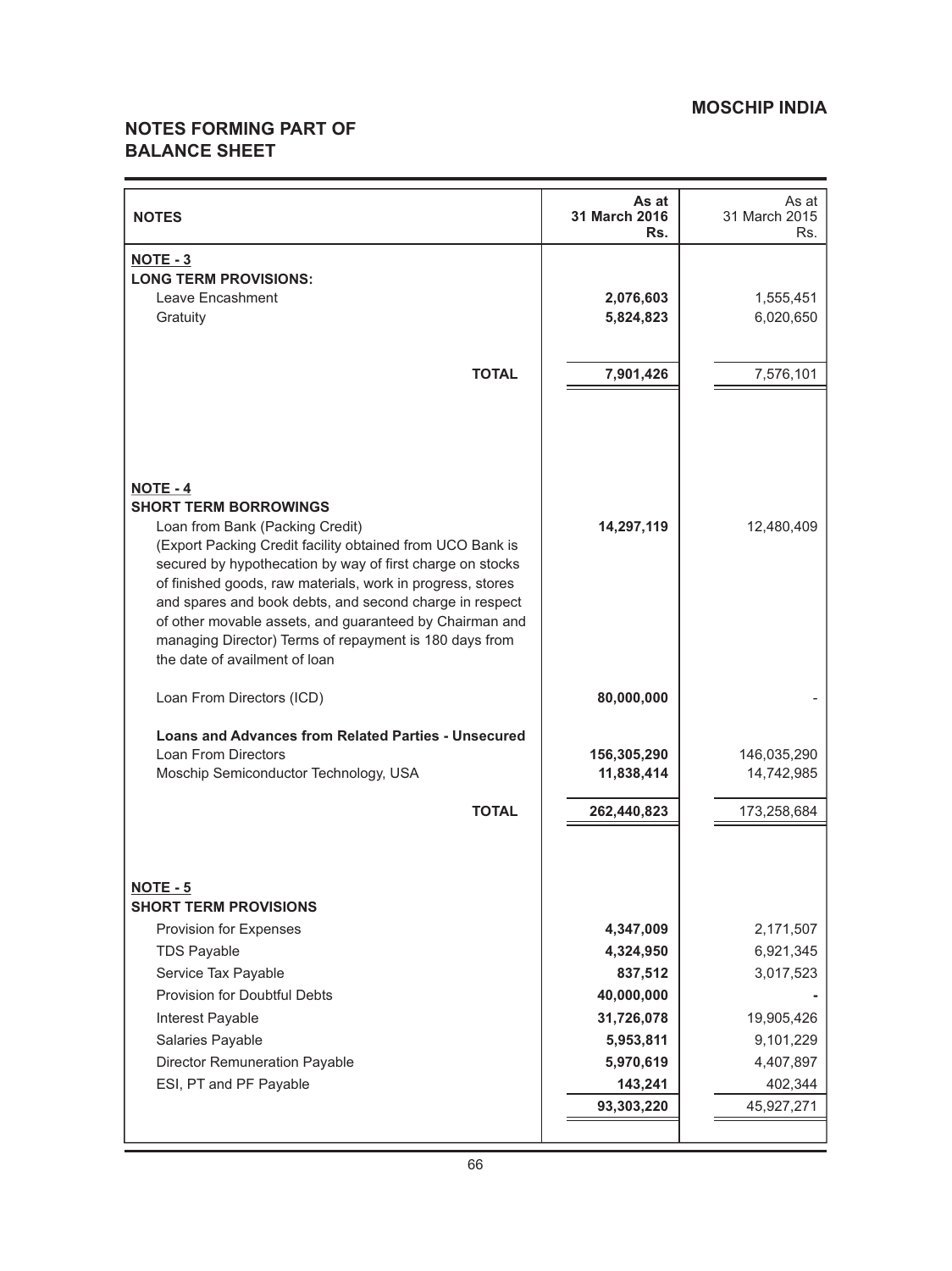|                          | FIXED ASSETS<br>NOTE-6        |                                       |                                 |                                        |                             |                             |                     |                                            |                             | (Amount in Rupees)          |                             |
|--------------------------|-------------------------------|---------------------------------------|---------------------------------|----------------------------------------|-----------------------------|-----------------------------|---------------------|--------------------------------------------|-----------------------------|-----------------------------|-----------------------------|
|                          |                               |                                       |                                 | GROSS BLOCK                            |                             |                             | <b>DEPRECIATION</b> |                                            |                             |                             | <b>NET BLOCK</b>            |
| S.No.                    | Description                   | nce as at<br>1.04.2015<br>이 이번<br>이 기 | during<br>the Year<br>Additions | during the<br>Year<br><b>Deletions</b> | Balance as at<br>31.03.2016 | Balance as at<br>01.04.2015 | For the Year        | etions) during<br>the Year<br>Addidion(Del | Balance as at<br>31.03.2016 | 31.03.2016<br>Balance as at | Balance as at<br>31.03.2015 |
|                          | <b>Tangible Assets</b>        |                                       |                                 |                                        |                             |                             |                     |                                            |                             |                             |                             |
| $\overline{\phantom{0}}$ | Computers                     | 780,827<br>Z                          | 294,951                         | 840,226                                | 24,235,551                  | 23,700,908                  | 488,415             | 840,226                                    | 23,349,098                  | 886,454                     | 1,079,919                   |
| $\sim$                   | Electrical<br>Installation    | 694,898                               | $\circ$                         | 191,679                                | 1,503,219                   | 1,277,720                   | 136,770             | 16,126                                     | 1,398,365                   | 104,854                     | 417,178                     |
| S                        | Plant and<br>Machinery        | 483,349                               | $\circ$                         | 39,650                                 | 1,443,699                   | 1,413,076                   | 17,537              | (33, 384)                                  | 1,397,228                   | 46,471                      | 70,273                      |
| 4                        | Furniture and<br>Fitting      | 921,287<br>က                          | $\circ$                         | 228,328                                | 3,692,959                   | 3,573,746                   | 131,311             | 222,871                                    | 3,482,187                   | 210,772                     | 347,541                     |
| 5                        | Office Equipment              | ,483,605                              | $\circ$                         | 156,609                                | 2,326996                    | 2,379,110                   | 66,445              | 146,387                                    | 2,299,167                   | 27,829                      | 104,495                     |
| $\circ$                  | Vehicles                      | 84,257                                | $\circ$                         | $\circ$                                | 84,257                      | 80,952                      | 3,032               | $\circ$                                    | 83,984                      | 273                         | 3,305                       |
| $\overline{ }$           | Lab Equipment                 | 220,048                               | $\circ$                         | 44,889                                 | 6,175,159                   | 6,107,345                   | 59,078              | 34,963                                     | 6,131,460                   | 43,699                      | 112,703                     |
| $\infty$                 | Emprovements<br>Leasehold     | ,190,947                              | $\circ$                         | $\circ$                                | 2,190,947                   | 1,162,763                   | 342,728             | $\circ$                                    | 1,505,491                   | 685,456                     | 1,028,184                   |
|                          | <b>TOTAL</b>                  | 859,217<br>a,                         | 294,951                         | 1,501,382                              | 41,652,786                  | 39,695,620                  | 1,245,316           | 1,227,188                                  | 39,646,979                  | 2,005,808                   | 3,163,597                   |
| $\overline{\phantom{0}}$ | Intangible Assets<br>Software | ,349,317<br>8                         | $\circ$                         | $\circ$                                | 62,349,317                  | 60,550,501                  | 519,519             | $\circ$                                    | 62,070,020                  | 279,297                     | 798,816                     |
|                          | <b>TOTAL</b>                  | ,349,317<br>ଌ                         | $\circ$                         | $\circ$                                | 62,349,317                  | 61,550,501                  | 519,519             | $\circ$                                    | 62,070,020                  | 279,279                     | 798,816                     |
|                          | <b>GRAND TOTAL</b>            | 208,534<br>105                        | 294,951                         | ,501,382                               | 04,002,103                  | 101,246,121                 | 1,764,835           | 1,227,188                                  | 01,716,999                  | 2,285,105                   | 3,962,413                   |
|                          | Previous Year                 | ,329,606<br>SG                        | 92,250                          | 13,562,639                             | 42,859,217                  | 36,468,500                  | 3,212,038           | 15,084                                     | 39,695,620                  | 3,163,597                   | $\overline{\circ}$          |

**MOSCHIP INDIA**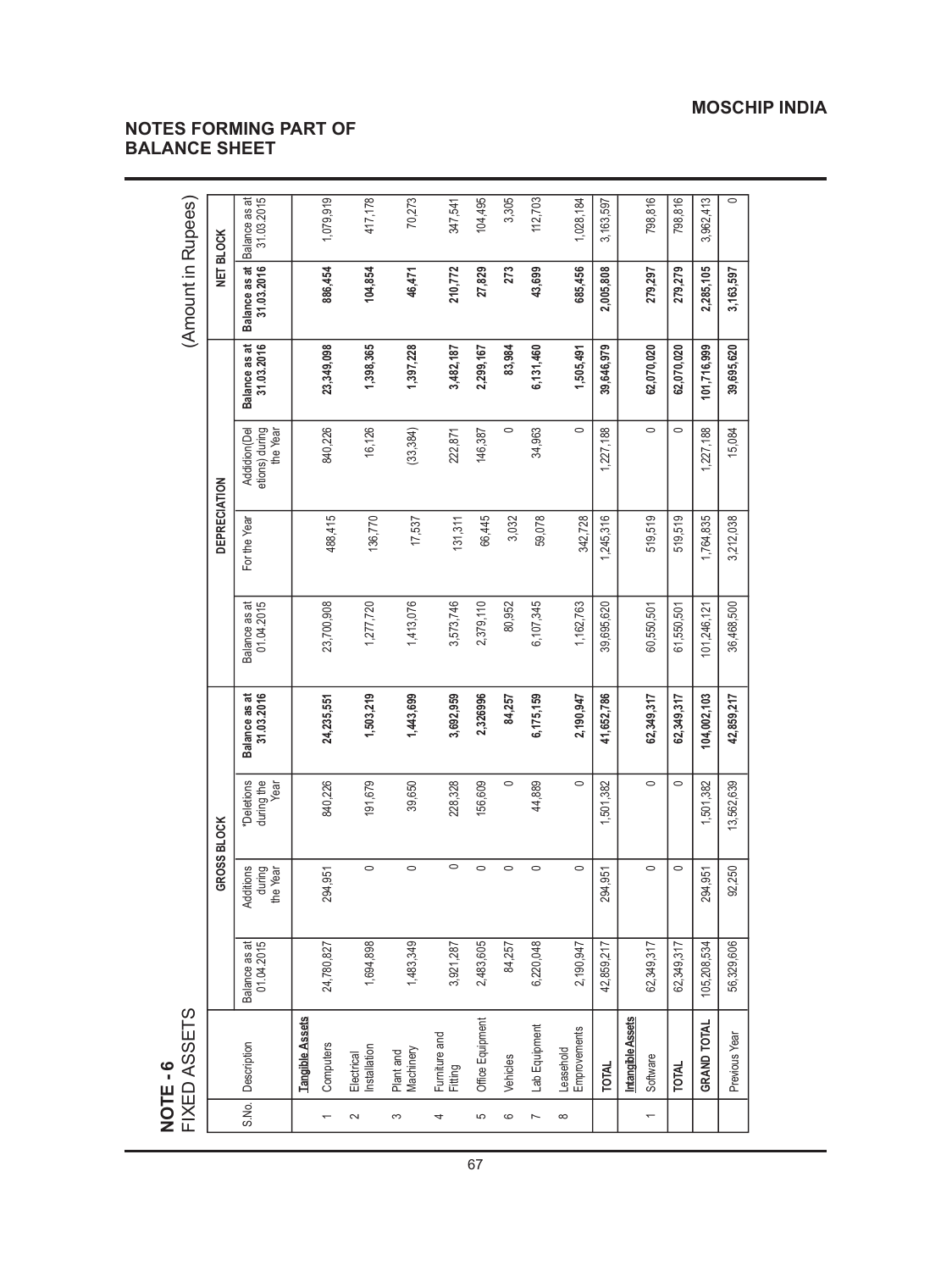| <b>NOTES</b>                                                                                                                                                                                                                                                                                                  |              | As at<br>31 March 2016<br>Rs.              | As at<br>31 March 2015<br>Rs.              |
|---------------------------------------------------------------------------------------------------------------------------------------------------------------------------------------------------------------------------------------------------------------------------------------------------------------|--------------|--------------------------------------------|--------------------------------------------|
| NOTE - 7<br><b>NON CURRENT INVESTMENTS:</b><br>Investments<br>Unquoted<br>a) Wholly-owned Subsidiary:<br>19,192,404 (Previous Year 19,192,404) shares of<br>MosChip Semiconductor Technology USA<br>(a company incorporated in USA)<br>At Cost                                                                |              | 956,989                                    | 956,989                                    |
|                                                                                                                                                                                                                                                                                                               |              |                                            |                                            |
|                                                                                                                                                                                                                                                                                                               | <b>TOTAL</b> | 956,989                                    | 956,989                                    |
| NOTE - 8<br><b>LONG TERM LOANS &amp; ADVANCES -</b><br>(Unsecured, Considered Good):<br><b>Deposits</b><br><b>Deposit - Government Authorities</b><br>Deposits -Telephone<br><b>Deposits - Others</b><br>Deposits - Others<br>Deposits - Rent<br><b>Other Loans &amp; Advances</b><br>Moschip Employees Trust |              | 29,400<br>10,100<br>1,482,000<br>2,795,000 | 29,400<br>10,100<br>1,482,000<br>2,795,000 |
|                                                                                                                                                                                                                                                                                                               | <b>TOTAL</b> | 4,316,500                                  | 4,316,500                                  |
| NOTE - 9<br><b>INVENTORIES</b><br>Work In Progress                                                                                                                                                                                                                                                            | <b>TOTAL</b> | 44,908,498<br>44,908,498                   | 28,195,671<br>28,195,671                   |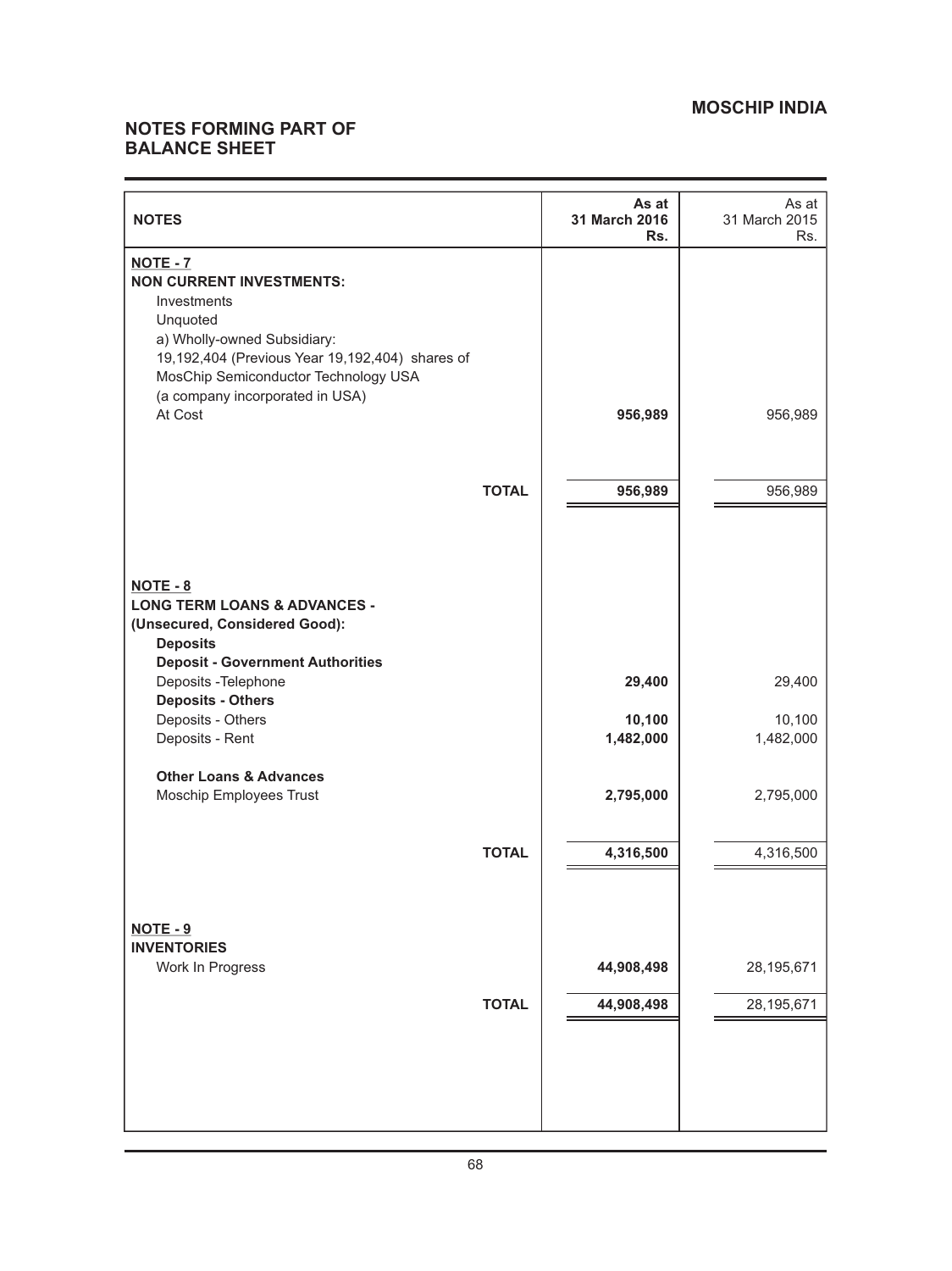| <b>NOTES</b>                                                                                                                                                                                                                                                                                           |              | As at<br>31 March 2016<br>Rs.                                                         | As at<br>31 March 205<br>Rs.                                              |
|--------------------------------------------------------------------------------------------------------------------------------------------------------------------------------------------------------------------------------------------------------------------------------------------------------|--------------|---------------------------------------------------------------------------------------|---------------------------------------------------------------------------|
| <b>NOTE - 10</b><br><b>TRADE RECEIVABLES:</b><br>(Unsecured, Considered Good)<br>Outstanding for a period exceeding six months<br>(Unsecured, Considered Good)<br>Outstanding for a period exceeding six months<br><b>Others</b>                                                                       | <b>TOTAL</b> | 36,037,550<br>40,000,000<br>8,358,410<br>84,395,960                                   | 71,667,722<br>5,299,805<br>76,967,527                                     |
| <b>NOTE - 11</b><br><b>CASH AND CASH EQUIVALENTS:</b><br>Cash on hand<br><b>Balance with Scheduled Banks</b><br>- In Current accounts<br>- In fixed deposit accounts<br>(Rs.15,513,981 (Previous Year Rs.11,304,180/-)<br>pledged towards margin on Bank Guarantee)                                    | <b>TOTAL</b> | 10,293<br>2,779,069<br>15,513,981<br>18,303,343                                       | 16,881<br>3,135,579<br>11,304,180<br>14,456,639                           |
| <b>NOTE - 12</b><br><b>SHORT TERM LOANS &amp; ADVANCES:</b><br><b>Other Loans &amp; Advances -</b><br>(Unsecured, Considered Good)<br><b>Prepaid Expenses</b><br>Service Tax Input Credit<br>Interest Accrued but not due<br>Prepaid Income Tax - TDS<br>Advance to Employees<br><b>Other Advances</b> | <b>TOTAL</b> | 2,151,931<br>4,002,262<br>298,860<br>15,224,990<br>145,707<br>1,032,177<br>22,855,927 | 10,902,735<br>3,877,309<br>404,112<br>11,216,362<br>188,448<br>26,588,965 |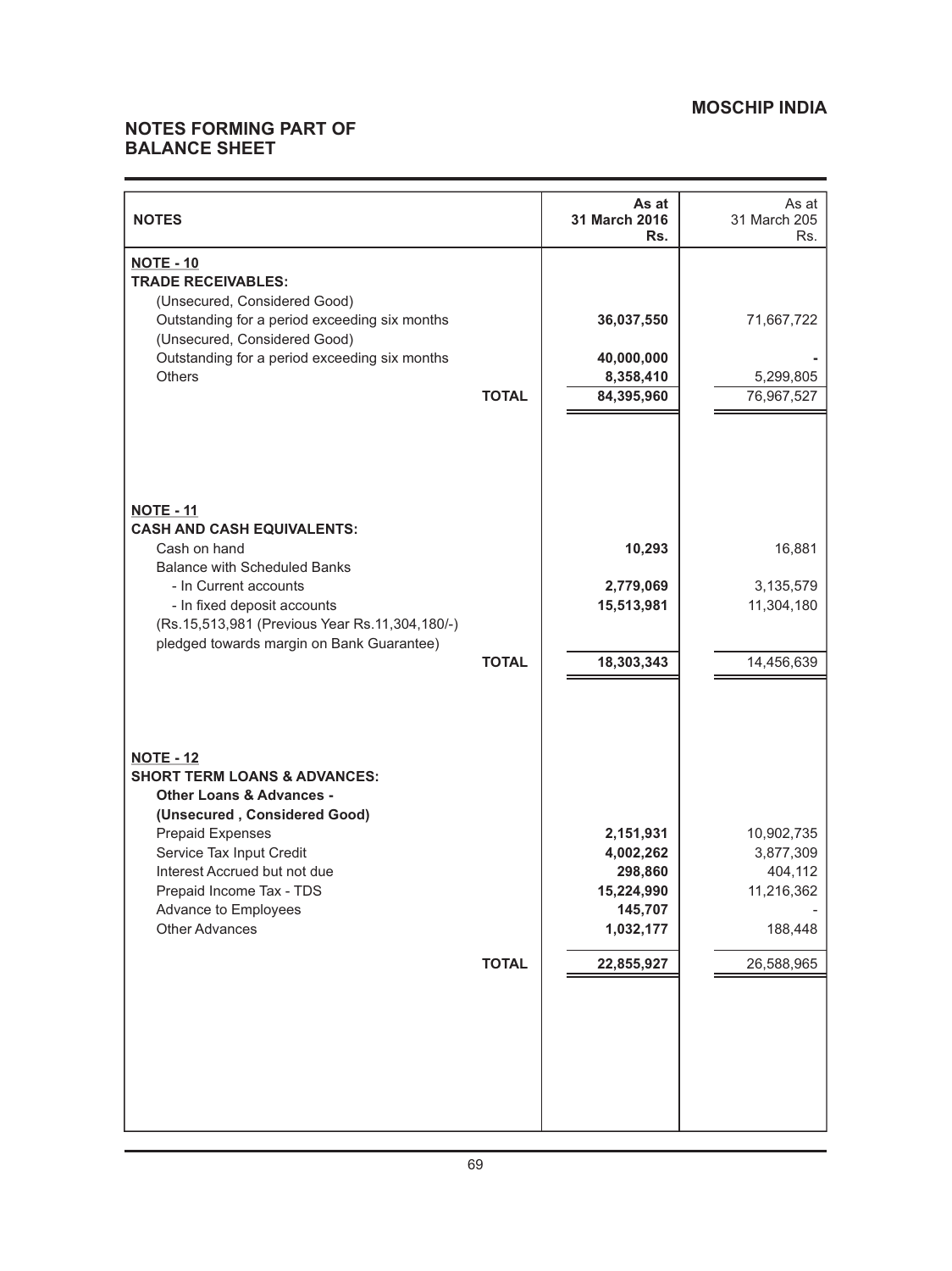## **MOSCHIP INDIA**

## **NOTES FORMING PART OF PROFIT AND LOSS STATEMENT**

| <b>NOTES</b>                                                                                                                                                                                                 |              | As at<br>31 March 2016<br>Rs.                     | As at<br>31 March 2015<br>Rs.                     |
|--------------------------------------------------------------------------------------------------------------------------------------------------------------------------------------------------------------|--------------|---------------------------------------------------|---------------------------------------------------|
| <b>NOTE - 13</b><br><b>REVENUE FROM OPERATIONS:</b><br><b>Software Services</b>                                                                                                                              |              | 50,952,267                                        | 57,865,619                                        |
|                                                                                                                                                                                                              | <b>TOTAL</b> | 50,952,267                                        | 57,865,619                                        |
| <b>NOTE - 14</b><br><b>OTHER INCOME:</b><br>Interest Earned (Gross)                                                                                                                                          |              | 1,491,919                                         | 932,738                                           |
|                                                                                                                                                                                                              | <b>TOTAL</b> | 1,491,919                                         | 932,738                                           |
| <b>NOTE - 15</b><br><b>EMPLOYEE BENEFITS EXPENSES:</b><br>Salaries and Other Allowances to Employees<br>Contribution to PF, ESI & Gratuity<br><b>Directors Remuneration</b><br><b>Staff Welfare Expenses</b> |              | 53,503,930<br>2,371,777<br>3,900,000<br>2,217,511 | 39,753,408<br>2,564,504<br>4,800,000<br>1,628,464 |
|                                                                                                                                                                                                              | <b>TOTAL</b> | 61,993,218                                        | 48,746,376                                        |
|                                                                                                                                                                                                              |              |                                                   |                                                   |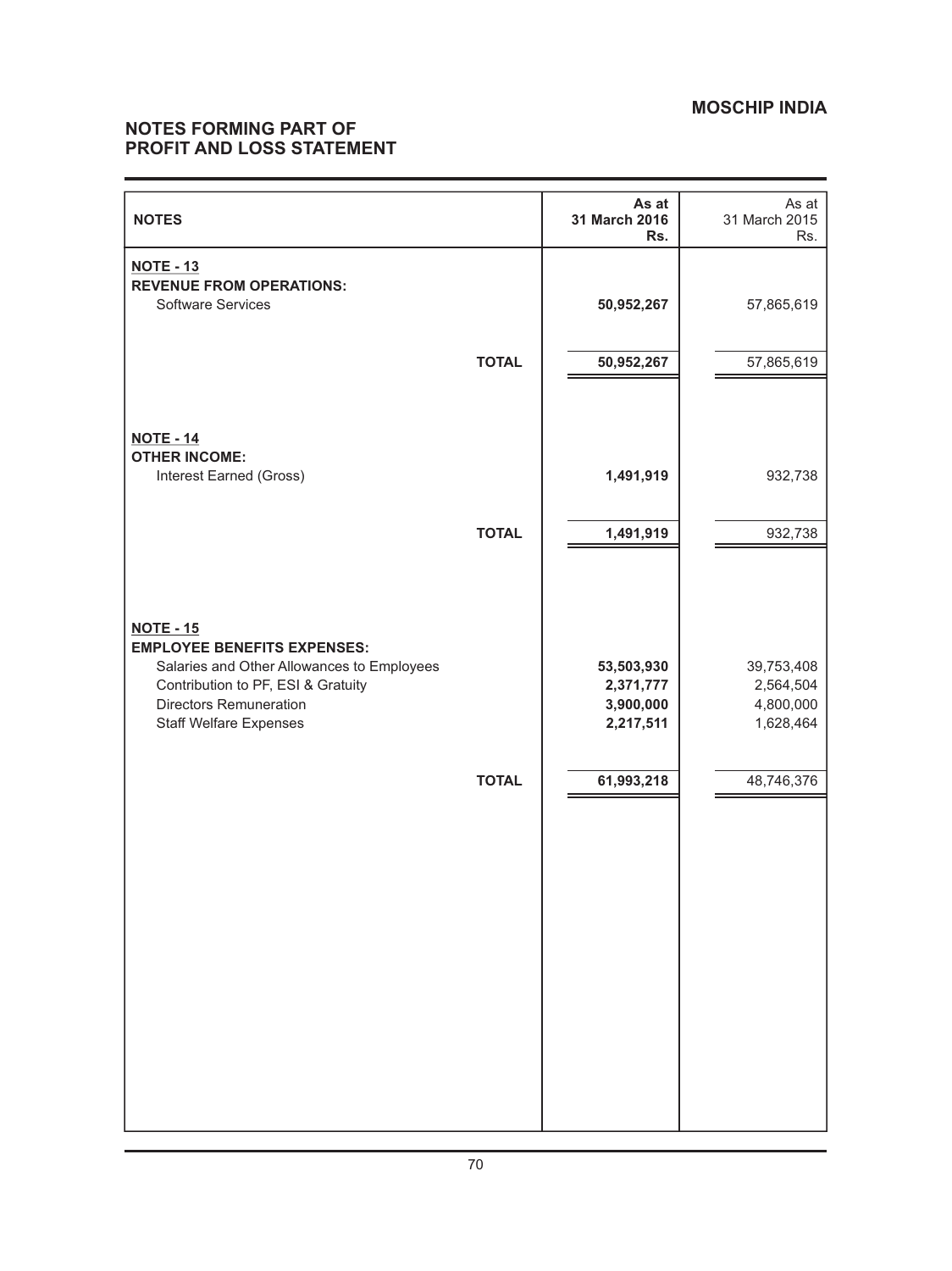### **NOTES FORMING PART OF PROFIT AND LOSS STATEMENT**

|                                             |              | As at         | As at         |
|---------------------------------------------|--------------|---------------|---------------|
| <b>NOTES</b>                                |              | 31 March 2016 | 31 March 2015 |
|                                             |              | Rs.           | Rs.           |
| <b>NOTE - 16</b>                            |              |               |               |
| <b>FINANCE COST:</b>                        |              |               |               |
| Interest on Packing Credit                  |              | 2,354,597     | 1,702,018     |
| Interest on loan from Directors             |              | 25,957,149    | 19,327,540    |
| Interest on ICD                             |              | 843,088       |               |
| <b>Bank Charges</b>                         |              | 311,591       | 237,638       |
|                                             | <b>TOTAL</b> | 29,466,425    | 21,267,196    |
|                                             |              |               |               |
|                                             |              |               |               |
| <b>NOTE - 17</b>                            |              |               |               |
| <b>OTHER EXPENSES:</b>                      |              |               |               |
| Rent                                        |              | 4,907,606     | 4,782,169     |
| <b>Electricity Charges</b>                  |              | 1,747,580     | 1,711,898     |
| Consumables                                 |              | 347,155       | 22,655        |
| Software Charges                            |              | 10,365,806    | 15,188,428    |
| <b>Communication Expenses</b>               |              | 267,411       | 262,273       |
| <b>Directors Sitting Fee</b>                |              | 264,000       | 210,000       |
| <b>Printing and Stationery</b>              |              | 93,171        | 73,498        |
| Postage, Telegrams and Telephones           |              | 679,284       | 480,142       |
| Fees, Rates and Taxes                       |              | 789,811       | 101,785       |
| Repairs and Maintenance                     |              | 118,526       | 402,689       |
| <b>Travelling and Conveyance</b>            |              | 1,823,841     | 817,983       |
| <b>Advertisement Expenses</b>               |              | 152,452       | 174,444       |
| Payment to Auditors                         |              | 211,000       | 273,500       |
| Insurance                                   |              | 668,436       | 1,169,092     |
| Professional charges                        |              | 1,244,978     | 1,615,698     |
| <b>Recruitment Expenses</b>                 |              | 203,935       | 197,832       |
| <b>General Expenses</b>                     |              | 4,387,597     | 4,159,713     |
| Provision for Doubtful Debts                |              | 40,000,000    |               |
| Realised Loss/(Gain) on Forex Fluctuation   |              | (23, 343)     | (13, 704)     |
| Unrealised Loss/(Gain) on Forex Fluctuation |              | (1,968,714)   | (1,427,912)   |
|                                             |              |               |               |
|                                             | <b>TOTAL</b> | 66,280,532    | 30,202,183    |
|                                             |              |               |               |
|                                             |              |               |               |
|                                             |              |               |               |
|                                             |              |               |               |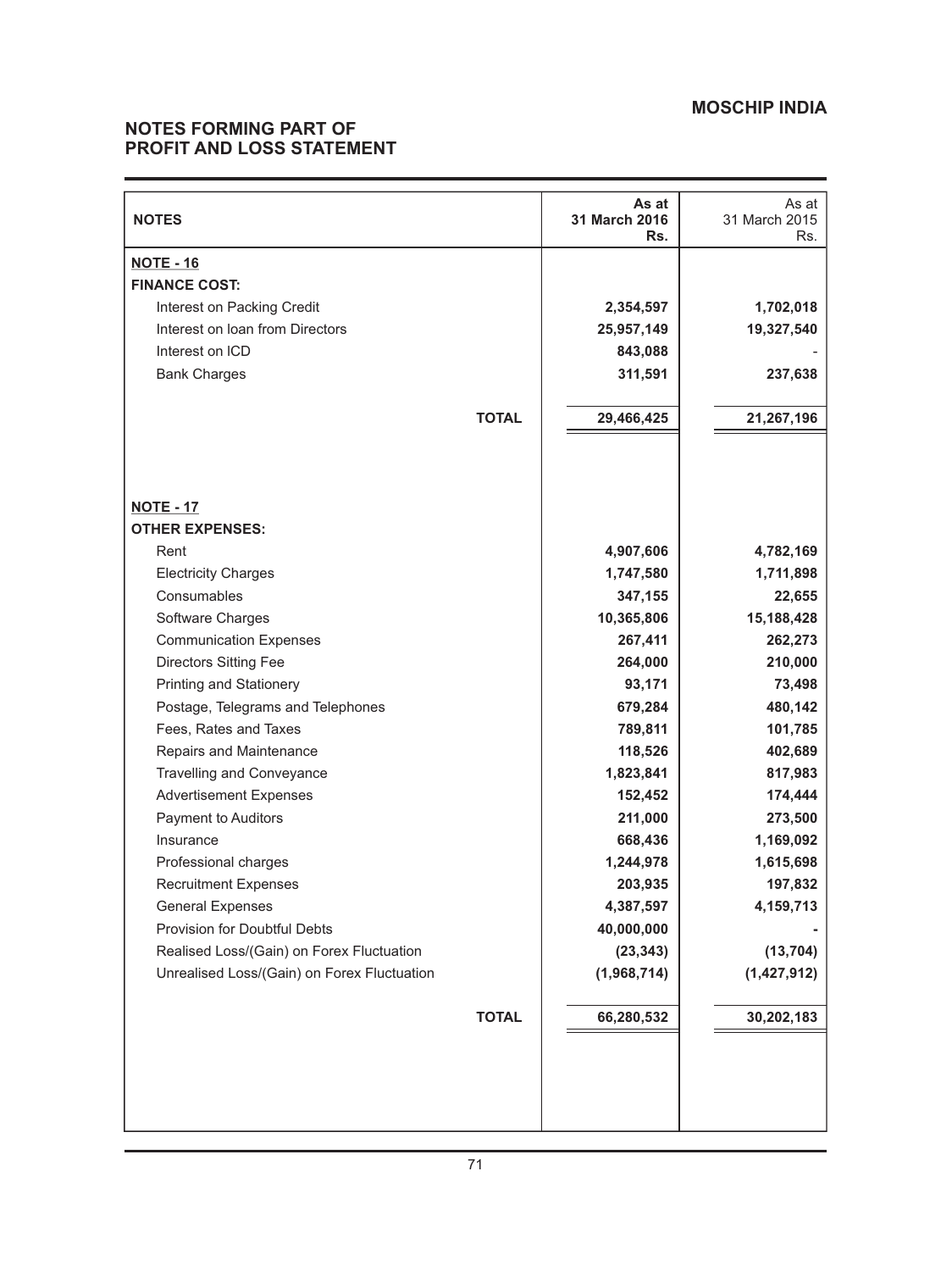### **Notes to the Financial Statements for the year ended 31 March 2016**

### **18: Significant accounting policies and notes on accounts**

### **Company overview**

MosChip Semiconductor Technology Limited (and reduced) ("MosChip" or "the Company") is a fabless semiconductor company engaged in providing customized Services in application specific integrated circuits (ASICs), System on Chip (SOC) and Software technology services to its clients across the globe. MosChip has its headquarters in Hyderabad, India

### **18.1 Significant Accounting Policies**

### **18.1.1 Basis for Preparation of Financial Statements**

The financial statements have been prepared to comply in all material respects with the mandatory Accounting Standards issued by the Institute of Chartered Accountants of India (ICAI) and the relevant provisions of the Companies Act, 2013. The financial statements have been prepared under the historical cost convention on an accrual basis. The accounting policies have been consistently applied by the Company and are consistent with those used during the previous year.

### **18.1.2 Use of Estimates**

The presentation of financial statements in conformity with generally accepted accounting principles requires management to make estimates and assumptions that affect the amounts reported in the financial statements and accompanying notes. Examples of such estimates include future obligations under employee retirement benefit plans and the useful life of fixed assets. Although these estimates are based on management's best knowledge of current events and actions the Company may undertake in future, actual results ultimately may differ from the estimates.

### **18.1.3 Revenue Recognition**

Revenue from software sales / Services are recognized and billed as per the terms of specific contracts.

Interest income is recognized on accrual basis.

Provision for doubtful debts are recorded in the period in which such losses become probable based on the current estimates.

### **18.1.4 Fixed Assets and Capital Work-in-Progress**

Fixed Assets are stated at cost of acquisition inclusive of inland freight, duties and taxes and incidental expenditure incurred during installation wherever applicable.

Leasehold improvements represent expenses incurred towards civil works, interior furnishings, etc. on the leased premises.

Capital work-in-progress comprises outstanding advances paid to acquire fixed assets, and the cost of fixed assets that are not yet ready for their intended use at the balance sheet date.

Fixed Assets sold or retired from active use are eliminated from accounts by removing the related

cost and accumulated depreciation. On elimination or removal any gain or loss is included in the results of operations.

### **18.1.5 Depreciation**

Depreciation on Fixed Assets other than Improvement to Leasehold Premises provided as per Schedule II of the Companies Act, 2013.

Depreciation on additions and deletions to assets during the year is charged to revenue pro rata to the period of their use.

Leasehold Improvements are amortized over the estimated useful life.

Assets costing less than Rs.5,000/- individually have been fully depreciated in the year of purchase.

### **18.1.6 Impairment of Fixed Assets**

Consideration is given at each balance sheet date to determine whether there is any indication of impairment of the carrying amount of the Company's fixed assets. If any indication exists, an asset's recoverable amount is estimated. An impairment loss is recognized whenever the carrying amount of an asset exceeds recoverable amount.

### **18.1.7 Foreign Exchange Transactions**

**Initial Recognition:** Foreign currency transactions are recorded in the reporting currency, by applying to the foreign currency amount the exchange rate between the reporting currency and the foreign currency approximately at the date of the transaction.

**Conversion:** Foreign currency monetary items are reported using the closing rate. Nonmonetary items, which are carried in terms of historical cost denominated in a foreign currency, are reported using the exchange rate at the date of the transaction.

**Exchange Differences:** Exchange differences arising on the settlement or conversion of monetary items, are recognised as income or as expenses in the period in which they arise except those arising on liabilities pertaining to fixed assets acquired from outside India, which are adjusted with the cost of the fixed assets.

**Foreign Operations:** The financial statements of an integral foreign operation are translated as if the transactions of the foreign operation have been those of the Company itself. Exchange differences arising on a monetary item forming part of net investment in a non-integral foreign operation is accumulated in foreign currency translation reserve until disposal of the net investments.

### **18.1.8 Investments**

Investments are classified into current investments and long-term investments. Current Investments are carried at the lower of cost and fair value, and provision is made to recognize any decline in the carrying value. Long-term investments are carried at cost, and provision is made to recognize any decline, other than temporary, in the value of such investment.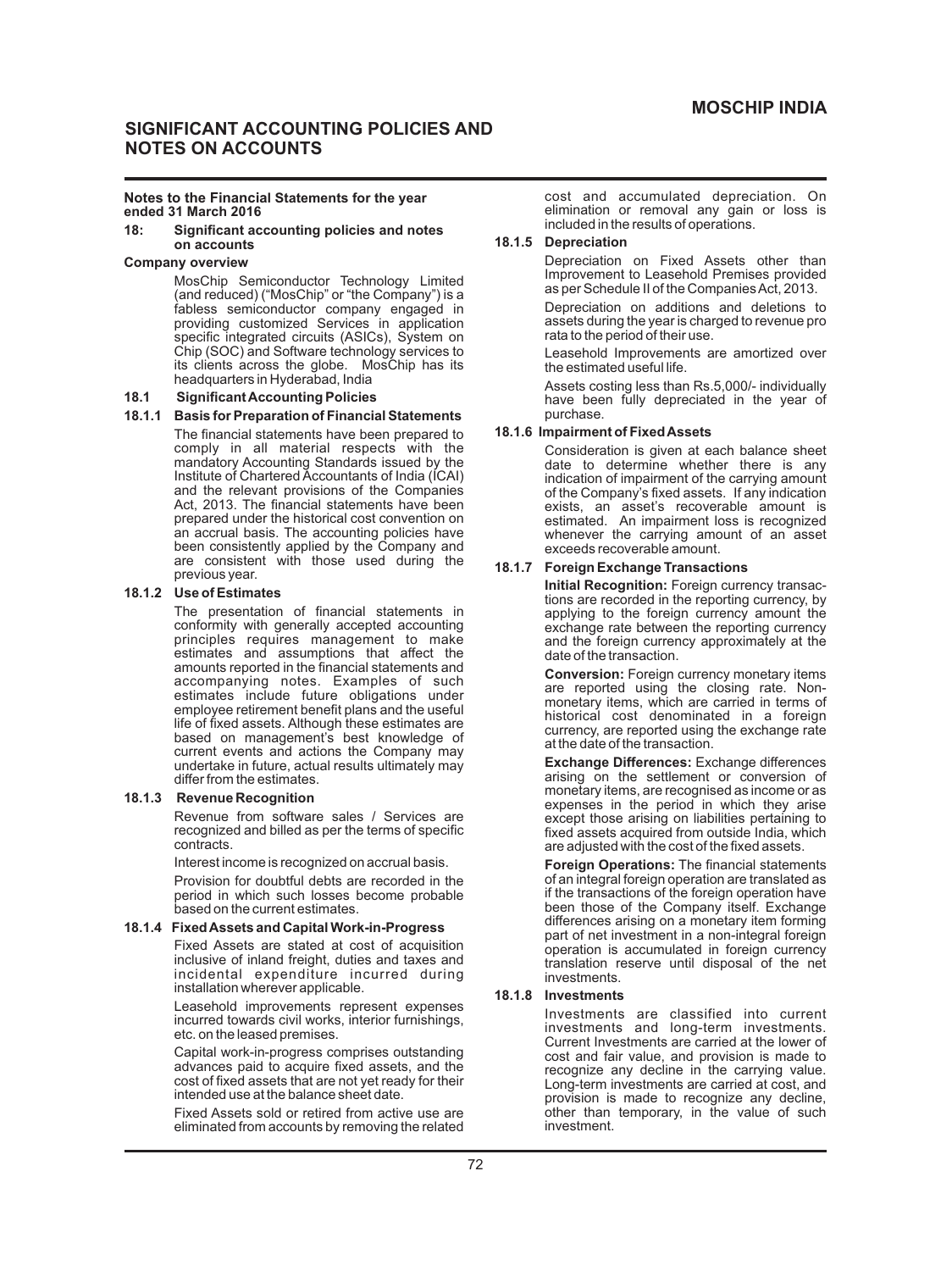### **18.1.9 Retirement benefits**

Provident Fund: The Company contributes to the employees' provident fund (a defined contribution benefit) maintained under the Employees Provident Fund scheme by the Central Government.

Gratuity: The Company Contributes to LIC Group Gratuity Fund. Liabilities with regard to the Gratuity Plan are determined by actuarial valuation as on the balance sheet date.

Leave Encashment: Liabilities with regard to the Leave Encashment are determined by actuarial valuation as on the balance sheet date.

### **18.1.10 Earnings per share**

The Company reports basic and diluted earnings per share in accordance with Accounting Standard 20 "Earnings per Share". Basic earnings per share is computed by dividing the net profit or loss for the period by the weighted average number of Equity shares outstanding during the period. Diluted earnings per share is computed by dividing the net profit or loss for the period by the weighted average number of Equity shares outstanding during the period as adjusted for the effects of all dilutive potential equity shares, except where the results are antidilutive.

### **18.1.11 Provisions**

Aprovision is recognised when the Company has a present obligation as a result of past event and it is probable that an outflow of resources will be required to settle the obligation, in respect of which a reliable estimate can be made. Provisions except those disclosed elsewhere in the financial statements, are not discounted to their present value and are determined based on best estimate required to settle the obligation at the each Balance Sheet date. These are reviewed at each Balance Sheet date and adjusted to reflect the current best estimates.

### **18.2 Notes on Accounts**

### **18.2.1 Contingent Liabilities:**

(Amount in Rupees)

|                                                                                                                                   | As at 31 March |            |  |
|-----------------------------------------------------------------------------------------------------------------------------------|----------------|------------|--|
| <b>Particulars</b>                                                                                                                | 2016           | 2015       |  |
| Estimated amount of<br>unexecuted capital<br>contracts not provided                                                               | Nil            | Nil        |  |
| Outstanding Bank<br>Guarantee given by<br>bankers                                                                                 | 12.896.415     | 11.304.179 |  |
| <b>Outstanding Bank</b><br>Guarantee on account of<br>Bond executed by the<br>Company to Government<br>of India towards execution |                |            |  |
| of Govt. contracts                                                                                                                | 96,454,145     | 96,454,145 |  |

### **18.2.2 Accounting for taxes on income**

During the period under review, the Company carried its operations in India, registered with the Software Technology Parks of India (STPI), Hyderabad. The operations of the STPI Unit have resulted in a net loss for the year ended 31 March 2016. Hence, no provision has been made in the books of account for the tax liability for the year as well as for the deferred taxes as per the Accounting Standard – 22 on Accounting for Taxes on Income, issued by the Institute of Chartered Accountants of India.

### **18.2.3 Short Term Borrowings**

During the period the Company has obtained unsecured loans from Directors an amount of Rs.4.81 crores and the outstanding as on 31.03.2016 is Rs. 15.63 crores at varying interest rates payable. The provision for the same has been made in these accounts in the financial year ending 31st March 2016.

Similarly the company has also obtained interest bearing Inter Corporate Deposit of Rs.8.00 crores at the rate of 12% interest. The provision for the same has been made in these accounts in the financial year ending 31st March 2016.

### **18.2.4 Employee Stock Option Plans**

As per the Employee Stock Option Scheme and Employee Stock Purchase Guidelines, 1999 issued by the Securities and Exchange Board of India, the excess of the market price of the underlying equity shares as of the date of the grant of the options over the exercise price of the options is to be recognized and amortized on a straight-line basis over the vesting period.

The Company has established nine schemes i.c, Employee Stock Option Plan, MosChip Stock Option Plan 2001, MosChip Stock Option Plan 2002, MosChip Stock Option Plan 2004, MosChip Stock Option Plan 2005 (MI), MosChip Stock Option Plan 2005 (WOS), MosChip Stock Option Plan 2008, MosChip Stock Option Plan 2008(ALR) and MosChip Stock Option Plan 2008(Director) with 600,000 equity shares, 300,000 equity shares, 700,000 equity shares, 1,000,000 equity shares, 500,000 equity shares, 500,000 equity shares, 3,000,000 equity shares, 1,000,000 equity shares and 1,000,000 equity shares respectively. Of these the Employee Stock Options Plan was established when the Company was unlisted and consequently, the Employee Stock Option Scheme and Employee Stock Purchase Guidelines, 1999 are not applicable to the options granted under this Plan.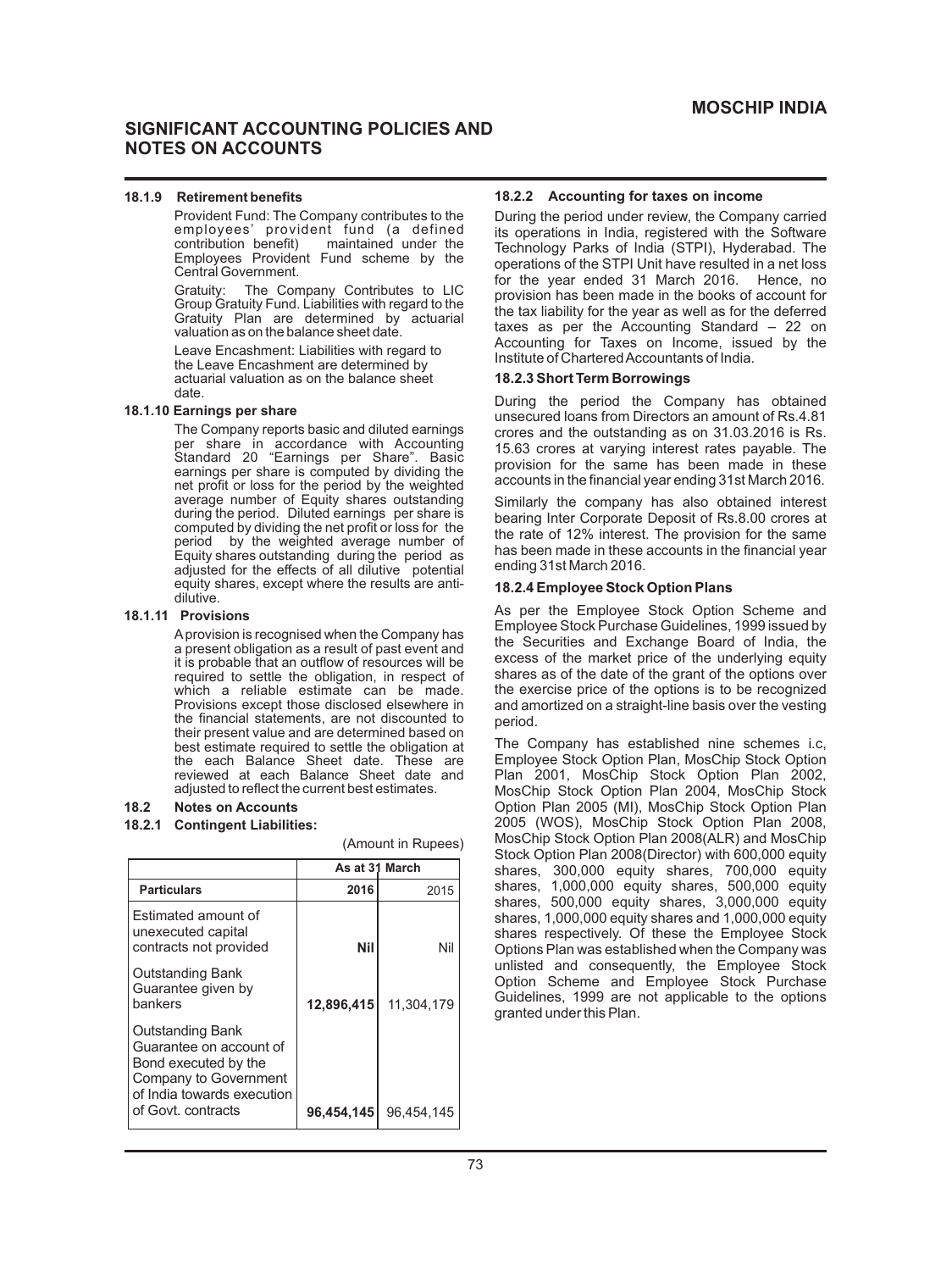| YEAR ENDED 31 MARCH 2016                            |                                  | <b>MOSCHIP STOCK OPTION PLAN</b> |              |      |            |                    |           |               |               |
|-----------------------------------------------------|----------------------------------|----------------------------------|--------------|------|------------|--------------------|-----------|---------------|---------------|
| <b>PARTICULARS</b>                                  | Emp. Stock<br><b>Option Plan</b> | 2001                             | 2002         | 2004 | 2005<br>ΜI | 2005<br><b>WOS</b> | 2008      | 2008<br>(ALR) | 2008<br>(DIR) |
| Options Outstanding at the<br>beginning of the Year | 9.000                            | 35,000                           | 31,000       | 0    | 4,000      | 0                  | 129,612   | 50,424        | 0             |
| Granted during the year                             |                                  |                                  | 0            | 0    | 400,000    | 0                  | 2,146,000 |               | 0             |
| Forfeited during the year                           | 9.000                            | 35,000                           | 31,000       | 0    | 4,000      | 0                  | 293,612   | 50.424        | 0             |
| Exercised during the year                           | 0                                |                                  | 0            | 0    | 0          | $\Omega$           | 0         | 0             | 0             |
| Outstanding at the end of the year                  | 0                                |                                  | <sup>0</sup> | 0    | 400.000    | 0                  | 1,982,000 | 0             | 0             |

### **18.2.5 Earnings per Share**

The Company reports basic and diluted earnings per equity share in accordance with AS-20, "Earnings per Share".

Basic earning per equity share has been computed by dividing net loss after tax by the weighted average number of equity shares outstanding during the applicable periods. Diluted earnings per equity share has been computed using the weighted average number of equity shares and dilutive potential equity shares outstanding during the applicable periods. The reconciliation between basic and diluted earnings per equity share is as follows:

|                                                                              | Year ended<br>31 March 2016 | Year ended<br>31 March 2015 |
|------------------------------------------------------------------------------|-----------------------------|-----------------------------|
| <b>BASIC EARNINGS/(LOSS) PER SHARE</b>                                       |                             |                             |
| Net Profit/(Loss) for the period before exceptional , extraordinary,         |                             |                             |
| prior period item and discontinuing operations                               | (67,060,824)                | (45, 416, 919)              |
| Net Profit/(Loss) for the period after exceptional , extraordinary,          |                             |                             |
| prior period item and discontinuing operations                               | (71, 810, 300)              | (45, 416, 919)              |
| Weighted average number of equity shares                                     | 46,035,517                  | 46,035,517                  |
| EPS before extraordinary item                                                | (1.46)                      | (0.99)                      |
| EPS after extraordinary item                                                 | (1.56)                      | (0.99)                      |
| <b>DILUTED EARNINGS/(LOSS) PER SHARE</b>                                     |                             |                             |
| Net Profit/(Loss) for the period before exceptional , extraordinary,         |                             |                             |
| prior period item and discontinuing operations                               | (67,060,824)                | (45, 416, 919)              |
| Net Profit/(Loss) for the period after exceptional , extraordinary,          |                             |                             |
| prior period item and discontinuing operations                               | (71, 810, 300)              | (45, 416, 919)              |
| Adjustments                                                                  | Nil                         | Nil                         |
| Diluted Net Profit/(Loss) for the period before exceptional , extraordinary, |                             |                             |
| prior period item and discontinuing operations                               | (67,060,824)                | (45, 416, 919)              |
| Diluted Net Profit/(Loss) for the period after exceptional , extraordinary,  |                             |                             |
| prior period item and discontinuing operations                               | (71, 810, 300)              | (45, 416, 919)              |
| Weighted average number of equity shares                                     | 46,035,517                  | 46,035,517                  |
| Diluted Potential weighted average number of equity shares                   | Nil                         | Nil                         |
| Weighted average number of diluted equity shares                             | 46,035,517                  | 46,035,517                  |
| EPS before extraordinary item                                                | (1.46)                      | (0.99)                      |
| EPS after extraordinary item                                                 | (1.56)                      | (0.99)                      |
|                                                                              |                             |                             |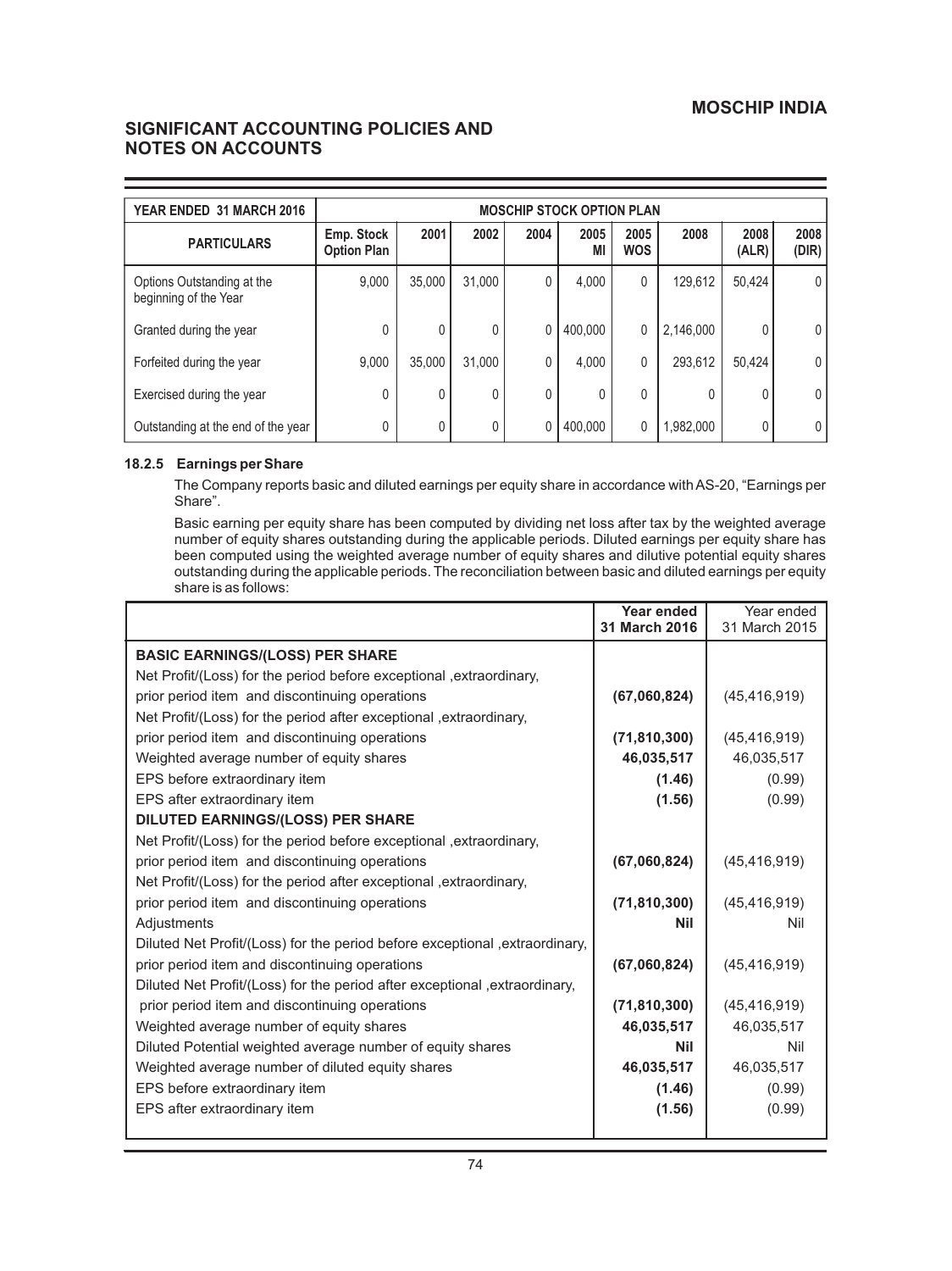### **18.2.6. Directors' Remuneration:**

|    |                                                                                                                                                                     |                                    | (Amounts in Rupees)           |
|----|---------------------------------------------------------------------------------------------------------------------------------------------------------------------|------------------------------------|-------------------------------|
|    |                                                                                                                                                                     | <b>Year ended</b><br>31 March 2016 | Year ended<br>l 31 March 2015 |
|    | Salary and allowances                                                                                                                                               | 3,900,000                          | 4,800,000                     |
| 2. | No Provision for Commission to Whole Time Directors has been made in the books, as there is<br>no profit in accordance with Section 198 of the Companies Act, 1956. |                                    |                               |

### **18.2.7. Related Party disclosures**

### **A. List of Related Parties**

| <b>Description of Relationship</b> | <b>Name of Related Parties</b>         | <b>Designation</b>             |
|------------------------------------|----------------------------------------|--------------------------------|
| Subsidiaries                       | MosChip Semiconductor Technology, USA. |                                |
| <b>Whole-time Directors</b>        | K. Ramachandra Reddy                   | Chairman & CEO                 |
|                                    | C. Dayakar Reddy                       | <b>Managing Director</b>       |
| <b>Key Management Personnel</b>    | Kasinath Tumuluru                      | <b>Chief Financial Officer</b> |
|                                    | Suresh Bachalakura                     | <b>Company Secretary</b>       |

### **B. Transactions and balances due to / from related parties:**

|                                                               |                                        | (Amounts in Rupees)                   |
|---------------------------------------------------------------|----------------------------------------|---------------------------------------|
| <b>Nature of Transaction</b>                                  | <b>Transactions</b><br>during the year | <b>Balance ason</b><br>l31 March 2016 |
| <b>Transactions with Subsidiary</b>                           |                                        |                                       |
| Reimbursement of expenses / Payable                           | 144,177                                | 51,812                                |
| Reimbursement of expenses / Receivable                        | 105,031                                | 374,638                               |
| Advance for sales/ Payable                                    | 0                                      | 11,838,414                            |
| Sales / Receivable                                            | 6,137,934                              | 74,326,547                            |
| <b>Transactions with whole time directors</b>                 |                                        |                                       |
| Remuneration to Chairman & CEO                                | 2,400,000                              | 3,203,427                             |
| Remuneration to Managing Director                             | 1,500,000                              | 2,767,192                             |
| Loan from Directors                                           | 10,270,000                             | 156,305,290                           |
| Interest Payable on Directors Loan                            | 11,116,433                             | 31,021,859                            |
| <b>Transactions with Key Management Personnel</b>             |                                        |                                       |
| Remuneration to Key Management Personnel                      | 2,100,000                              | 186,173                               |
| Stock Options Granter/Outstanding to Key Management Personnel | 220,000                                | 220,000                               |

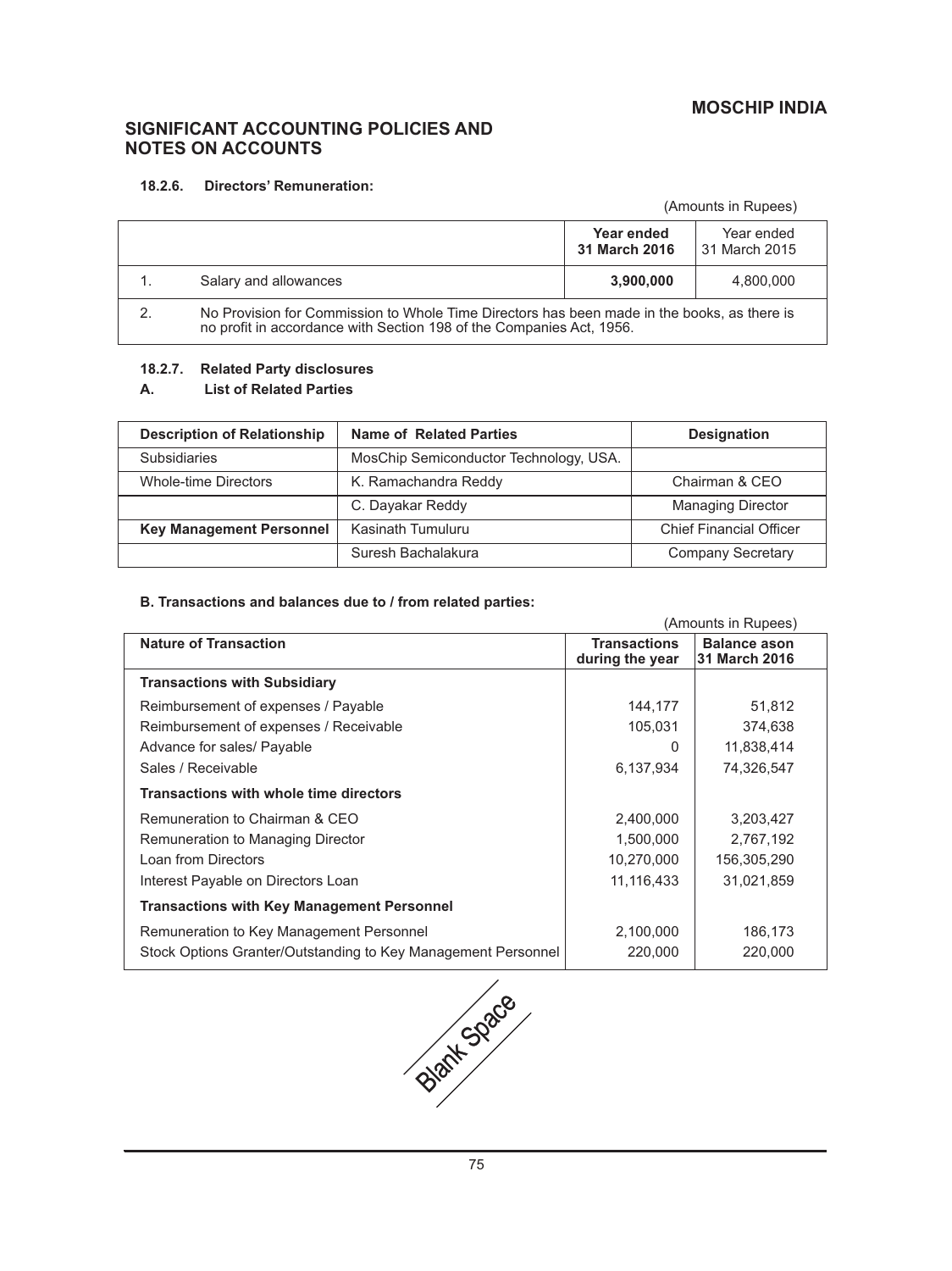### **18.2.8. Additional information as required under Schedule III of the Companies Act, 2013:**

|    | (Amounts in Rupees)                                                                                                                                     |                             |                             |
|----|---------------------------------------------------------------------------------------------------------------------------------------------------------|-----------------------------|-----------------------------|
|    | <b>Particulars</b>                                                                                                                                      | Year ended<br>31 March 2016 | Year ended<br>31 March 2015 |
| А. | <b>CIF Value of Imports:</b><br>Capital Goods<br>Material purchase                                                                                      | Rs.<br>$\Omega$             | Rs.<br>$\Omega$             |
| В. | <b>Expenditure in Foreign currency</b><br>Software Charges<br><b>Traveling Expenses</b><br><b>Professional Charges</b><br>Consumables<br>Other Expenses | 10,256,521<br>4,989,709     | 14,983,170<br>U             |
| C. | <b>Earnings in Foreign Exchange</b><br>Sales Revenue                                                                                                    | 6,137,934                   | 3,083,842                   |

### **18.2.9 Segment Reporting**

The Company recognizes design services as its only primary segment since its operations during the year consists of Services in application specific integrated circuits (ASICs), System on Chip (SOC) and Software technology services. Accordingly revenues from services comprise the primary basis of segmental information set out in these Financial Statements. Secondary segmental reporting is performed on the basis of the geographical location of customers.

### **a) Business Segment Information:** (Amounts in Rupees)

| <b>Particulars</b>                                                   | Year ended     | Year ended     |
|----------------------------------------------------------------------|----------------|----------------|
|                                                                      | 31 March 2016  | 31 March 2015  |
|                                                                      | Rs.            | Rs.            |
| <b>Revenue</b>                                                       |                |                |
| Sales to external customers                                          | 50,952,267     | 57,865,619     |
| Segment Profit / (loss)                                              | (68, 552, 743) | (46, 349, 657) |
| Other Income                                                         | 1,491,919      | 932,738        |
| Profit / (loss) before Tax                                           | (67,060,824)   | (45, 416, 919) |
| Fringe Benefit Tax                                                   | 0              | Ω              |
| <b>Exceptional Item</b>                                              | 25,743         | O              |
| Profit / (loss) after Tax before Extraordinary and Prior Period Item | (67,086,567)   | (45, 416, 919) |
| Extraordinary items and Profit/(loss) on discontinuing operations    | 4,723,733      |                |
| Net profit/(loss)                                                    | (71, 810, 300) | (45, 416, 919) |
| <b>Other Segment Information</b>                                     |                |                |
| Depreciation                                                         | 1,764,835      | 3,999,521      |
| Non-cash expenses other than depreciation                            | U              | 0              |
| <b>Particulars of Segment Assets and Liabilities</b>                 |                |                |
| <b>Segment Assets</b>                                                | 113,853,492    | 111,835,405    |
| Investments                                                          | 956,989        | 956.989        |
| Inventories                                                          | 44,908,498     | 28,195,671     |
| Cash and Bank Deposits                                               | 18,303,343     | 14,456,639     |
| <b>Other Assets</b>                                                  | ი              | O              |
| <b>Total Assets</b>                                                  | 178,022,322    | 155,444,704    |
| <b>Segment Liabilities</b>                                           | 349,061,912    | 254,648,474    |
| <b>Total Liabilities</b>                                             | 349,061,912    | 252,648,474    |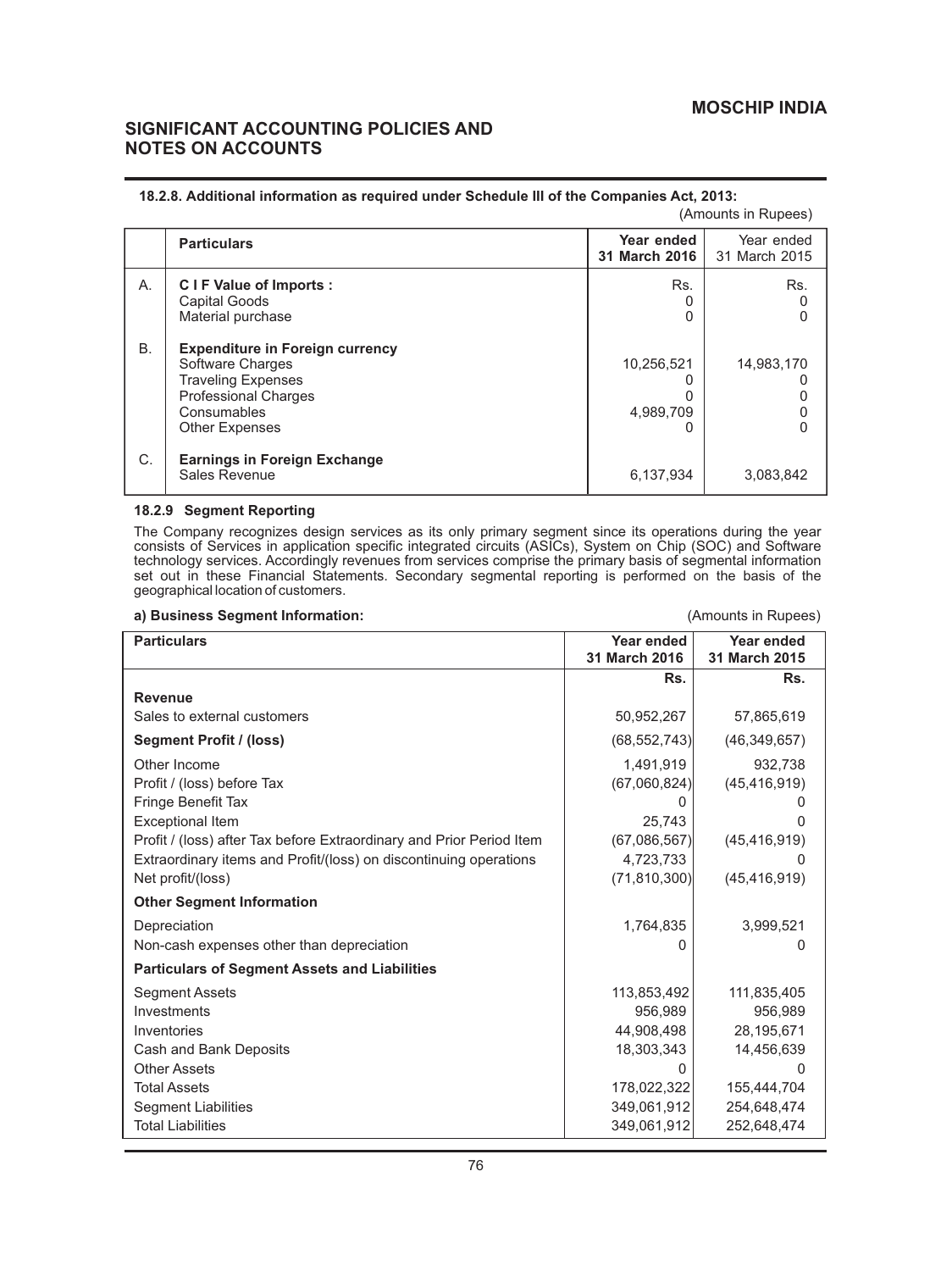| b) Geographic Segment Information:                                                                                                                       |                                                          | (Amounts in Rupees)                                     |
|----------------------------------------------------------------------------------------------------------------------------------------------------------|----------------------------------------------------------|---------------------------------------------------------|
| <b>Particulars</b>                                                                                                                                       | Year ended<br>31 March 2016                              | Year ended<br>31 March 2015                             |
|                                                                                                                                                          | Rs.                                                      | Rs.                                                     |
| Revenue<br>North America<br>Singapore<br>Others<br>Carrying amount of segment fixed assets<br>India<br><b>Additions to fixed assets</b><br>North America | 6,137,934<br>44.814.333<br>104,002,103<br>294,951<br>Nil | 30,83,842<br>54,781,777<br>105,208,534<br>92.250<br>Nil |

| 18.2.10 Amounts paid/payable to Auditors: |                                        | (Amounts in Rupees)                |
|-------------------------------------------|----------------------------------------|------------------------------------|
|                                           | Year ended<br><b>March 2016</b><br>Rs. | Year ended<br>31 March 2015<br>Rs. |
| For Statutory Audit                       | 125.000                                | 125,000                            |
| For Tax Audit                             | 50,000                                 | 50,000                             |
| For Other Services                        | 36,000                                 | 98.500                             |
| <b>Total</b>                              | 211.000                                | 273.500                            |

### **18.2.11 Gratuity Plan**

The Company has a defined benefit gratuity plan. Every employee who has completed five years or more of service gets a gratuity on departure at 15 days salary (last drawn salary) for each completed year of service. The scheme is funded with an insurance company in the form of a qualifying insurance policy.

The following table summarizes the components of net benefit expense recognised in the profit and loss account and the funded status and amounts recognised in the balance sheet for the respective plans:

| <b>Particulars</b>                                                                                                                                                                                                                                                                    | Year ended<br>31 March 2016                                             |
|---------------------------------------------------------------------------------------------------------------------------------------------------------------------------------------------------------------------------------------------------------------------------------------|-------------------------------------------------------------------------|
|                                                                                                                                                                                                                                                                                       | Rs.                                                                     |
| Gratuity cost for the period<br><b>Current Service Cost</b><br>Interest cost on defined benefit obligation<br>Expected Return on Plan Assets<br>Net Actuarial losses/(gain) recognised in year<br><b>Net Gratuity cost</b>                                                            | 761,949<br>465.026<br>(45, 286)<br>(539, 296)<br>642.393                |
| <b>Balance Sheet</b><br>Reconciliation of present value of the obligation and the fair value of plan assets<br>Fair Value of Plan Assets at the end of the year<br>Present Value of the funded obligation at the end of the year<br>Asset/(Liability) recognized in the balance sheet | 191,978<br>208,008<br>(5,824,823)                                       |
| Change in the present value of defined benefit obligation are as follows:<br>Present value of obligations at the beginning of year<br><b>Current Service Cost</b><br>Interest cost<br>Actuarial (gain)/loss<br>Benefits paid<br>Present value of obligations as at the end of year    | 6,212,628<br>761.949<br>465.026<br>(568,552)<br>(838, 220)<br>6,032,831 |
| Change in the fair value of plan assets are as follows:<br>Fair Value of Plan Assets at beginning of year<br>Expected return on plan assets<br>Actuarial gain/(loss)<br>Contributions<br>Benefits paid<br>Fair Value of Plan Assets at end of year                                    | 191.978<br>45.286<br>(29, 256)<br>838,220<br>(838, 220)<br>208,008      |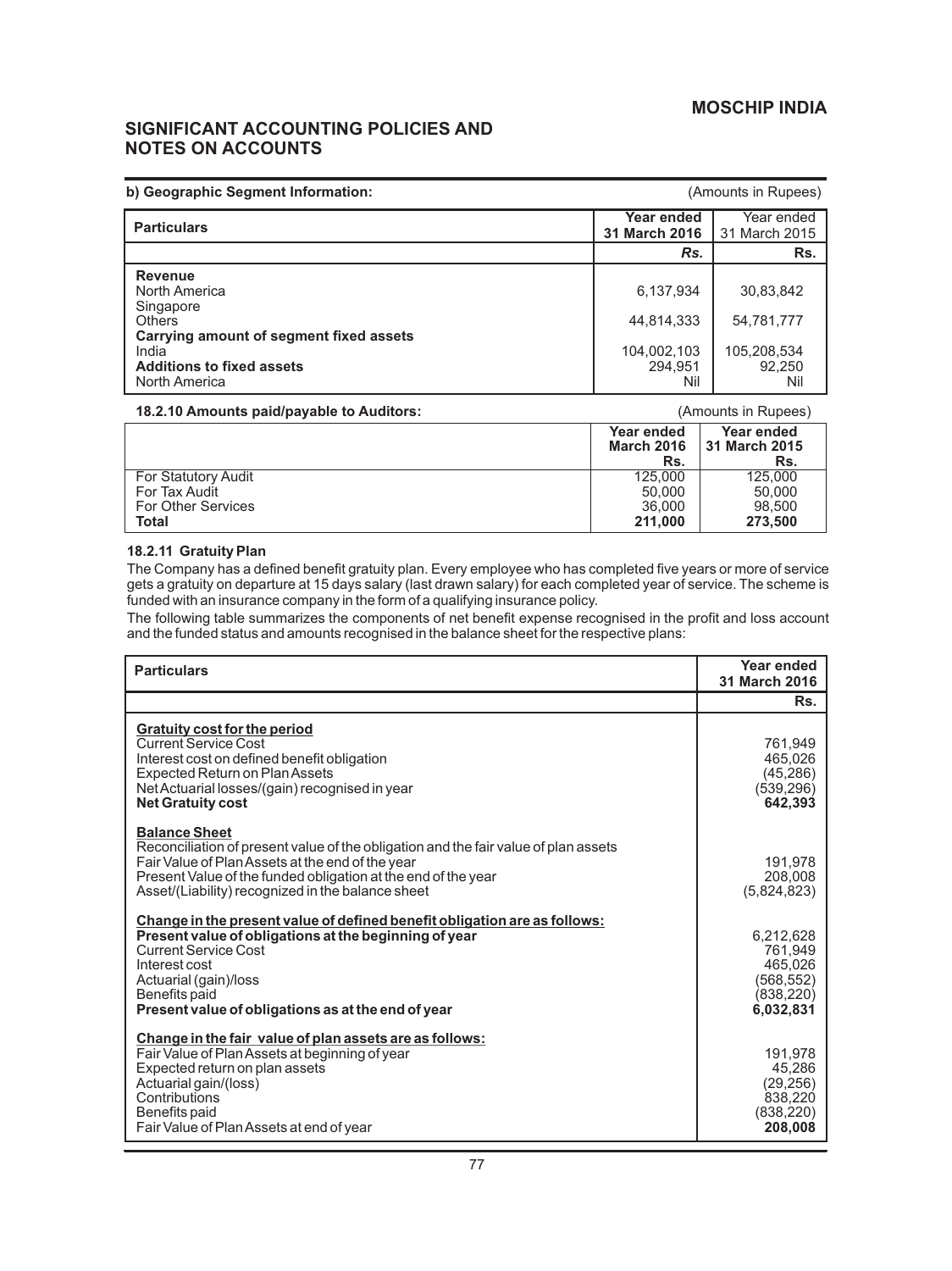The principal assumptions used in determining gratuity and other post employment benefit obligations for the company's plan are as follows:

Discount Rate - 8.00%

Expected rate of return on assets – 7.50%

The fund is administered by Life Insurance Corporation of India ("LIC"). The overall expected rate of return on assets is determined based on the market prices prevailing on that date, applicable to the period over which the obligation is to be settled.

The estimates of future salary increases, considered in actuarial valuation, take account of inflation, seniority, promotion and other relevant factors, such as supply and demand in the employment market.

Above figures have been adopted as per actuarial valuation done by Thanawala Consultancy Services.

The defined benefit obligation of compensated absence (leave encashment) in respect of the employees of the company as at 31st March 2016 is Rs. 2,076,603.

### **18.2.12 Prior Period Item**

Prior Period Item consists of Interest on late payment of TDS for the previous financial years and interest charged by Bank on overdue loan of Export Packing Credit from 2013.

### **18.2.13 Provision for Doubtful Debts**

Amount realizable from Moschip, USA has to be received only out of sale proceeds of Inventory lying with the Wholly Owned Subsidiary. In view of the fact that Moschip, USA has written down the value of Inventory by Rs.4.00 Crores, the realizable value of the debt also had to be adjusted accordingly. Hence a provision of Rs.4.00 Crores has been made towards doubtful debts.

### **18.2.14 Dues to Micro and Small Enterprises (SME):**

In terms of Section 22 of the Micro, Small and Medium Enterprises Development Act 2006, (SME Act) the outstanding payable to Micro and Small enterprises, as defined under the SME Act, are required to be disclosed in the prescribed format. However, such Enterprises are required to be registered under the SME Act.

There are no dues to any small scale industrial undertakings and micro, small & medium enterprises which are outstanding for more than 30 days or 45 days respectively at the Balance Sheet date. This information has been determined to the extent such parties have been identified on the basis of information available with the company.

### **18.2.15 Regrouping/ Reclassification**

The figures for previous year have been regrouped / reclassified wherever necessary.

Per and subject to our report of even date

**Per and subject to our report of even date For and on behalf of the Board of Directors**

**For Gokhale & Co.,** Chartered Accountants Reg.No.000942S

**Chandrashekhar Gokhale K. Ramachandra Reddy**  Membership No. 23839

Place Hyderabad **Kasinath Tumuluru Suresh Bachalakura**

Chairman & CEO

**Setha Ramam Voleti**

Date 27 May 2016 Chief Financial Officer Company Secretary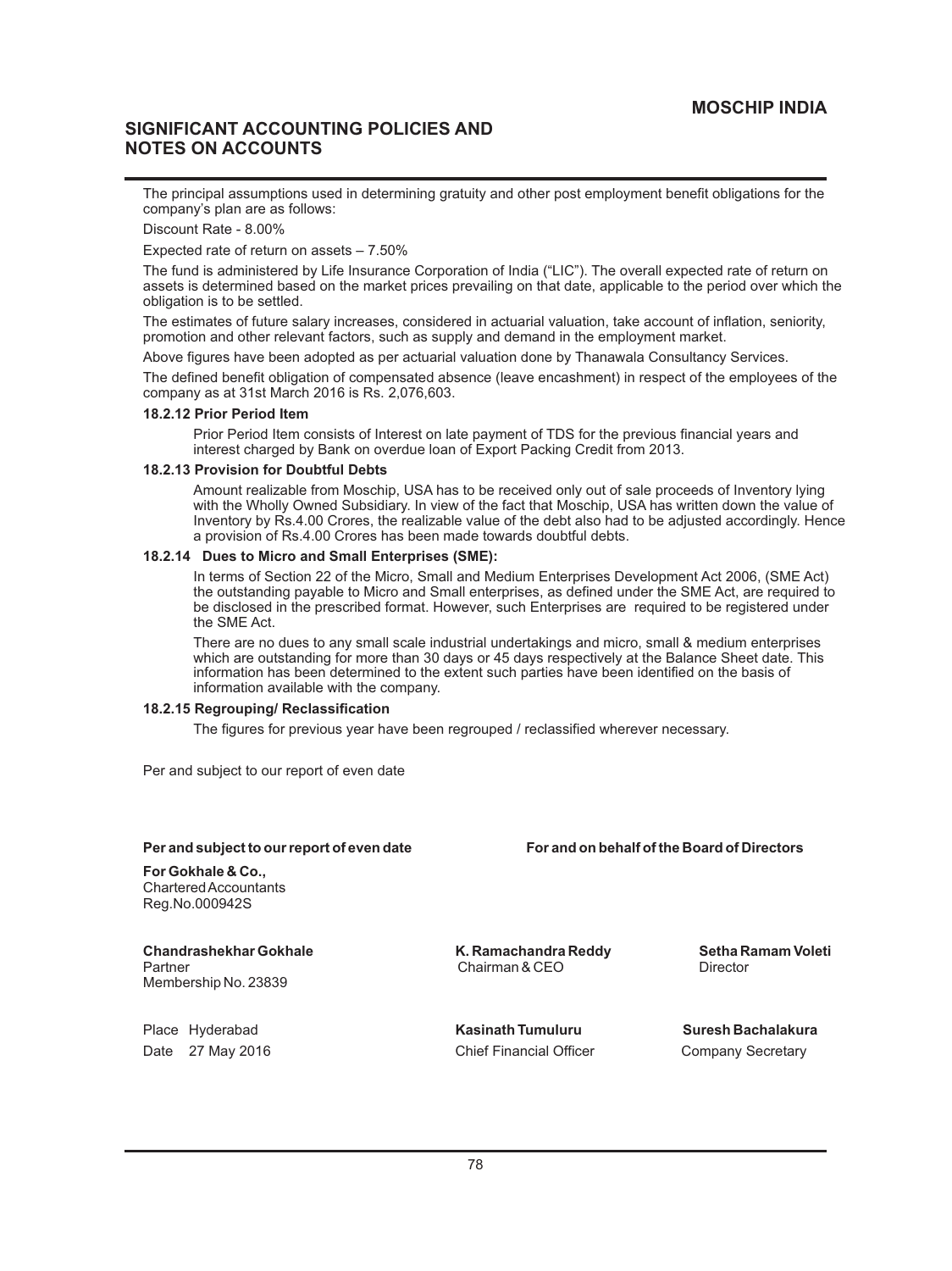### **STATEMENT PURSUANT TO SECTION 129 OF THE COMPANIES ACT, 2013 RELATING TO SUBSIDIARY COMPANY**

| 1                                                         |  | Name of subsidiary                                                                                                                                          |                                        | MosChip Semiconductor Technology, USA                      |                                             |
|-----------------------------------------------------------|--|-------------------------------------------------------------------------------------------------------------------------------------------------------------|----------------------------------------|------------------------------------------------------------|---------------------------------------------|
| $\overline{2}$                                            |  | Financial year ended                                                                                                                                        |                                        | Year ended 31 March 2016                                   |                                             |
| 3                                                         |  | <b>Holding Company's Interest</b>                                                                                                                           |                                        | 100%                                                       |                                             |
| 4                                                         |  | Shares held by the holding company<br>In the subsidiary's common stock                                                                                      |                                        | 19,192,404 shares                                          |                                             |
| 5                                                         |  | The net aggregate of profits (losses)<br>For the current financial year of the<br>Subsidiary so far as it concerns the<br>Members of the holding company    |                                        |                                                            |                                             |
|                                                           |  | a. dealt with or provided for in the<br>Accounts of the holding company                                                                                     |                                        | Nil                                                        |                                             |
|                                                           |  | b. not dealt with or provided for in the<br>Accounts of the holding company                                                                                 | ÷                                      | US \$ (719,062.24)                                         |                                             |
| 6                                                         |  | The net aggregate of profits or losses<br>for the previous financial years of the<br>Subsidiary so far as it concerns the<br>Members of the holding company |                                        |                                                            |                                             |
|                                                           |  | a. dealt with or provided for in the<br>Accounts of the holding company                                                                                     |                                        | <b>NA</b>                                                  |                                             |
|                                                           |  | b. not dealt with or provided for in the<br>Accounts of the holding company                                                                                 |                                        | US \$ (3,973,373.11)                                       |                                             |
|                                                           |  | As on 31.03.2016                                                                                                                                            |                                        |                                                            |                                             |
|                                                           |  | Per and subject to our report of even date                                                                                                                  |                                        |                                                            | For and on behalf of the Board of Directors |
|                                                           |  | For Gokhale & Co.,<br><b>Chartered Accountants</b><br>Reg.No.000942S                                                                                        |                                        |                                                            |                                             |
| Chandrashekhar Gokhale<br>Partner<br>Membership No. 23839 |  |                                                                                                                                                             | K. Ramachandra Reddy<br>Chairman & CEO | Setha Ramam Voleti<br>Director                             |                                             |
|                                                           |  | Place Hyderabad                                                                                                                                             |                                        | <b>Kasinath Tumuluru</b><br><b>Chief Financial Officer</b> | Suresh Bachalakura                          |
| 27 May 2016<br>Date                                       |  |                                                                                                                                                             |                                        | <b>Company Secretary</b>                                   |                                             |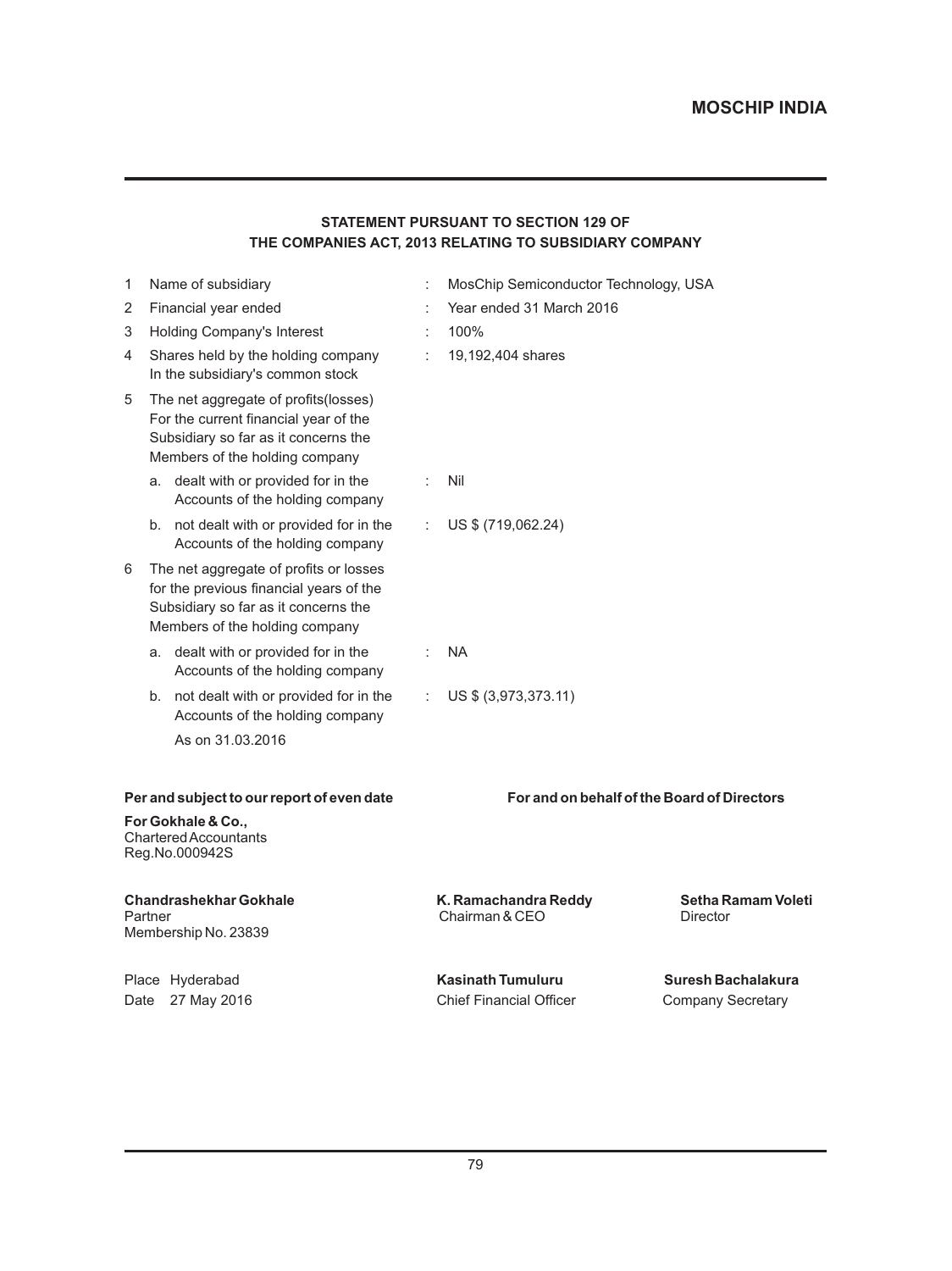### **CASH FLOW STATEMENT FOR THE YEAR ENDED 31 MARCH 2016**

|                                                                                          | 31 March 2016<br>Rs. | 31 March 2015<br>Rs. |
|------------------------------------------------------------------------------------------|----------------------|----------------------|
| A. Cash Flow from Operating Activities                                                   |                      |                      |
| Net Profit Before Tax, Exceptional, Prior Period and Extraordinary<br>Item               | (107,060,824)        | (45, 416, 919)       |
| Depreciation                                                                             | 1,764,834            | 3,999,521            |
| Interest Income                                                                          | (1,491,919)          | (932, 738)           |
| Profit on sale of Investments                                                            | 0                    | 0                    |
| <b>Provision for Retirement Benefits</b>                                                 | 325,325              | (1,042,937)          |
| Exchange differences on translation of foreign currency cash                             |                      | 0                    |
| Operating Profit before changes in working capital                                       | (106, 462, 583)      | (43, 393, 073)       |
| Increase/(Decrease) in Secured/Unsecured loans                                           | 92,086,709           | 35,322,200           |
| (Increase)/Decrease in Inventory                                                         | (16, 712, 827)       | (21, 987, 585)       |
| (Increase)/Decrease in Sundry Debtors                                                    | (7, 428, 433)        | 21,978,816           |
| (Increase)/Decrease in Investment                                                        | 0                    |                      |
| (Increase)/Decrease in Loans and Advances                                                | 3,733,038            | (3,850,355)          |
| (Increase)/Decrease in Bank Guarantee Deposits with Bankers                              | (4,209,801)          | (1,459,816)          |
| Increase/(Decrease) in Current Liabilities                                               | 42,001,403           | 12,076,340           |
| Cash from operations before Tax, Exceptional, Extra Ordinary<br>and Prior Period items   | 3,007,507            | (1,313,473)          |
| Income-taxes paid                                                                        | 0                    | 0                    |
| Cash from operations before Exceptional, Extra Ordinary and<br><b>Prior Period items</b> | (3,007,507)          | (1, 313, 473)        |
| <b>Exceptional Item</b>                                                                  | 0                    | 0                    |
| Extra ordinary and prior period item                                                     | (4,723,733)          | 0                    |
| Income from discontinuing operations                                                     | 0                    | 0                    |
| <b>Net Cash from Operating Activities [A]</b>                                            |                      | (1, 313, 473)        |
|                                                                                          | (1,716,226)          |                      |
| <b>B.</b> Cash flow from Investing Activities:                                           |                      |                      |
| Purchase of Fixed Assets                                                                 | (294, 951)           | (77, 167)            |
| Sale proceeds of Fixed Assets                                                            | 156,162              | 0                    |
| Interest received on Fixed Deposits                                                      | 1,491,919            | 932,738              |
| Purchase of Current Investments                                                          | 0                    | $\Omega$             |
| Sale of Current Investments                                                              | 0                    | $\Omega$             |
| Net Cash used for Investing Activities [B]                                               | 1,353,130            | 855,571              |
| C. Cash flow from Financing Activities:                                                  |                      |                      |
| Proceeds from Issue of Share Capital                                                     | 0                    | 0                    |
| Share Application money refund                                                           |                      | $\boldsymbol{0}$     |
| <b>Convertible Warrants</b>                                                              | 0                    | 0                    |
| <b>Net Cash from Financing Activities [C]</b>                                            | 0                    | 0                    |
|                                                                                          | Ω                    |                      |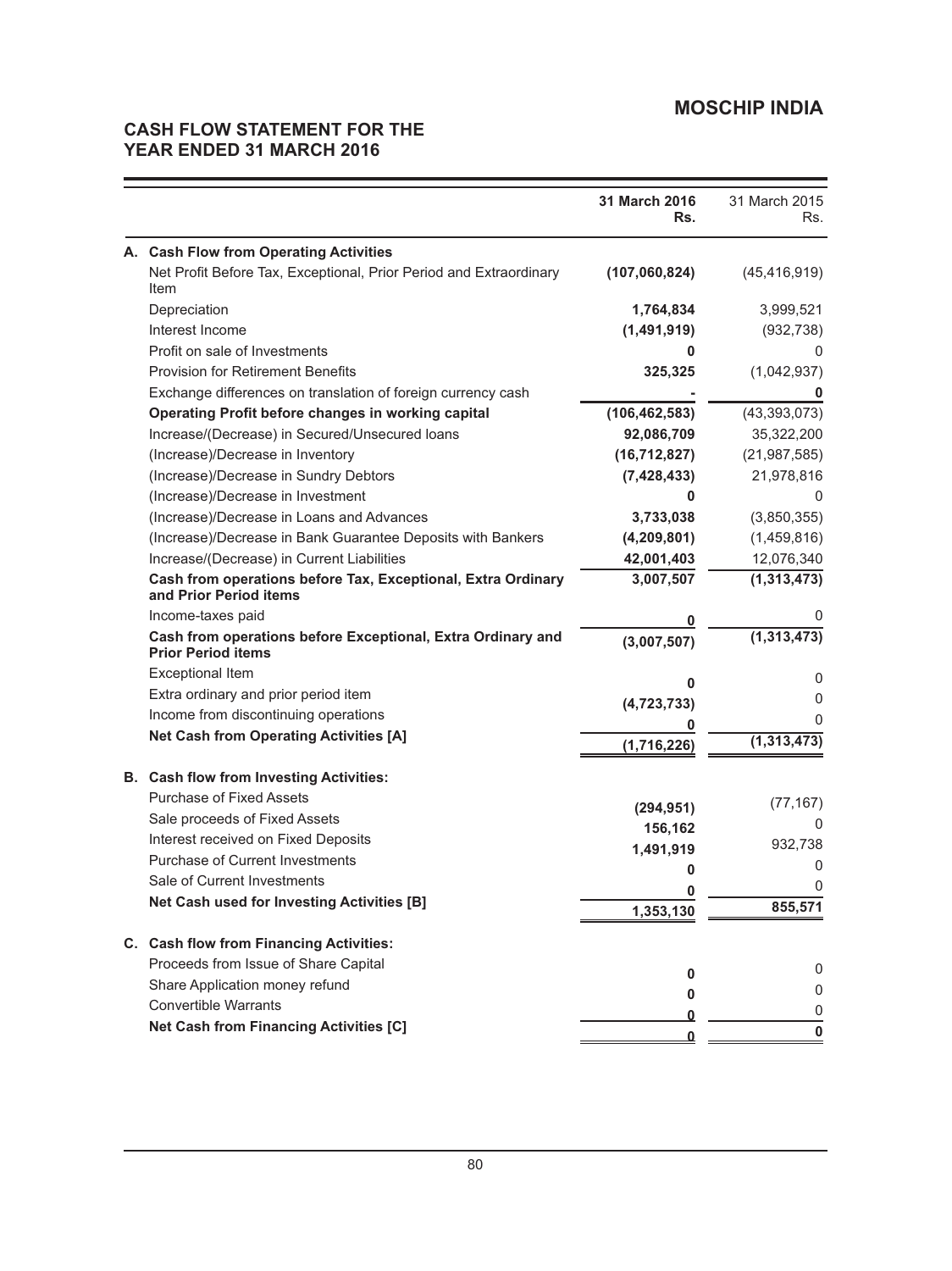### **CASH FLOW STATEMENT FOR THE YEAR ENDED 31 MARCH 2016**

|                                                                                                            | 31 March 2016<br>Rs. | 31 March 2015<br>Rs. |
|------------------------------------------------------------------------------------------------------------|----------------------|----------------------|
| D. Exchange differences on translation of foreign currency cash                                            | 0                    | $\left( \right)$     |
| Net Increase/(Decrease) in cash & cash equivalents [A+B+C+D]                                               | (363,097)            | (457, 902)           |
|                                                                                                            | 3,152,460            | 3.610.362            |
| Cash and Cash equivalents at the beginning of the year<br>Cash and Cash equivalents at the end of the year | 2,789,363            | 3,152,460            |
| Supplementary Information                                                                                  | 18,303,343           | 14.456.639           |
| Cash and Cash Equivalents as per Balance Sheet                                                             | 15,513,980           | 11.304.179           |
| Less: Fixed Deposits towards Bank Guarantee considered as<br>investments Sale of Current Investments       | 2,789,363            | 3,152,460            |

Per and subject to our report of even date **For and on behalf of the Board of Directors**

**For Gokhale & Co.,** Chartered Accountants Reg.No.FRN 000942S

**Chandrashekhar Gokhale K. Ramachandra Reddy Seetha Ramam Voleti**<br> **Chairman & CEO** Director **Director** Membership No. 23839

Chairman & CEO

Place Hyderabad **Kasinath Tumuluru Suresh Bachalakura** Chief Financial Officer

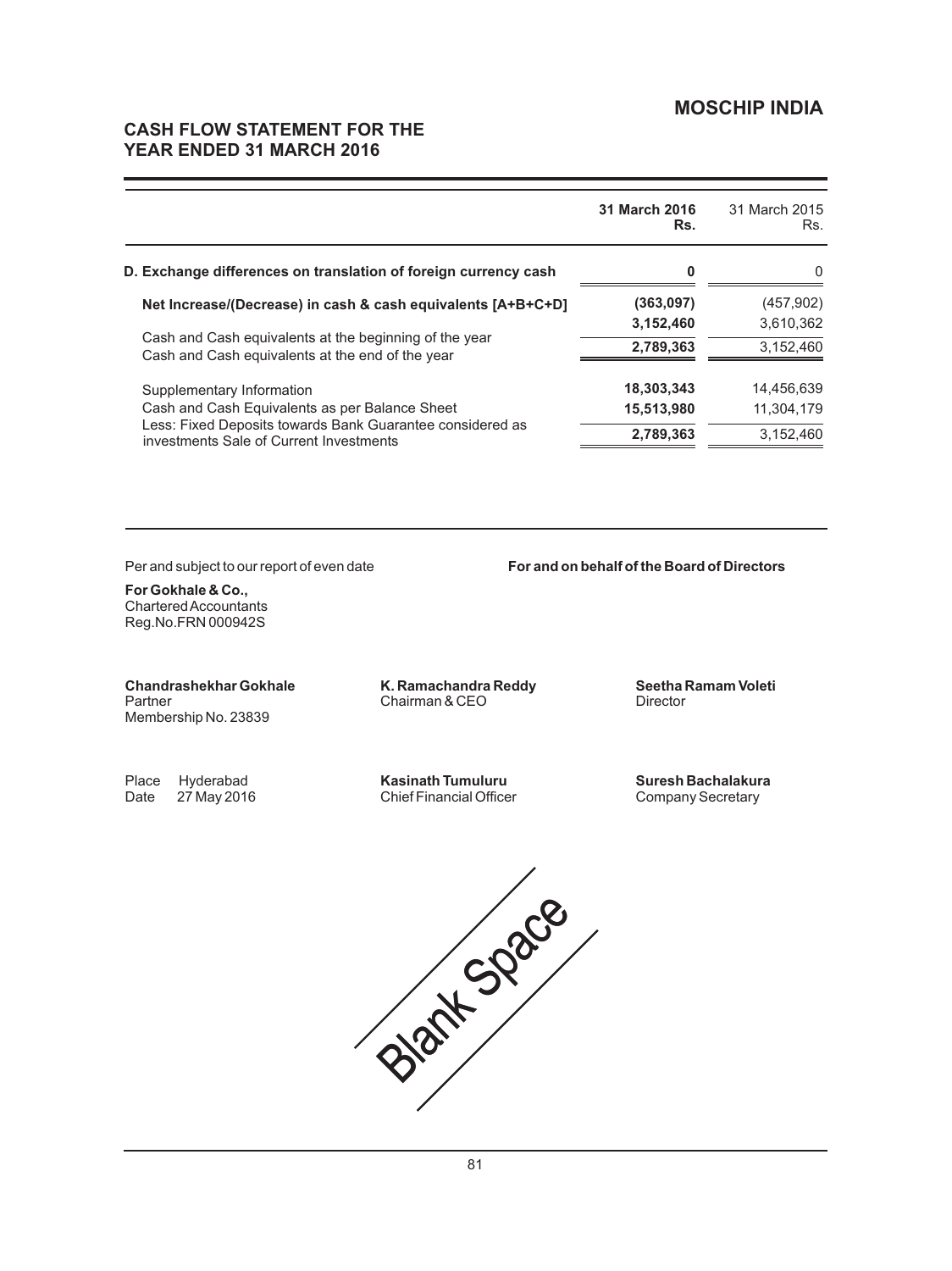Notice is hereby given that the Seventeenth Annual General Meeting of MosChip Semiconductor Technology Limited will be held on Friday, the 30th September 2016 at 10.30 a.m. at the Registered Office of the Company Situated at Plot No.83 & 84, 2nd Floor, Punnaiah Plaza, Road No.2, Banjara Hills, Hyderabad- 500 034 to transact the following business:

### **ORDINARY BUSINESS**

**1. To receive, consider and adopt the financial statements (standalone and consolidated) of the Company for the year ended March 31, 2016, including the audited Balance Sheet as at March 31, 2016, the Statement of Profit and Loss and Cash Flow Statement of the Company for the year ended on that date, along with the reports of the Board of Directors and Auditors thereon.**

**"RESOLVED THAT** the audited Financial Statements of the Company for the year ended March 31, 2016 together with the reports of the Auditors and Directors thereon and the Audited Consolidated and Standalone Financial Statements of the Company for the year ended March 31, 2016 be and are hereby received, considered, approved and adopted."

2. **To appoint a Director in place of Mr. K.Ramachandra Reddy (DIN - 00042172), who retires by rotation and being eligible offers himself for re-appointment.**

"RESOLVED THAT Mr. K.Ramachandra Reddy (DIN - 00042172), who retires by rotation in accordance with section 152 of the Companies Act, 2013 be and is hereby re-appointed as a director liable to retire by rotation."

### **3. Ratification of Appointment of Auditors**

To consider and if thought fit to pass with or without modifications(s), the following resolution as an Ordinary Resolution

"RESOLVED THAT pursuant to the provisions of section 139, 142 and all other applicable provisions, if any, of the Companies Act, 2013 and the Rules framed there under, as amended from time to time, pursuant to the recommendations of the audit committee of the Board pursuant to the recommendations of the audit committee of the Board of Directors, and pursuant to the resolution passed by the members at the AGM held on September 11, 2014, the appointment of M/s. Gokhale & Co., Chartered Accountants (Firm Registration No. 000942S) as Statutory Auditors of the Company to hold office till the conclusion of the next AGM be and is hereby ratified and that the Board of Directors be and is hereby authorized to fix the remuneration payable to them for the financial year ending March 31, 2017, as may be determined by the audit committee in consultation with the auditors, and that such remuneration may be paid on a progressive billing basis as may be agreed upon between the auditors and the Board of Directors.

### **Special Business:**

### 4. **Appointment of Mr. Damodar Rao Gummadapu (DIN - 07027779) as a Director**

To consider and if thought fit, to pass with or without modification(s) if any, the following as an Ordinary Resolution:

**"RESOLVED THAT** pursuant to the provisions of Section 149, 152 and any other applicable provisions of the Companies Act, 2013 ("Act") and the Companies (Appointment and Qualification of Directors) Rules, 2014 (including any statutory modification(s) or re-enactments thereof for the time being in force) and Regulation 17 of the SEBI (Listing Obligations and Disclosure Requirements) Regulations, 2015, Mr. Damodar Rao Gummadapu (DIN - 07027779), who was appointed as an Additional Director of the Company by the Board of Directors at its meeting held on April 12, 2016, in terms of Section 161(1) of the Act and Article 164 of the Articles of Association of the Company and whose term of office expires at this Annual General Meeting('AGM') and in respect of whom the Company has received a notice in writing from him along with the deposit of requisite amount under Section 160 of the Companies Act, 2013 proposing his candidature for the office of Director, be and is hereby appointed as a Director of the Company, liable to retire by rotation".

**"RESOLVED FURTHER THAT** the Board of Directors of the Company be and is hereby authorized to do all such acts and take all such steps as may be necessary, proper or expedient to give effect to this resolution."

### **5. Appointment of Mr. Seetha Ramam Voleti (DIN - 07332440) as a Director**

To consider and if thought fit, to pass with or without modification(s) if any, the following as an Ordinary Resolution:

**"RESOLVED THAT** pursuant to the provisions of Section 149, 152 and any other applicable provisions of the Companies Act, 2013 ("Act") and the Companies (Appointment and Qualification of Directors) Rules, 2014 (including any statutory modification(s) or re-enactments thereof for the time being in force) and Regulation 17 of the SEBI (Listing Obligations and Disclosure Requirements) Regulations, 2015, Mr.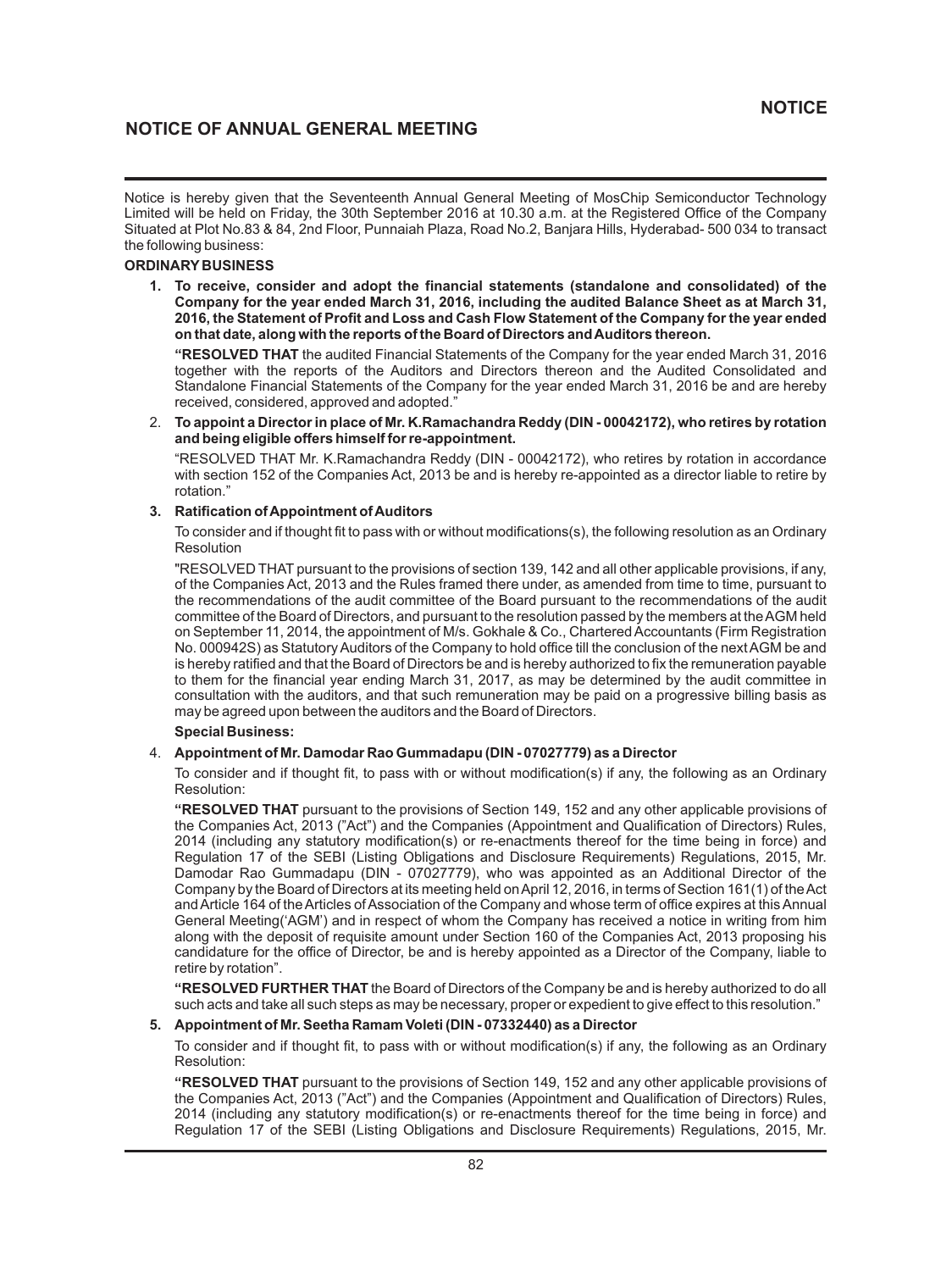Seetha Ramam Voleti (DIN - 07332440), who was appointed as an Additional Director of the Company by the Board of Directors at its meeting held on April 12, 2016, in terms of Section 161(1) of the Act and Article 164 of the Articles of Association of the Company and whose term of office expires at this Annual General Meeting('AGM') and in respect of whom the Company has received a notice in writing from him along with the deposit of requisite amount under Section 160 of the Companies Act, 2013 proposing his candidature for the office of Director, be and is hereby appointed as a Director of the Company, liable to retire by rotation".

**"RESOLVED FURTHER THAT** the Board of Directors of the Company be and is hereby authorized to do all such acts and take all such steps as may be necessary, proper or expedient to give effect to this resolution."

### 6. **Appointment of Mr. Seetha Ramam Voleti (DIN - 07332440) as Whole-time Director & Chief Financial Officer**

To consider and if thought fit, to pass with or without modification(s) if any, the following as an Ordinary Resolution:

**"RESOLVED THAT** pursuant to the provisions of Sections 196, 197 and 203 and any other applicable provisions of the Companies Act, 2013 ("the Act") and the rules made there under,including the Companies (Appointment and Remuneration of Managerial Personnel) Rules, 2014 (including any statutory modification(s) or re-enactment thereof for the time being in force), read with Schedule V to the Act and the Articles of Association of the Company and subject to such other approvals as may be necessary, consent of the members be and is hereby accorded to the appointment of Mr. Seetha Ramam Voleti (DIN - 07332440) as Whole-time Director & Chief Financial Officer (CFO) of the Company for a period of 5 years whose office is liable to retire by rotation and upon the following terms and conditions, including remuneration and perquisites, as approved by the Board of Directors, with liberty to the Board of Directors from time to time to alter the said terms and conditions, in such manner as may be agreed to between the Board and Mr. Seetha Ramam Voleti and as may be permissible at law:

### **A) Period**

Five years w.e.f. September 01, 2016 to August 31, 2021, with the liberty to either party to terminate the appointment on three months'notice in writing to the other.

### **B) Remuneration**

Basic Salary of Rs. 21.50,000/- (Rupees Twenty one Lakhs and Fifty thousand only) per annum by way of Salary, Dearness Allowance and any other allowances and perquisites with annual or mid-term increments as approved by the Board/Committee of the Board.

### **Commission**

Where the Company has sufficient profits, such percentage of Commission on the net profits of the company be paid in addition to salary and perquisites as may be determined by the Board of Directors of the Company at the end of each financial year; and such percentage of commission together with the salary and perquisites paid during the financial year shall not exceed 5% of the net profits, subject to overall ceilings stipulated in Sections 197 and 198 of the Companies Act, 2013, read with Schedule V of Companies Act, 2013 as amended from time to time.

Mr. Seetha Ramam Voleti shall also be eligible for Gratuity payable at a rate not exceeding half a month's salary for each completed year of service which shall not be included in the computation of the ceiling on remuneration specified above."

The aggregate of the remuneration and perquisites in any financial year, shall not exceed the limit set out under Sections 197 and 198 read with Schedule V and other applicable provisions of the Companies Act, 2013 or any statutory modifications or re-enactments thereof for the time being in force, or otherwise as may be permissible at law.

Provided that where, in any financial year, the Company has no profits or its profits are inadequate, the Company shall pay the above salary and allowances and provide the perquisites and other amenities as aforesaid to Mr. Seetha Ramam Voleti as and by way of minimum remuneration, subject to the applicable provisions of Schedule V of the Act and the approval of the Central Government, if required, or any other approvals as may be required under law.

**"RESOLVED FURTHER THAT** the Board of Directors of the Company be and is hereby authorized to do all such acts and take all such steps as may be necessary, proper or expedient to give effect to this resolution."

### 7. **Delivery of documents through a particular mode of delivery to a member**

To consider and if thought fit, to pass with or without modification(s) if any, the following as an Ordinary Resolution: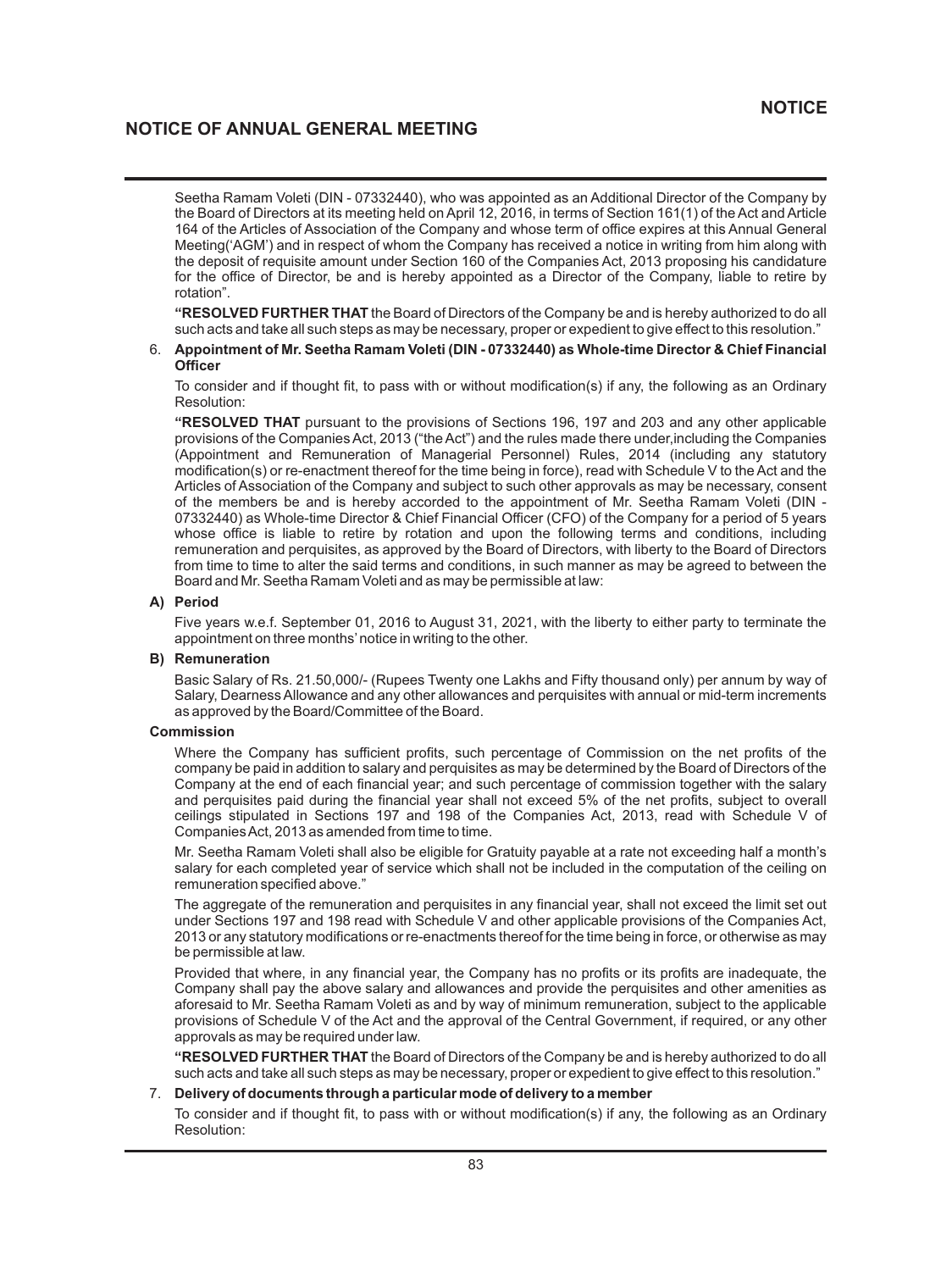### **NOTICE**

### **NOTICE OF ANNUAL GENERAL MEETING**

**"RESOLVED THAT** pursuant to provisions of Section 20 of the Companies Act, 2013 and other applicable provisions, if any, of the said Act and relevant rules prescribed thereunder, whereby a document may be served on any member by the Company by sending it to him by post or by registered post or by speed post or by courier or by delivery to his office address or by such electronic or other mode as may be prescribed, the consent of the Company be and is hereby accorded to charge from the member in advance equivalent to the estimated actual expenses of delivery of the documents pursuant to any request made by the shareholder for delivery of such document to him through a particular mode of services mentioned above provided such request along with the requisite fee has been duly received by the Company at least one week advance of the dispatch of the document by the Company and that no such request shall be entertained by the Company to post the dispatch of such document by the Company to the shareholder."

**"RESOLVED FURTHER THAT** the Board of Directors of the Company be and are hereby authorized to do all acts and take all such steps as may be necessary, proper or expedient to give effect to this resolution."

8. **Approval of the limits for the Loans, Guarantee, Security and Investment by the Company in terms of the provisions Section 186 of the Companies Act, 2013**

To consider and if thought fit, to pass with or without modification(s) if any, the following as a Special Resolution:

**"RESOLVED THAT** pursuant to the provisions of Section 186 of the Companies Act, 2013, read with The Companies (Meetings of Board and its Powers) Rules, 2014 as amended from time to time (including any amendment thereto or re-enactment thereof for the time being in force), if any, the approval of the members of the Company be and is hereby accorded to the Board to (a) give any loan to any Body corporate(s) / person (s); (b) give any guarantee or provide security in connection with a loan to any Body corporate(s) / person (s); and (c) acquire by way of subscription, purchase or otherwise, securities of any Body corporate from time to time in one or more tranches as the Board of Directors as in their absolute discretion deem beneficial and in the interest of the Company, for an amount not exceeding INR 1,000,000,000 (Indian Rupees One billion only) outstanding at any time notwithstanding that such investments, outstanding loans given or to be given and guarantees and security provided are in excess of the limits prescribed under Section 186 of the Companies Act, 2013".

**"RESOLVED FURTHER THAT** in case of divestment of the investment, the Directors of the Company be and are hereby authorized to sign the necessary applications, papers, forms, documents etc. for effective implementation of decision of divestment taken by the Company from time to time".

**"RESOLVED FURTHER THAT** for the purpose of giving effect to the above, Board of Directors of the Company and/or any person authorized by the Board from time to time be and is hereby empowered and authorised to take such steps as may be necessary for obtaining approvals, statutory or otherwise, in relation to the above and to settle all matters arising out of and incidental thereto and to sign and to execute deeds, applications, documents and writings that may be required, on behalf of the Company and generally to do all such acts, deeds, matters and things as may be necessary, proper, expedient or incidental for giving effect to this resolution."

**By Order of the Board of Directors** 

**Hyderabad Suresh Bachalakura 31st August 2016 Company Secretary**

### **NOTES:**

- 1. The Explanatory Statement pursuant to Section 102(1) of the Companies Act, 2013 in respect of the Special Business under Item Nos. 4 to 8 of the Notice, is annexed hereto. The relevant details as required under Regulation 36(3) of SEBI (Listing Obligations and Disclosure Requirements) Regulations, 2015 ("SEBI Listing Regulations"), of the person seeking re-appointment as Director under Item No. 2, 4, 5 and 6 of the Notice, are annexed.
- 2. Amember entitled to attend and vote at the meeting is entitled to appoint a proxy to attend and vote on a poll instead of him and such proxy need not be a member of the company. Proxies in order to be effective must be received by the company not less than 48 hours before the commencement of the meeting.

Aperson can act as a proxy on behalf of members not exceeding fifty and holding in the aggregate not more than ten percent of the total share capital of the Company carrying voting rights. A member holding more than ten percent of the total share capital of the Company carrying voting rights may appoint a single person as proxy and such person shall not act as a proxy for any other person or member.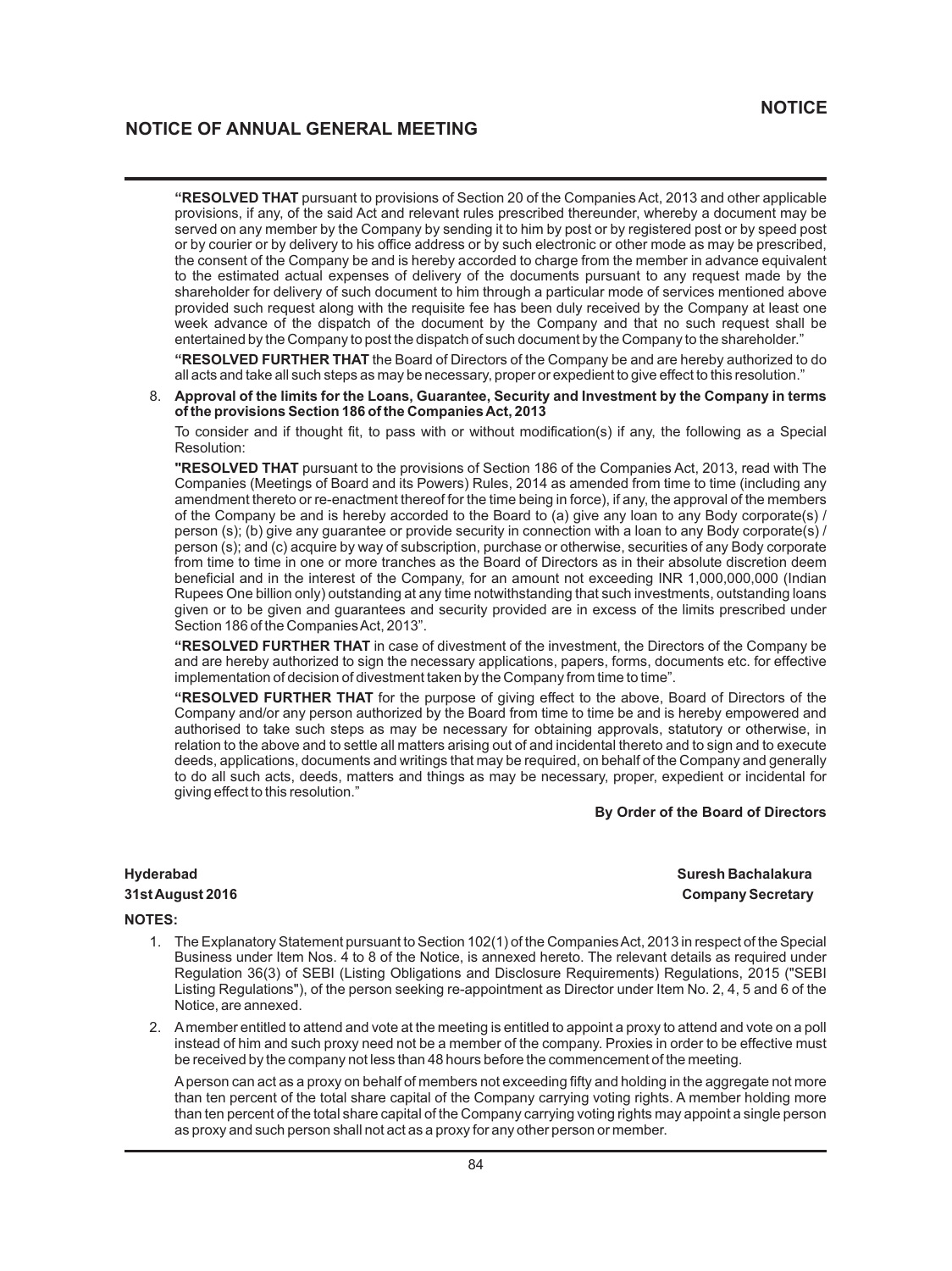- 3. Corporate members intending to send their authorized representatives to attend the Meeting are requested to send to the Company a certified copy of the Board Resolution authorizing their representative to attend and vote on their behalf at the Meeting.
- 4. During the period beginning 24 hours before the time fixed for the commencement of the meeting and ending with the conclusion of the meeting, a member would be entitled to inspect the proxies lodged with the Company, at any time during the business hours of the Company, provided that not less than three days of notice in writing is given to the Company
- 5. The Register of Directors and Key Managerial Personnel and their shareholding, maintained under Section 170 of the Companies Act, 2013, will be available for inspection by the members at the AGM.
- 6. The Register of Members and Share Transfer Books of the company will remain closed from 23-09-2016 to 30-09-2016 (both days inclusive).
- 7. To avoid inconvenience to members and to facilitate smooth conduct of the meeting, entry to the place of meeting will be only for members / proxies and is regulated by the attendance slip appended to the proxy form. Members are requested to affix their signature on it and hand it over at the entrance.
- 8. In case of joint holders attending the AGM, the Member whose name appears as the first holder in the order of names as per the Register of Members of the Company will be entitled to vote.
- 9. Members, who hold shares in de-materialized form, are requested to bring their Client ID and DP Id No's for easier identification of attendance at the meeting.
- 10. Amember desirous of getting any information on the accounts or operations of the company is requested to forward his/her queries to the company at least seven working days prior to the meeting. So that the required information can be made available at the meeting.
- 11. Members are requested to notify immediately any change in their address to the company or to the Share Transfer Agents and in case their shares are held in dematerialized form, this information should be passed onto their respective Depository Participants without any delay.

The Securities and Exchange Board of India has mandated the submission of Permanent Account Number (PAN) by every participant in securities market. Members holding shares in electronic form are, therefore, requested to submit the PAN to their depository participants with whom they are maintaining their demat accounts. Members holding shares in physical form can submit their PAN details to M/s Karvy Computershare Pvt. Ltd.

- 12. In all correspondence with the company, members are requested to quote their folio numbers and in case their shares are held in dematerialized form they must quote their Client ID Number and their DPID Number.
- 13. Members are requested to carry their copies of Annual Report as these will not be supplied at the meeting.
- 14. Trading in the equity shares of the company is in the compulsory demat form. Those members who have not demated their shares are requested to open the demat accounts with the depositories and get the shares demated at the earliest.
- 15. Electronic copy of the Notice of the 17th Annual General Meeting of the Company inter alia indicating the process and manner of e-voting along with Attendance Slip and Proxy Form is being sent to all the members whose email IDs are registered with the Company/Depository Participants(s) for communication purposes unless any member has requested for a hard copy of the same. For members who have not registered their email address, physical copies of the Notice of the 17th Annual General Meeting of the Company inter alia indicating the process and manner of e-voting along with Attendance Slip and Proxy Form is being sent in the permitted mode.
- 16. Pursuant to Section 108 of Companies Act, 2013 read with Rule 20 of Companies (Management and Administration) Rules, 2014, as substituted by the Companies (Management and Administration) Amendment Rules, 2015 and the Regulation 44 of the SEBI (LODR) Regulations, 2015 the Company is pleased to provide members' facility to exercise their right to vote at the 17th Annual General Meeting ("AGM") by electronic means and the business may be transacted through e-voting services provided by Karvy Computershare Private Limited ("Karvy").
- 17. The facility for voting through electronic voting system ('Insta Poll') shall be made available at the Meeting and the members attending the Meeting who have not cast their vote by remote e-voting shall be able to vote at the Meeting through 'Insta Poll'.
- 18. It may be noted that this e-voting facility is optional. The e-voting facility will be available at the link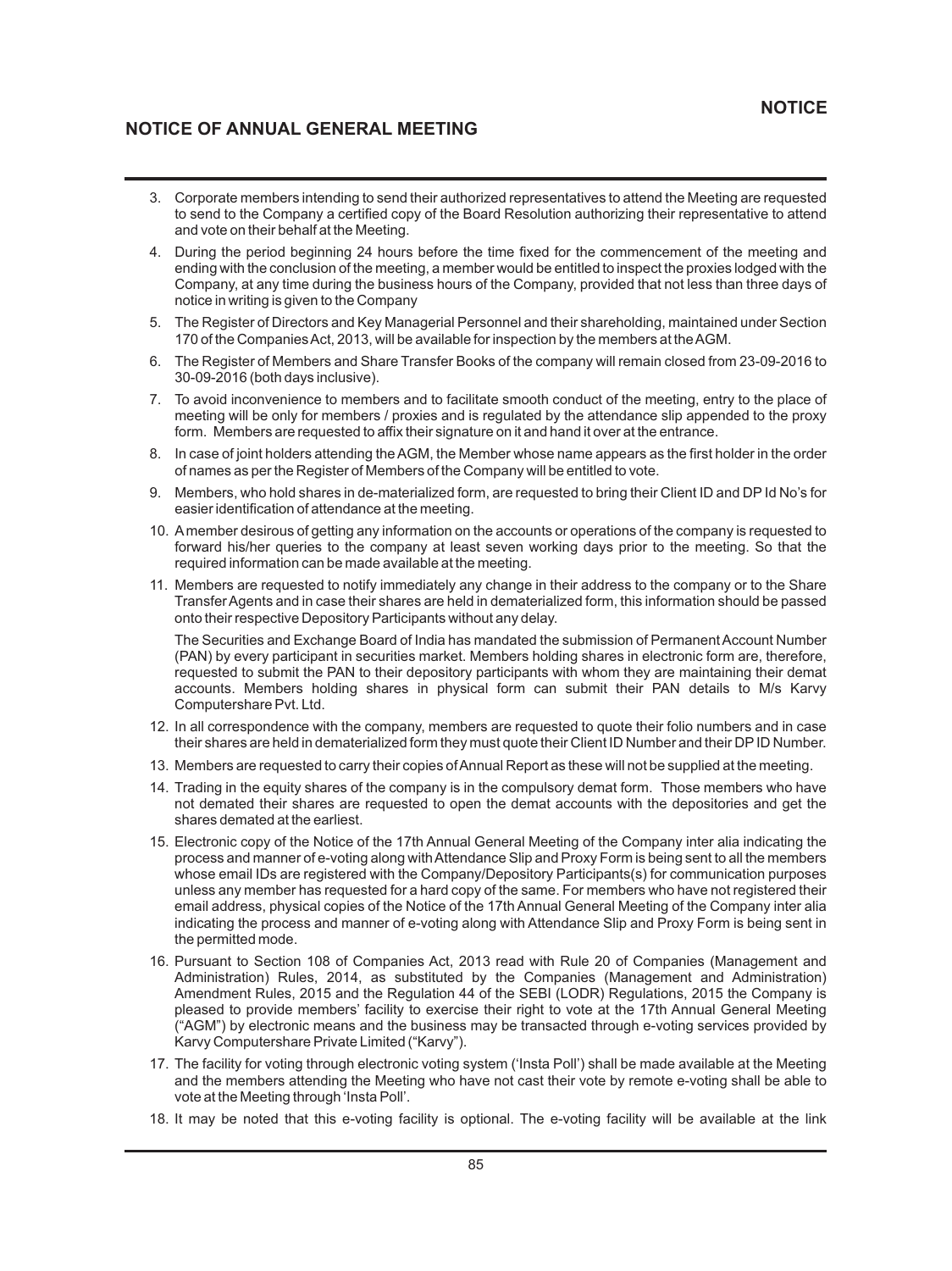http://evoting.karvy.com. Shareholders can cast their vote online from 9.00 a.m. (IST) on 27th September, 2016 to 5.00 p.m. (IST) on 29th September, 2016. During the period, shareholders of the company holding shares either in dematerialized or physical form as on the cut-off date of 23rd September 2016, may cast their vote electronically.

- 19. The login ID and password for e-voting along with process, manner and instructions for e-voting is being sent to the members who have not registered their e-mail IDs with the Company / their respective Depository Participants along with physical copy of the Notice. Those members who have registered their e-mail IDs with the Company / their respective Depository Participants are being forwarded the login ID and password for e-voting along with process, manner and instructions by e-mail.
- 20. The Company has appointed Mr. CS Navajyoth Puttaparthi, practicing Company Secretary as Scrutinizer for conducting the remote e-voting and Insta Poll process for the Annual General Meeting in a fair and transparent manner.
- 21. A person, whose name is recorded in the register of members or in the register of beneficial owners maintained by the depositories as on the cut-off date, i.e. 23rd September, 2016 only shall be entitled to avail the facility of remote e-voting / Ballot.
- 22. The facility for voting, through ballot or polling paper is available at the meetingand members attending the meeting who have not already cast vote by remote e-voting shall be able to exercise their rights at the meeting.
- 23. The members who have cast their vote by remote e-voting prior to the meeting may also attend the meeting but shall not be entitled to cast their vote again.
- 24. Any person who becomes a member of the Company after dispatch of the Notice of the Meeting and holding shares as on the cut-off date i.e. 23rd September, 2016, may obtain the User ID and password in the manner as mentioned below:
	- a. If the mobile number of the member is registered against Folio No. / DP ID Client ID, the member may send SMS : MYEPWD <space> E-Voting Event Number+Folio No. or DPID Client ID to 9212993399

Example for NSDL: MYEPWD <SPACE> IN12345612345678 Example for CDSL: MYEPWD <SPACE> 1402345612345678 Example for Physical: MYEPWD <SPACE> XXXX1234567890

- b. If e-mail address or mobile number of the member is registered against Folio No. / DP ID Client ID, then on the home page of https://evoting.karvy.com, the member may click "Forgot Password" and enter Folio No. or DP ID Client ID and PAN to generate a password.
- c. Member may call Karvy's toll free number 1-800-3454-001
- d. Member may send an e-mail request to evoting.msctl@karvy.com.

If the member is already registered with Karvy e-voting platform then he can use his existing User ID and password for casting the vote through remote e-voting.

1. The remote e-voting facility will be available during the following period:

Commencement of remote e-voting: From 9.00 a.m. (IST) on 27thSeptember, 2016

End of remote e-voting: Up to 5.00 p.m. (IST) on 29th September, 2016

The remote e-voting will not be allowed beyond the aforesaid date and time and the e-voting module shall be disabled by Karvy upon expiry of aforesaid period.

2. The Scrutinizer shall, immediately after the conclusion of voting at the AGM, count the votes cast at the AGM, thereafter unblock the votes cast through remote e-voting in the presence of at least two witnesses not in the employment of the Company and make, not later than 48 hours of conclusion of the AGM, a consolidated Scrutinizer's Report of the total votes cast in favour or against, if any, to the Chairman or a person authorized by him in writing who shall countersign the same. The result declared along with the Scrutinizer's Report shall be placed on the Company's website www.moschip.com immediately. The Company shall simultaneously forward the results to the Bombay Stock Exchange. The results declared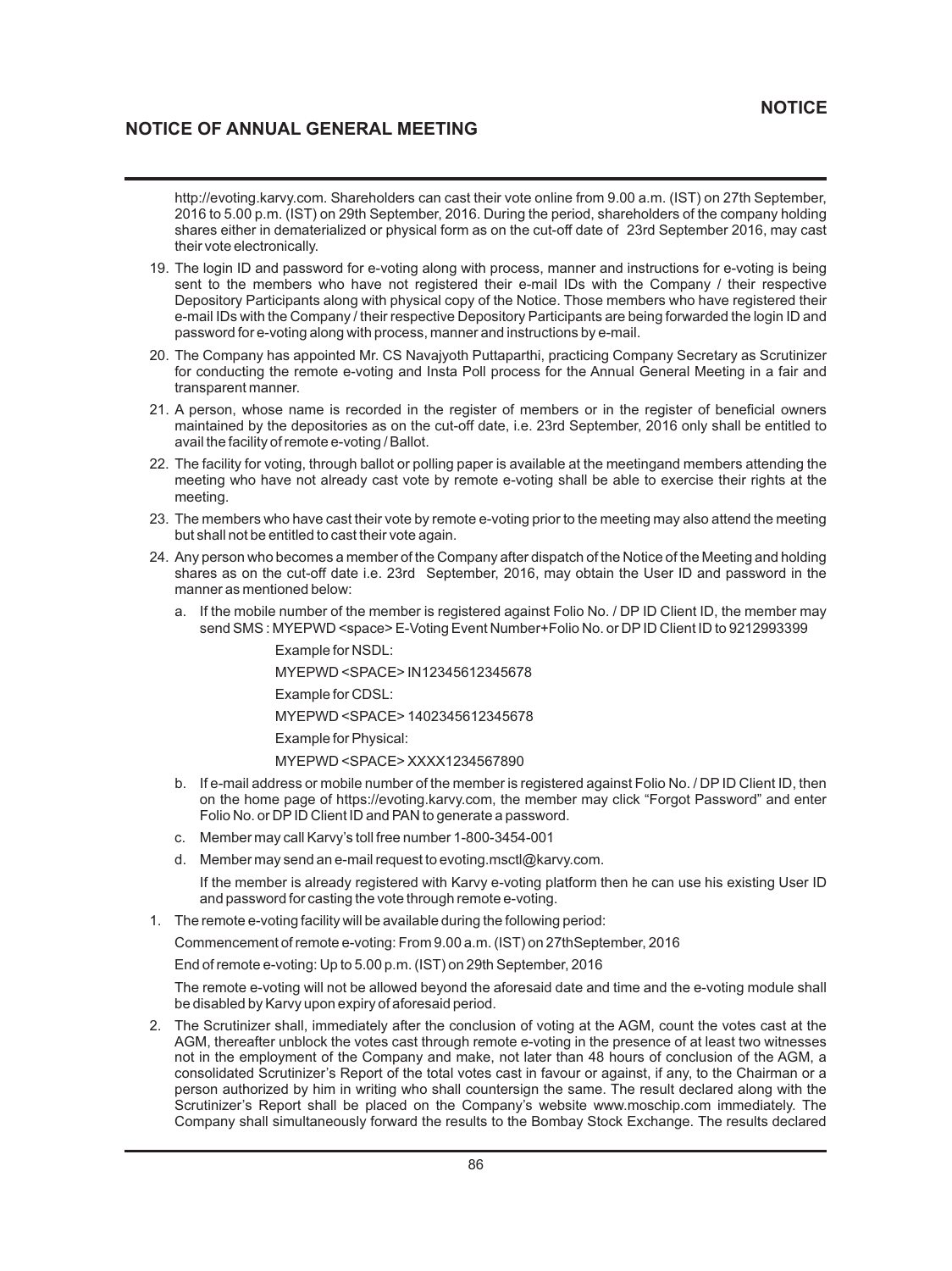along with the consolidated scrutinizer's report shall also be placed on the website of Karvy https://evoting.karvy.com.

- 3. Subject to receipt of requisite number of votes, the Resolutions shall be deemed to be passed on the date of the Meeting, i.e. September 30, 2016.
- 4. Instructions and other information relating to remote e-voting:
	- 1. (i) In case a member receives an e-mail from Karvy [for members whose e-mail addresses are registered with the Company / Depository Participant(s)]:
		- (a) Launch internet browser by typing the URL: https://evoting.karvy.com
		- (b) Enter the login credentials (i.e. User ID and password) which will be sent separately. The E-Voting Event Number+Folio No. or DPID Client ID will be your User ID.

However, if you are already registered with Karvy for e-voting, you can use your existing User ID and password for casting your vote. If required, please visit https://evoting.karvy.comor contact toll free number 1-800-3454-001 for your existing password. **contact toll free number 1-800-3454-001** for your existing password.

- (c) After entering these details appropriately, click on "LOGIN".
- (d) You will now reach password change Menu wherein you are required to mandatorily change your password. The new password shall comprise minimum 8 characters with at least one upper case (A-Z), one lower case (a-z), one numeric (0-9) and a special character ( $\omega, \#, \$$ , etc.). The system will prompt you to change your password and update your contact details like mobile number, email address, etc. on first login. You may also enter a secret question and answer of your choice to retrieve your password in case you forget it. It is strongly recommended that you do not share your password with any other person and that you take utmost care to keep your password confidential.
- (e) You need to login again with the new credentials.
- (f) On successful login, the system will prompt you to select the E-Voting Event Number for MosChip Semiconductor Technology Limited.
- (g) On the voting page enter the number of shares (which represents the number of votes) as on the cut-off date under "FOR/ AGAINST" or alternatively, you may partially enter any number in "FOR" and partially in "AGAINST" but the total number in "FOR/ AGAINST" taken together should not exceed your total shareholding as on the cutoff date. You may also choose the option "ABSTAIN" and the shares held will not be counted under either head.
- (h) Members holding shares under multiple folios / demat accounts shall choose the voting process separately for each of the folios / demat accounts.
- (i) Voting has to be done for each item of the Notice separately. In case you do not desire to cast your vote on any specific item it will be treated as abstained.
- (j) You may then cast your vote by selecting an appropriate option and click on "Submit".
- (k) Aconfirmation box will be displayed. Click "OK" to confirm else "CANCEL" to modify. Once you confirm, you will not be allowed to modify your vote. During the voting period, members can login any number of times till they have voted on the Resolution(s).
- (l) Corporate / Institutional Members (i.e. other than Individuals, HUF, NRI, etc.) are also required to send scanned certified true copy (PDF Format) of the Board Resolution / Power of Attorney / Authority Letter, etc., together with attested specimen signature(s) of the duly authorized representative(s), to the Scrutinizer at e-mail ID: csnavjyoth@gmail.com. They may also upload the same in the e-voting module in their login. The scanned image of the above mentioned documents should be in the naming format "Corporate Name\_EVENT NO."
- (ii) In case a member receives physical copy of the Notice by Post [for members whose e-mail addresses are not registered with the Company / Depository Participant(s)]:
	- a) User ID and initial password These will be sent separately.
	- b) Please follow all steps from Sr. No. (a) to (l) as mentioned in (A) above, to cast your vote.
- 2. Once the vote on a resolution is cast by a member, the member shall not be allowed to change it subsequently or cast the vote again.
- 3. In case of any query pertaining to e-voting, please visit Help & FAQ's section available at Karvy's website https://evoting.karvy.com.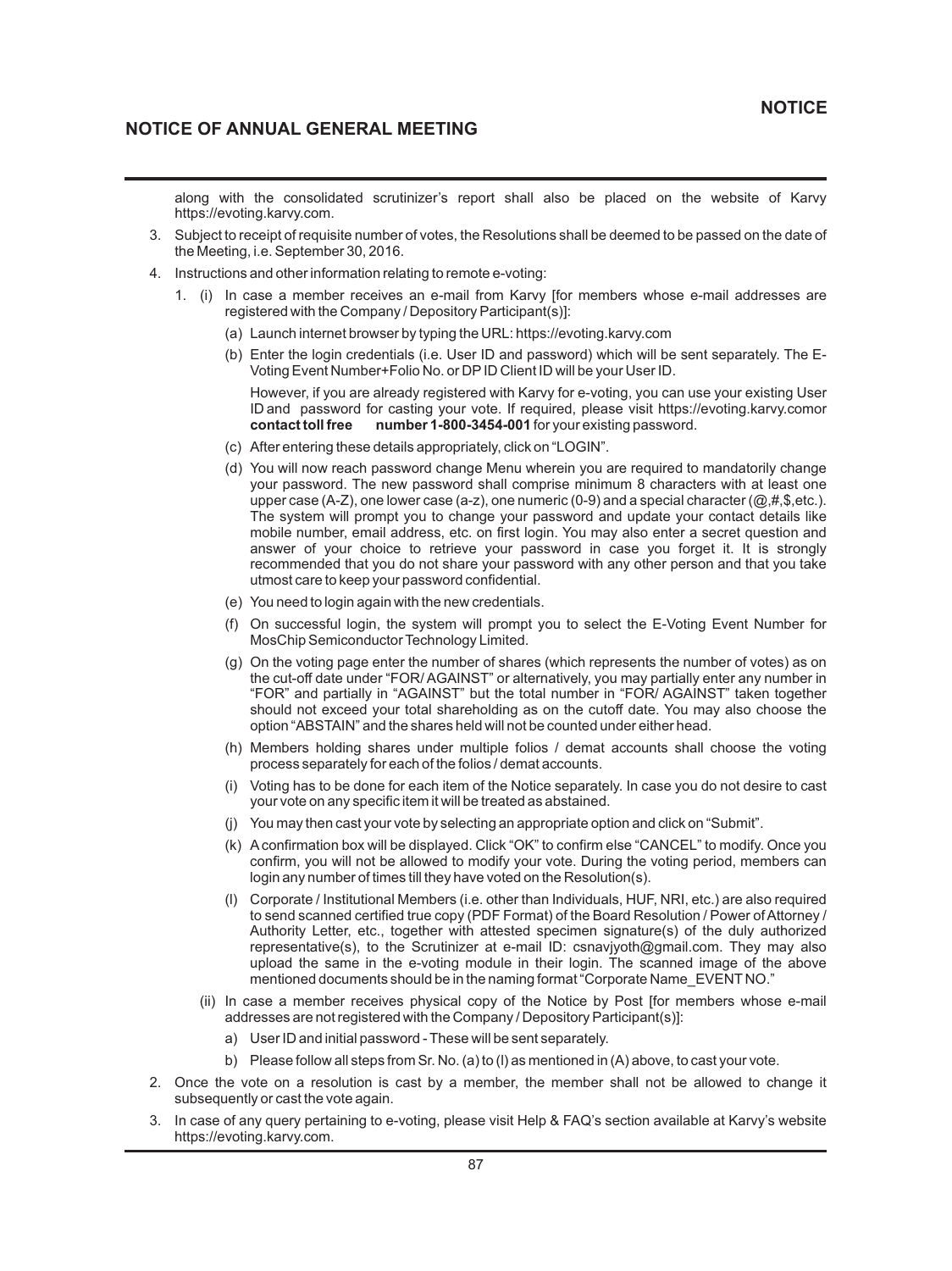### **Explanatory Statement**

*[Pursuant to Section 102(1) of the Act, the following Explanatory Statement sets out material facts relating to the business under Item Nos. 4, 5, 6, 7 and 8 of the accompanying Notice dated 31st August, 2016 convening the 17th Annual General Meeting of the Company scheduled for September 30, 2016.]*

### **Item No. 4:**

Mr. Damodar Rao Gummadapu (DIN – 07027779) was appointed as an Additional Director of the Company with effect from April 12, 2016 by the Board of Directors. In terms of Section 161(1) of the Companies Act, 2013, Mr. Damodar Rao Gummadapu holds office up to the date of this Annual General Meeting but is eligible for the appointment as a Director. The Company has received a Notice from a member in writing along with requisite deposit of 1,00,000/- under Section 160 of the Act, proposing his candidature for the office of Director.

The Board recommends the passing of the Ordinary Resolution as set out in the Item no. 4 of the Notice for the appointment of Mr. Damodar Rao Gummadapu as a Director, liable to retire by rotation.

Astatement containing his profile is given as per Annexure 1.

Except Mr. Damodar Rao Gummadapu, being an appointee, none of the Directors or KMP of the Company or their relatives is concerned or interested, financially or otherwise, in this resolution. This Explanatory Statement may also be regarded as a disclosure under Regulation 27 of the SEBI (LODR) Regulations, 2015.

### **Item No. 5:**

Mr. Seetha Ramam Voleti (DIN – 07332440) was appointed as an Additional Director of the Company with effect from April 12, 2016 by the Board of Directors. In terms of Section 161(1) of the Companies Act, 2013, Mr. Seetha Ramam Voleti holds office up to the date of this Annual General Meeting but is eligible for the appointment as a Director. The Company has received a Notice from a member in writing along with requisite deposit of 1,00,000/ under Section 160 of the Act, proposing his candidature for the office of Director.

The Board recommends the passing of the Ordinary Resolution as set out in the Item no. 5 of the Notice for the appointment of Mr. Seetha Ramam Voleti as a Director, liable to retire by rotation.

Astatement containing his profile is given as per Annexure 1.

Except Mr. Seetha Ramam Voleti, being an appointee, none of the Directors or KMP of the Company or their relatives is concerned or interested, financially or otherwise, in this resolution. This Explanatory Statement may also be regarded as a disclosure under Regulation 27 of the SEBI (LODR) Regulations, 2015.

### **Item No. 6:**

In terms of the Corporate Governance Guidelines of the Company and pursuant to the recommendation of the Nomination and Compensation Committee, the Board of Directors of the Company by their resolution passed on April 12, 2016 approved appointment of Mr. Seetha Ramam Voleti (DIN – 07332440) as Additional Director on the Board of the Company with effect from April 12, 2016 in accordance with the provisions contained in Section 196 and 197 read with Section 203 of the Companies Act, 2013 and that Mr. Seetha Ramam Voleti shall hold office up to the date of the Annual General Meeting to be held on September 30, 2016 and shall be eligible for election subject to the approval of the shareholders at this Annual General meeting.

The Board of Directors of the Company at its meeting held on August 31, 2016, subject to the approval of the members of the Company, approved the appointment of Mr. Seetha Ramam Voleti as Whole-time Director & CFO of the Company for a period of 5 years commencing from September 01, 2016.

This explanatory statement may also be read and treated as disclosure in compliance with the requirements of Section 190 of the Companies Act, 2013.

The Board of Directors recommends the resolution in relation to the appointment of Director, for the approval of the members of the Company. Approval of the members is required by way of Ordinary Resolution for appointment and payment of remuneration.

Except Mr. Seetha Ramam Voleti, being an appointee, none of the Directors or KMP of the Company or their relatives is concerned or interested, financially or otherwise, in this resolution. This Explanatory Statement may also be regarded as a disclosure under Regulation 27 of the SEBI (LODR) Regulations, 2015.

### **Item No. 7:**

As per the provisions of Section 20 of the Companies Act, 2013, a document may be served on any member by sending it to him by post or by registered post or by speed post or by courier or by delivery at his office or residence address or by such electronic or other mode as may be prescribed. Further, proviso to sub-section (2) of Section 20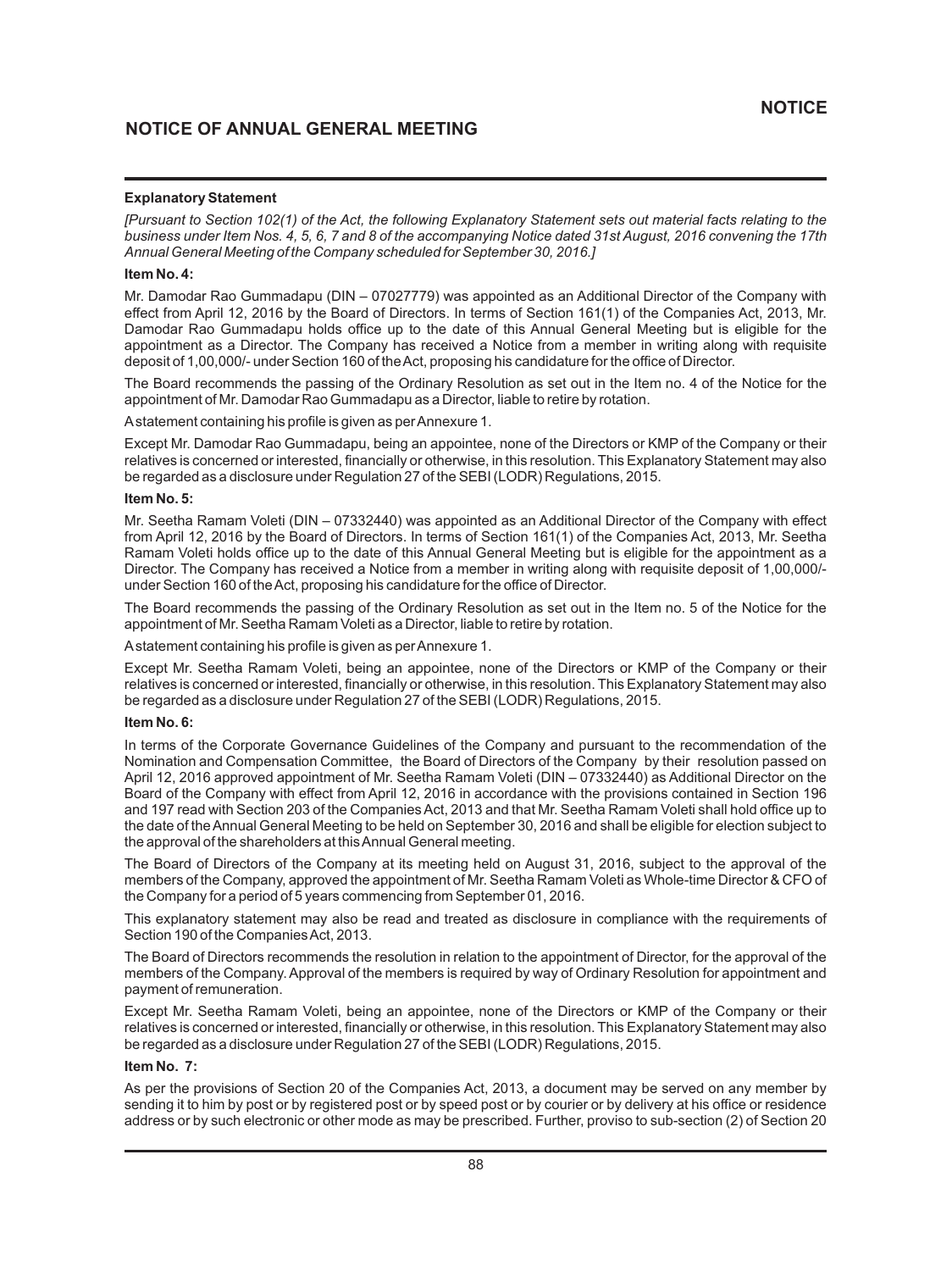states that a member may request for delivery of any document through a particular mode, for which he shall pay such fees in advance as may be determined by the company in its Annual General Meeting. Accordingly, the Board of Directors in their meeting held on 31August 2016 has proposed that a sum equivalent to the estimated actual expenses of delivery of the documents through a particular mode, if any request has been made by any member for delivery of such documents to him through such mode of service, be taken to cover the cost of such delivery.

None of the Directors or Key Managerial Personnel including their relatives is concerned or interested, financial or otherwise, in the said resolution.

The Board recommends the Ordinary Resolution as set out in the Notice for approval of the Members.

### **Item No. 8:**

To achieve long term strategic and business objectives, the Board of Directors of the Company proposes to make use of the same by making investment in other bodies corporate or granting loans, giving guarantee or providing security to other persons or other body corporate or as and when required.

Pursuant to the provisions of section 186(3) of the Companies Act, 2013 and rules made there under, the Company needs to obtain prior approval of shareholders / members by way of special resolution passed at the General Meeting in case the amount of investment, loan, guarantee or security proposed to be made is more than the higher of sixty percent of the paid up share capital, free reserves and securities premium account or one hundred percent of free reserves and securities premium account.

Accordingly, the Board of Directors of the Company proposes to obtain approval of shareholders by way of special resolution as contained in the notice of the 17th Annual General Meeting for an amount not exceeding INR 1,000,000,000 (Indian Rupees One billion Only) outstanding at any time not withstanding that such investments, outstanding loans given or to be given and guarantees and security provided are in excess of the limits prescribed under Section 186 of the Companies Act, 2013.

The Directors therefore, recommend the Special Resolution for approval of the shareholders.

None of the Directors or Key Managerial Personnel including their relatives is concerned or interested, financial or otherwise, in the said resolution.

 **By Order of the Board of Directors** 

**Hyderabad CS Suresh Bachalakura 31st August 2016 Company Secretary**

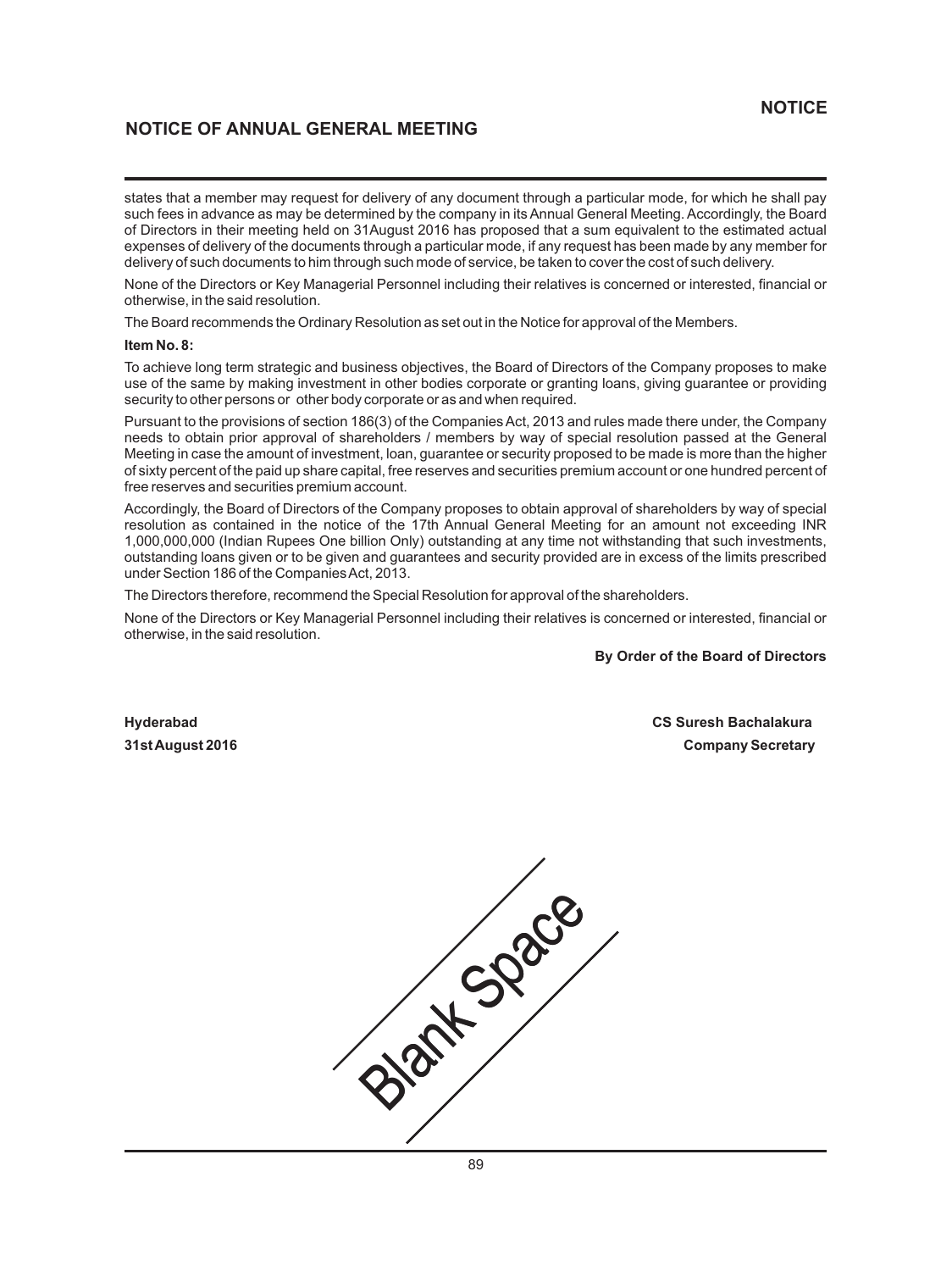| <b>Name of The Director</b>                                                                                   | K. Ramachandra Reddy                                                                                                                                                                                                                                                                                                                                                                                                                                                                                                                                                                                                                                                                                                                                                                                                                                                                                                                                                      | Mr. Damodar Rao Gummadapu                                                                                                                                                                                                                                                                                                                                                                                                                                                                                                                                                                                                                                                         | Mr. Seetha Ramam Voleti                                                                                                                                                                                                                                                                                                                                                                                                                                                                                                                                                                                                                                                                                                                                                                                                                                                                                                                                                        |  |
|---------------------------------------------------------------------------------------------------------------|---------------------------------------------------------------------------------------------------------------------------------------------------------------------------------------------------------------------------------------------------------------------------------------------------------------------------------------------------------------------------------------------------------------------------------------------------------------------------------------------------------------------------------------------------------------------------------------------------------------------------------------------------------------------------------------------------------------------------------------------------------------------------------------------------------------------------------------------------------------------------------------------------------------------------------------------------------------------------|-----------------------------------------------------------------------------------------------------------------------------------------------------------------------------------------------------------------------------------------------------------------------------------------------------------------------------------------------------------------------------------------------------------------------------------------------------------------------------------------------------------------------------------------------------------------------------------------------------------------------------------------------------------------------------------|--------------------------------------------------------------------------------------------------------------------------------------------------------------------------------------------------------------------------------------------------------------------------------------------------------------------------------------------------------------------------------------------------------------------------------------------------------------------------------------------------------------------------------------------------------------------------------------------------------------------------------------------------------------------------------------------------------------------------------------------------------------------------------------------------------------------------------------------------------------------------------------------------------------------------------------------------------------------------------|--|
| Date of Birth                                                                                                 | 04 Jan 1949                                                                                                                                                                                                                                                                                                                                                                                                                                                                                                                                                                                                                                                                                                                                                                                                                                                                                                                                                               | 08 Jun 1970                                                                                                                                                                                                                                                                                                                                                                                                                                                                                                                                                                                                                                                                       | 18 Oct 1964                                                                                                                                                                                                                                                                                                                                                                                                                                                                                                                                                                                                                                                                                                                                                                                                                                                                                                                                                                    |  |
| Date of First Appointment                                                                                     | 27 July 1999                                                                                                                                                                                                                                                                                                                                                                                                                                                                                                                                                                                                                                                                                                                                                                                                                                                                                                                                                              | 12 April 2016                                                                                                                                                                                                                                                                                                                                                                                                                                                                                                                                                                                                                                                                     | 12 April 2016                                                                                                                                                                                                                                                                                                                                                                                                                                                                                                                                                                                                                                                                                                                                                                                                                                                                                                                                                                  |  |
| Qualifications                                                                                                | Electrical Engineering from IIT,<br>Madras, M.S.E.E. degree from<br>University of Wisconsin                                                                                                                                                                                                                                                                                                                                                                                                                                                                                                                                                                                                                                                                                                                                                                                                                                                                               | Commerce Graduate and a qualified<br><b>Chartered Accountant and Manage-</b><br>ment & Cost Accountant.                                                                                                                                                                                                                                                                                                                                                                                                                                                                                                                                                                           | Masters in Commerce and is<br>also a qualified Cost Accountant<br>and Company Secretary.                                                                                                                                                                                                                                                                                                                                                                                                                                                                                                                                                                                                                                                                                                                                                                                                                                                                                       |  |
| Expertise in specific<br>functional areas                                                                     | He has over 34 years of experience in<br>Silicon Valley in the areas of design,<br>manufacturing and marketing of<br>various integrated circuits (ICs). He<br>has successfully started several<br>semiconductor design companies<br>and sold them to larger companies in<br>the last 18 years. His ventures<br>included Lotus Designs Corp., Silicon<br>Logic and Startech Semiconductor,<br>all of which were based in Silicon<br>Valley. Prior to starting his first<br>company in 1982, he worked as a<br>Section Manager at American Micro<br>Systems in Santa Clara, California.<br>He was responsible for designing the<br>world's first DSP chip. Ram has<br>extensive experience in sub-<br>contracting manufacturing needs of<br>semiconductors and marketing these<br>products worldwide. His customer list<br>included major PC manufacturers<br>such as Compaq Computers and<br>communication technology comanies<br>such as Nokia Systems out of<br>Finland. | Mr. Damodar Rao Gummadapu<br>has more than 25 years of global<br>experience across various Fortune<br>500 companies including big 5<br>consulting companies including<br>KPMG, Bearing Point, Deloitte,<br>Johnson & Johnson and Pfizer.<br>Mr. Damodar Rao Gummadapu is<br>the co-founder of Techwave. He is<br>a proven leader, entrepreneur and<br>instrumental for Techwave's rapid<br>growth. He has tremendous<br>experience and vision for role of<br>technology solutions for business<br>growth, optimization and<br>expansion. In his leadership,<br>Techwave has not only grew in size<br>but also expanded globally in to<br>Europe, Middle East and APAC<br>regions. | Mr. Seetha Ramam Voleti is a<br>result oriented professional with<br>experience of over 28 years<br>corporate Banking Industry and<br>Global Forex Treasury. Mr. Seetha<br>Ramam Voleti has wide<br>experience in Foreign Exchange<br>Treasury of a large Public Sector<br>Bank in India and at London<br>Treasury Front Office. Head of<br>Back Office and Mid Office, and<br>also lead the team in<br>implementation of Integrated<br>Treasury Management Solution.<br>He has hands-on experience in<br>big ticket forex transactions and<br>serving large corporate clients in<br>India and UK.<br>Prior to MosChip, Mr. Seetha<br>Ramam Voleti was associated<br>with Techwave as Director of<br>Techwave InfoTech Pvt Ltd. He<br>has played key roles in the M&A<br>activities for the organization.<br>During his tenure with Techwave<br>he successfully completed<br>acquisitions of substantial value in<br>India, UK, US, Hungary, and a<br>listed Company in India. |  |
| List of Companies in which<br>outside Directorship held<br>as on 31.03.2016                                   | <b>NIL</b>                                                                                                                                                                                                                                                                                                                                                                                                                                                                                                                                                                                                                                                                                                                                                                                                                                                                                                                                                                | Techwave Consulting India Pvt. Ltd<br>Jaagruthi Info technologies Pvt Ltd<br><b>Techwave Infotech Pvt Ltd</b>                                                                                                                                                                                                                                                                                                                                                                                                                                                                                                                                                                     | Techwave Infotech Pvt Ltd.                                                                                                                                                                                                                                                                                                                                                                                                                                                                                                                                                                                                                                                                                                                                                                                                                                                                                                                                                     |  |
| Chairman/Member of the<br>Committees of other<br>Companies on which<br>he/she is a Member as on<br>31.03.2016 | <b>NIL</b>                                                                                                                                                                                                                                                                                                                                                                                                                                                                                                                                                                                                                                                                                                                                                                                                                                                                                                                                                                | <b>NIL</b>                                                                                                                                                                                                                                                                                                                                                                                                                                                                                                                                                                                                                                                                        | <b>NIL</b>                                                                                                                                                                                                                                                                                                                                                                                                                                                                                                                                                                                                                                                                                                                                                                                                                                                                                                                                                                     |  |
| Number of equity shares<br>held in the Company                                                                | 64,43,037                                                                                                                                                                                                                                                                                                                                                                                                                                                                                                                                                                                                                                                                                                                                                                                                                                                                                                                                                                 | <b>NIL</b>                                                                                                                                                                                                                                                                                                                                                                                                                                                                                                                                                                                                                                                                        | <b>NIL</b>                                                                                                                                                                                                                                                                                                                                                                                                                                                                                                                                                                                                                                                                                                                                                                                                                                                                                                                                                                     |  |
| No of Board Meetings<br>attended during the last<br>year                                                      | 06                                                                                                                                                                                                                                                                                                                                                                                                                                                                                                                                                                                                                                                                                                                                                                                                                                                                                                                                                                        | <b>NA</b>                                                                                                                                                                                                                                                                                                                                                                                                                                                                                                                                                                                                                                                                         | <b>NA</b>                                                                                                                                                                                                                                                                                                                                                                                                                                                                                                                                                                                                                                                                                                                                                                                                                                                                                                                                                                      |  |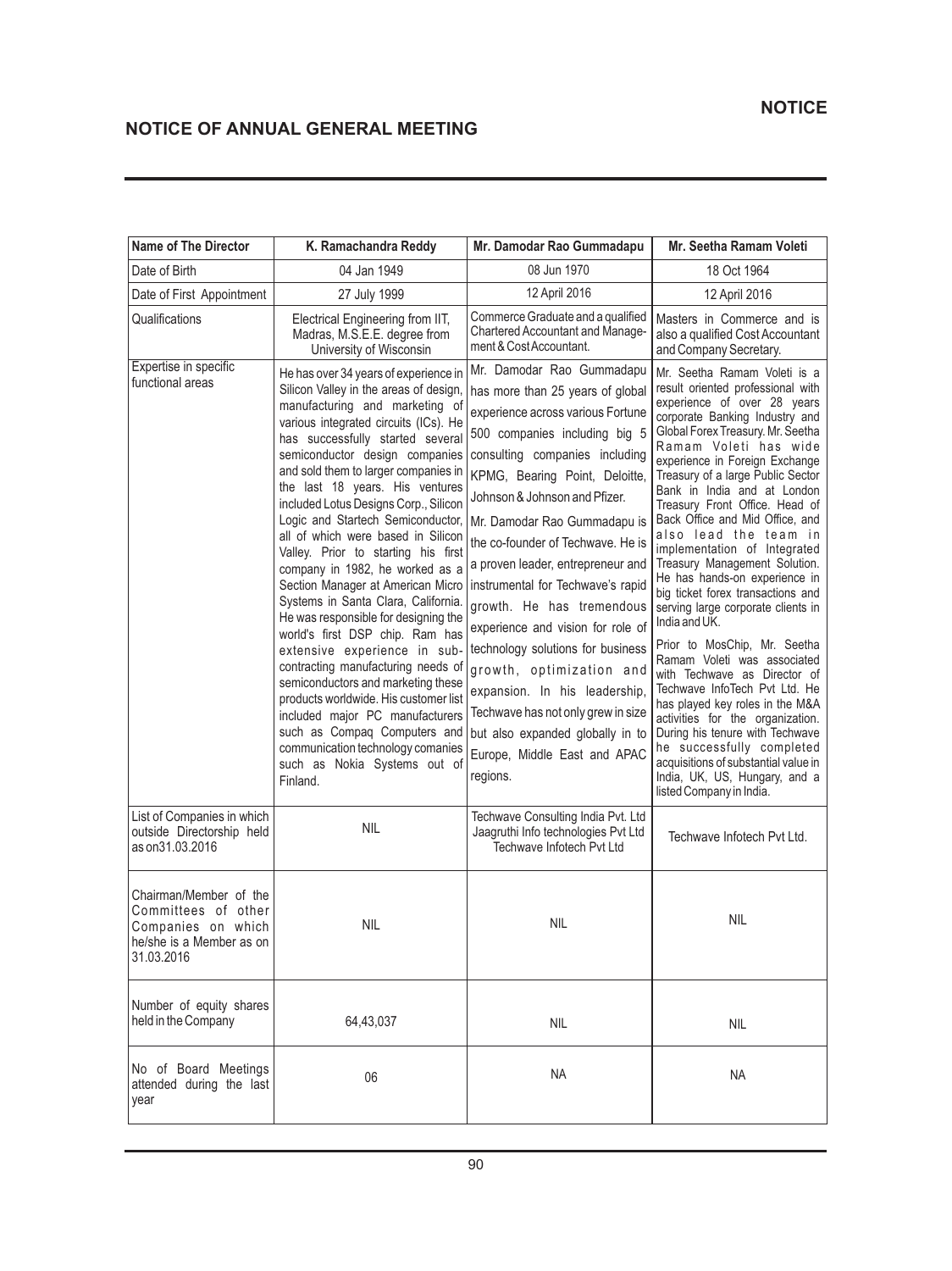### **MOSCHIP SEMICONDUCTOR TECHNOLOGY LIMITED**

Regd. Office: Plot No.83 & 84, 2nd Floor, Punnaiah Plaza, Road No.02, Banjara Hills, Hyderabad – 500 034, CIN: L31909TG1999PLC032184

The Ministry of Corporate Affairs (MCA) has taken a "Green Initiative in the Corporate Governance" by allowing paperless compliances by the Companies vide its circular no. 17/2011 dated April 21, 2011 and 18/2011 dated April 29, 2011 after considering certain provisions of the Information Technology Act, 2000, permitted the companies to send the notices / annual reports etc. through email to its members. To support this green initiative of the MCAwhole heartedly, members who have not yet registered their email address, are requested to register their e-mail address with the Depository through their concerned Depository Participant and members who hold shares in physical mode are requested to intimate their e-mail address at which they would like to receive the above documents electronically, either to the company or to its Registrar and Share Transfer Agent. Shareholders are requested to fill the consent form below and send it to the Registrar and Share Transfer Agent, Karvy Computershare Pvt. Ltd or to the company

### **CONSENT FOR RECEIVING DOCUMENTS IN ELECTRONIC MODE**

### **(Pursuant to circulars No. 17/2011 dated April 21, 2011 and 18/2011 dated April 29, 2011)**

To,

## **Karvy Computershare Pvt. Ltd.**

Karvy Selenium, Tower B, Plot No. 31 & 32, Financial District, Gachibowli, Hyderabad - 500 032, Telangana, India

Dear Sir,

I/We shareholder (s) of **MOSCHIP SEMICONDUCTOR TECHNOLOGY LIMITED**, agree to receive all notices and documents including the Annual Report, Notice for General Meetings and other Shareholders Communication in electronic mode (through email).

I/We request you to kindly register my / our below mentioned email id in the Company's records for sending such communication through email.

Folio No………………………/DPID No.\*……………………………and Client ID No.\*………………………………..

\*Applicable for members holding shares in electronic form.

Name of the Sole / First Shareholder : \_\_\_\_\_\_\_\_\_\_\_\_\_\_\_\_\_\_\_\_\_\_\_\_\_\_\_\_\_\_\_\_\_\_\_\_\_\_\_\_\_\_\_\_\_\_\_\_\_\_\_\_

Name of the Joint Shareholders (if any)  $\therefore$ 

| No. of Shares held                    |  |
|---------------------------------------|--|
| E-mail id for receipt of documents in |  |
| Electronic mode                       |  |

Date:

Place: Signature:

(Sole / First Shareholder)

**Note:**

- 1. Shareholders are requested to inform the Company's Registrar and Share Transfer Karvy Computershare Pvt. Ltd, as and when there is change in their registered email-id.
- 2. for shares held in demat form, shareholders are also requested to inform /update their email-ids to their respective Depository Participants.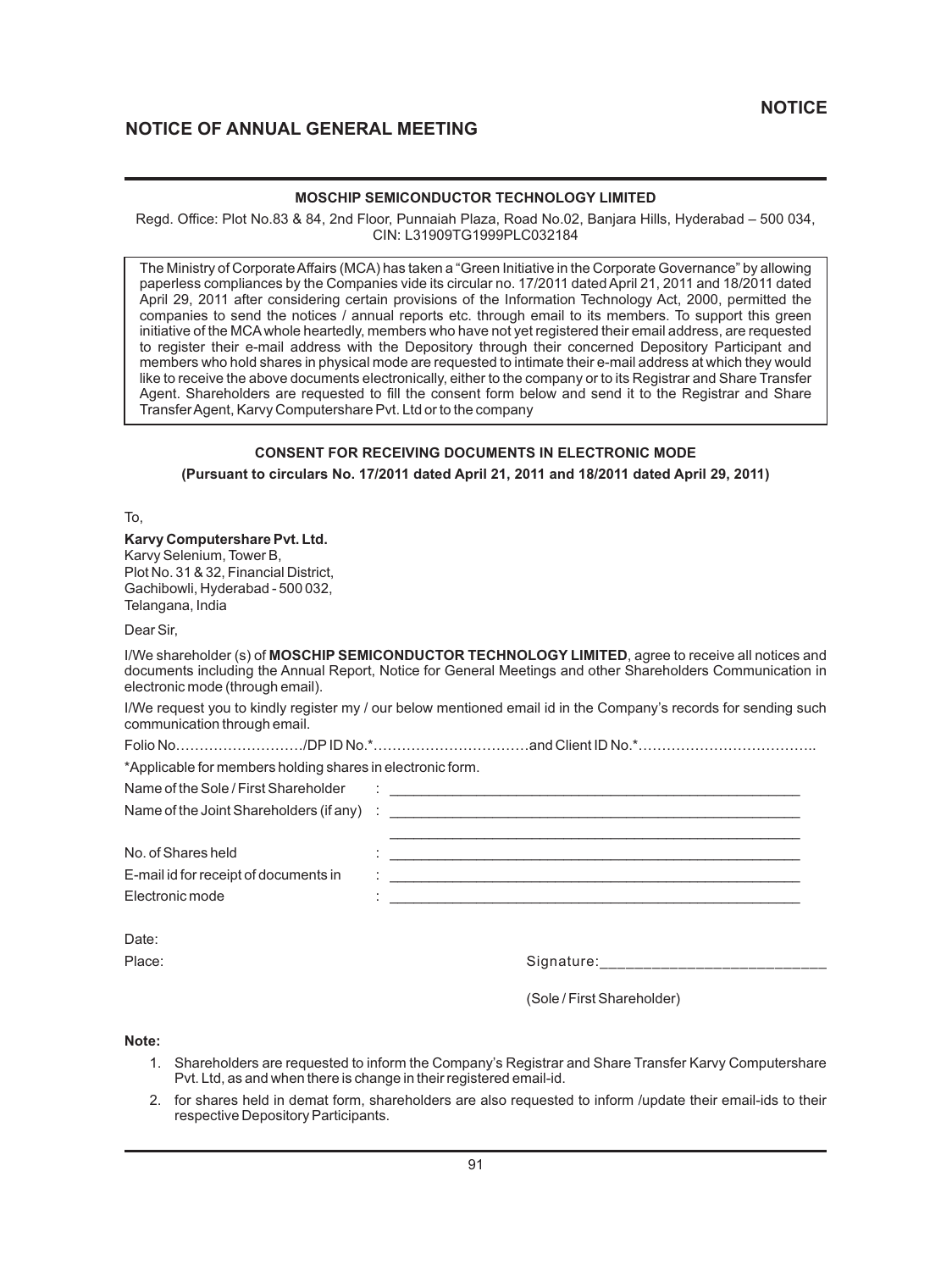# **NOTICE**

|    |                                                                                                      | <b>MOSCHIP SEMICONDUCTOR TECHNOLOGY LIMITED</b>                                                                                                                                                                                                                                                                                                                             |
|----|------------------------------------------------------------------------------------------------------|-----------------------------------------------------------------------------------------------------------------------------------------------------------------------------------------------------------------------------------------------------------------------------------------------------------------------------------------------------------------------------|
|    |                                                                                                      | Regd. Office: Plot No.83 & 84, 2nd Floor, Punnaiah Plaza, Road No.02, Banjara Hills, Hyderabad - 500 034.<br>CIN: L31909TG1999PLC032184                                                                                                                                                                                                                                     |
|    |                                                                                                      | FORM NO. MGT - 11                                                                                                                                                                                                                                                                                                                                                           |
|    |                                                                                                      | <b>PROXY FORM</b>                                                                                                                                                                                                                                                                                                                                                           |
|    | and Administration) Rules, 2014]                                                                     | [Pursuant to the provisions of Section 105(6) of the Companies Act, 2013 and Rule 19(3) of the Companies (Management                                                                                                                                                                                                                                                        |
|    | Name of the Member(s)                                                                                |                                                                                                                                                                                                                                                                                                                                                                             |
|    | Registered Address                                                                                   |                                                                                                                                                                                                                                                                                                                                                                             |
|    | E-mail ID                                                                                            |                                                                                                                                                                                                                                                                                                                                                                             |
|    | Folio No. / Client ID: DP ID                                                                         |                                                                                                                                                                                                                                                                                                                                                                             |
|    |                                                                                                      |                                                                                                                                                                                                                                                                                                                                                                             |
|    | <b>SEMICONDUCTOR TECHNOLOGY LIMITED, hereby appoint:</b>                                             |                                                                                                                                                                                                                                                                                                                                                                             |
|    |                                                                                                      |                                                                                                                                                                                                                                                                                                                                                                             |
|    | Address: Address: Address: Address: Address: Address: Address: Address: Address: Address: Address: A |                                                                                                                                                                                                                                                                                                                                                                             |
|    |                                                                                                      |                                                                                                                                                                                                                                                                                                                                                                             |
|    | Or failing him                                                                                       |                                                                                                                                                                                                                                                                                                                                                                             |
|    |                                                                                                      |                                                                                                                                                                                                                                                                                                                                                                             |
|    |                                                                                                      |                                                                                                                                                                                                                                                                                                                                                                             |
|    |                                                                                                      |                                                                                                                                                                                                                                                                                                                                                                             |
|    | Or failing him                                                                                       |                                                                                                                                                                                                                                                                                                                                                                             |
|    |                                                                                                      | 3. Name: et al. 2014 and 2014 and 2014 and 2014 and 2014 and 2014 and 2014 and 2014 and 2014 and 2014 and 2014                                                                                                                                                                                                                                                              |
|    |                                                                                                      |                                                                                                                                                                                                                                                                                                                                                                             |
|    |                                                                                                      | Signature:                                                                                                                                                                                                                                                                                                                                                                  |
|    | as indicated below:                                                                                  | as my/our proxy to attend and vote (on a poll) for me/us and on my/our behalf at the 17th Annual General Meeting of the<br>Company, to be held on Friday, September, 30, 2016 at 10.30 a.m. at Regd. Office: Plot No.83 & 84, 2nd Floor, Punnaiah<br>Plaza, Road No.02, Banjara Hills, Hyderabad - 500034 and at any adjournment(s) thereof, in respect of the resolutions, |
| 1. |                                                                                                      | Adoption of the audited Balance Sheet as at March 31, 2016, the Statement of Profit and Loss for the financial year<br>ended on that date and the reports of the Board of Directors and auditors thereon.                                                                                                                                                                   |
| 2. | eligible offers himself for re-appointment                                                           | To appoint a Director in place of Mr. K. Ramachandra Reddy (DIN - 00042172), who retires by rotation and being                                                                                                                                                                                                                                                              |
| 3. | the Company.                                                                                         | Ratification of the Appointment of M/S Gokhale & Co., Chartered Accountants, (FRN No. 000942S) as the Auditors of                                                                                                                                                                                                                                                           |
| 4. |                                                                                                      | Regularization of Mr. Damodar Rao Gummadapu (DIN - 07027779) as a Director of the Company.                                                                                                                                                                                                                                                                                  |
| 5. |                                                                                                      | Regularization of Mr. Seetha Ramam Voleti (DIN – 07332440) as a Director of the Company.                                                                                                                                                                                                                                                                                    |
| 6. | period of five years.                                                                                | Appointment of Mr. Seetha Ramam Voleti ((DIN – 07332440) as Whole-time Director & CFO of the company for a                                                                                                                                                                                                                                                                  |
| 7. |                                                                                                      | Service of Documents through electronic Mode to the Shareholders as per Section 20 of the Companies Act, 2013.                                                                                                                                                                                                                                                              |
| 8. |                                                                                                      | Give any loans / guarantee or provide security in connection with a loan to any Body corporate(s) / person (s); and<br>acquire by way of subscription, purchase or otherwise, securities of any Body corporate from time to time in one or<br>more trenches for an amount not exceeding INR 1,000,000,000 (Indian Rupees One Thousand Million Only).                        |
|    | Signature of Shareholder/s                                                                           | Affix<br>1 Rupee<br>Revenue<br>Stamp                                                                                                                                                                                                                                                                                                                                        |

**Note:** The Proxy in order to be effective should be duly stamped, completed and signed and must be deposited at the<br>Registered Office of the Company not less than 48 hours before the time for holding the aforesaid meeting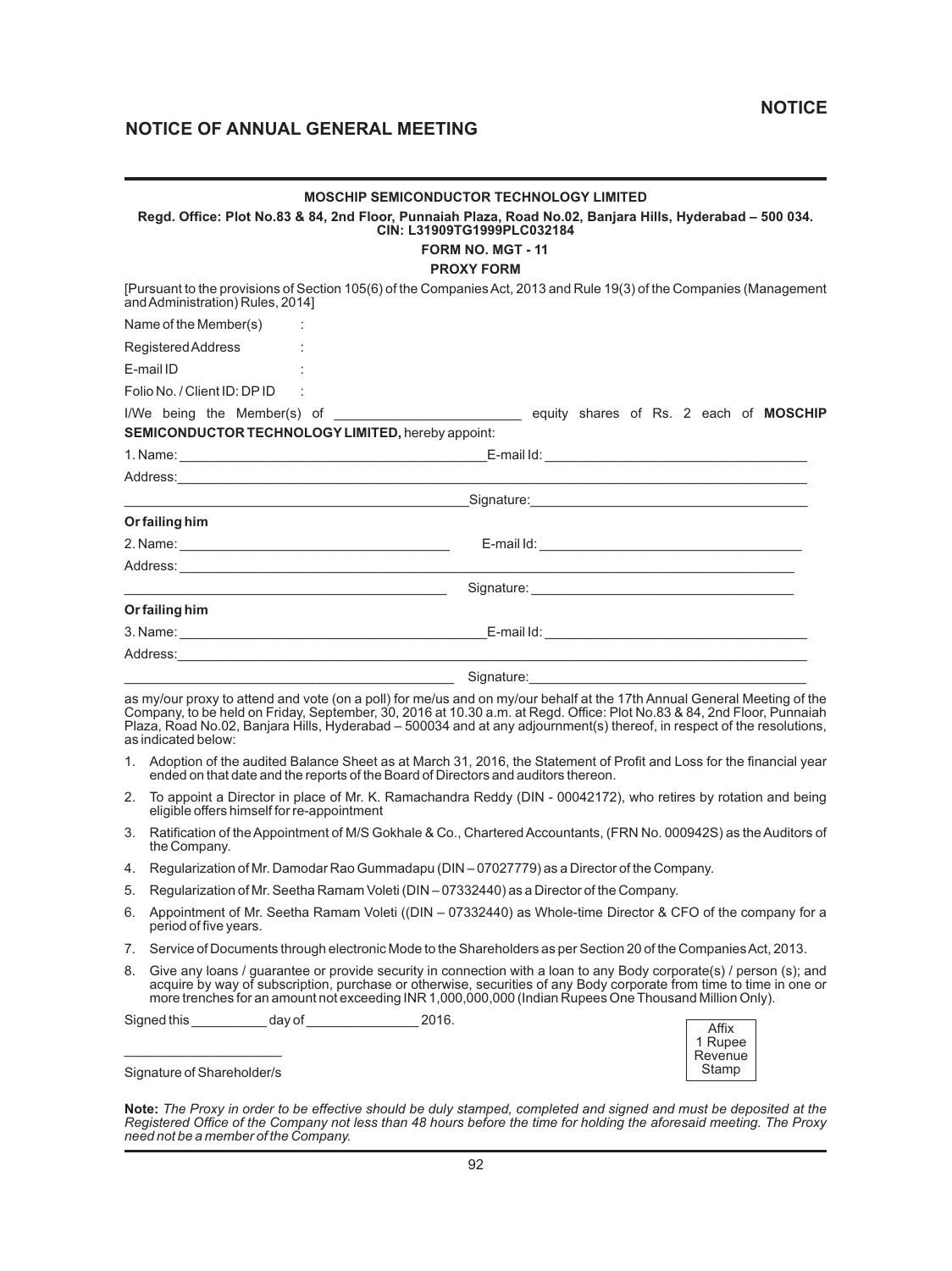### **MOSCHIP SEMICONDUCTOR TECHNOLOGY LIMITED**

Regd. Office: Plot No.83 & 84, 2nd Floor, Punnaiah Plaza, Road No.02, Banjara Hills, Hyderabad – 500 034. Ph: 040-6622 9292. Fax : 040-6622 9393. CIN : L31909TG1999PLC032184

(To be handed over at entrance of the Meeting Venue)

### **ATTENDANCE SLIP**

| Regd. Folio No. / DPID - Client ID No. : |   |  |
|------------------------------------------|---|--|
| <b>SHAREHOLDER'S NAME</b>                | ٠ |  |
| (In Block Capitals)                      |   |  |
| In case of Proxy<br>NAME OF PROXY        |   |  |
| (In Block Capitals)                      |   |  |
| No. of Shares held                       |   |  |

I certify that I am a registered shareholder / proxy for the registered shareholder of the Company.

I hereby record my presence at the Annual General Meeting of the Company held on Friday, the September 30, 2016 at 10.30 A.M. at Plot No.83 & 84, 2nd Floor, Punnaiah Plaza, Road No.02, Banjara Hills, Hyderabad – 500 034.

### **Signature of Shareholder/s / Proxy**

Notes:

- a) Only Member/Proxy can attend the meeting. No minors would be allowed at the meeting.
- b) Member/Proxy who wishes to attend the meeting must bring this attendance slip to the meeting and hand over at the entrance duly filled in and signed.
- c) Member/Proxy should bring his/her copy of the annual report for reference at the meeting.
- d) Please bring this Attendance Slip when coming to the Meeting.

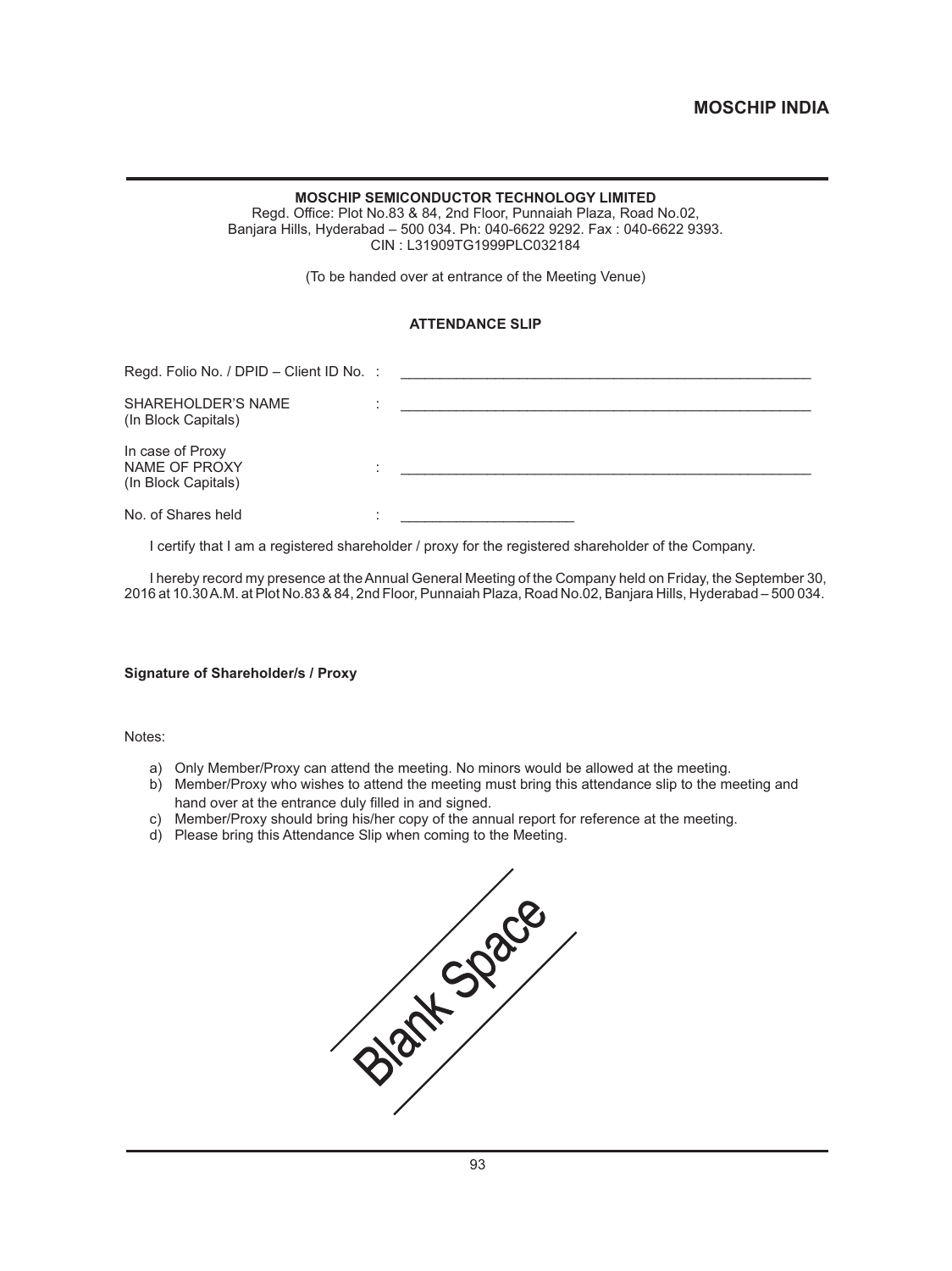### **FORM NO. MGT-12 POLLING PAPER**

### **[Pursuant to Section 109 (5) of the Companies Act, 2013 and Rule 21 (1) (C) of the Companies (Management and Administration) Rules, 2014]**

| Name of the Company      | MOSCHIP SEMICONDUCTOR TECHNOLOGY LIMITED                                                        |  |  |
|--------------------------|-------------------------------------------------------------------------------------------------|--|--|
| <b>CIN</b>               | L31909TG1999PLC032184                                                                           |  |  |
| <b>Registered Office</b> | Plot No.83 & 84, 2nd Floor, Punnaiah Plaza, Road No.02, Banjara Hills,<br>Hyderabad $-500034$ . |  |  |
| Telephone                | 040-66229292                                                                                    |  |  |

### **BALLOT PAPER**

| Sr. No. | Particulars                                                                                                              | Details |
|---------|--------------------------------------------------------------------------------------------------------------------------|---------|
| 1.      | Name of the First Named<br>Shareholder<br>(In BLOCK letters)                                                             |         |
| 2.      | Postal address                                                                                                           |         |
| 3.      | Registered Folio No./<br>*DP ID and Client ID No.<br>(*Applicable to investors<br>holding shares in dematerialized form) |         |
| И.      | Class of Share Equity Shares of 2/- each                                                                                 |         |

I hereby exercise my vote in respect of Ordinary/ Special Resolution/s enumerated below by Recording my assent or dissent to the said resolution in the following manner:

| Sr.<br>No.     | <b>ITEM NO.</b>                                                                                                                                                            | No. of shares<br>held by me | I/we assent<br>to the resolution | I/we dissent<br>from the resolution |
|----------------|----------------------------------------------------------------------------------------------------------------------------------------------------------------------------|-----------------------------|----------------------------------|-------------------------------------|
|                | <b>ORDINARY BUSINESS</b>                                                                                                                                                   |                             |                                  |                                     |
| $\mathbf{1}$ . | To adopt Standalone and Consolidated<br>Financial Statements of the Company<br>including Report of Board of Directors<br>and Auditors                                      |                             |                                  |                                     |
| 2.             | To appoint a Director in place of<br>Mr. K. Ramachandra Reddy (holding<br>DIN00042172), who retires by rotation<br>and being eligible offers himself for<br>re-appointment |                             |                                  |                                     |
| 3.             | To appoint M/s. Gokhale & Co., Chartered<br>Accountants (FRN No. 000942S) as<br>Statutory Auditors and fix their remuneration                                              |                             |                                  |                                     |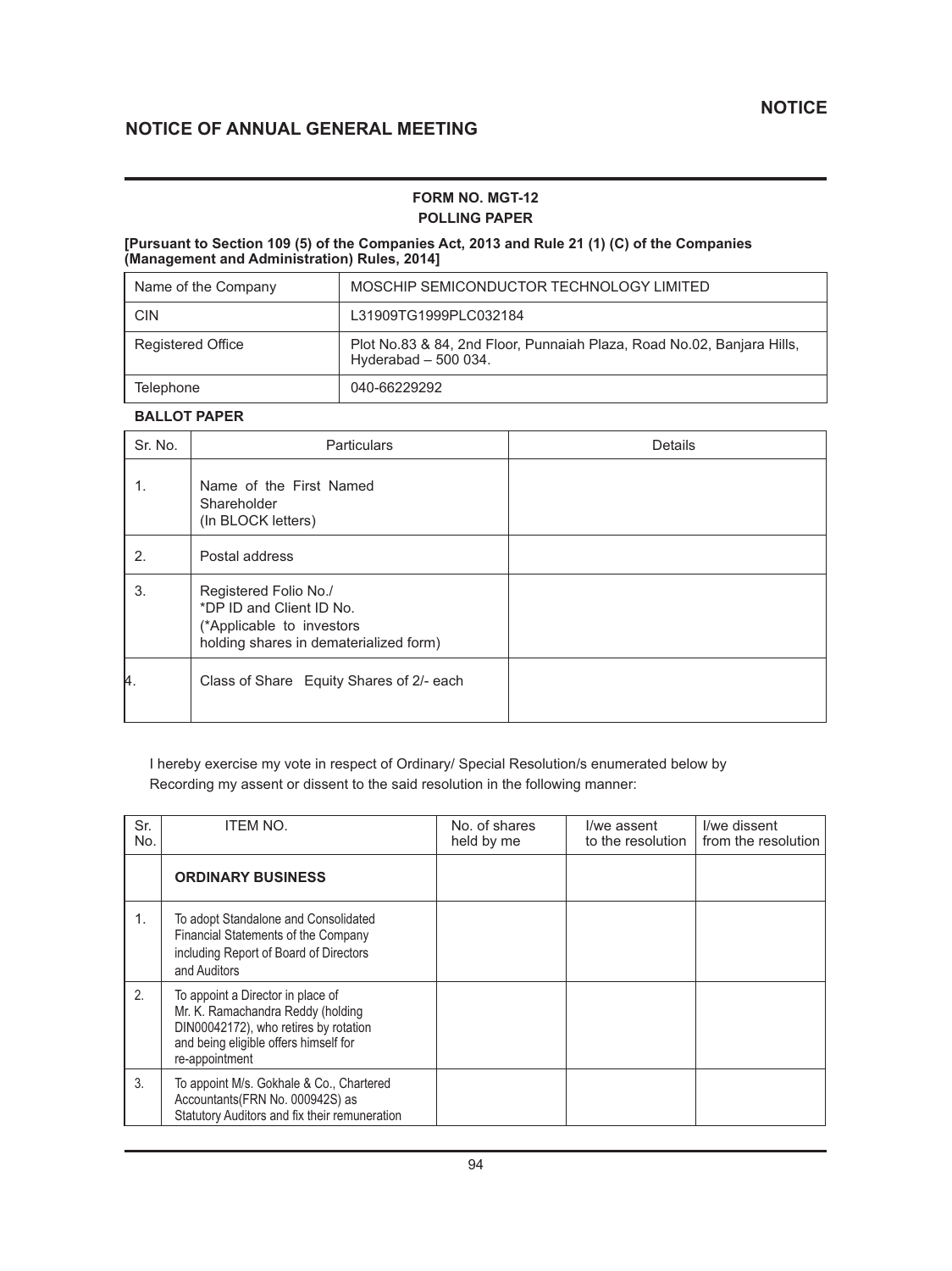|                | <b>SPECIAL BUSINESS</b>                                                                                                                                                                                                                                                                                                                                                                               |  |  |
|----------------|-------------------------------------------------------------------------------------------------------------------------------------------------------------------------------------------------------------------------------------------------------------------------------------------------------------------------------------------------------------------------------------------------------|--|--|
| 4.             | Appointment of Mr. Damodar Rao<br>Gummadapu as a Director of the company                                                                                                                                                                                                                                                                                                                              |  |  |
| 5.             | Appointment of Mr. Seetha Ramam Voleti as<br>a Director of the company                                                                                                                                                                                                                                                                                                                                |  |  |
| 6.             | Appointment of Mr. Seetha Ramam Voleti<br>as Whole-time Director & CFO of the company<br>for a period of five years                                                                                                                                                                                                                                                                                   |  |  |
| 7 <sub>1</sub> | Service of Documents through electronic Mode<br>to the Shareholders as per Section 20 of the<br>Companies Act, 2013.                                                                                                                                                                                                                                                                                  |  |  |
| 8.             | Give any loans / guarantee or provide security<br>in connection with a loan to any Body corporate(s)<br>person (s); and acquire by way of subscription,<br>purchase or otherwise, securities of any Body<br>corporate from time to time in one or more tranches<br>for an amount not exceeding INR 1,000,000,000<br>(Indian Rupees One billion Only) as per Section<br>186 of the Companies Act, 2013 |  |  |

Place:

Date: **(Signature of the shareholder)**

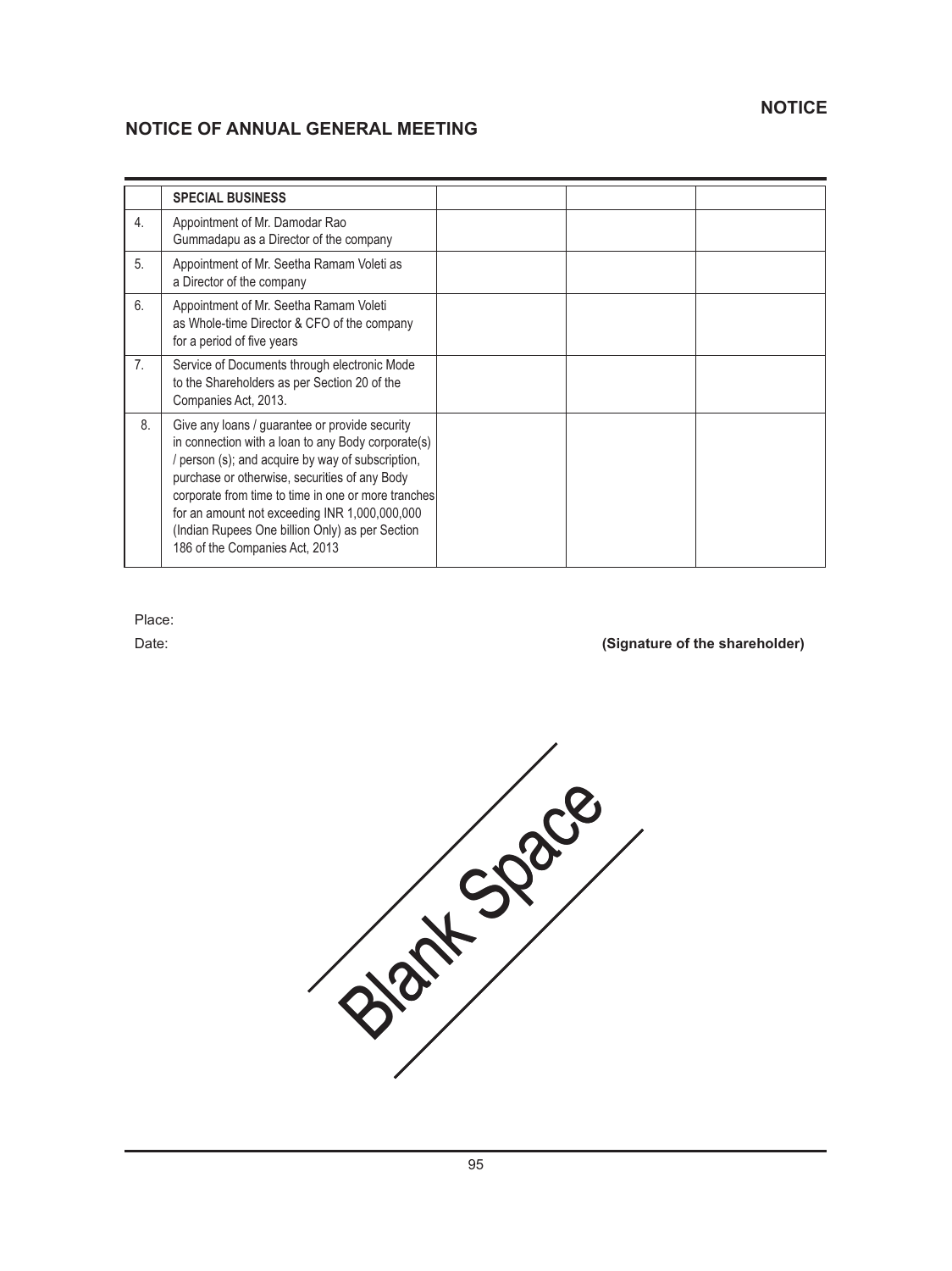

# Route Map for the venue of AGM **Route Map for the venue of AGM**

96